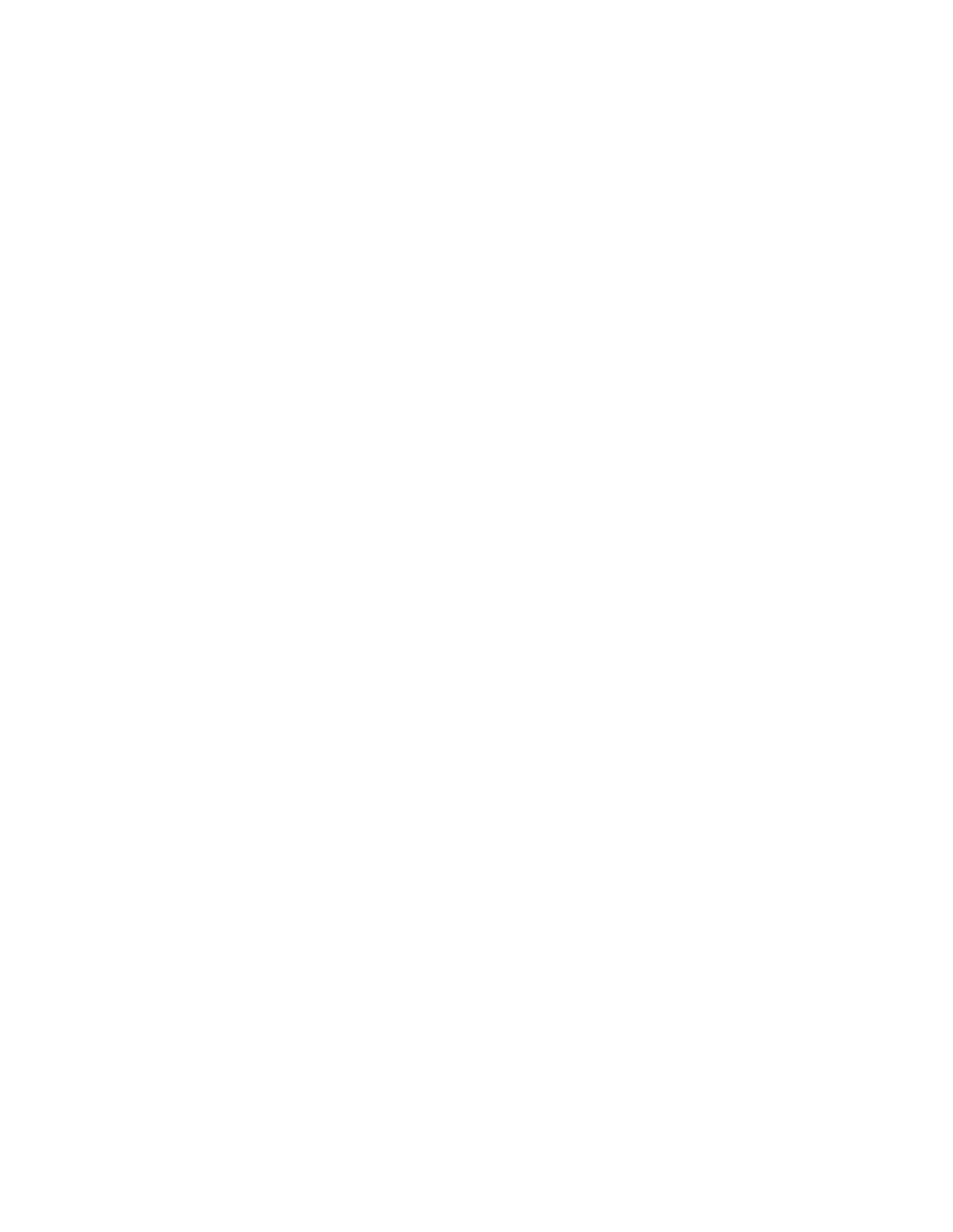# **REPORT ON STANDARDS FOR HEMP-DERIVED OILS**

**BETTINA RING SECRETARY OF AGRICULTURE AND FORESTRY**

**DANIEL CAREY, M.D. SECRETARY OF HEALTH AND HUMAN RESOURCES**

**November 1, 2019**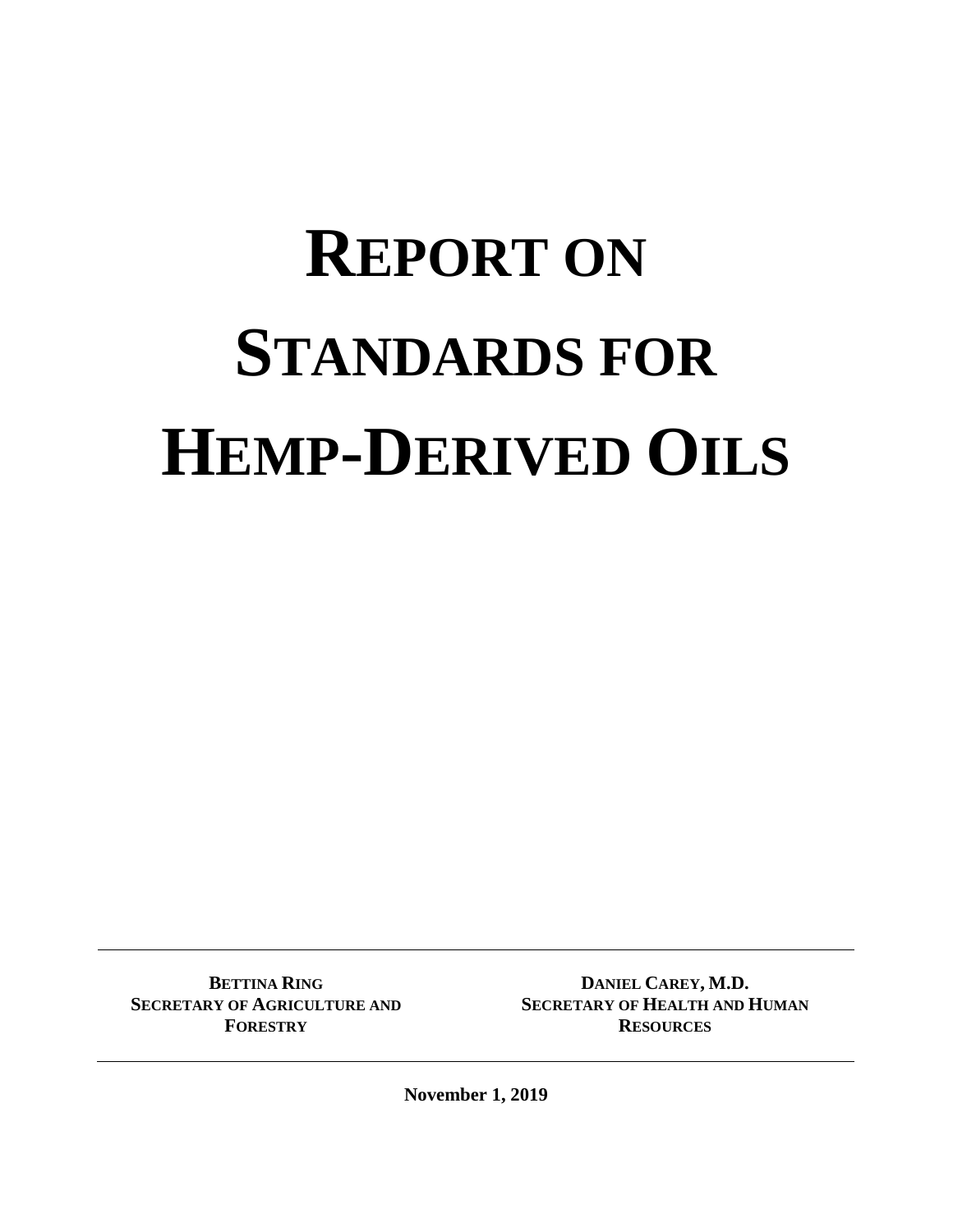#### **PUBLICATION YEAR 2019**

#### **Document Title**

Report on Standards for Hemp-Derived Oils

#### **Author**

Secretary of Agriculture and Forestry Bettina Ring Secretary of Health and Human Resources Daniel Carey, M.D.

#### **Legislative Mandate**

Chapters 653 and 654 of the 2019 Acts of Assembly

#### **Executive Summary**

Chapters 653 and 654 of the 2019 Acts of Assembly direct the Secretaries of Agriculture and Forestry and Health and Human Resources ("Secretaries") to prepare a report on the appropriate standards, if any, for the production of an oil with a tetrahydrocannabinol (THC) concentration of no greater than 0.3 percent that is derived from industrial hemp. The Secretaries have determined that standards for hemp-derived oils intended for human consumption are appropriate and necessary. Recommendations for legislation or regulation to establish such standards are outlined within the Report on Standards for Hemp-Derived Oils.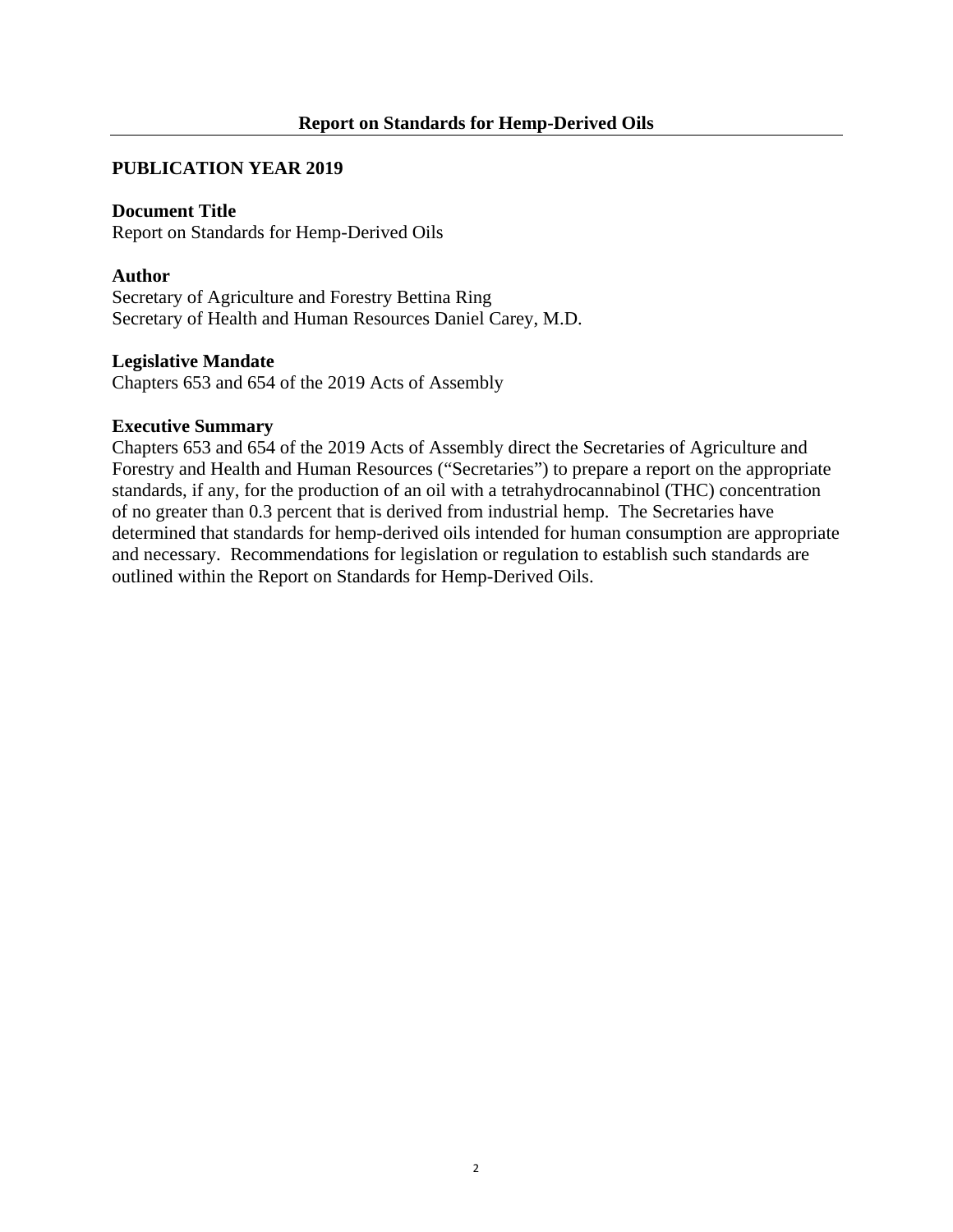#### **Report on the Standards for Hemp-Derived Oils**

Chapters 653 and 654 of the 2019 Acts of Assembly direct the Secretaries of Agriculture and Forestry and Health and Human Resources ("Secretaries") to prepare a report on the appropriate standards, if any, for the production of an oil with a tetrahydrocannabinol (THC) concentration of no greater than 0.3 percent that is derived from industrial hemp. To develop this report, the Secretaries convened on four occasions from June 2019 through September 2019. One of these meetings, on September 4, 2019, was a public meeting at which the Secretaries received comment from stakeholders on potential areas of regulation, as they pertain to industrial hempderived oils intended for human consumption. Notice of this meeting was posted on the Commonwealth Calendar. Representatives from the Cannabis Business Association of Virginia and Virginia Industrial Hemp Coalition as well as two industrial hemp registrants attended and provided comments on areas including product adulterants, labeling, and testing. See Appendix One for a transcript of this meeting.

#### **BACKGROUND**

While this report offers standards for an industrial hemp-derived oil, a decidedly broad category of products, industrial hemp-derived cannabidiol (CBD) oil products are currently the most common industrial hemp-derived extracts consumed. CBD is one of almost 100 cannabinoids present in the flower of the cannabis plant. CBD oil and CBD products that are intended for human consumption and derived from hemp (capsules, tinctures, oral sprays, and edibles, among others) are being sold both online and in a variety of retail locations. Consumers purchase these products for a variety of desired health benefits, and the products are often advertised as a treatment for a variety of health conditions, including anxiety and inflammation.

In the years since the enactment of federal and state laws regarding industrial hemp cultivation, the U.S. hemp industry's interest in growing hemp for its grain and fiber has shifted to an interest in growing high-CBD varieties of hemp for CBD oil and CBD product production. According to data compiled by New Frontier Data, the total sales for the U.S. hemp industry totaled \$820 million in 2017 and is expected to grow to \$1.9 billion by 2022.

The federal and state regulation of industrial hemp-derived oils has not kept pace with the hemp industry's development, leaving uncertainty as to product quality and safety. This report will outline relevant industrial hemp and food safety laws, provide examples of other states' attempts at regulating hemp-derived oils, and provide a recommendation for appropriate standards for the production of hemp-derived oils.

#### **RELEVANT INDUSTRIAL HEMP-RELATED PROVISIONS OF FEDERAL AND STATE LAW**

#### 2014 FARM BILL

Section 7606 of the federal Agricultural Act of 2014 (Section 7606) permitted an institution of higher education or a state department of agriculture to grow or cultivate industrial hemp if (i) the industrial hemp is grown or cultivated for purposes of research conducted under an agricultural pilot program or other agricultural or academic research and (ii) the growing or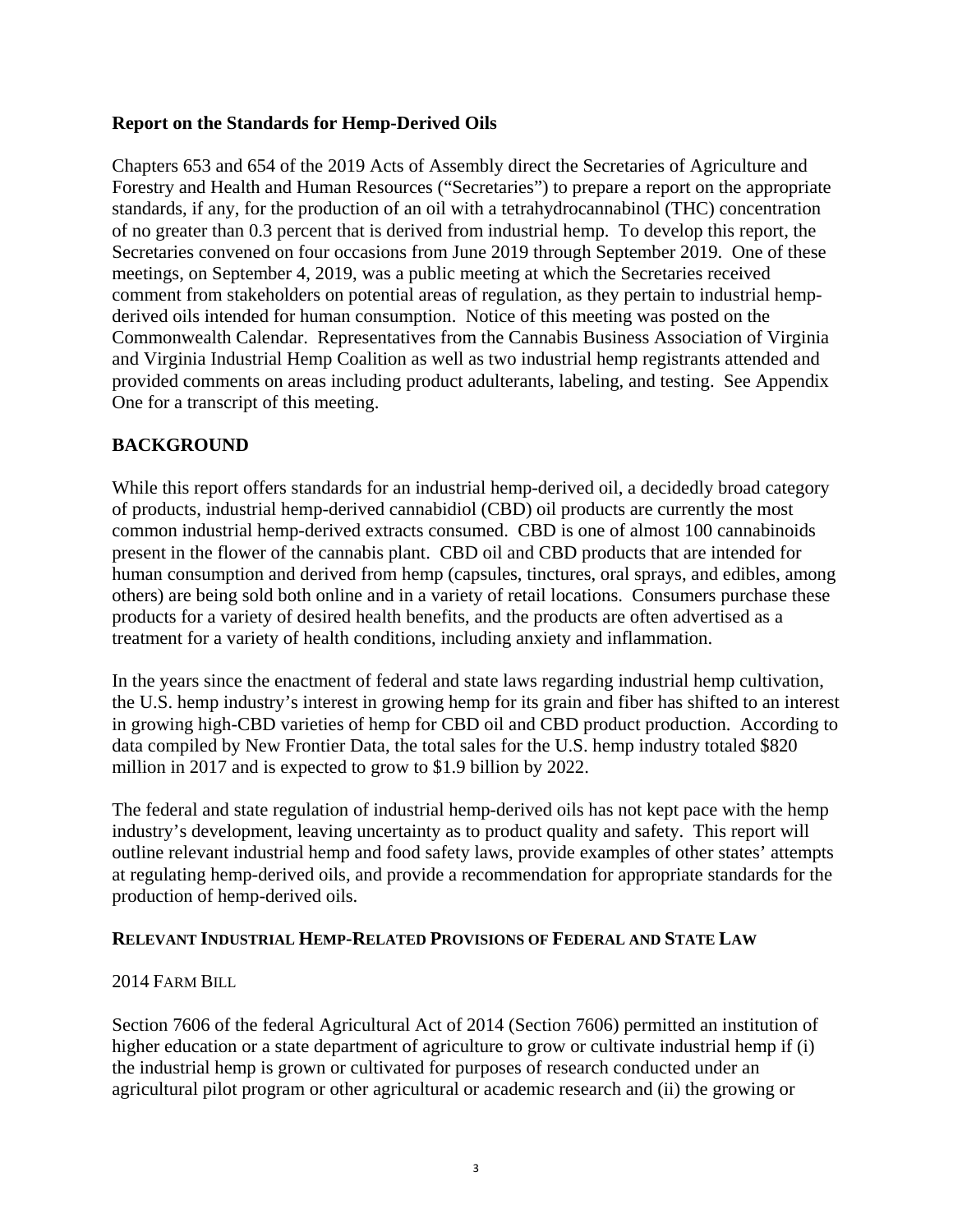cultivating of industrial hemp is allowed under the laws of the state in which such institutions of higher education or state department of agriculture is located and such research occurs. Section 7606 defines industrial hemp, in part, as *Cannabis sativa L.* with a delta-9 THC concentration of not more than 0.3 percent.

#### VIRGINIA INDUSTRIAL HEMP LAW, ENACTED 2015, AMENDED 2018

The Virginia Industrial Hemp Law (Va. Code § 3.2-4112 et seq.) was enacted by the 2015 Session of the General Assembly and authorized the Commissioner of Agriculture and Consumer Services (Commissioner) to establish and oversee an industrial hemp research program directly managed by public institutions of higher education. In an effort to allow Virginia farmers to take full advantage of Section 7606, the Virginia Department of Agriculture and Consumer Services (VDACS), with the Administration's approval, successfully pursued legislation during the 2018 Session of the General Assembly that amended the Virginia Industrial Hemp Law to create a new industrial hemp research program, in addition to the existing higher education industrial hemp research program, that is managed by VDACS. The enacted legislation also replaced the industrial hemp grower licensure program with a registration program for industrial hemp growers and processors.

#### 2018 FARM BILL

The federal Agricultural Act of 2018, which was enacted on December 20, 2018, includes numerous industrial hemp-related provisions that, in part, eliminate the aforementioned research requirement of the 2014 Farm Bill and allow for the commercial production of industrial hemp. The 2018 Farm Bill establishes a new definition of "hemp" and removes hemp from the definition of "marihuana" in the federal Controlled Substances Act. The new definition of "hemp" retains the restriction upon the THC concentration of a cannabis plant in order for that plant to be "hemp" – hemp shall not have more than 0.3 percent THC on a dry weight basis. The new definition explicitly states that all derivatives, extracts, and cannabinoids of "hemp" are also considered "hemp."

The 2018 Farm Bill also explicitly states that its hemp provisions do not affect or modify (i) the U.S Food and Drug Administration's (FDA) authority regarding the federal Food, Drug, and Cosmetic Act (FD&C Act) or the Public Health Service Act or (ii) the authority of the FDA Commissioner and U.S. Secretary of Health and Human Services pursuant to these laws.

#### 2019 INDUSTRIAL HEMP-RELATED AMENDMENTS TO THE CODE OF VIRGINIA

Chapter 653 and 654 of the 2019 Acts of Assembly, the results of companion bills, House Bill 1839 (D. Marshall) and Senate Bill 1692 (Ruff), in part, respond to certain industrial hemprelated provisions in the 2018 Farm Bill. This legislation amended the definition of "industrial hemp" to mirror the 2018 Farm Bill's definition of "hemp," eliminated the industrial hemp research programs, and included provisions intended to clarify the legality of products derived from industrial hemp.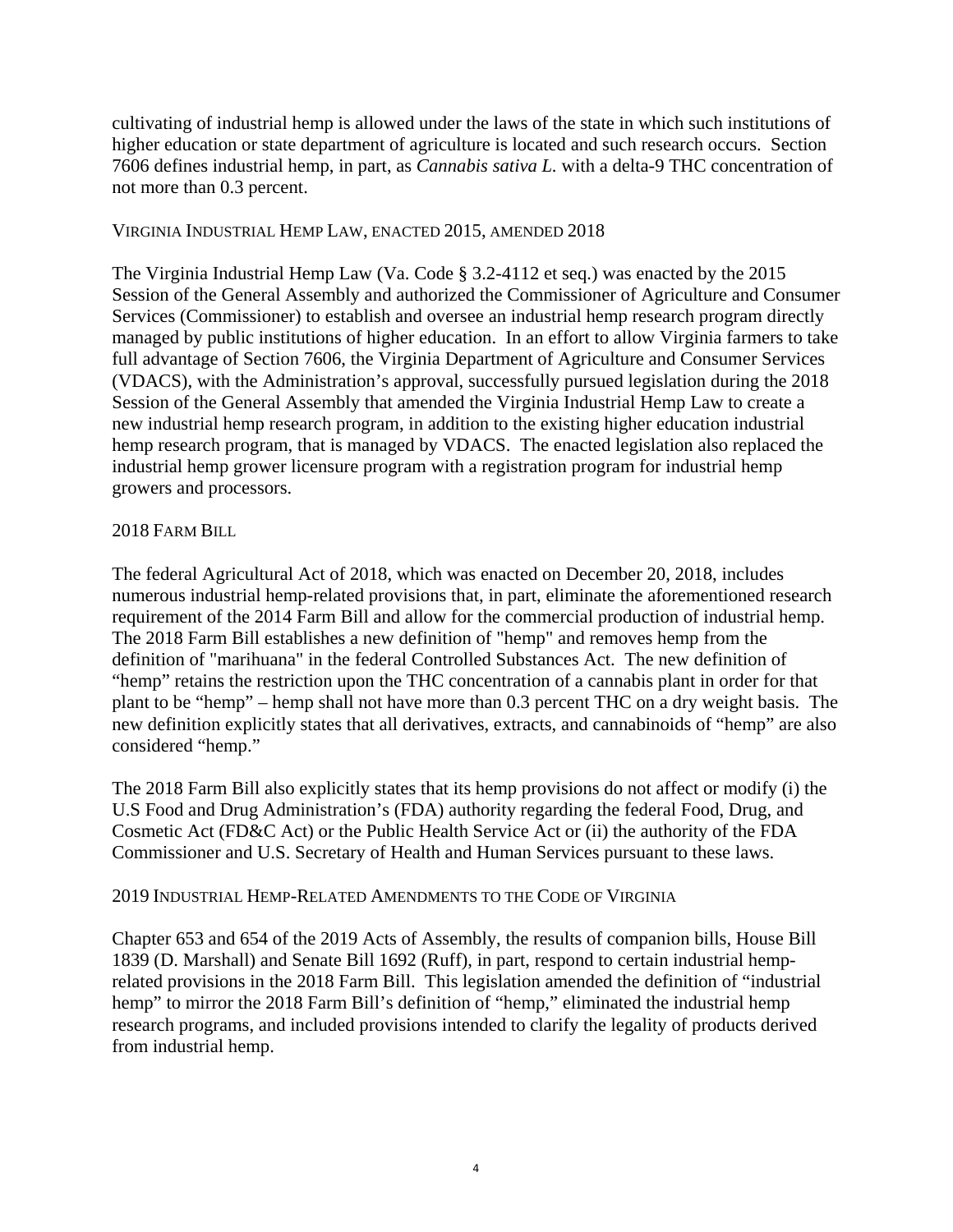The legislation amended the Virginia Drug Control Act's definition of "cannabidiol oil" to exclude industrial hemp, as defined in the Virginia Industrial Hemp Law, "that is grown, dealt, or processed in compliance with state or federal law." The legislation also amends the Virginia Drug Control Act's definition of "marijuana" to exclude a hemp product, as defined in the Virginia Industrial Hemp Law, containing a THC concentration of no greater than 0.3 percent that is derived from industrial hemp that is grown, dealt, or processed in compliance with state or federal law.

#### **FDA AND VDACS'S FOOD SAFETY PROGRAM**

Federal and state food safety laws support the general requirement that an ingredient in a food product, including a dietary supplement, must be an approved food additive from an approved source. Under the FD&C Act, a food additive must be approved by FDA or be the subject of an FDA Generally Recognized As Safe (GRAS) notification before it is used in a food. To date, FDA has issued GRAS notifications for the following hemp plant parts or products: hulled hemp seed, hemp seed protein, and hemp seed oil. No other cannabis plant part or compound has been approved as a food additive.

A food manufacturer is deemed an "approved source" if it is under inspection by FDA or a state regulatory agency with authority to administer the state's food safety laws. Under the FD&C Act, the FDA adopted 21 C.F.R. Part 110, Current Good Manufacturing Practice in Manufacturing, Packing, or Holding Human Food (GMP), with which a food manufacturer must comply in order to be deemed an "approved source." GMPs help define whether food (i) has been manufactured under conditions that are unfit for food or (ii) has been prepared, packed, or held under insanitary conditions whereby it may have become contaminated with filth or been rendered injurious to health. The GMP includes provisions related to (i) disease control and cleanliness among personnel, (ii) sanitary operations, (iii) sanitary facilities, including water supply and toilet and hand-washing facilities, (iv) equipment and utensils, and (v) processes and controls for raw materials. A manufacturer of a dietary supplement is deemed an "approved source" if it operates in compliance with 21 C.F.R. Part 111, Current Good Manufacturing Practice in Manufacturing, Packaging, Labeling, or Holding Operations for Dietary Supplements, which includes requirements for process documentation and requirements that ensure dose consistency.

VDACS's Food Safety Program administers Virginia's Food and Drink Law and regulations adopted thereunder and ensures that any food or beverage manufactured, produced, processed, packed, exposed, offered, possessed, or held for sale is safe for human consumption. This law and regulations, in part, require food manufacturers in Virginia to use approved ingredients from approved sources. Many of the regulations administered by the Food Safety Program adopt by reference regulations related to food for human consumption adopted by FDA under the FD&C Act. Generally, this program follows FDA's GRAS determinations when assessing whether a food ingredient is approved and deems a food manufacturer to be an approved source if it is manufacturing food in compliance with the food laws of the state in which it is manufacturing.

In June 2018, FDA approved as a drug Epidiolex (cannabidiol) oral solution for the treatment of seizures associated with Lennox-Gastaut syndrome and Dravet syndrome. The U.S. Drug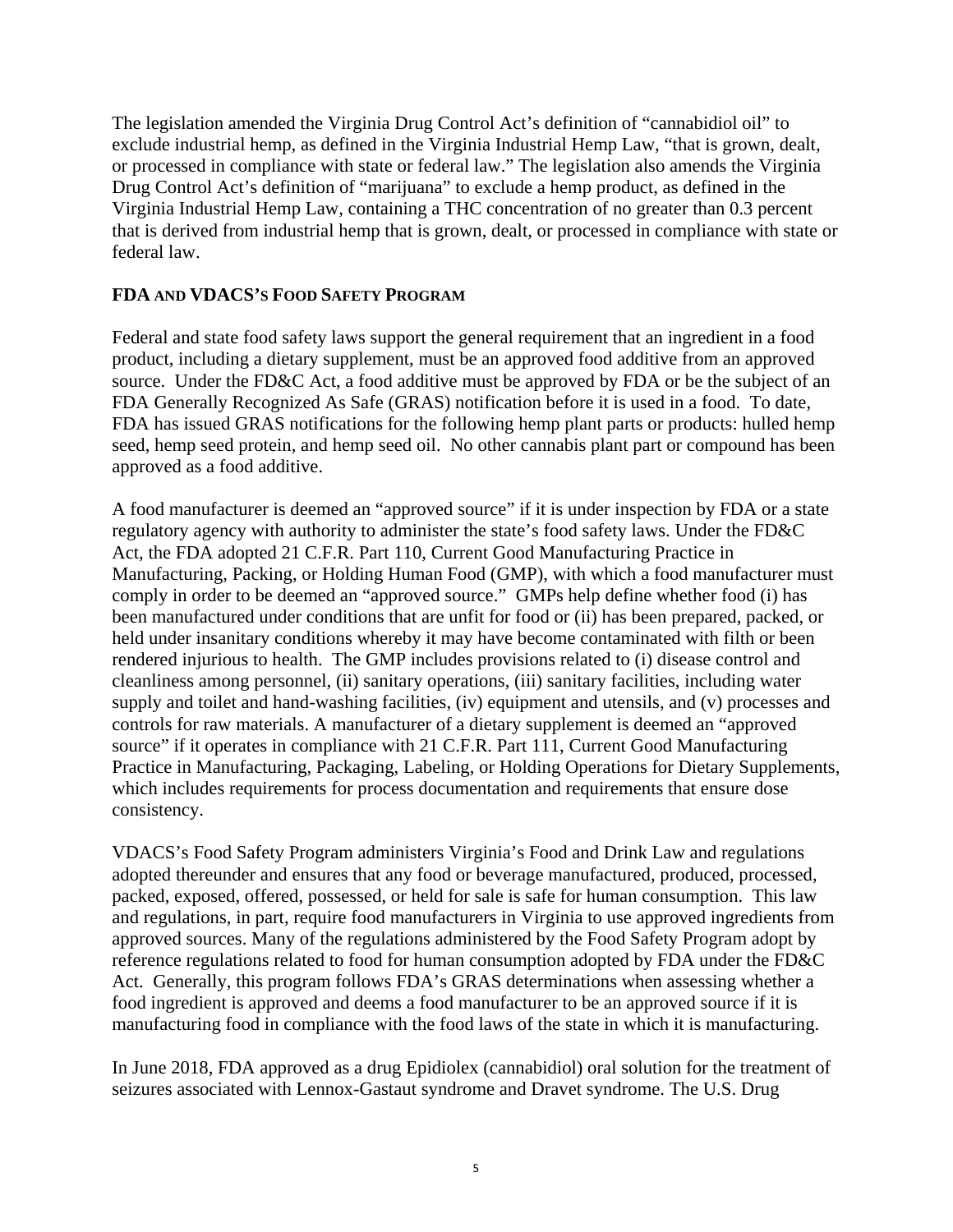Enforcement Administration (DEA) subsequently classified "Approved Cannabidiol Drugs" as a Schedule V controlled substance while retaining its classification of both "marihuana" and "marihuana extract[s]" as Schedule I controlled substances. Under the FD&C Act, the active ingredients in an FDA-approved drug may not be introduced into the food supply or marketed as a dietary supplement. FDA has advised that it is unlawful to introduce food containing added CBD into interstate commerce or to market CBD as or in a dietary supplement because it is an active ingredient in an FDA-approved drug and was the subject of substantial clinical investigation before it was marketed as a food or dietary supplement. However, FDA's sole enforcement action addressing hemp-derived CBD products to date has been to issue warning letters to companies selling CBD products with claims that the products prevent, diagnose, treat, or cure a disease.

Following the enactment of the 2018 Farm Bill, the FDA commissioner at that time, Scott Gottlieb, M.D., issued a statement regarding FDA's regulation of products containing cannabis and cannabis-derived compounds that reiterated FDA's position on CBD but acknowledged the "proliferation of products containing cannabis or cannabis-derived substances" and Congress's interest "in fostering the development of appropriate hemp products." Commissioner Gottlieb's statement provided that FDA will "continue to evaluate and take action against products that are being unlawfully marketed and create risks for consumers," but is "committed to pursuing an efficient regulatory framework for allowing product developers that meet the requirements under [FDA's] authorities to lawfully market these types of products." To that end, on May 31, 2019, FDA held a public hearing to receive scientific data and information on products containing cannabis and cannabis-derived compounds. On July 25, 2019, FDA's Principal Deputy Commissioner, Amy Abernethy, M.D., Ph.D., testified before the Senate Committee on Agriculture, Nutrition, and Forestry at its hearing on hemp production. Deputy Commissioner Abernethy testified that FDA is evaluating options to address regulation of CBD more quickly and efficiently than the estimated three to five years it can take FDA to complete an expedited notice and comment rulemaking process. Deputy Commissioner Abernethy also testified that FDA has formed a high-level CBD Policy Working Group to coordinate FDA's "approach to CBD policy making, including considering the appropriateness of potential pathways for dietary supplements and/or conventional foods containing CBD to be lawfully marketed."<sup>1</sup>

In May 2019, VDACS advised Registered Industrial Hemp Processors that, given both federal and state food safety-related laws, it was not able to approve the manufacture, distribution, or sale of (i) a food product or dietary supplement containing a hemp-derived extract, including CBD oil, or (ii) a hemp-derived extract intended for human consumption that is produced by a Registered Industrial Hemp Processor. In July 2019, out of concern for consumer safety and in response to concerns that Registered Industrial Hemp Processors presented to the Northam Administration following VDACS's May 2019 advisement, the Administration directed VDACS to treat hemp-derived extracts intended for human consumption as approved food additives and to place qualifying Registered Industrial Hemp Processors under food safety inspection so that inspected and approved processors may manufacture a hemp-derived extract intended for human

 <sup>1</sup> Statement of Amy Abernethy, MD, PHD, Principal Deputy Commissioner, Food and Drug Administration, Department of Health and Human Services before the Committee on Agriculture, Nutrition, and Forestry, United States Senate, "Hemp Production and the 2018 Farm Bill," July 25, 2019. https://www.agriculture.senate.gov/imo/media/doc/Testimony\_Abernethy%2007.25.19.pdf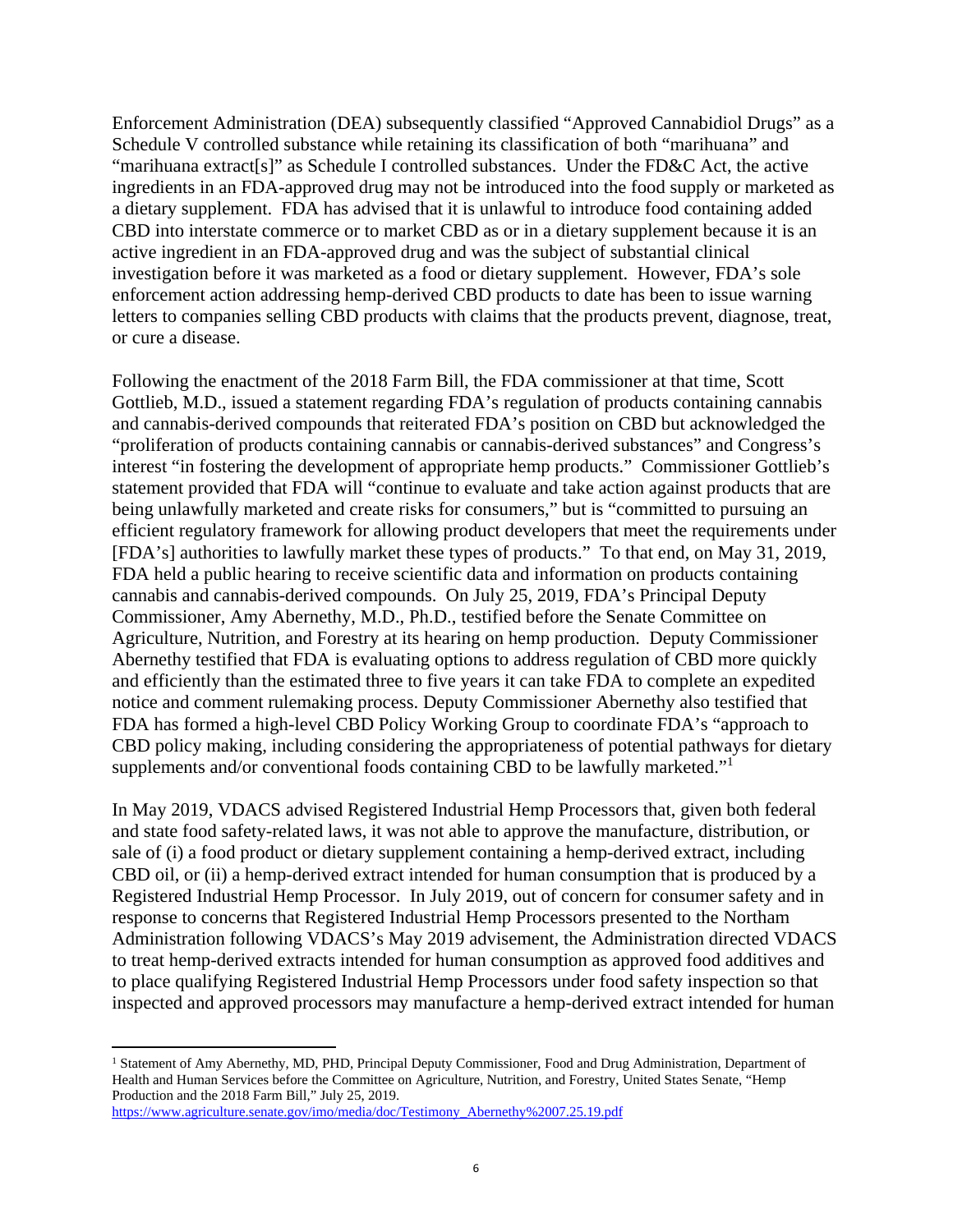consumption. Shortly after receiving this policy directive, VDACS distributed to Registered Industrial Hemp Processors an outline for its implementation thereof, which requires processors to comply with either 21 C.F.R. Part 110 or Part 111 and to ensure their hemp-derived extracts intended for human consumption comply with specific standards for microbiologicals, mycotoxins, heavy metals, residual solvents, and pesticides.

#### **STATE REGULATION OF CANNABIS-DERIVED PRODUCTS**

The FDA's establishment of a regulatory framework for the production of cannabis-derived products could take years if FDA must proceed without the enactment of a unique regulatory process under which it can address cannabis-derived products. In the absence of any federal standards for the production of cannabis-derived products, states have begun adopting their own standards. Many have production standards that include good manufacturing practices to ensure that the products are not produced under insanitary conditions. Some states have also established pesticide, heavy metal, microbiological, or residual solvent limits for hemp-derived products. As cannabis is known to absorb nutrients and chemicals from the media in which it is grown – it is a "bioaccumulator" – it is important to ensure that products derived from these plants do not contain harmful levels of these substances. Additionally, as solvents are often used to extract the CBD from the plant, it is also important to ensure that the amount of any residual solvent does not pose harm to the consumer.

Pursuant to the Virginia Drug Control Act (Va. Code § 54.1-3400 *et seq.*), the Virginia Board of Pharmacy (BOP) has adopted regulations for the production of cannabidiol oil<sup>2</sup> by permitted pharmaceutical processors. These regulations include standards prescribing the maximum levels of heavy metals (arsenic, cadmium, lead, and mercury) and mycotoxins (aflatoxin B1, aflatoxin B2, aflatoxin G1, aflatoxin G2, and ochratoxin A) as well as microbiologicals and residual solvents that may be present in cannabidiol oil.<sup>3</sup> Florida is adopting similar standards for hempderived extracts.<sup>4</sup> Massachusetts requires hemp-derived extracts to comply with the standards adopted in that state for medical marijuana products.<sup>5</sup>

#### **RECOMMENDATIONS**

The Secretaries have determined that standards for hemp-derived oils intended for human consumption are appropriate and necessary. Recommendations for legislation or regulation to establish such standards are outlined below.

 Prescribe, via legislation, that a hemp-derived extract, such as an industrial hemp-derived CBD oil, is an approved food ingredient.

 <sup>2</sup> Per Va. Code §§ 54.1-3408.3 and 54.1-3442.5, "cannabidiol oil," as regulated by the Virginia Board of Pharmacy, means "any formulation of processed Cannabis plant extract that contains at least 15 percent cannabidiol but no more than five percent tetrahydrocannabinol, or a dilution of the resin of the Cannabis plant that contains at least five milligrams of cannabidiol per dose but not more than five percent tetrahydrocannabinol. "Cannabidiol oil" does not include industrial hemp, as defined in § 3.2- 4112, that is grown, dealt, or processed in compliance with state or federal law." 3

<sup>&</sup>lt;sup>3</sup> See Appendix Two, Tables 1, 2, and 3.

<sup>4</sup> See Appendix Two, Tables 1, 2, and 3.

<sup>5</sup> See Appendix Two, Tables 1, 2, and 3.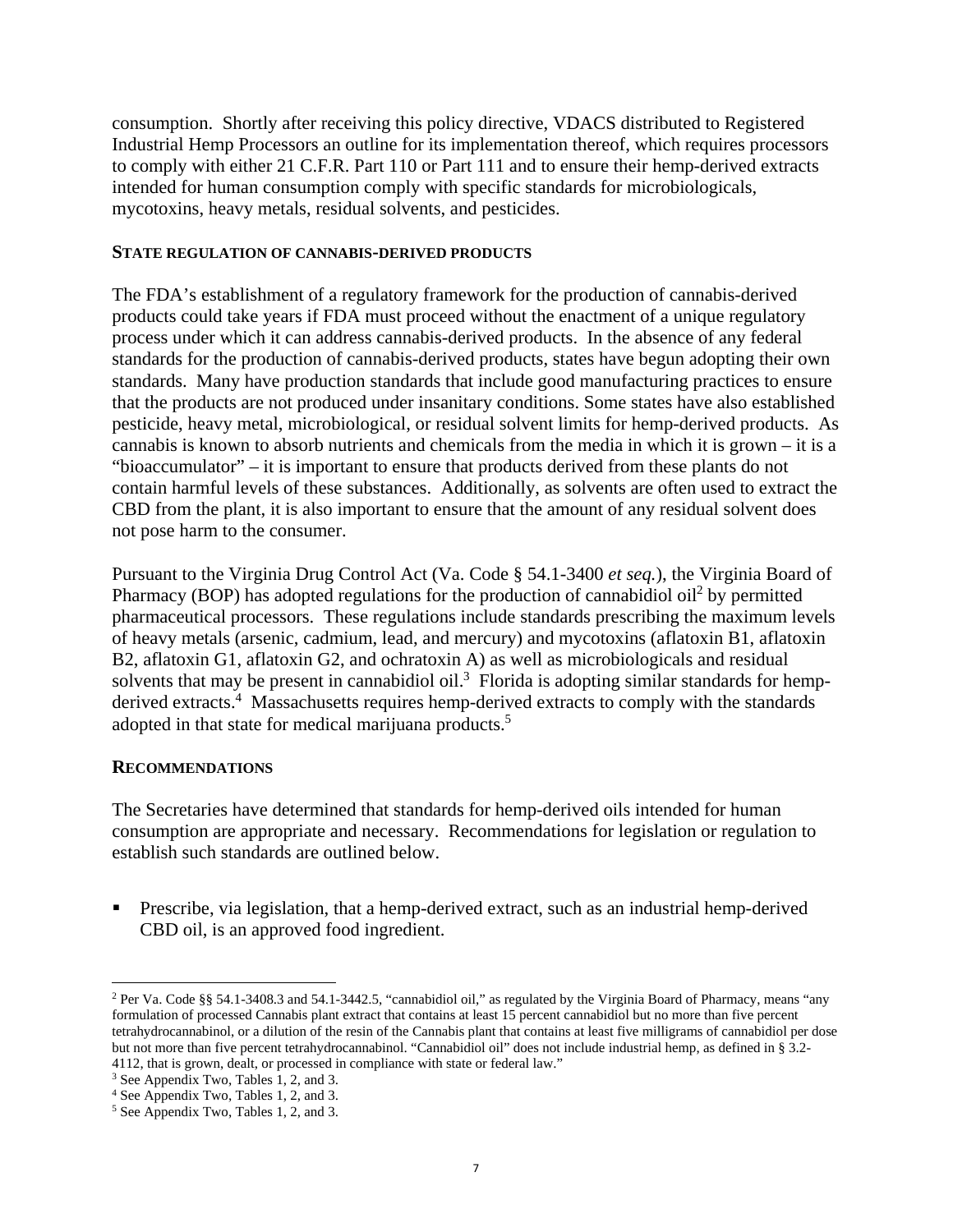- Prescribe, via legislation, that a manufacturer of a hemp product containing a hemp-derived extract is an approved source, for the purpose of compliance with Virginia's food safetyrelated laws, if that entity complies with the food laws and regulations that pertain to the manufacturing of a hemp product containing an industrial hemp-derived extract in the state in which it is manufacturing this hemp product. Such food laws and regulations may include 21 C.F.R. Part 110, Current Good Manufacturing Practice in Manufacturing, Packing, or Holding Human Food or 21 C.F.R. Part 111, Current Good Manufacturing Practice in Manufacturing, Packaging, Labeling, or Holding Operations for Dietary Supplements. An entity manufacturing in compliance with relevant food laws and regulations will be qualified as an approved source from which (i) a retail food establishment could receive food to offer for retail sale or (ii) another food manufacturer could receive food for use in its food product.
- **Prescribe, via legislation, that a hemp-derived extract intended for human consumption shall** be produced from industrial hemp grown in compliance with federal or state law.
- **Prescribe, via legislation, that a hemp-derived extract intended for human consumption shall** have a THC concentration of no greater than 0.3 percent.
- Prescribe, via legislation, that a hemp-derived extract intended for human consumption may only be distributed and sold in the Commonwealth if the extract is the product of a batch tested by an independent testing laboratory and a certificate of analysis prepared by the independent testing laboratory is available upon request by VDACS or a consumer. An independent testing laboratory shall not have a direct or indirect interest in the entity whose product it is testing or any entity that grows, deals, or processes industrial hemp and shall be accredited by a third party accrediting body pursuant to ISO/IED 17025 of the International Organization of Standardization.
- Direct, via legislation, that the Board of Agriculture and Consumer Services adopt standards for hemp-derived extracts intended for human consumption via an expedited regulatory process that is exempt from the requirements of the Administrative Process Act but that requires a public comment period.
	- It is the recommendation of the Secretaries that the standards currently prescribed by BOP to address potential contaminants or adulterants in cannabidiol oil are appropriate for hemp-derived extracts intended for human consumption.
	- It is the recommendation of the Secretaries that only residue from pesticides that meet the requirements outlined by VDACS for use on hemp intended for human consumption may be present in a hemp-derived extract intended for human consumption.
- Direct, via legislation, that the Board of Agriculture and Consumer Services (Board) adopt labeling standards for hemp-derived extracts intended for human consumption that address information such as the cannabinoid concentration and expiration date of the product as well as the method by which to obtain specific information regarding the product. The legislation should authorize the Board to adopt these standards via an expedited regulatory process that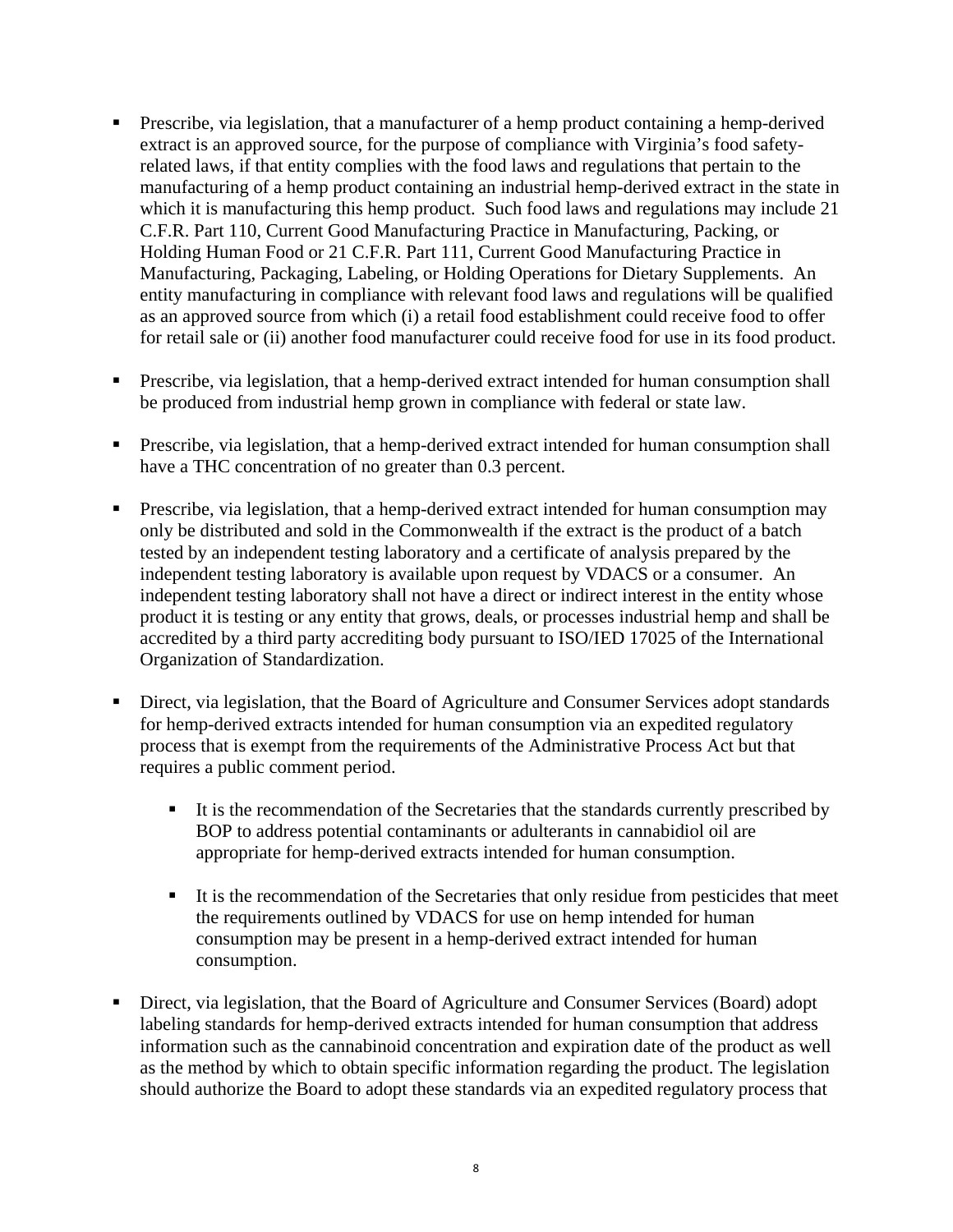is exempt from the requirements of the Administrative Process Act but that requires a public comment period.

It is the recommendation of the Secretaries that the label for a hemp-derived extract intended for human consumption shall not state that the product is intended for the diagnosis, cure, mitigation, treatment, or prevention of a disease.

#### **ADDITIONAL CONSIDERATIONS**

Both topical products and inhalants that include hemp-derived extracts are also sold online and at retail locations; however, the primary focus of the Secretaries' work for this report was hempderived extracts intended to be orally ingested, as VDACS currently has authority to regulate the manufacture, distribution, or sale of food and dietary supplements in Virginia and routinely conducts inspections of these manufacturing facilities.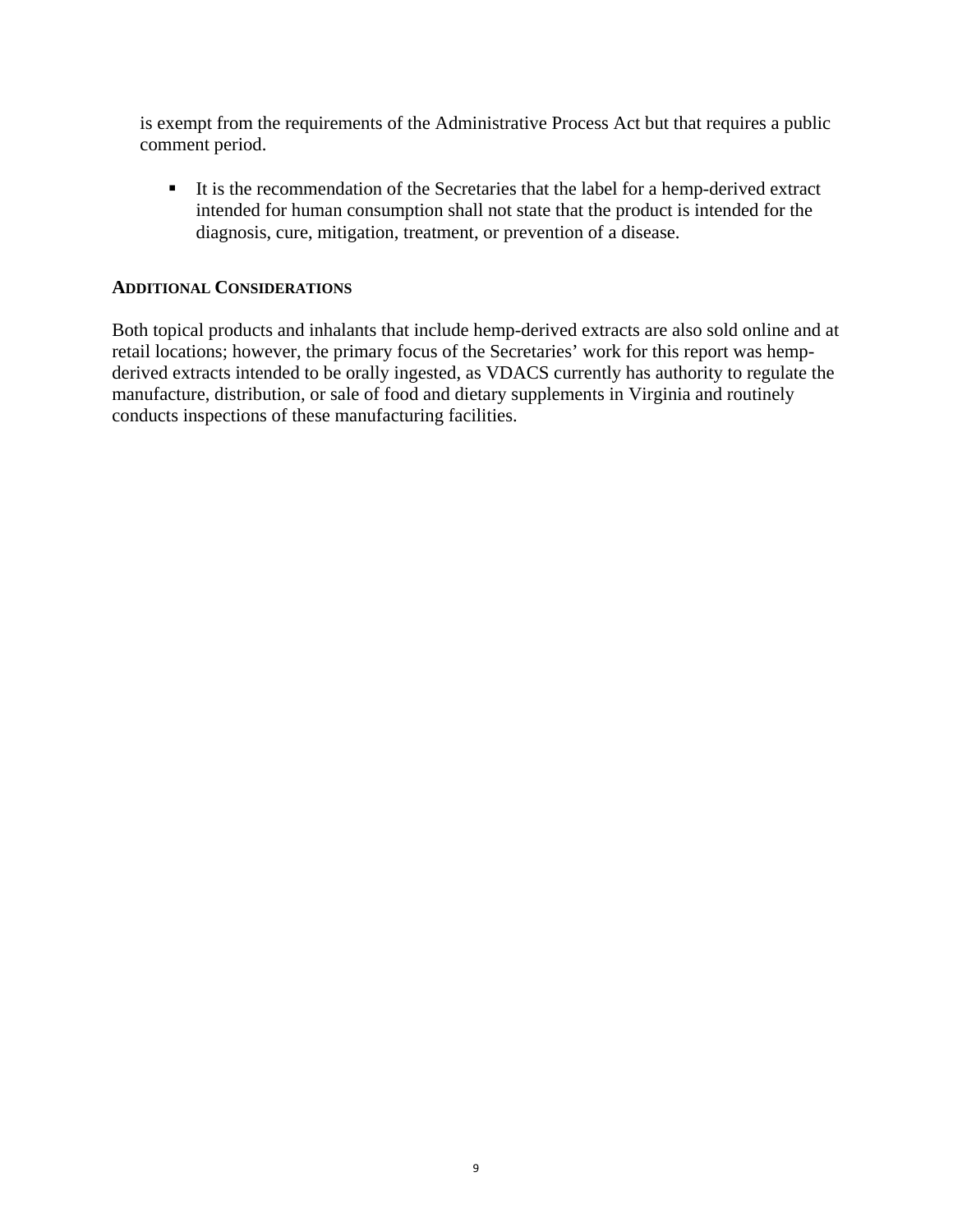## **In The Matter Of:**

*Public Meeting on the Report by the Secretaries of Agriculture and Forestry and Health and Human Resources*

*September 4, 2019*

*Commonwealth Court Reporters, Inc.*

*540-372-6655*

**Min-U-Script® with Word Index**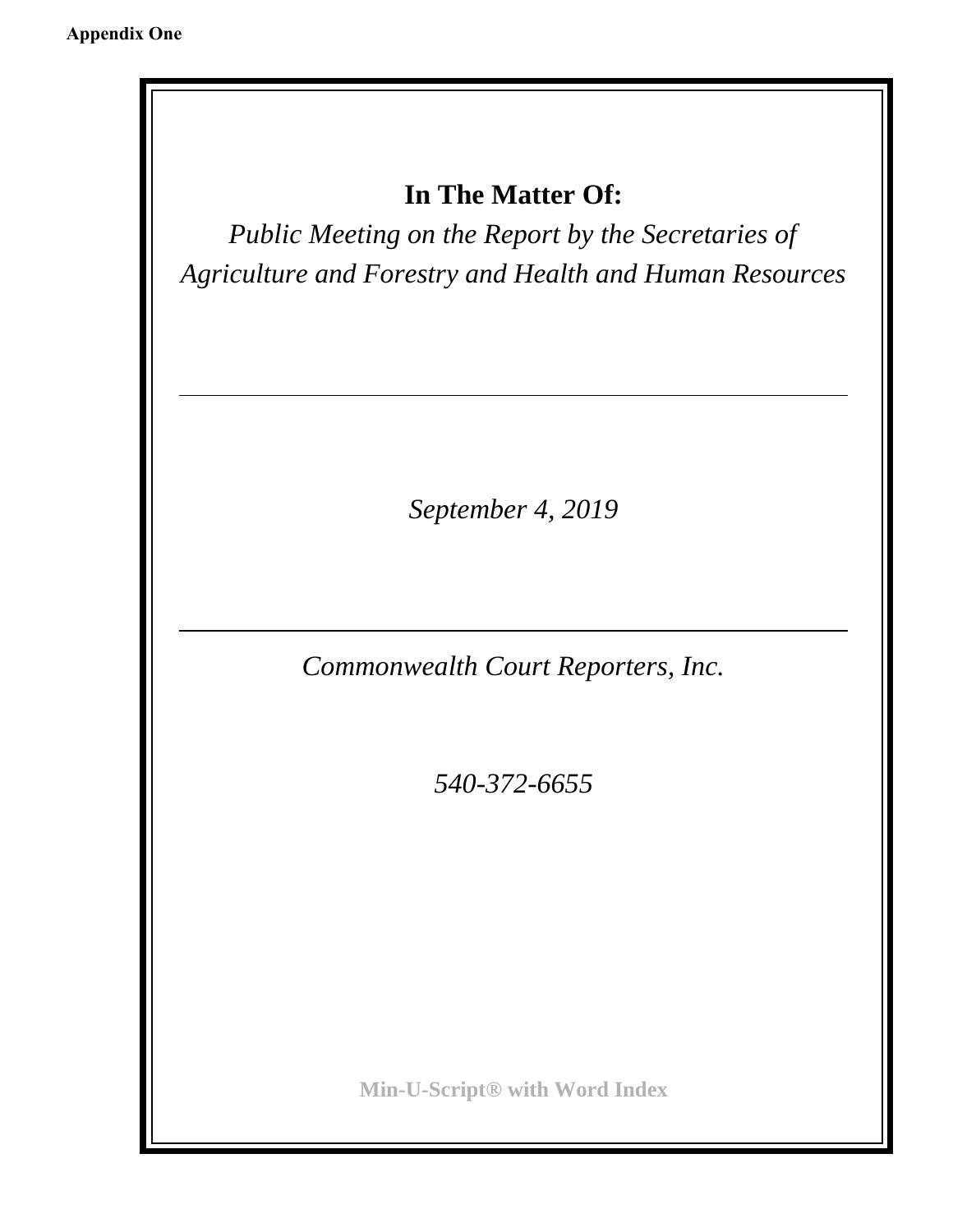1 Public Meeting on the Report by the Secretaries of Agriculture and Forestry and Health and Human 2 Resources Regarding the Appropriate Standard if Any for the Production of an Oil with a 3 Tetrahydrocannabinol (THC) Concentration of No Greater Than 0.3 Percent That Is Derived from 4 Industrial Hemp  $5 \mid$  6 Patrick Henry Building 7 2 1111 E. Broad Street 8 Richmond, Virginia 9 September 4, 2019 10 11 12 13 14 A public meeting by the Secretaries of 15 Agriculture and Forestry and Health and Human 16 Resources was held at the Patrick Henry Building, 17 West Reading Room, 1111 E. Broad Street, Richmond, 18 Virginia, on Wednesday, September 4, 2019, at 2:00 19 p.m. before Colleen Good, Certified Court Reporter 20 and Notary Public in and for the Commonwealth of 21 Virginia. 22 23 24 25

 $1 \quad \Box$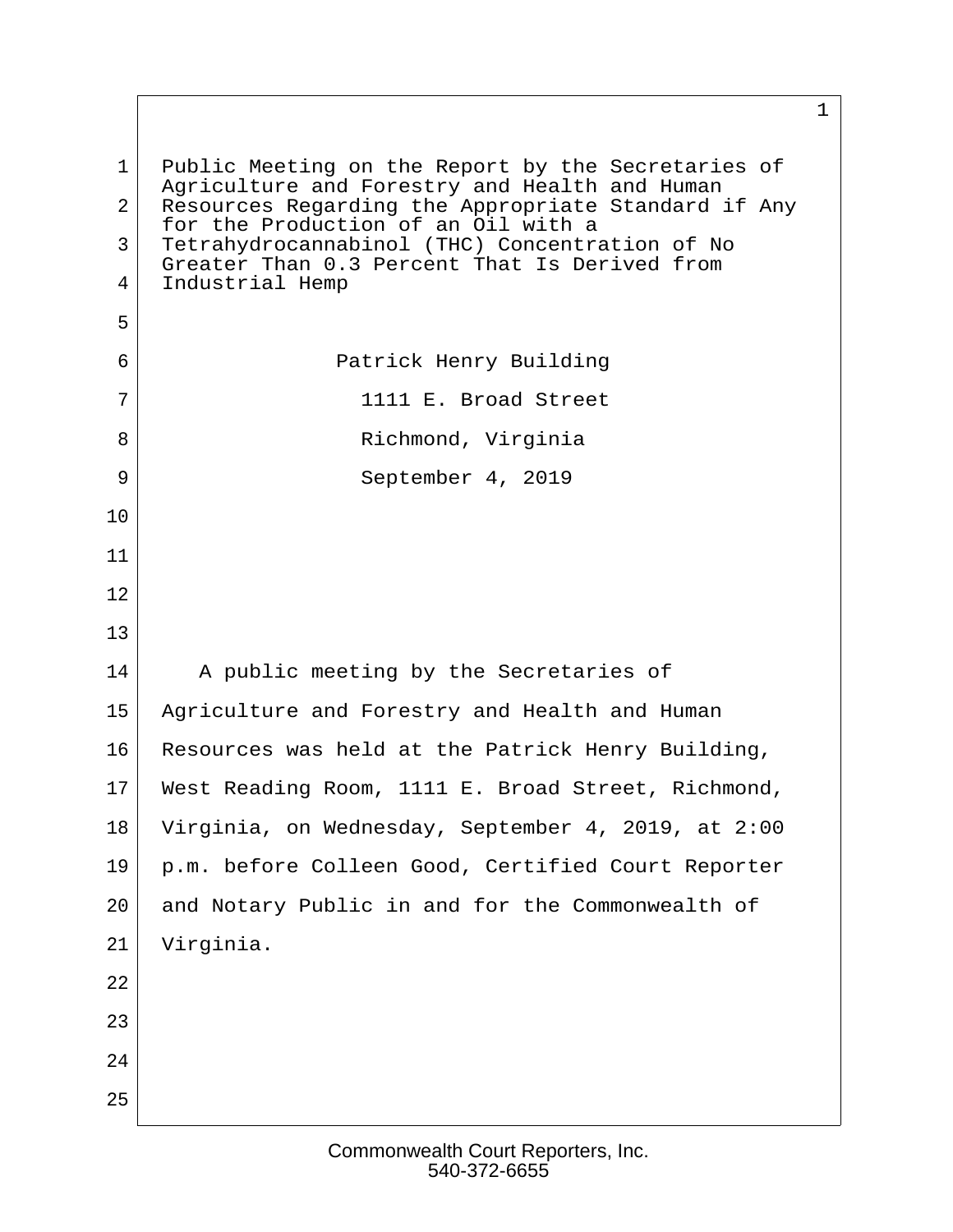```
1 | MEMBERS PRESENT:
 2
 3 Jewel H. Bronaugh, PhD., Commissioner, Virginia
4 Department of Agriculture and Consumer Services
 5
 6 Erin Williams, Senior Policy Analyst, Virginia
 7 Department of Agriculture and Consumer Services
 8
9 David Brown, Director, Department of Health
10 Professions
11
12 Caroline Juran, Executive Director, Virginia Board
13 of Pharmacy
14
15
16
17
18
19
20
21
22
23
24
25
```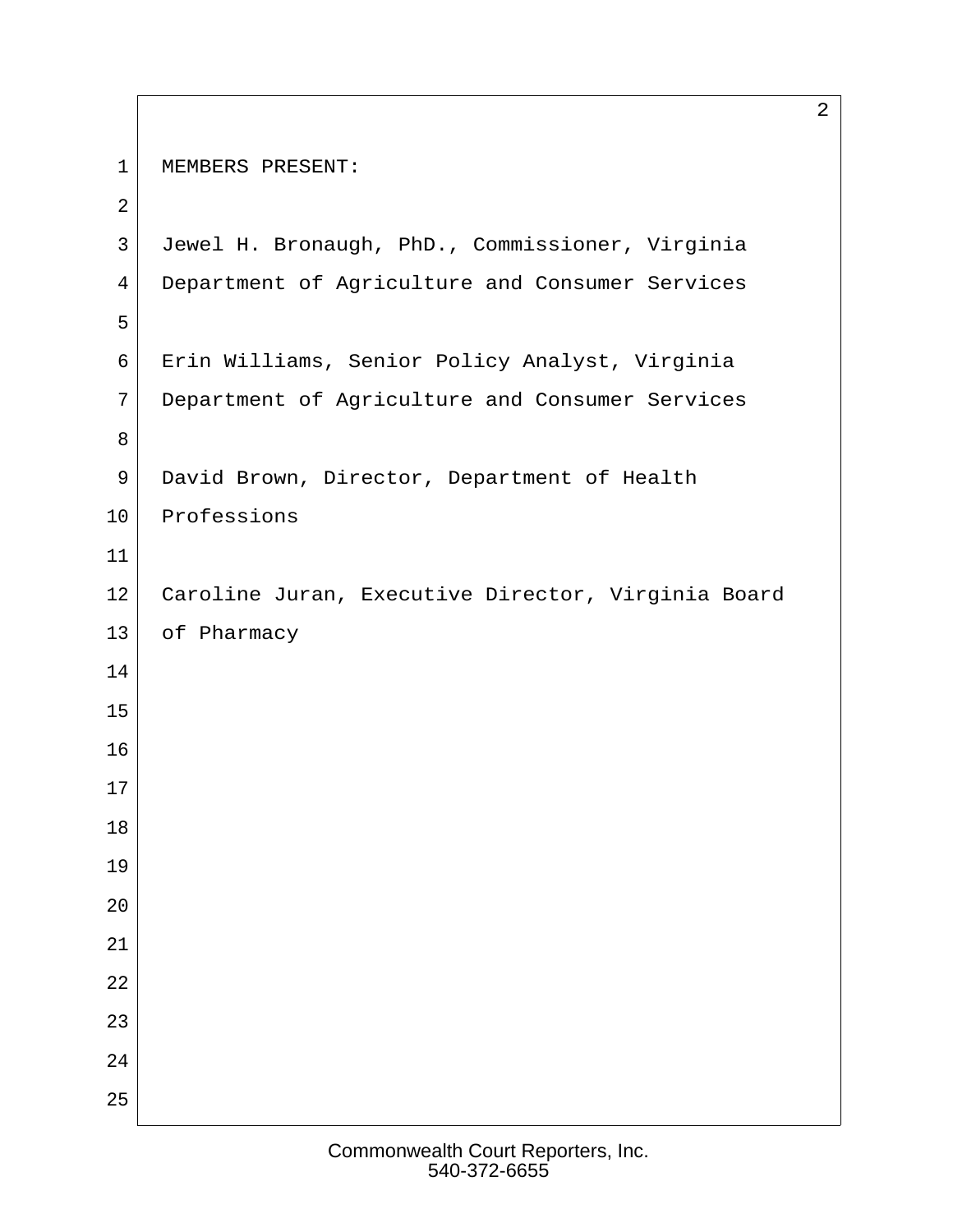$P-R-O-C-E-E-D-I-N-G-S$ 2 JEWEL BRONAUGH, Ph.D.: Good 3 afternoon everyone, we are going to get started. 4 Welcome to the public meeting on the report by the 5 Secretary of Agriculture and Forestry and Health 6 and Human Resources on production standards for 7 industrial hemp derived oil. 8 My name is Jewel Bronaugh, I'm VDACS 9 Commissioner and I will serve as the moderator for 10 today. I'm happy to be joined by Dr. David Brown, 11 Director of the Virginia Department of Health 12 Professions. 13 | I just welcome everyone here today. 14 There are a lot of people who are here today 15 because of your interest in this exciting, fast 16 growing industry that we know as hemp. 17 It is clear to see that we are on the 18 leading edge of an industry that many are watching 19 very closely and have put a great amount of 20 investment and hope in. 21 Many of us have watched this industry 22 grow from just a few years of talking about the 23 cultivation of hemp for fiber and grain to the 24 extraction of hemp derived extracts for human 25 consumption and other uses.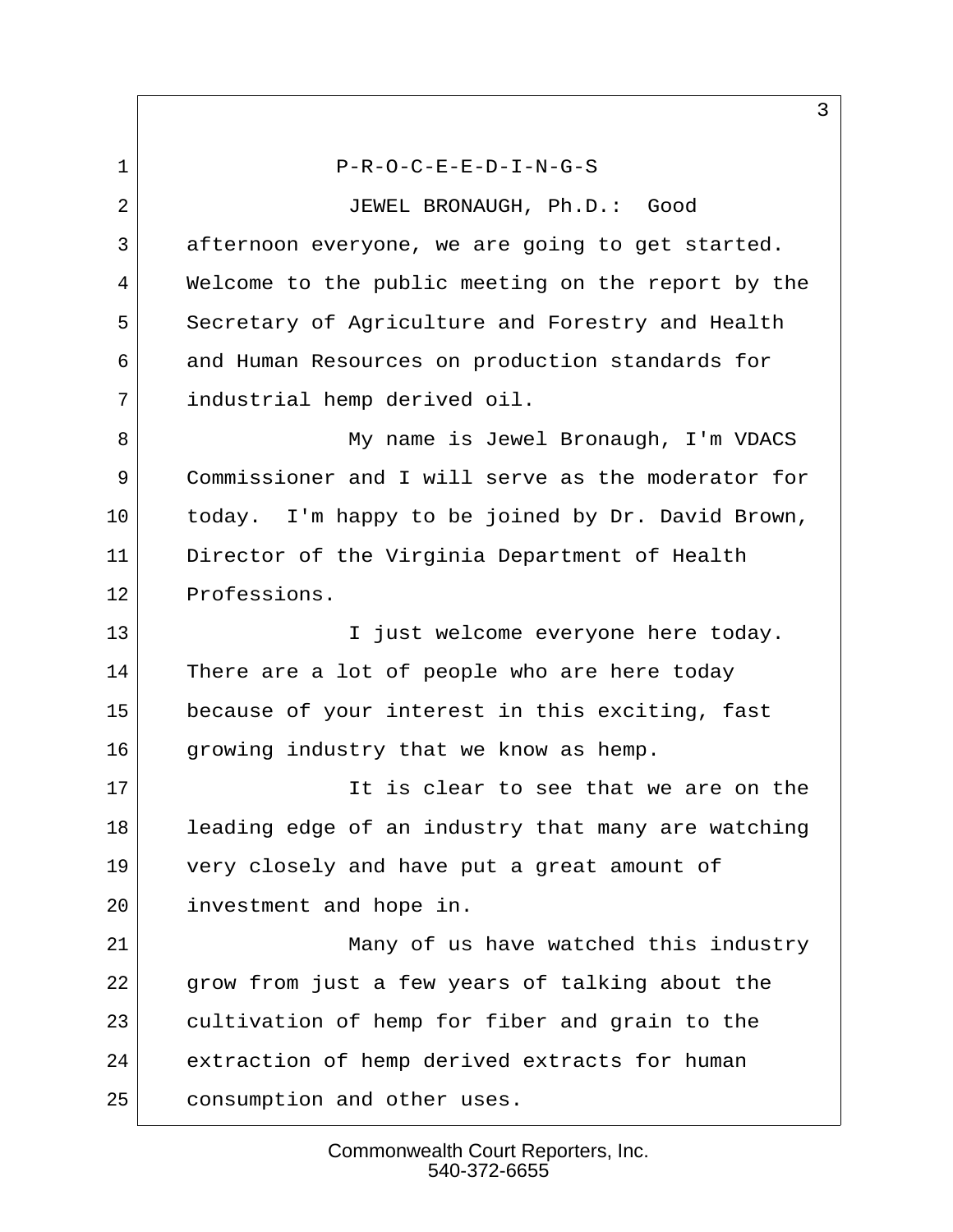1 Today's meeting focus will be on the 2 production standards for industrial hemp derived 3 oil. As Chapters 653 and 654 of the 2019 Virginia 4 General Assembly direct the Secretary of 5 Agriculture and Forestry and the Secretary of 6 Health and Human Resources to prepare a report on  $7$  the standards, if any, for the production of an 8 oil with a THC concentration of no greater than .3 9 percent that is derived from industrial hemp.

10 The report is due to the General 11 Assembly no later than November 1st, 2019. And 12 this stakeholder meeting serves as a part of the 13 process that the secretaries will use in order to 14 complete that report that is due to the General 15 Assembly.

16 So today there will be a presentation 17 on the production standards for industrial hemp 18 derived oil, followed by an opportunity for public 19 comment. Today the areas for which we seek public 20 comment include: Adulterants, labeling 21 requirements, testing requirements, reciprocity 22 for products manufactured under inspection in 23 another state and any other areas that you feel 24 have not been addressed.

25 Again, as Mr. Charles Green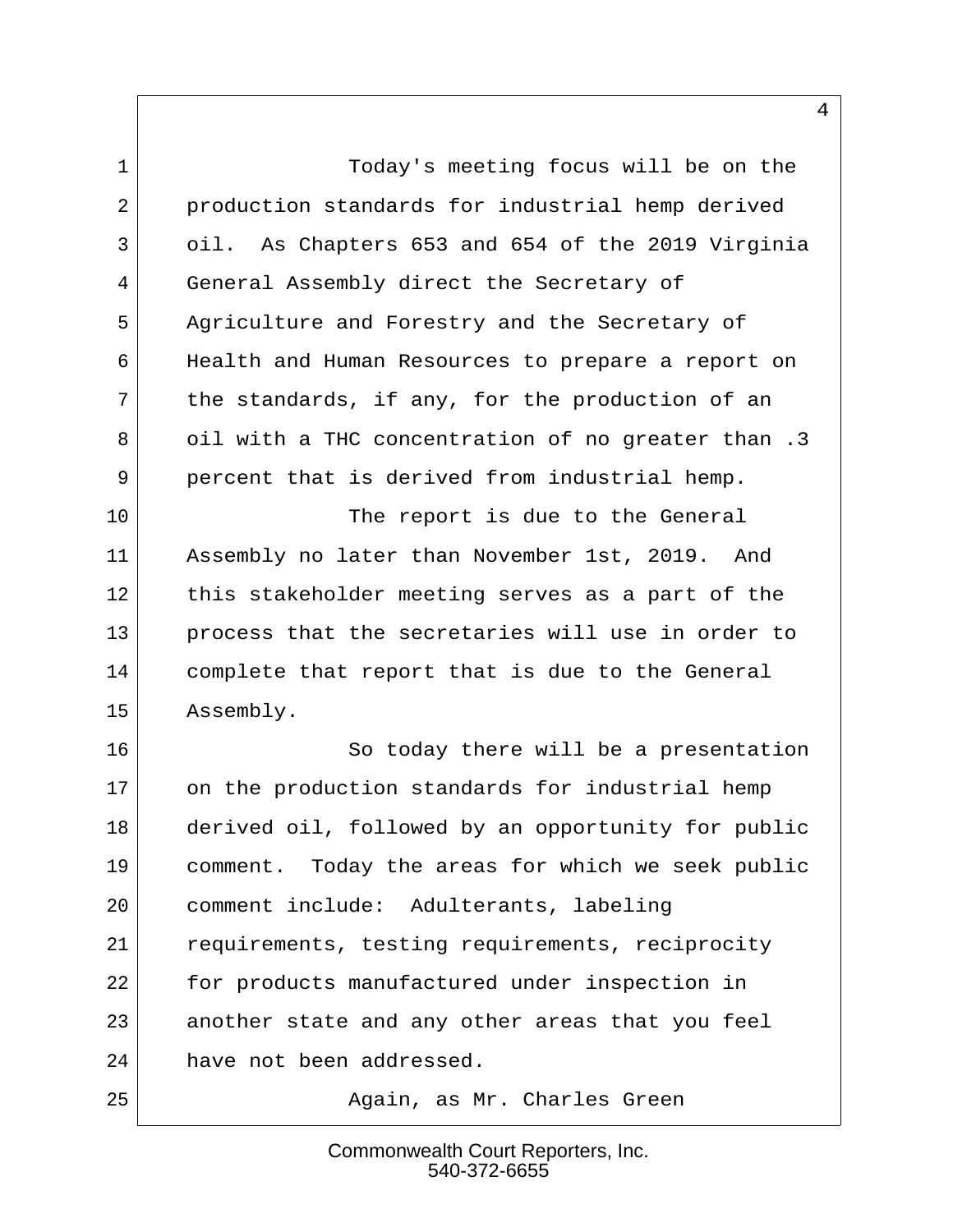1 indicated, we have a sign-in sheet to my left. 2 Please be sure to sign in if you wish to speak 3 today.

4 First we will have the Secretary of 5 Agriculture and Forestry, Bettina Ring, who is 6 represented by Deputy Secretary Brad Copenhaver 7 speak after which the Secretary of Health and 8 Human Resources, Dr. Daniel Carey, who is 9 represented by Mr. Marvin Figaro, will both 10 provide introductory comments and their remarks 11 will be followed by the overview of Virginia's 12 cannabis program that will be presented by Erin 13 Williams at VDACS and Caroline Juran of the Board 14 of Pharmacy.

15 So Deputy Secretary Copenhaver please 16 come forward.

17 BRAD COPENHAVER: Thank you, 18 Dr. Bronaugh. First of all, I just want to say 19 thank you again for everyone being here today. As 20 Jewel said, I'm Brad Copenhaver, Deputy Secretary 21 of Ag and Forestry representing Secretary Bettina 22 Ring.

23 We are very happy to be taking part 24 in this process and leading this process as 25 representatives of Virgina's Agricultural

> Commonwealth Court Reporters, Inc. 540-372-6655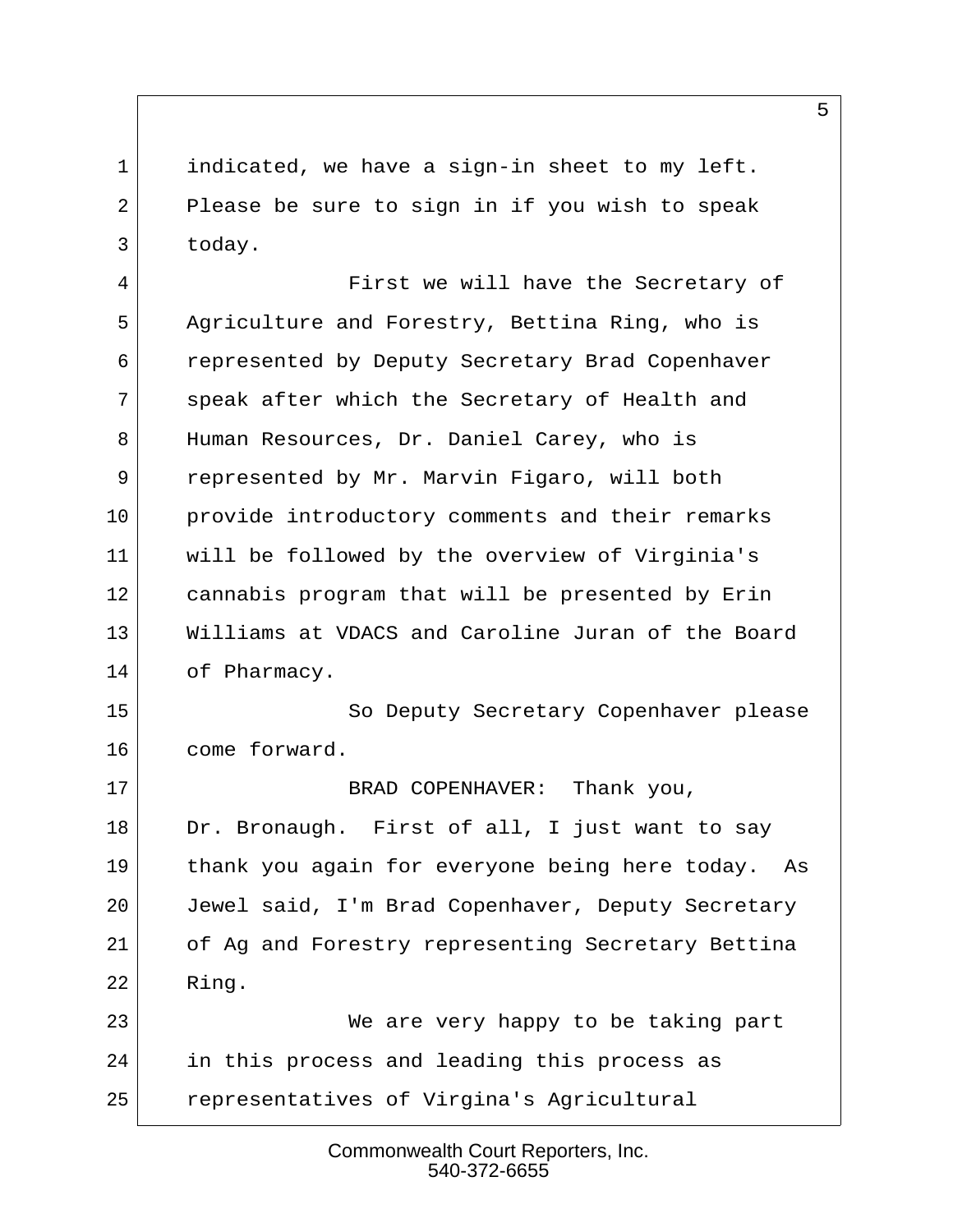1 industry, speaking for the farmers around the 2 Commonwealth who see hemp as a very exciting new 3 opportunity for them, we feel like, we agree, we 4 think that hemp could provide a lot of opportunity 5 for the Agricultural industry, but we've also been 6 looking at this through VDACS public safety, 7 public health lense as well.

8 So we are very excited. We've had a 9 great discussion so far with our counterparts in 10 Health and Human Resources and we look forward to 11 hearing your comments today. Thanks.

12 MARVIN FIGUEROA: Good afternoon 13 everyone. My name is Marvin Figueroa, Deputy 14 Secretary of Health and Human Resources. I really 15 wanted to wear a blazer today, but I wanted to 16 make this meeting more fun, so I decided not to 17 wear one.

18 Kind of want to echo the comments of 19 Brad, that this has been a collaborative effort 20 between the Board of Pharmacy and VDACS, what we 21 want to do today is to make sure that you're open 22 and honest and you provide us with feedback, 23 because we will take this into consideration as we 24 form the recommendations.

25 And so while this has been a

#### Commonwealth Court Reporters, Inc. 540-372-6655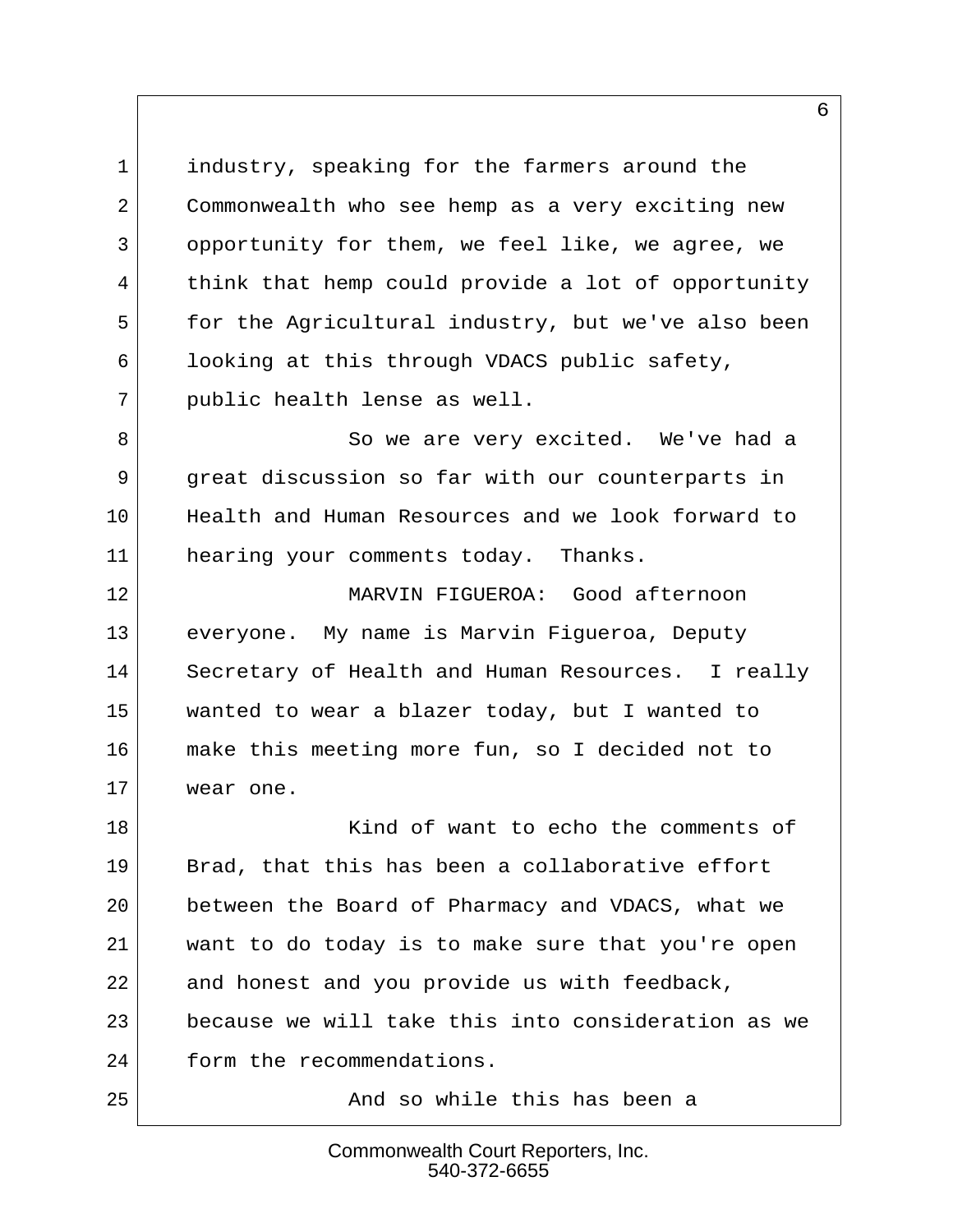1 collaborative process, it hasn't been the easiest 2 process as well. There has been a lot of serious 3 conversation behind closed doors to arrive at a 4 place that we feel is appropriate.

 5 There is going to be some things that  $6$  we still -- won't be able to iron out completely, 7 but nonetheless we feel like we have undertaken 8 this process with open honesty and showing that we 9 are listening to one another. So on behalf of 10 Daniel Carey, Dr. Daniel Carey, thank you for 11 being here and we hope to have a good 12 conversation. Thank you.

13 ERIN WILLIAMS: Good afternoon. I'm 14 Erin Williams. I'm with the Department of 15 Agriculture and Consumer Services. I'm in the 16 office of Policy, Planning and Research there and 17 I have been coordinating the agency's efforts and 18 implement VDACS cannabis related programs, 19 specifically Virginia's Industrial Hemp program 20 for the past 5 years.

21 | Caroline and I are going to go back 22 and forth initially to provide you some background 23 information, so I'll allow -- have her introduce 24 herself.

25 CAROLINE JURAN: Good afternoon,

Commonwealth Court Reporters, Inc. 540-372-6655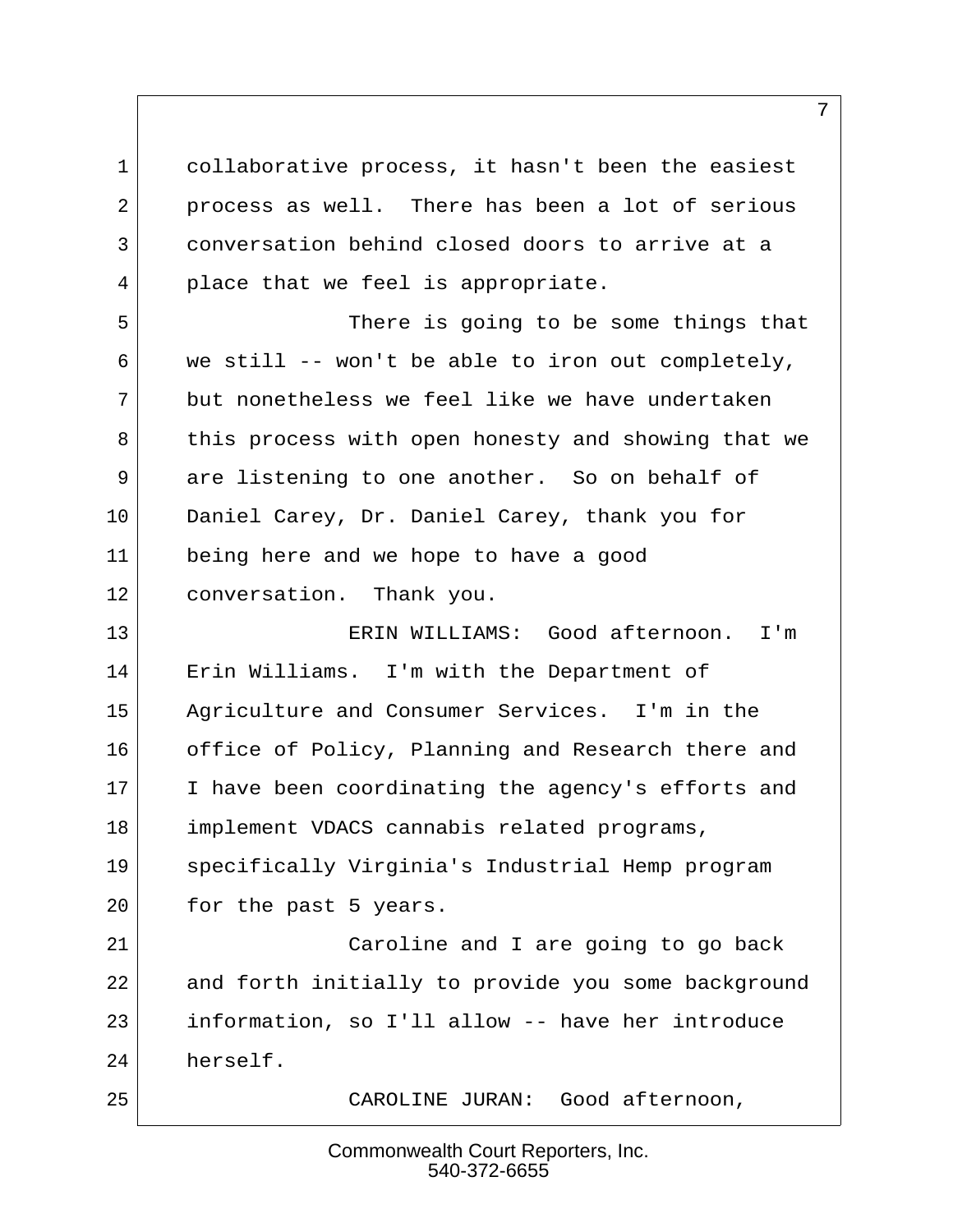1 everyone. I'm Caroline Juran. I'm the executive 2 director of the Virginia Board of Pharmacy and we 3 are overseeing the pharmaceutical processor  $4$  program which is a similar cannabis program, 5 slightly different that you'll hear about in our 6 presentation. I'm happy to be here. Thank you. 7 ERIN WILLIAMS: So the beginning of

8 our meeting this afternoon, what we will do is 9 give you an overview of our respective programs 10 and then we'll move into the opportunity to 11 receive the comments from the public on some 12 specific areas of requlation that we're seeing 13 happen in other states.

14 Before we get into the details of our 15 programs, what Caroline and I will do is provide 16 the general timeline of the progression of the 17 development of our respective cannabis related 18 program.

19 Throughout the afternoon I will 20 likely use the terms hemp and industrial hemp 21 interchangeably. So I don't mean to make any 22 distinction between those two when I say hemp or 23 industrial hemp, I mean cannabis with no greater 24 than .3 percent THC.

25 And that is a definition that was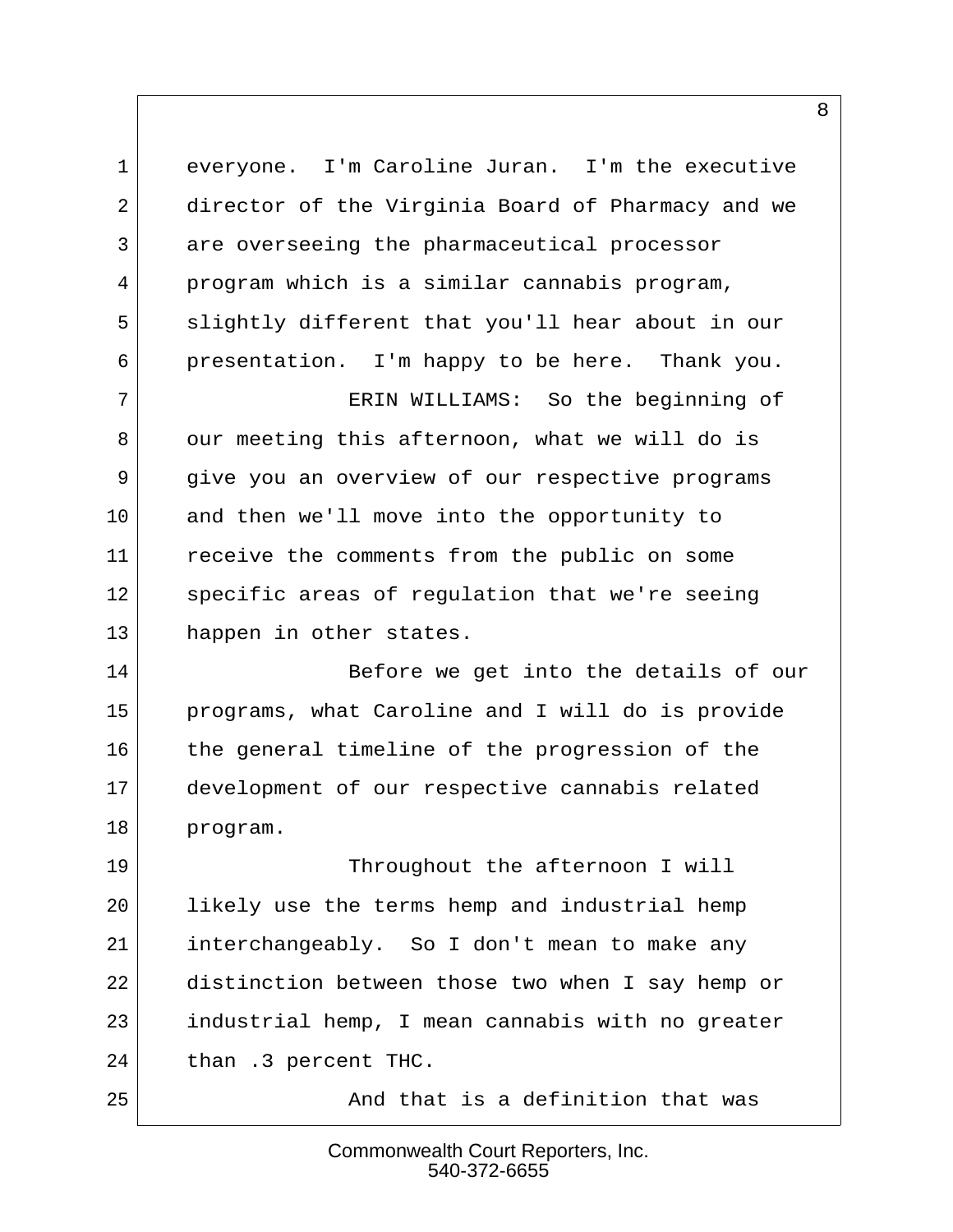1 initially enacted in the 2014 Federal Farm Bill 2 which allowed for industrial hemp to be grown for 3 research purposes.

 4 In 2015 the Virginia General Assembly 5 responded to those hemp related provisions in the 6 2014 Federal Farm Bill by enacting Virginia's 7 Industrial Hemp Law, and that initial law created 8 Virginia's first hemp research program that was 9 overseen by the Department of Agriculture and 10 Consumer Services, but their research was directly 11 managed by public institutions of higher 12 education.

13 The initial legislation in 2015 14 created a grower license, so to grow hemp for 15 research purposes, you were required to obtain a 16 license from VDACS.

17 CAROLINE JURAN: So also in 2015 the 18 General Assembly enacted a law that created a 19 provision for a physician to issue something 20 called a written certification to a patient to 21 possess CBD or THCA Oil.

22 There had been an outcry of 23 constituents who expressed a concern to their 24 legislatures with respect to patients, their 25 children, for instance, that they were having to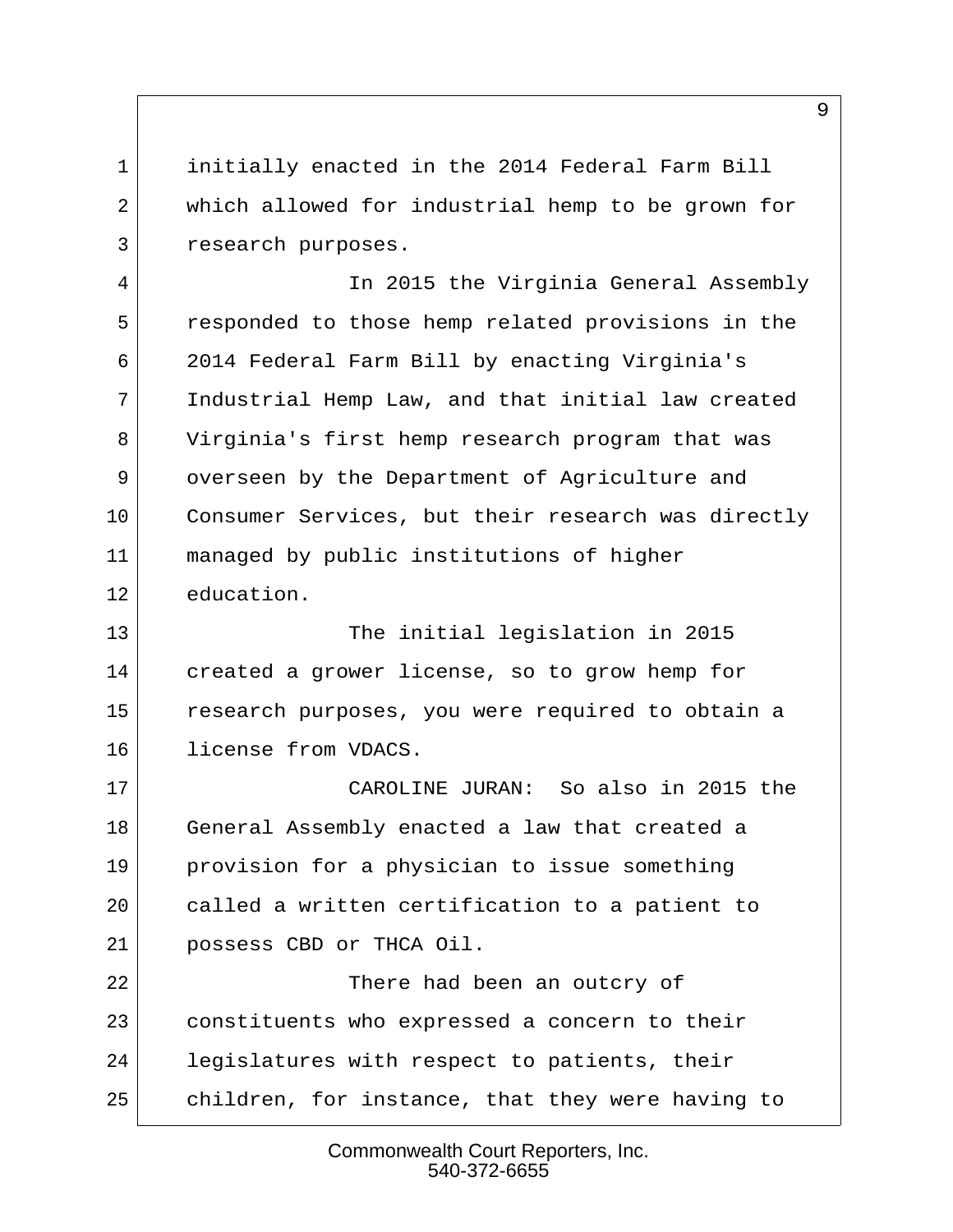1 obtain CBD or THCA oil from out of state in order 2 to treat their child's epilepsy. 3 So in 2015 the General Assembly 4 created a provision that provided an affirmative 5 defense for that patient, parent, guardian, to 6 possess CBD or THCA oil when issued a written 7 certification by a physician recommending the use 8 of these oils. 9 Now in 2015 that's all they did. 10 They just created the affirmative defense. They 11 did not create a provision for actually producing 12 the oils in Virginia, that didn't come about until 13 2016. 14 That legislation had to be reenacted 15 in 2017 and it did direct the Board of Pharmacy to 16 issue up to 5 pharmaceutical processor permits 17 here in Virginia and ask for a pharmacy to 18 establish regulations for the health, safety and 19 security of these processors. 20 Then in 2018 the General Assembly 21 expanded this provision to allow a physician to 22 issue a written certification for the treatment of 23 any medical condition that the prescriber believed 24 the patient could benefit from. So it went beyond 25 epilepsy.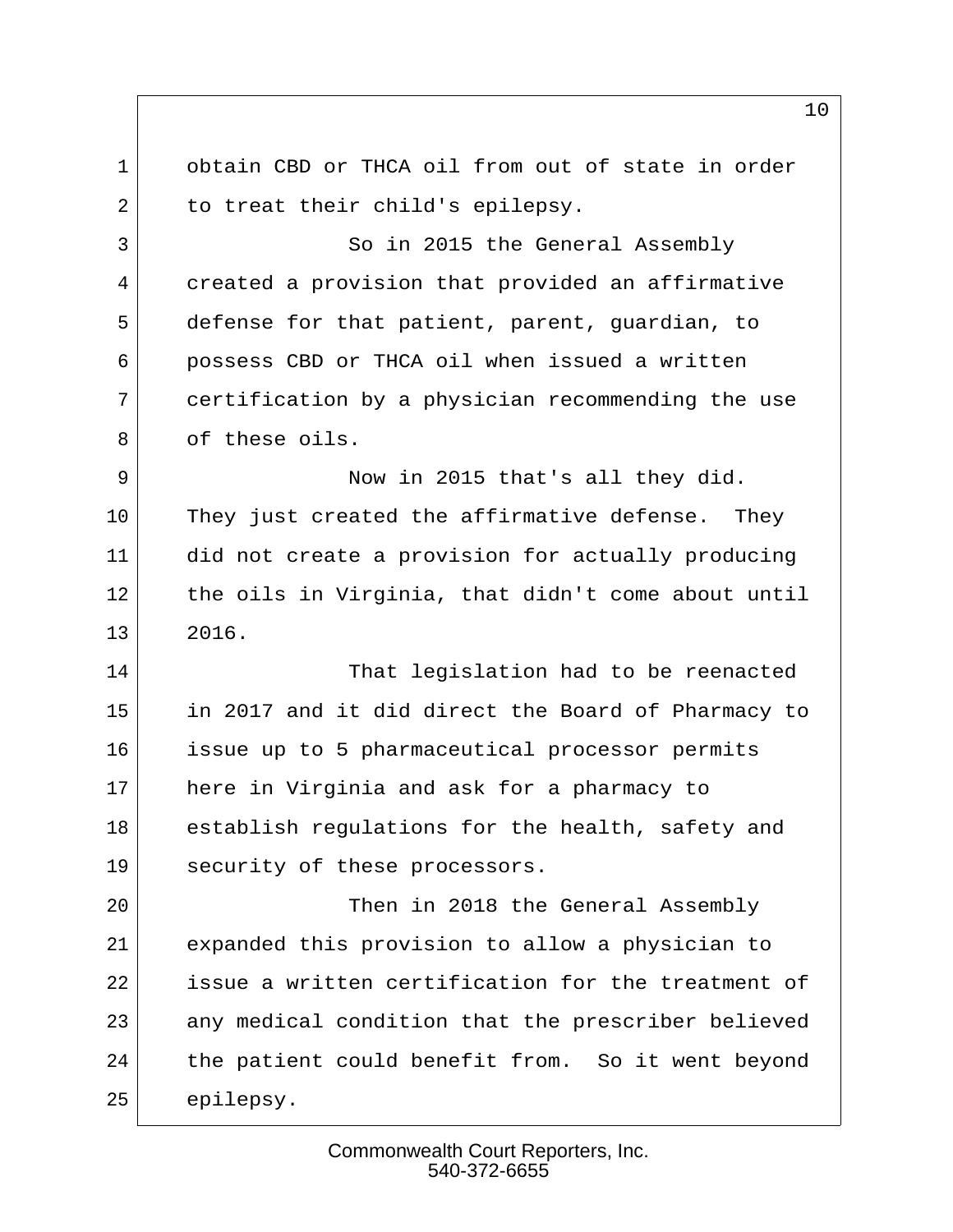1 **ERIN WILLIAMS:** And during that same 2 2018 General Assembly session, the Industrial Hemp  $3$  Law was amended to create a second research 4 program that was directly managed by the 5 Department of Agriculture because there was 6 interest in getting, or allowing more Virginians 7 to grow hemp, and so this second research program 8 was created to provide an opportunity to 9 Virginians who weren't able to partner with 10 Universities to conduct research under the VDACS 11 hemp research program. 12 In 2018 the General Assembly also 13 replaced the licensure, the grower license, with 14 an industrial hemp grower registration and created 15 a processor registration with the hope that that 16 would get some hemp processing infrastructure 17 established in Virginia. 18 | The 2019 the Virginia Industrial Hemp 19 Law was significantly amended to reflect the 2018 20 Federal Farm Bill's hemp related provisions. The

21 Federal Farm Bill allowed for hemp to be grown 22 commercially.

23 So Virginia's general assembly 24 responded by eliminating the research program that 25 had previously been established and essentially

> Commonwealth Court Reporters, Inc. 540-372-6655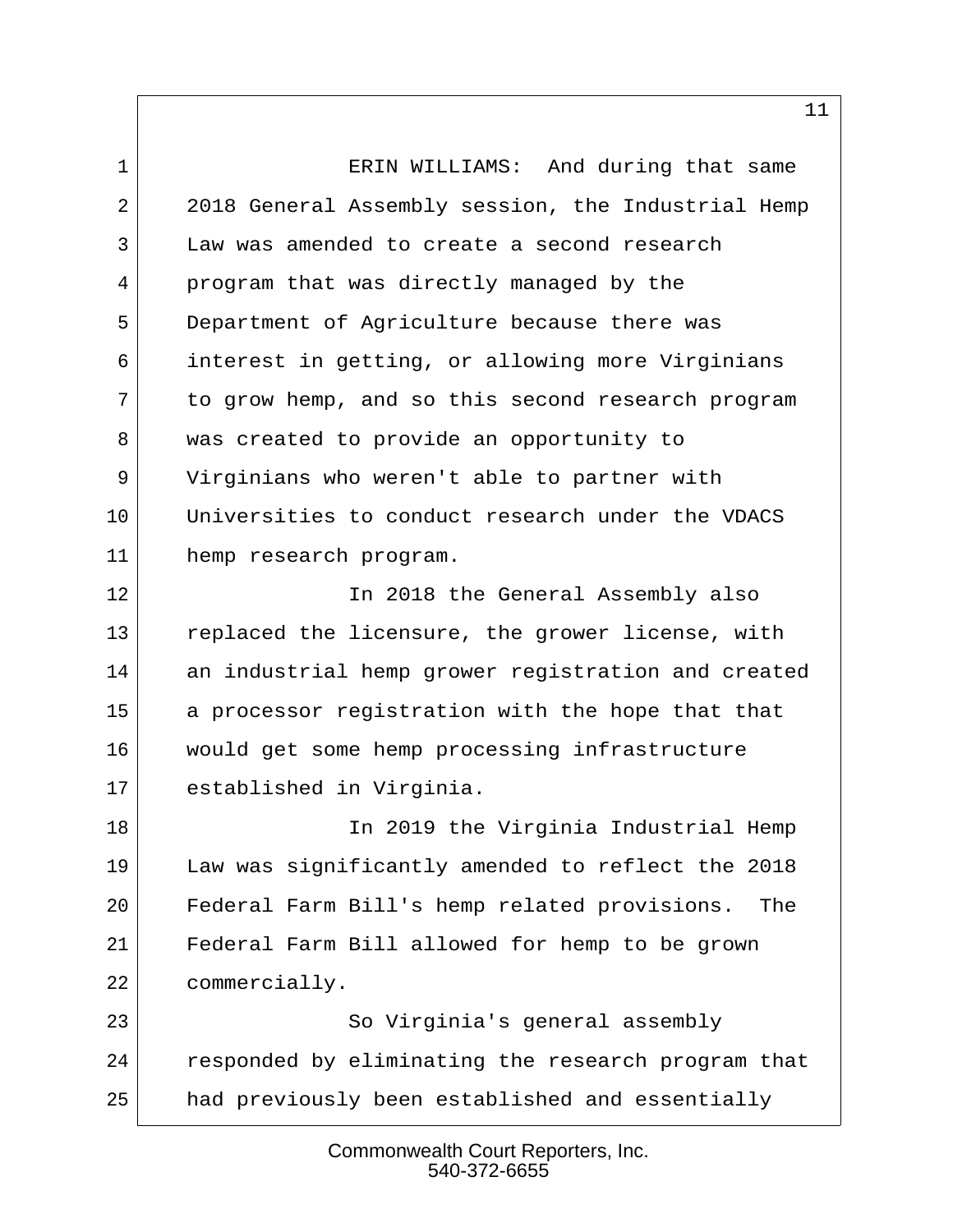1 allowing for commercial production of hemp. It 2 also clarified the permissibility of the 3 possession of hemp derived CBD oil. 4 CAROLINE JURAN: And also in 2019 the 5 General Assembly enacted the Drug Control Act to 6 allow physician assistance as well as 7 practitioners to issue written certifications to 8 | the patients for the treatment of their medical 9 conditions or symptom control of their medical 10 conditions. 11 | Additionally it restricted each dose 12 to 10 mg. of THC, that's tetrahydrocannabinoid, 13 which is the psychoactive component of the 14 cannabis plant. 15 Thirdly, it created an authority for 16 the Board of Pharmacy to issue a new licensing 17 category called a Registered Agent, which is an 18 individual designated by a registered patient, 19 parent or guardian to receive or obtain the CBD or 20 THCA oil from the pharmaceutical processor and it 21 mandated the Board of Pharmacy to promulgate 22 emergency regulations allowing for the 23 pharmaceutical processors to wholesale distribute 24 their products between each other. 25 Currently the Board of Pharmacy is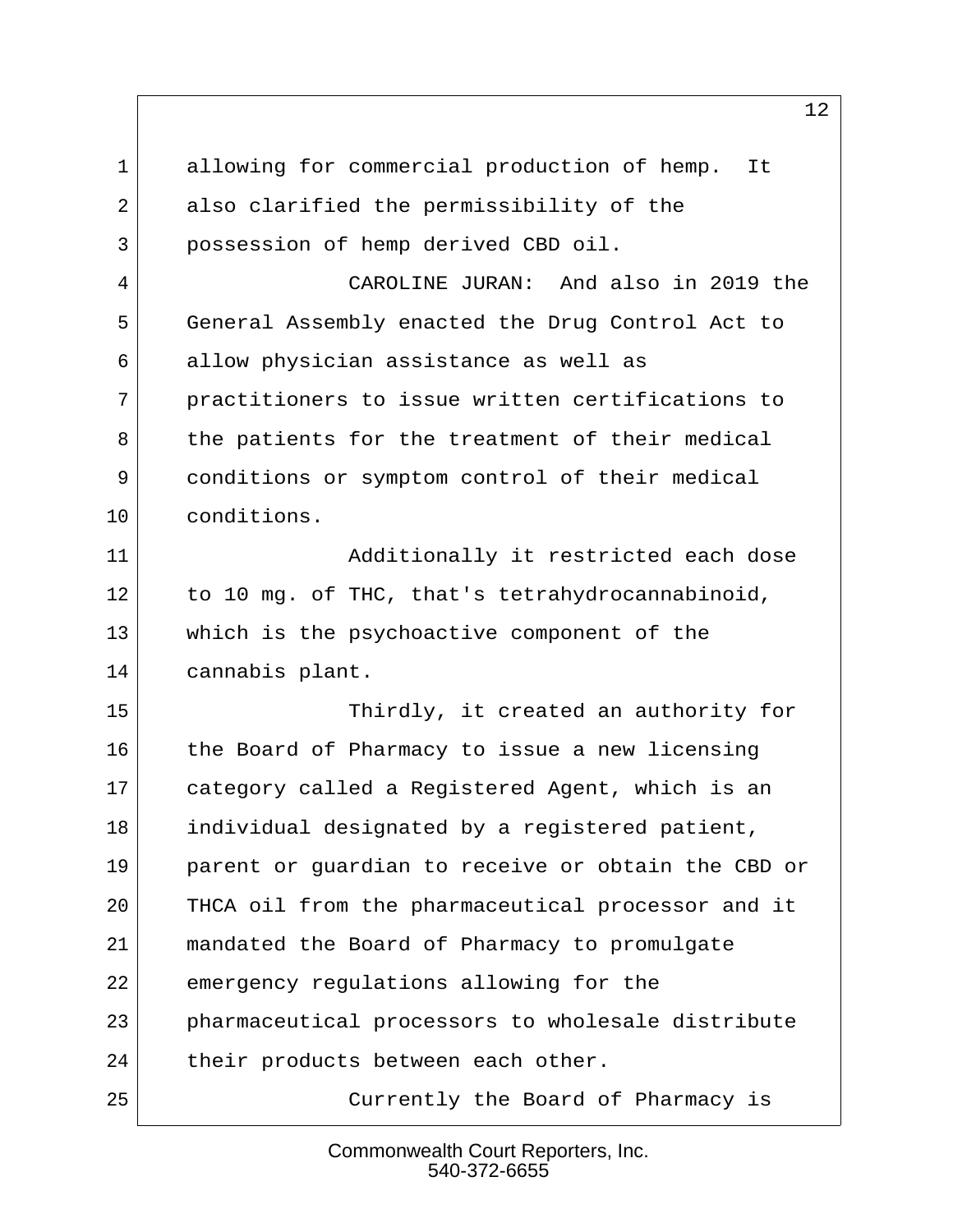1 working on these emergency regulations and the 2 exempt regulatory actions.

 3 ERIN WILLIAMS: The 2019 hemp related 4 legislation included an enactment clause that 5 Commissioner Bronaugh has already mentioned 6 directing the Secretaries of Agriculture and 7 Forestry and Health and Human Resources to deliver 8 a report to the General Assembly regarding 9 appropriate standards, if any, for the production 10 of an oil with no greater than .3 percent THC that 11 is derived from a hemp plant.

12 This enactment clause was the result 13 of significant discussion that occurred during the 14 General Assembly session regarding the quality of 15 hemp derived products and consumer safety concerns 16 surrounding those products.

17 So the enactment clause has given us 18 the opportunity to convene here today to discuss 19 what standards, if any, are appropriate for the 20 production of these products.

21 What I'll do now is give you a little 22 bit more detail about Industrial Hemp specifically 23 and then more details about our current hemp 24 related, as well as our current food safety 25 related laws that VDACS administers.

> Commonwealth Court Reporters, Inc. 540-372-6655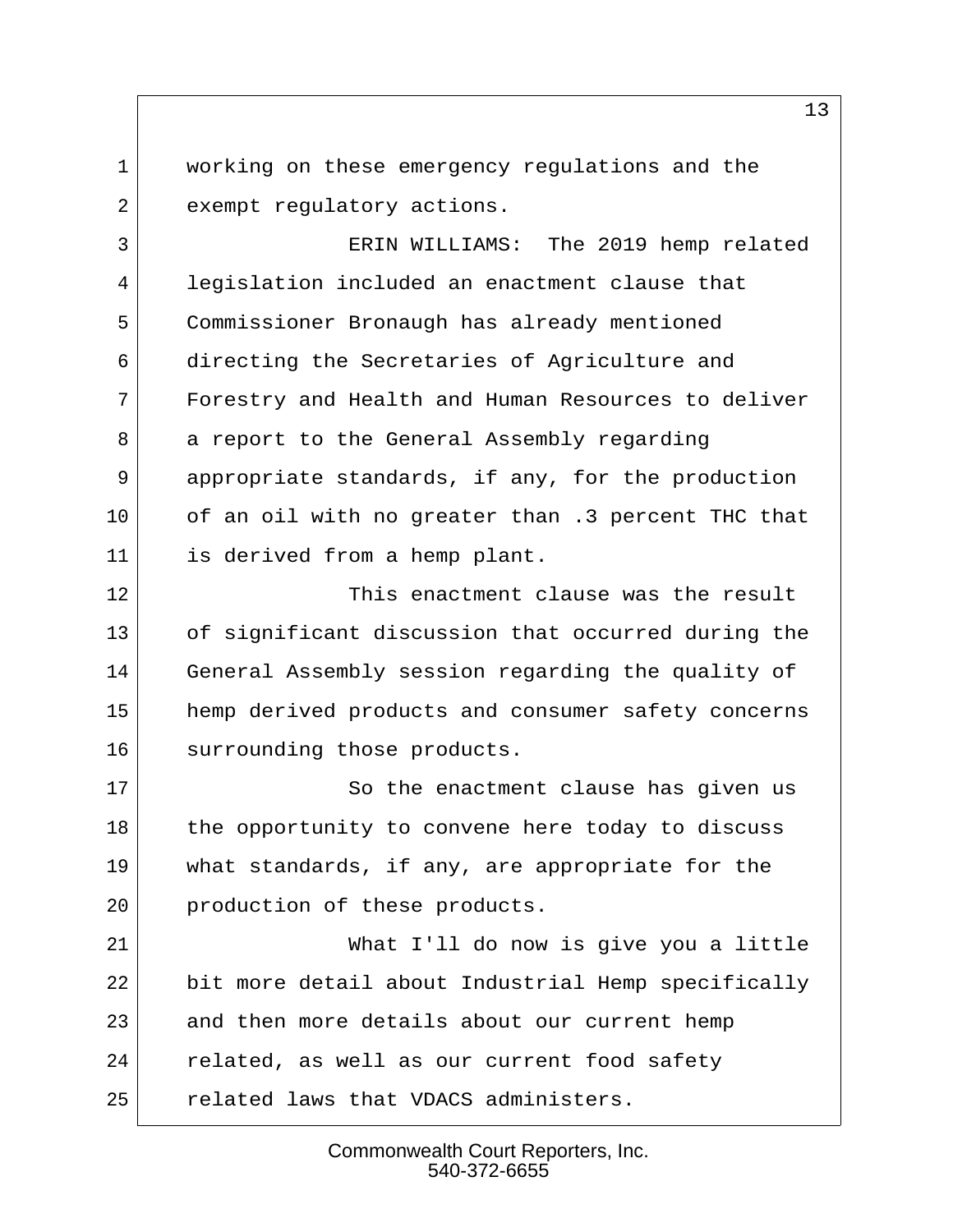1 **1** Hemp has generally three different 2 varieties. You can grow hemp for its fiber, for 3 its grain or for its floral material. The picture 4 on the left here is a picture of a fiber variety 5 of hemp growing, whereas the picture on the right 6 is one of a floral variety of hemp.

 7 Since the 2014 Federal Farm Bill was 8 enacted, there has been a significant shift in the 9 hemp industries interest and what varieties of 10 hemp that they choose to grow. When the 11 conversation initially started the hemp industry 12 was interested in growing fiber and grain 13 varieties of hemp.

14 A few years ago the interest shifted 15 towards going floral varieties of hemp because of 16 the cannabinoids that are present in cannabis 17 plants.

18 The cannabis plant produces hundreds 19 of cannabinoids. The hemp industry specifically 20 at this point was interested in cannabidiol which 21 is commonly referred to as CBD.

22 The cannabinoids of the plant are 23 produced in the flowers of the plant specifically 24 in trichomes which are little glands within the 25 flower. CBD is often used in a variety of health

> Commonwealth Court Reporters, Inc. 540-372-6655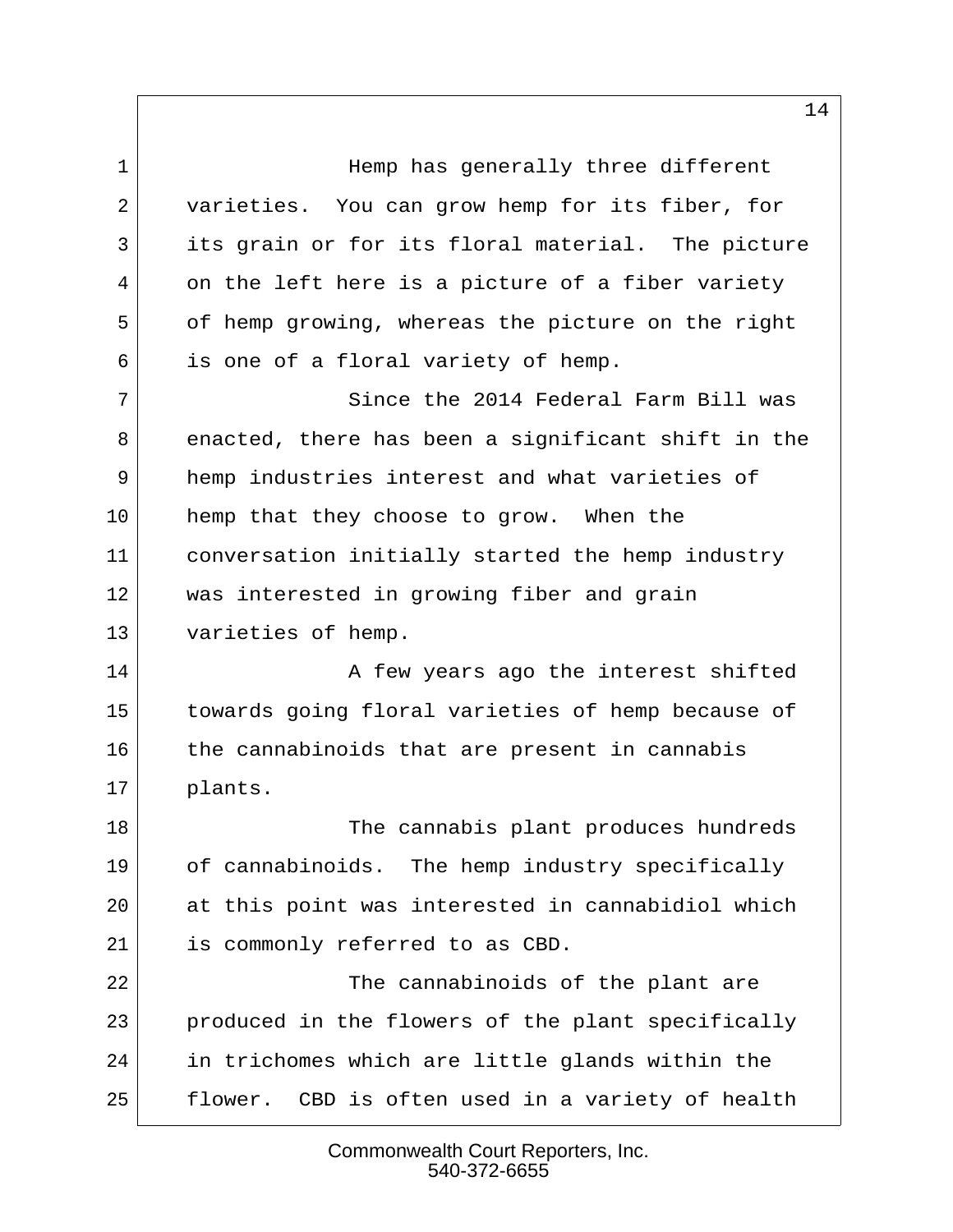1 and wellness products that you find currently on 2 the market today.

3 So a little bit of detail about the 4 2018 Farm Bill that I mentioned just a few minutes 5 ago. This federal legislation was signed in 6 December of 2018. It established a new definition 7 for hemp and was very clear that hemp includes the 8 extract and the cannabinoids of the plant.

 9 The 2018 Farm Bill removed hemp from 10 the definition of marijuana as it appears in the 11 federal controlled substances list and it 12 established a regulatory framework for the 13 production of hemp in the U.S.

14 States that desire to have primary 15 regulatory authority over hemp production in their 16 state can submit a plan to the U.S. Department of 17 Agriculture for approval. It's a regulatory plan 18 that outlines how the state will regulate the 19 production.

20 The U.S. Department of Agriculture 21 also called on by the Farm Bill to establish a 22 federal plan that farmers can operate under if 23 they are in a state that does not have an approved 24 plan.

25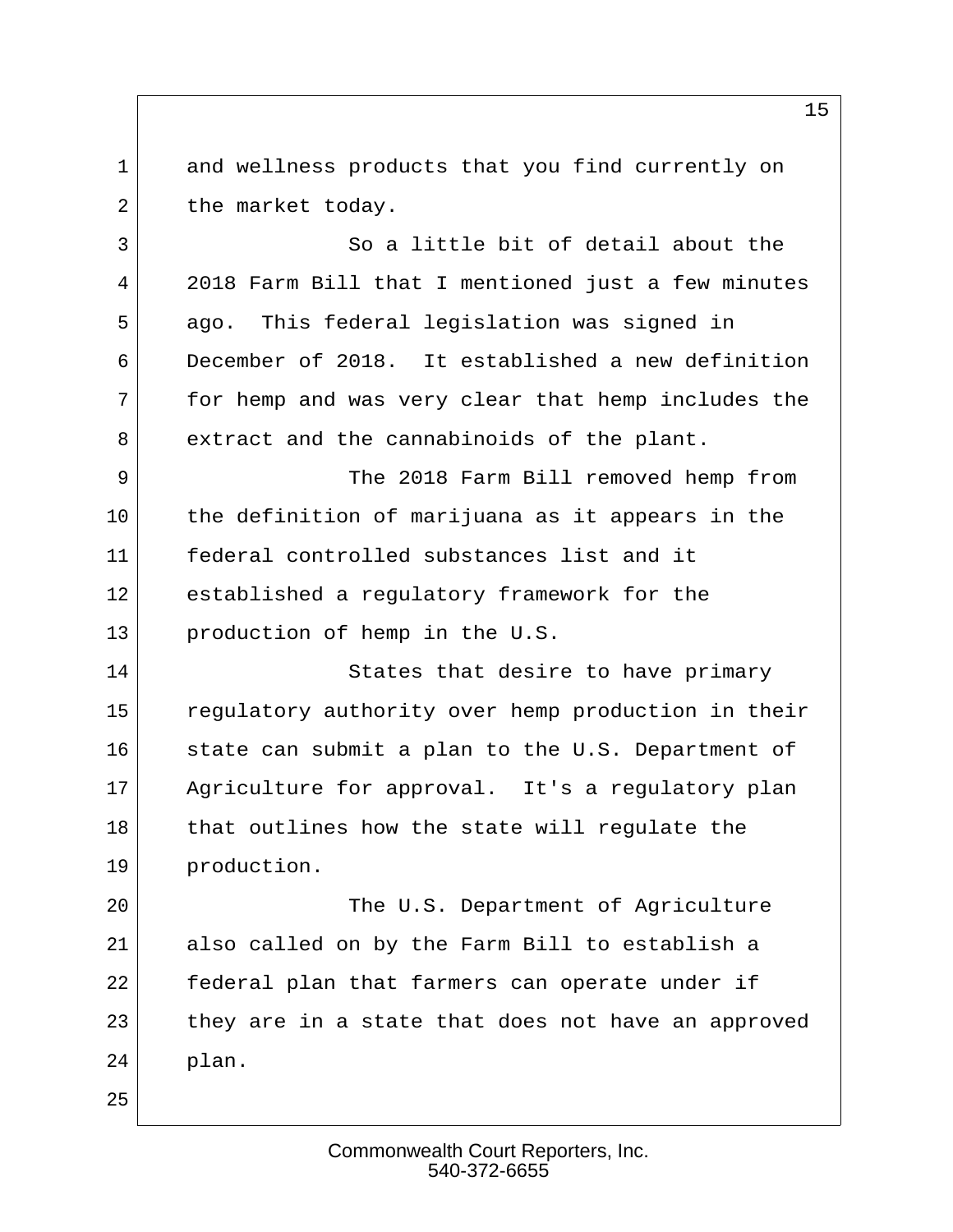1 So the signature, the president's 2 signature on the Federal Farm Bill was again late 3 December 2018. The timing of that was such that 4 Virginia's General Assembly was able to respond in 5 2019. Delegate Marshall and Senator Ruff had 6 companion legislation that passed the 2019 7 session.

8 Those bills had an emergency clause 9 which meant that they went into effect the day the 10 governor signed them, Governor Northam signed 11 those pieces of legislation on March 21st.

12 The legislation eliminated Virginia's 13 research, Hemp Research programs, essentially 14 allowing for commercial production of the hemp 15 here in Virginia as of March 21st.

16 The legislation retained the 17 industrial hemp grower registration, retained the 18 processor registration and it established a third 19 registration category for industrial hemp dealers. 20 The dealer is an entity that buys hemp crop from 21 growers and sells it to processors.

22 The legislation provides that a hemp 23 product is not marijuana under Virginia's Criminal 24 Code, that hemp products, as long as that hemp 25 product has no greater than .3 percent THC and is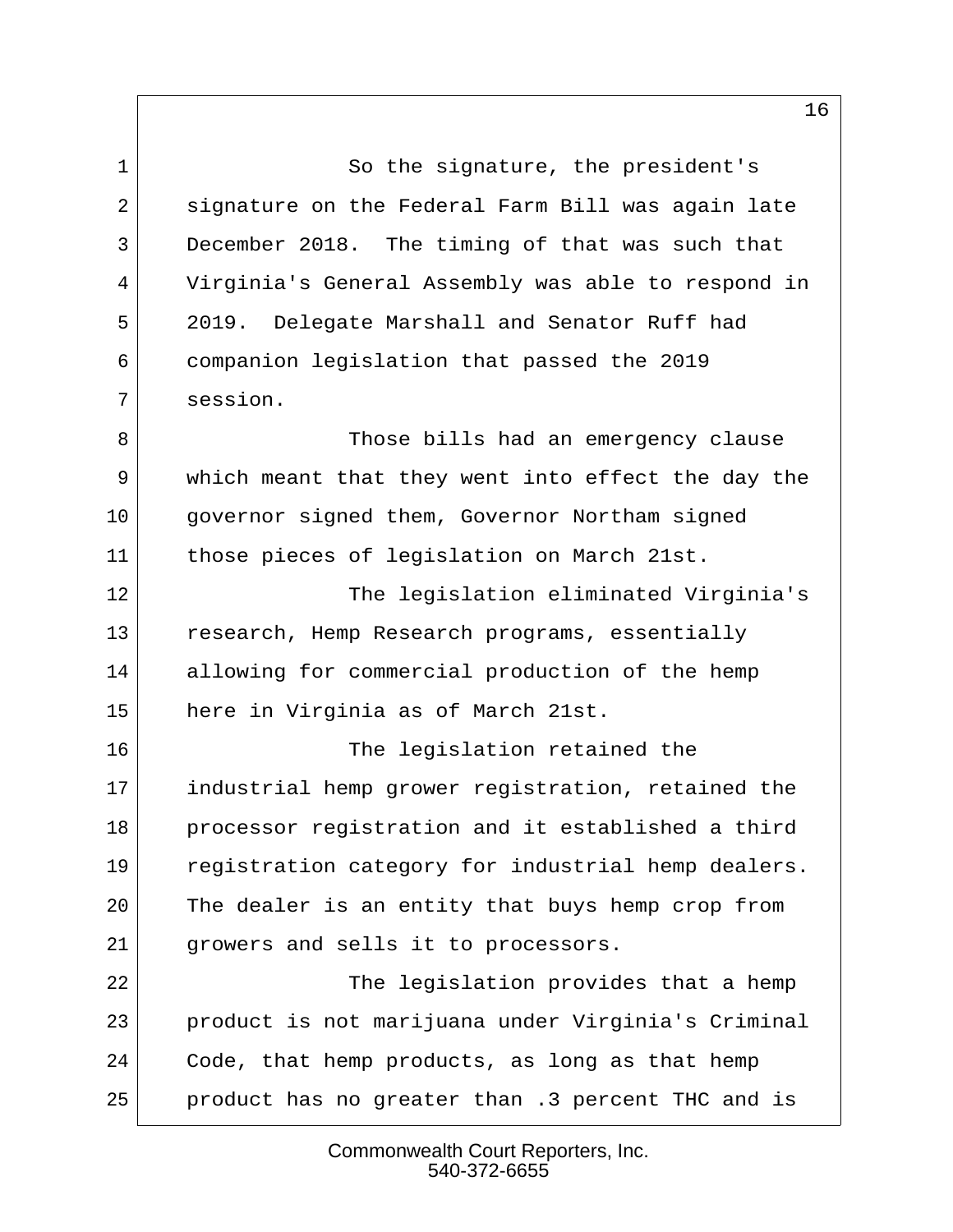1 otherwise lawful.

2 The legislation also provided some 3 clarification regarding the permissibility of a 4 hemp derived CBD oil. Specifically by amending 5 the Drug Control Act to provide that industrial 6 hemp is not cannabidiol oil as that term is 7 defined in the Drug Control Act.

8 a Shirt Indeed This is the legislation, too, that 9 includes the enactment clause that directs the 10 secretaries to produce a report on the standards 11 for these products.

12 So again the governor signed the 13 legislation in March, and as of August 30th VDACS 14 has registered 1,002 industrial hemp growers, 2002 15 industrial hemp processors, 66 industrial hemp 16 dealers.

17 Based on the reports that we are 18 receiving from the growers who have registered and 19 are growing and have submitted their reports, so 20 far this growing season we have about 2000 acres 21 planted in hemp in Virginia.

22 So now I'm going to give you a little 23 bit of background about the food safety laws that 24 the Department of Agriculture administers, and 25 then I'll go into, which will give you some

> Commonwealth Court Reporters, Inc. 540-372-6655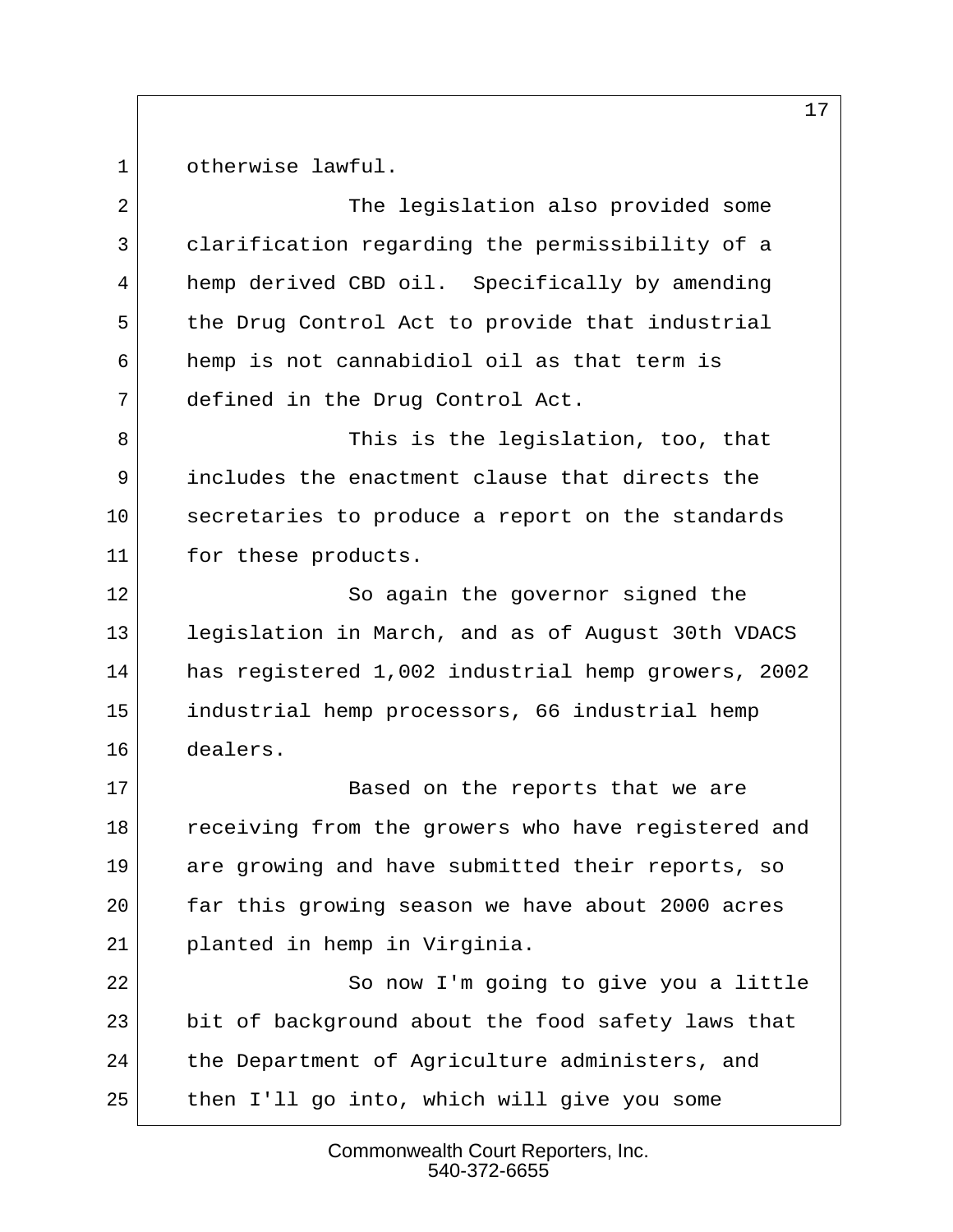1 context for how we are currently overseeing the 2 production of hemp derived oils in Virginia. 3 So for the purpose of understanding 4 the food safety related law that VDACS 5 administers, food is a substance that is intended 6 for human consumption and is orally ingested, and 7 the general premise is that any substance that is 8 intentionally added to food must be an approved 9 food additive and must come from an approved 10 source. 11 and there is a specific path through 12 which a food additive is approved and through 13 which a source is approved. 14 The Federal Food, Drug and Cosmetics 15 Act lays out how an additive is approved. 16 Generally FDA can approve it, or can issue a 17 generally recognized as safe notification for the 18 additive. 19 So far FDA, the U.S. Food and Drug 20 Administration has issued three grass 21 notifications for hemp derived components. We've 22 got a grass notification for hulled hemp seed, for 23 hemp seed protein and for hemp seed oil. 24 To become an approved source, the 25 manufacturer of that food additive needs to be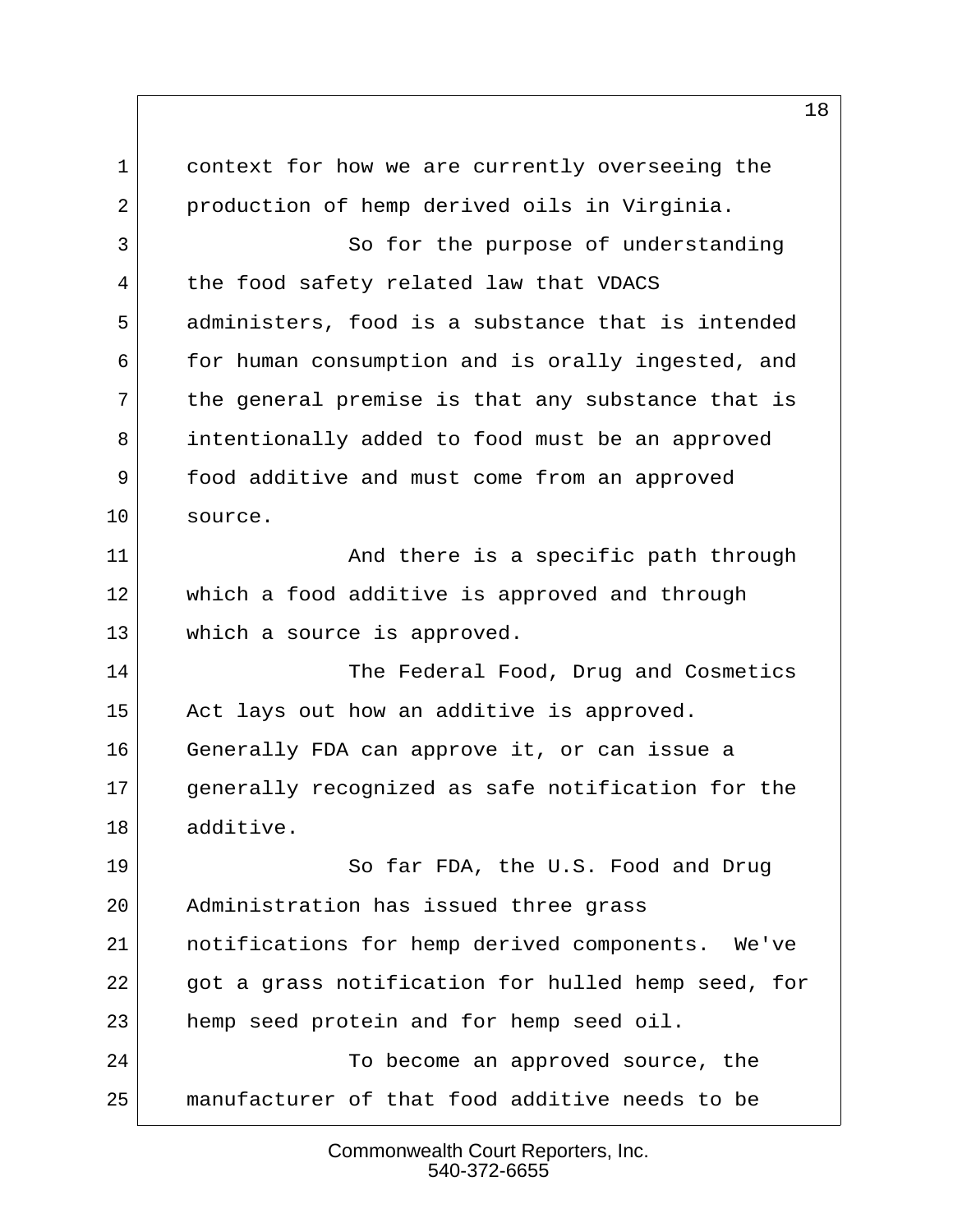1 under inspection by a food safety regulator. So 2 either VDACS here in Virginia or FDA, or the food 3 program in the state in which the manufacturer is 4 operating.

5 So let's look at some of the hemp 6 derived products that are currently available to 7 understand what components would be food additives 8 that would need to be approved.

9 So the top row we have, ultimately we 10 | get to a food product that, or to which hemp 11 derived oil is added.

12 So we'll start with the plant. We 13 extract the cannabinoids from the plant. If that 14 extract is intended for human consumption, that 15 extract is a food additive that would need to be 16 approved.

17 The abstract might then be put into 18 an oil and if that oil containing the extract is 19 intended for human consumption, that, too, is a 20 food additive.

21 and then we get to the food products, 22 which would need to be manufactured under 23 inspection as well.

24 If we look at just an oil containing 25 an extract, often this is a product that is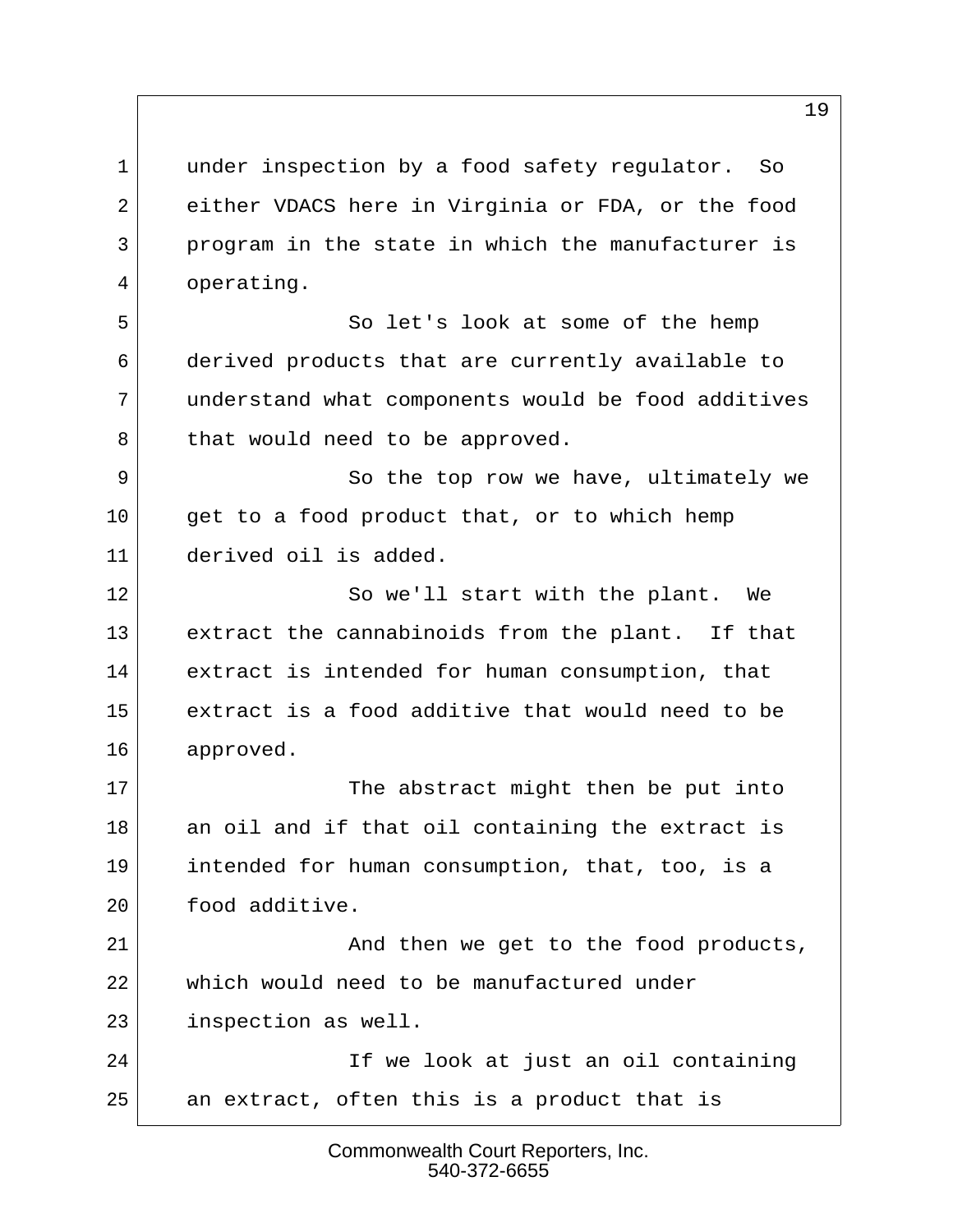1 marketed or labeled as a tincture, will start with 2 the plant, we extract the cannabinoids from the 3 plant, again that would be if it's intended for 4 human consumption, a food additive that needs to 5 be approved.

 6 The extract is then put into the oil  $7$  which is then sold to the consumer. If that oil 8 with the extract is intended for human 9 consumption, again, that's a food.

10 So the Department of Agriculture and 11 Consumer Services administers Virginia's Food and 12 Drink Law and the regulations that are adopted by 13 the Board of Agriculture and Consumer Services 14 under that law.

15 The relevant regulation for our 16 conversation today is the regulation pertaining to 17 food for human consumption. This law, and this 18 regulation very closely mirror the Federal Food 19 Safety Law and the regulations adopted by the FDA 20 under federal raw.

21 As we know the FDA has only approved 22 three hemp parts as food additives and they're 23 currently evaluating the spectrum of cannabis 24 derived products.

25 For that reason while we wait for FDA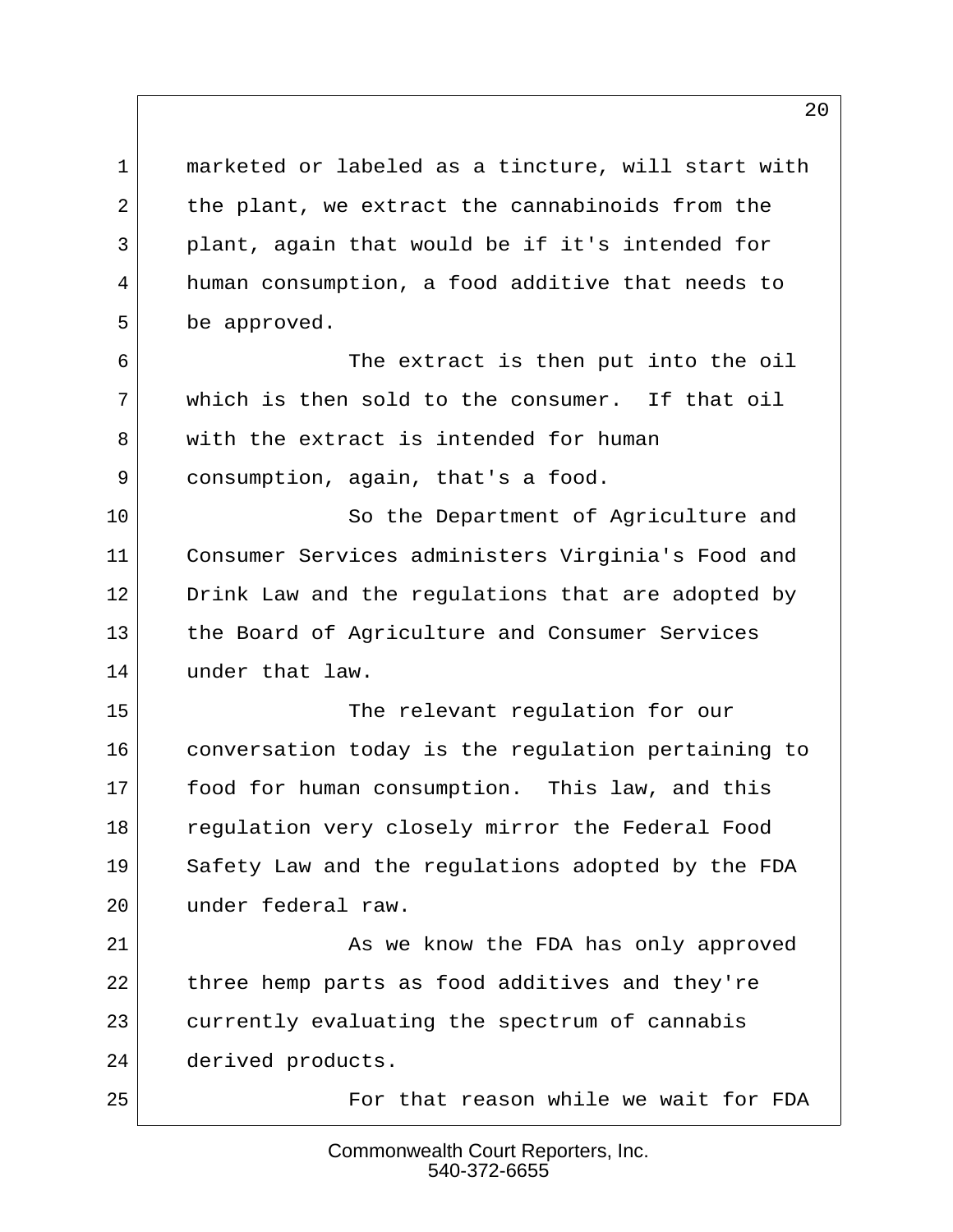1 to set forth its regulator path for cannabis 2 derived products, we wait on potential Virginia 3 legislation addressing hemp derived oils.

 4 The Northam administration directed 5 the Department of Agriculture to treat hemp 6 extracts that are intended for human consumption 7 as approved food additives and the Department of 8 Agriculture was directed to place qualifying 9 registered industrial hemp processors under food 10 safety inspection if they were intending to 11 manufacture a hemp derived extract intended for 12 human consumption.

13 So the Department of Agriculture has 14 established criteria for hemp processors who plan 15 to produce a hemp derived extract intended for 16 human consumption and they include some good 17 manufacturing requirements.

18 | The extract that they produce must be 19 produced from hemp grown in compliance with 20 federal or state law. The extract shall have no 21 more than .3 percent THC, and the criteria also 22 establishes some specific standards for 23 adulterants including heavy metals, mycotoxins, 24 microbiological residual solvents and pesticides. 25 This is the criteria against which

> Commonwealth Court Reporters, Inc. 540-372-6655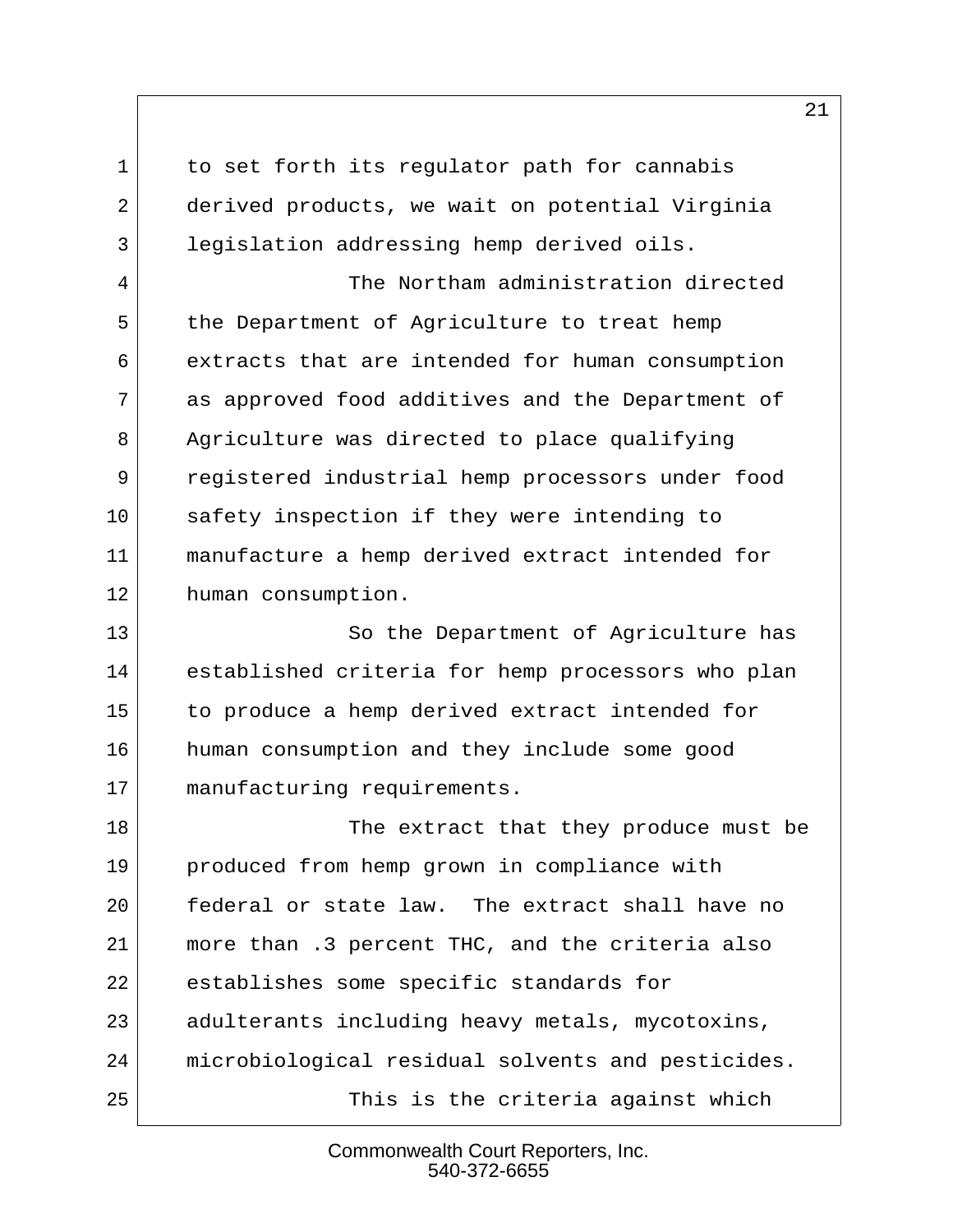1 the food safety program is assessing an applicant 2 board, the ability to manufacture a hemp derived 3 extract for human consumption and the criteria 4 against which those products would also be 5 assessed.

 6 Now Caroline is going to give you 7 some additional details regarding the Board of 8 Pharmacies Pharmaceutical processor permit 9 program.

10 CAROLINE JURAN: Thank you, Erin. So 11 with respect to the pharmaceutical processor 12 program, as indicated earlier, the General 13 Assembly provided for the Board of Pharmacy an 14 authoritative to issue up to 5 permits, one per 15 health service area as defined by the Board of 16 Health.

17 It is a three phase competitive 18 application process. We had 51 applicants 19 originally, of course we had to widdle that down 20 to 5 that we were going to issue conditional 21 approval to.

22 We are in the second phase where we 23 have issued conditional approval of these 5 24 facilities are under construction and they are 25 slated to be ready for inspection by December of

> Commonwealth Court Reporters, Inc. 540-372-6655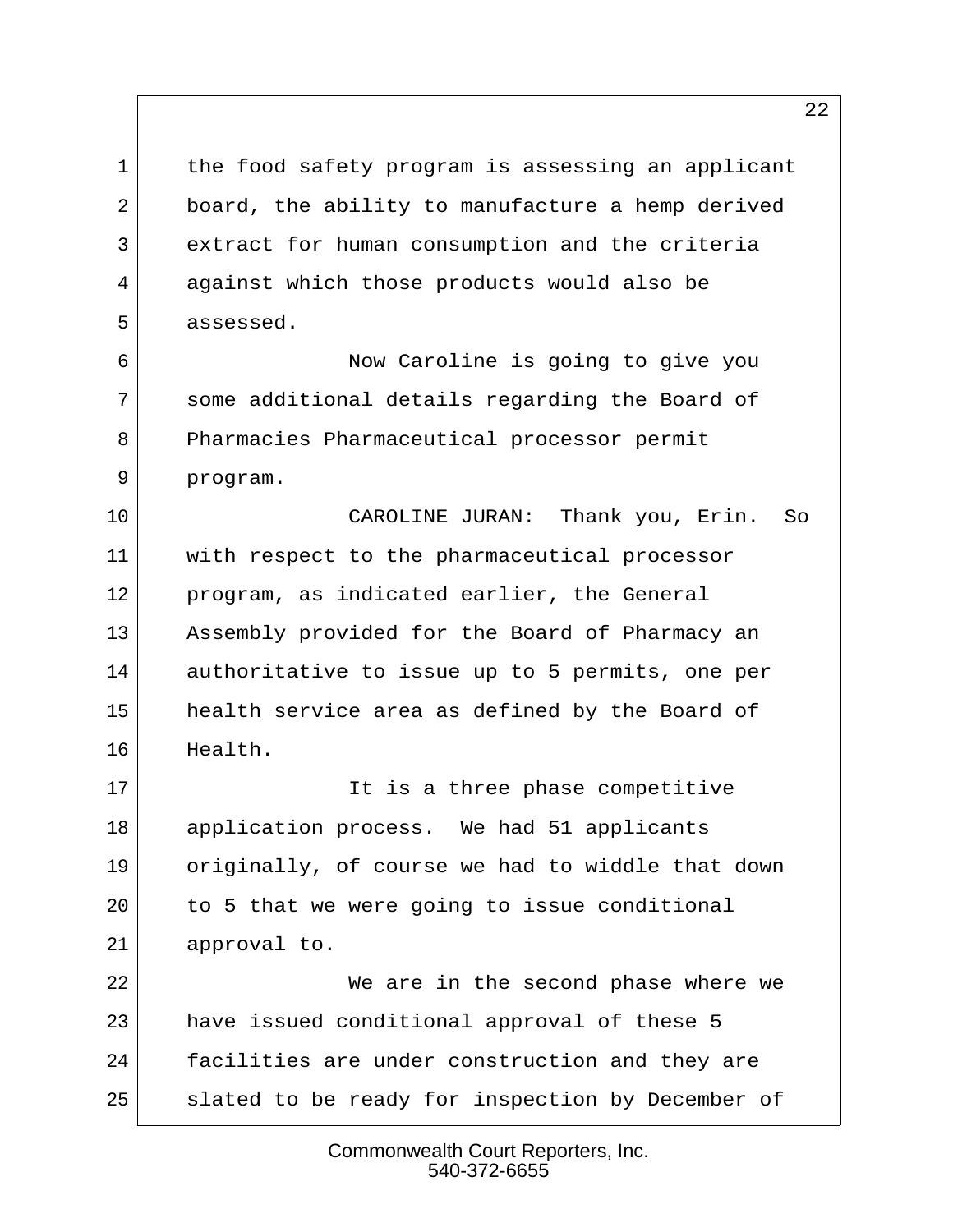$1 | 2019.$ 

2 If they indicate compliance through 3 that inspection process, they will be granted a 4 pharmaceutical processor permit and then can begin 5 operation.

6 **As regarding fees they each paid a**  $7$  ten thousand dollar initial application fee. When 8 they applied for their permit and indicate they're 9 ready for the inspection there is a sixty thousand 10 dollar fee, and then on an annual basis they will 11 pay a ten thousand dollar annual renewal fee.

12 What we have here in Virginia is what 13 we call a vertical operation model unlike other 14 states who have licensed their growers separately 15 from their processors, separate from their 16 dispensers.

17 all of these activities will occur at 18 the same site for each pharmaceutical processor, 19 and each processor will operate under the 20 supervision of a pharmacist in charge.

21 Again, the physician, physician 22 assistant, nurse practitioner may issue the 23 written certifications recommended in the use of 24 the oils. Each of these individuals have to be 25 registered by the Board of Pharmacy as do the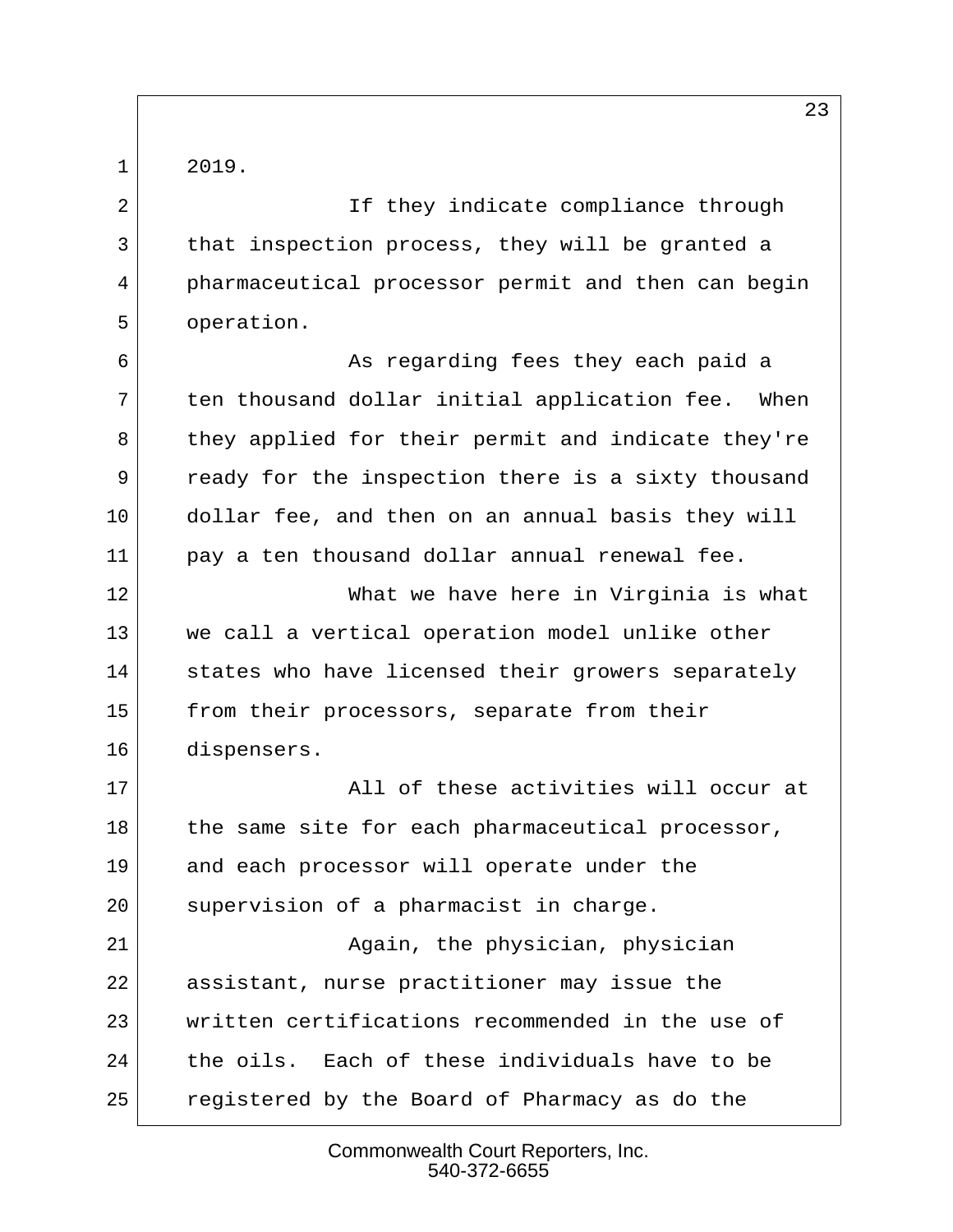1 patients, parents, guardians in its new licensing 2 category of registered agents. 3 The affirmative defense for 4 possessing these oils is through the written 5 certification as well as the board registration 6 issued to the patients, parents and guardians.  $7$  The law defines these two terms, 8 cannabidiol oil and tetrahydrocannabinol acid, or 9 THCA oil. It indicates that there must be a 10 minimum amount of cannabidiol oil or 11 tetrahydrocannabinol acid concentration within 12 each product. 13 And they contain no more than 5 14 percent THC, they must be produced under current 15 and good manufacturing practices for dietary 16 supplements, we are anticipating various types of 17 formulations to be produced. 18 These products each must be 19 registered by the Board of Pharmacy before they 20 may be dispensed, and as a result of that 21 registration process they will be reported to the 22 prescription monitoring program, so that a 23 prescriber or a pharmacist queries a particular 24 patient, they will see that they have been 25 dispensed one of these two products in addition to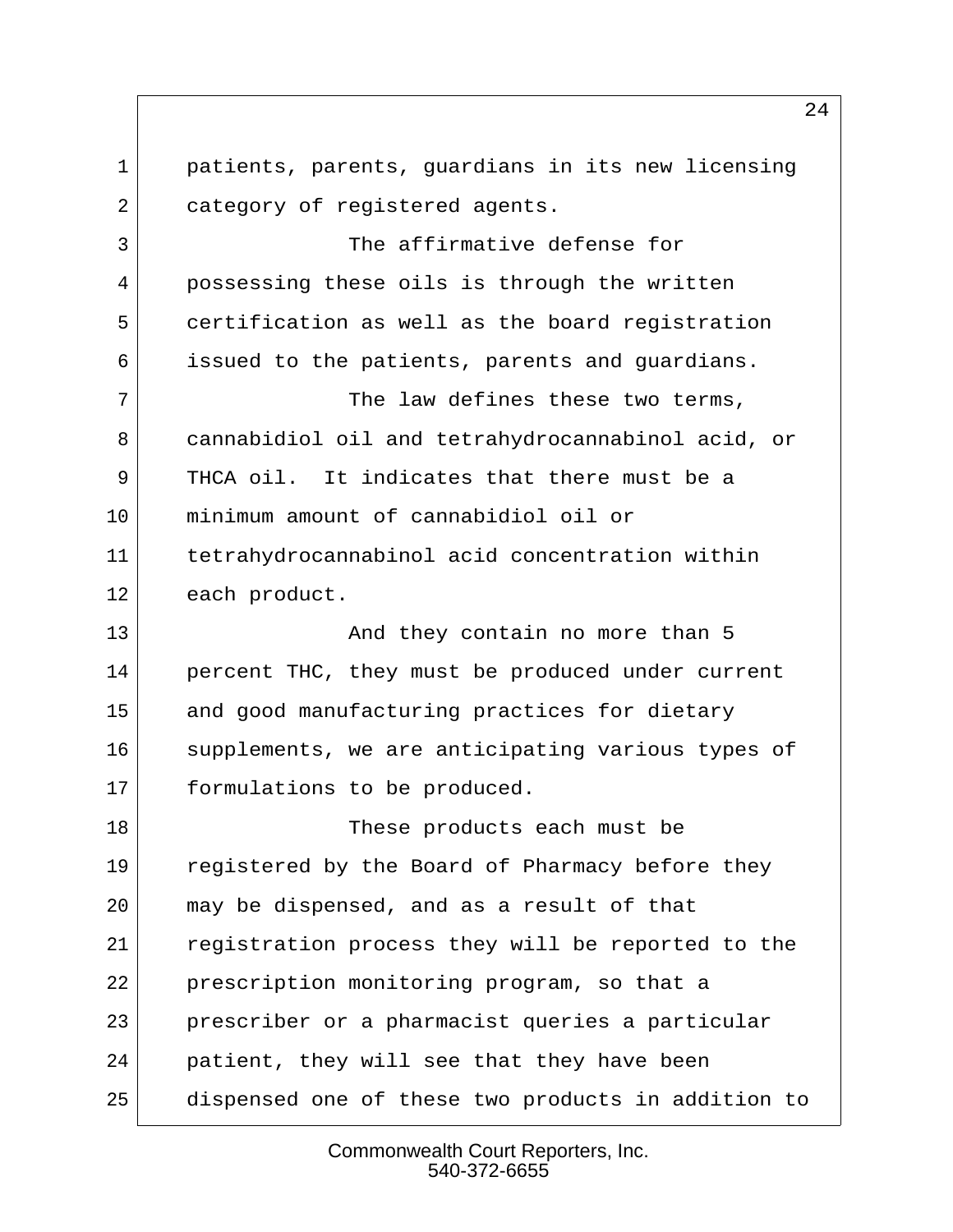1 any other controlled substances dispensed to them. 2 Each product must be independently 3 laboratory tested prior to dispensing, and the 4 categories the Board of Pharmacy has established 5 standards for include microbiological 6 contaminants, mycotoxins, heavy metals, residual 7 solvents and pesticide chemical residue. 8 They must also perform an ingredient 9 profile and a terpene profile for each of the 10 products. An expiration date shall be established 11 for each product, that is based up a validated 12 stability testing process. 13 And then there are certain labeling 14 requirements, both for the batch label of the 15 product as well as for a patient's specific 16 labeling. 17 Those types of requirements are very 18 similar to for instance a product that would be 19 dispensed by a pharmacy. They would include, for 20 instance, a serial number, the name of the 21 patient, the name of the product, the strain, any 22 directions for use, the name of the pharmacist or 23 initials of the pharmacist who dispensed it, 24 contact information for the pharmaceutical 25 processor, any cautionary statements regarding the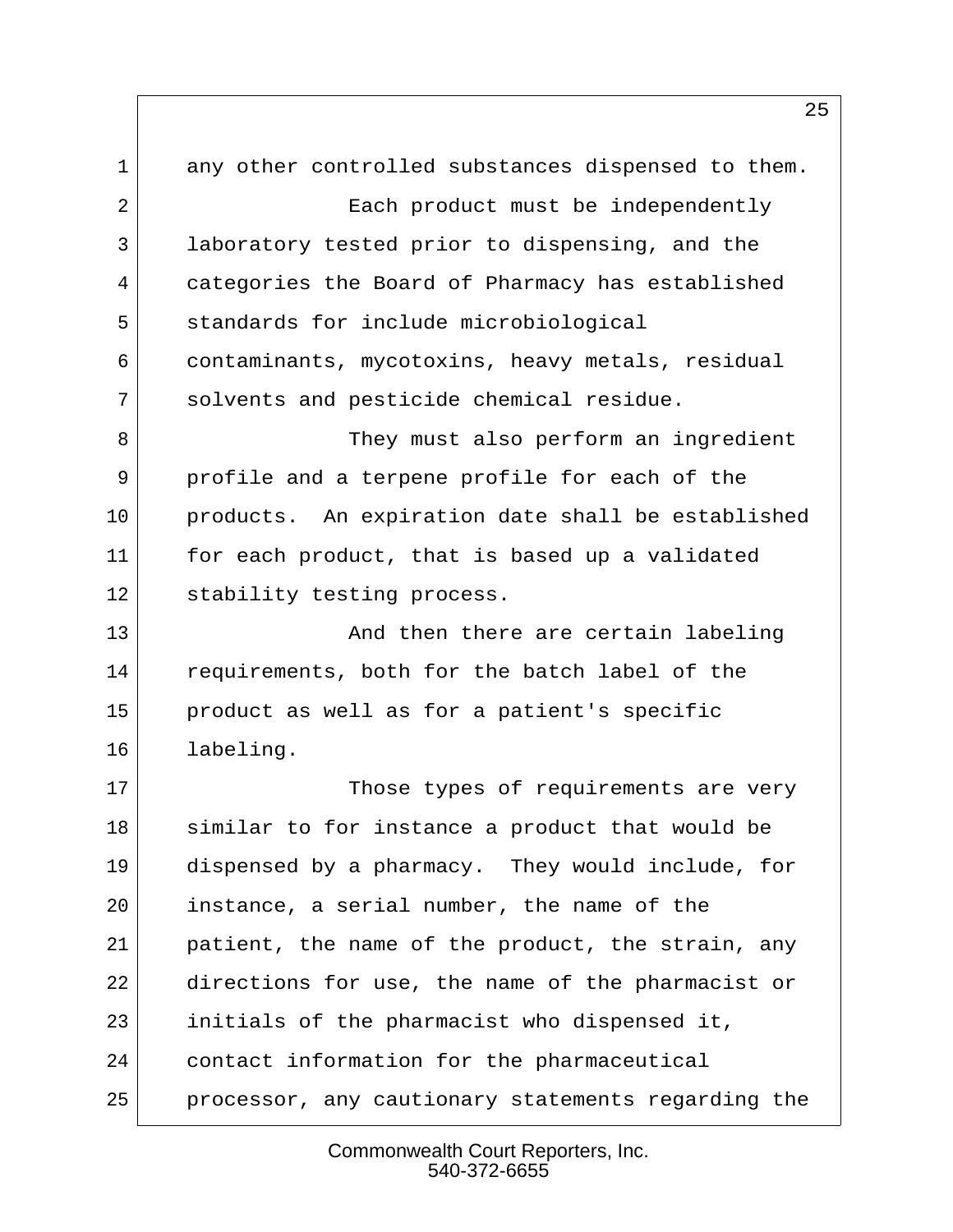1 use of those products, the expiration date and any 2 recommended storage conditions for those 3 particular products. 4 That is all I have. I will turn it 5 back over to the Commissioner. 6 JEWEL BRONAUGH, Ph.D.: So thank you, 7 Erin, and thank you Caroline for kind of a 8 background on the progression of the Industrial 9 Hemp Program in Virginia, the Pharmaceutical 10 Processor Program. 11 We're going to move to the public 12 comment section of today's presentation. If you 13 wish to speak today and you have not had an 14 opportunity to do so, we do have a sign-in sheet 15 if you wish to speak. 16 I would like to just provide a little 17 bit of guidance and direction on how we're going 18 to move forward. So again, the purpose of this 19 comment period is to discuss hemp derived oil 20 production standards. 21 So the focus on that is to provide  $22$  the public comment so that we can have feedback 23 that Secretary Ring and Secretary Carey will 24 include in their final report due November 1st. 25 So please focus your comments under that area and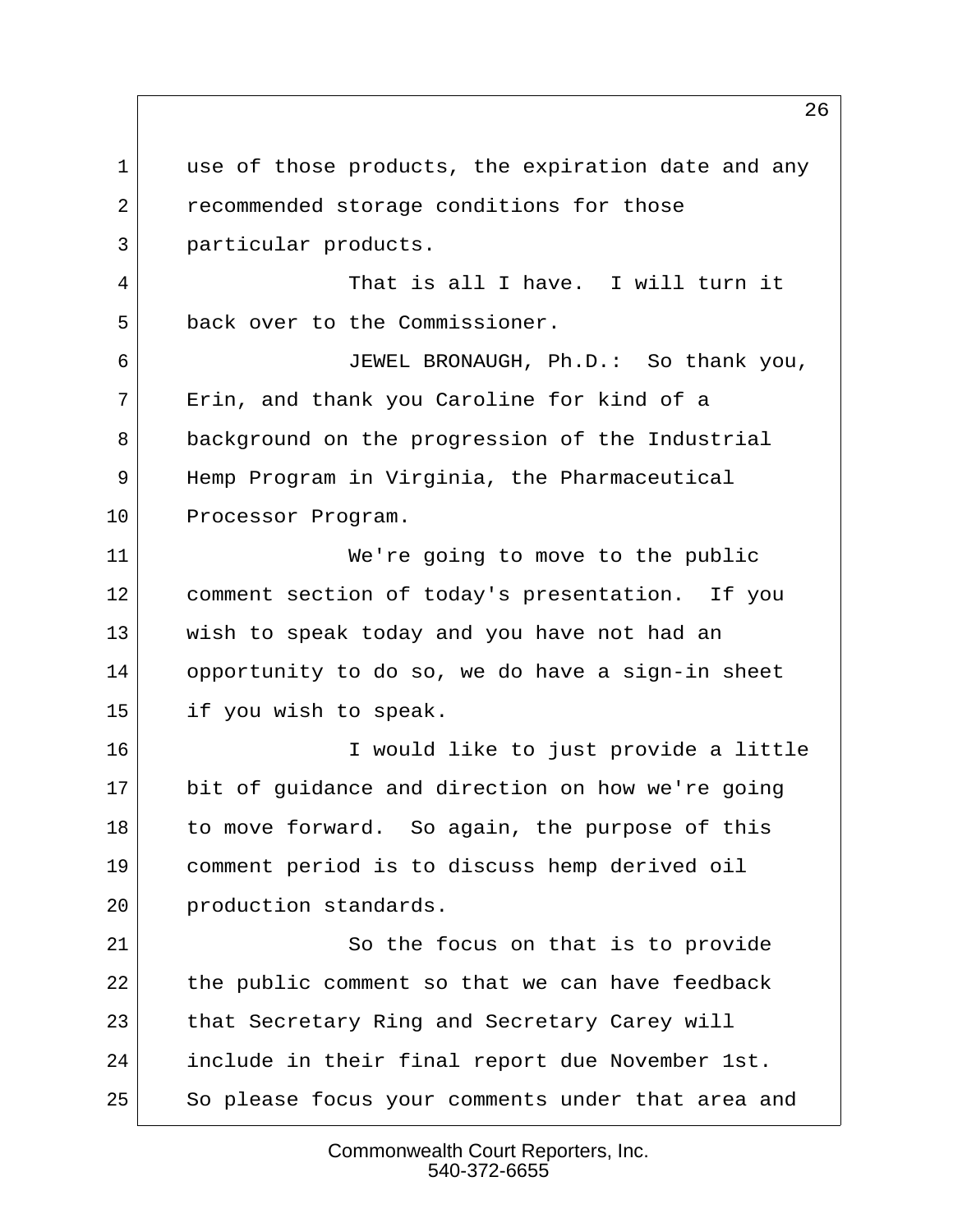1 on the topics in which Erin is going to highlight. 2 Due to the limited amount of time 3 that we have, we will not take questions today. 4 So this is an opportunity for you to provide 5 public comment and feedback only. 6 **And I ask that everyone please limit**  7 your comments to between 2 to 3 minutes or less, 8 and I assume that everyone knows this, but I ask 9 that everyone just be respectful of each other 10 during this time, and so Mr. Charles Green has 11 handed me the public comment sign-in sheet, and is 12 there anyone else who wishes to sign? Okay, sir, 13 I'll put it right here so you can come and sign 14 it. Thank you. 15 So at this point I'm going to turn it 16 back over to Erin and she's going to highlight the 17 areas of discussion and we call each one 18 individually in the order that you have signed up 19 in order to comment on that specific area that 20 Erin highlights. Thanks. 21 ERIN WILLIAMS: In the absence 22 currently of Federal FDA action regarding cannabis 23 derived products, specifically a hemp derived oil, 24 what we have seen nationally is states adopting 25 their own regulations regarding production

> Commonwealth Court Reporters, Inc. 540-372-6655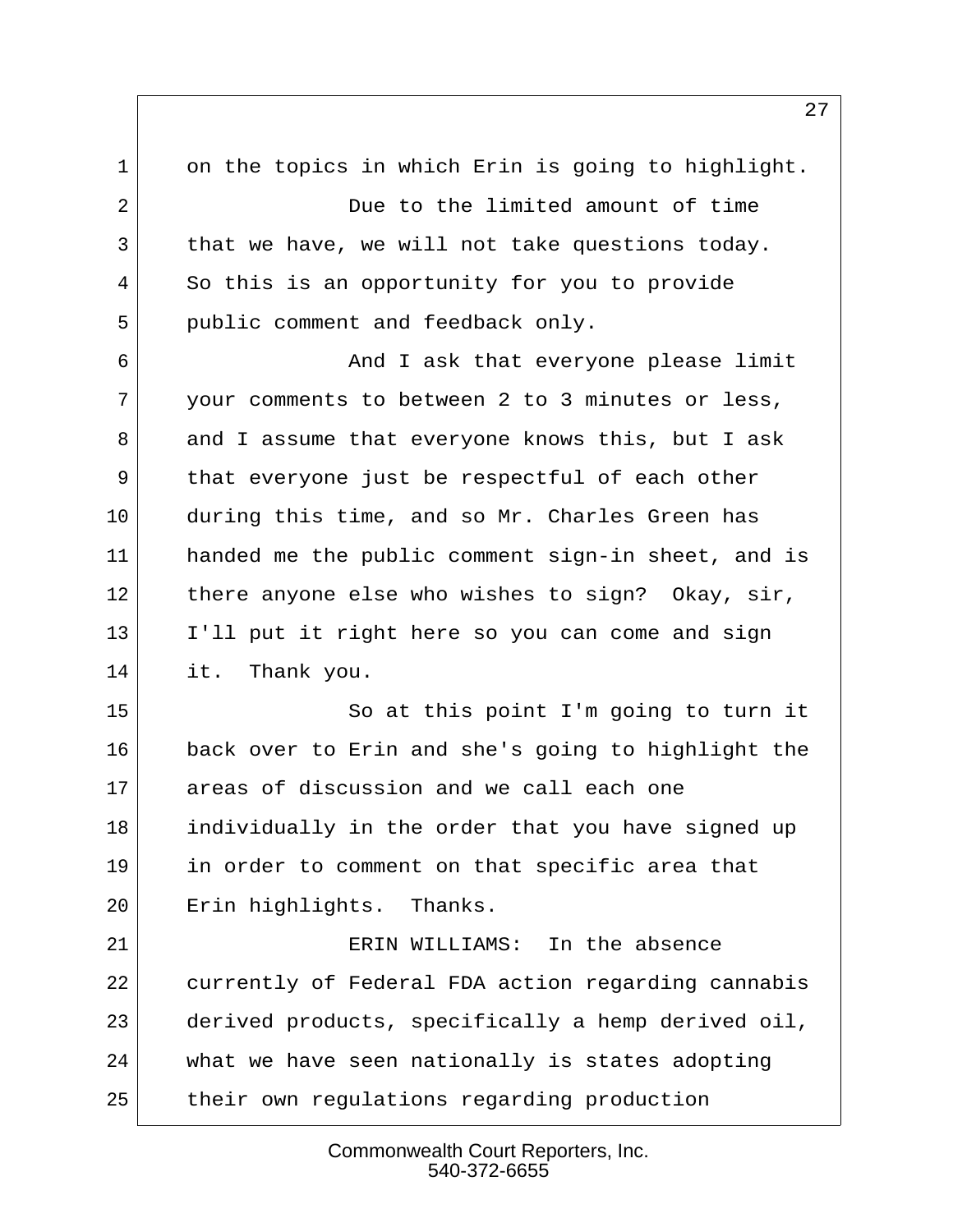1 standards for hemp derived extracts or hemp 2 derived oils, so in preparation for today's 3 meeting, we took a look at what other states are 4 doing, specifically their standards regarding 5 adulterants or what they would deem to be 6 adulterants of these products, substances that 7 would make a product not fit for human 8 consumption.

 9 So we had looked at what Florida is 10 proposing to do, how Massachusetts is operating, 11 and we looked at Oregon and Colorado, and they did 12 have various standards for specific adulterants.

13 We looked at regulations proposed in 14 North Carolina that at this time do no, or at 15 least the regulations as proposed that they have 16 published do not include specific adulterants, nor 17 does Kentucky have any specific list of substances 18 it would deem to be adulterants for a hemp derived 19 product.

20 But what we saw generally were 21 efforts to regulate micro toxins, we would see 22 specific, some specific iteration that would 23 include aflatoxin B1, aflatoxin B2, aflatoxin G1 24 and G2 and ochratoxin A.

25 Some states also prescribe standards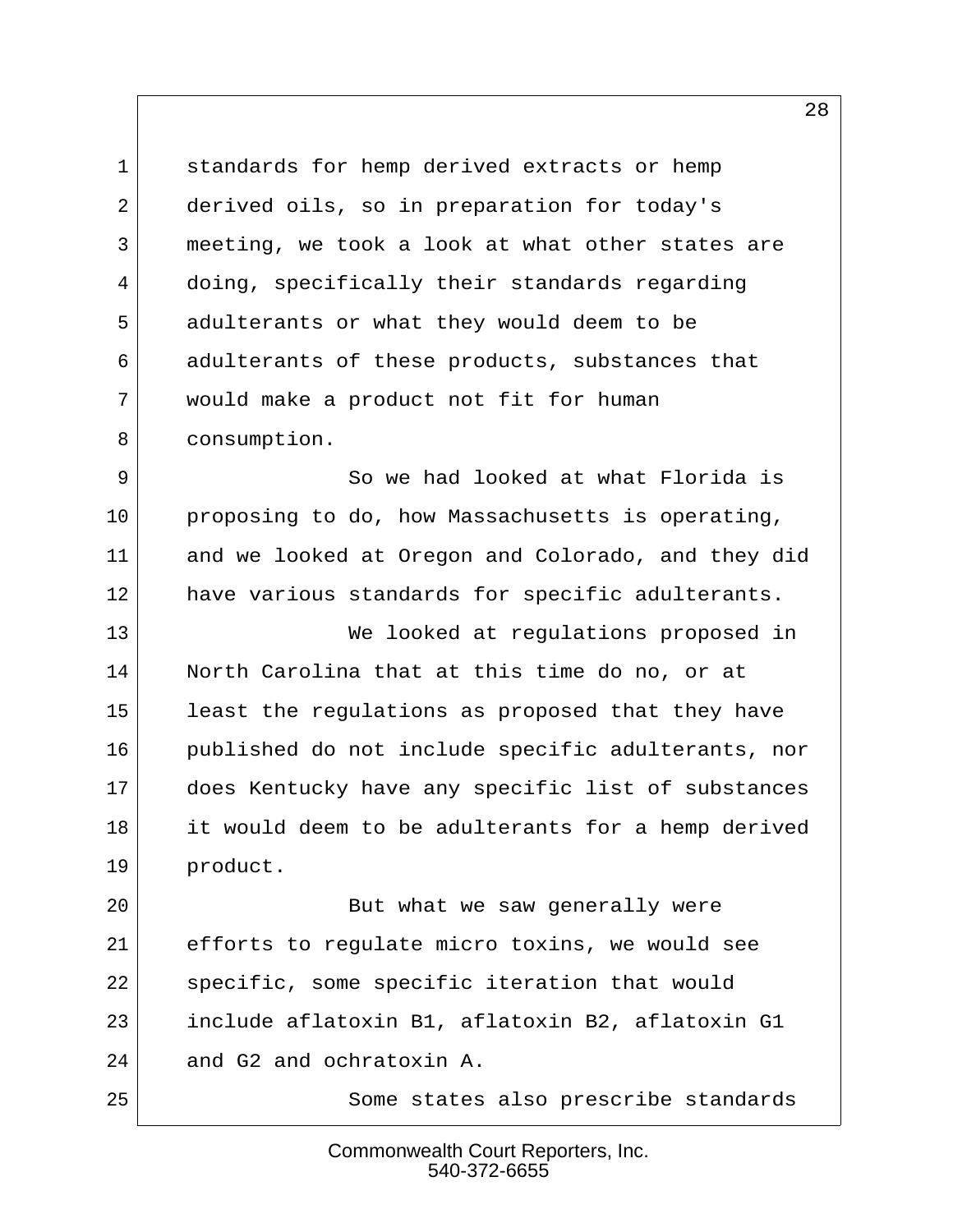1 regarding heavy metals, among the heavy metals 2 that we saw requlated were arsenic, cadmium, lead 3 and mercury. 4 Some states also provided specific 5 standards regarding maximum levels of 6 microbiologicals that could be found in these 7 | products to include E.coli, listeria, salmonella. 8 Some states had requirements for 9 maximum total yeast and mold numbers. Some states 10 have also established pesticide limits for these 11 products. 12 At this point we will -- I would like 13 to hear the public's comments as to the regulation 14 of or the standards for adulterants and hemp 15 derived oils. 16 JEWEL BRONAUGH, Ph.D.: Dylan Bishop, 17 did you have a comment you wish to make on 18 adulterants of concern? And please feel free to 19 stand where you are. 20 DYLAN BISHOP: Good afternoon, 21 distinguished panel. My name is Dylan Bishop, I 22 represent the Cannabis Business Association of 23 Virginia. Since that's a mouthful, I'll just 24 refer to it shorthand as Cannabis VA. 25 We represent growers large and small,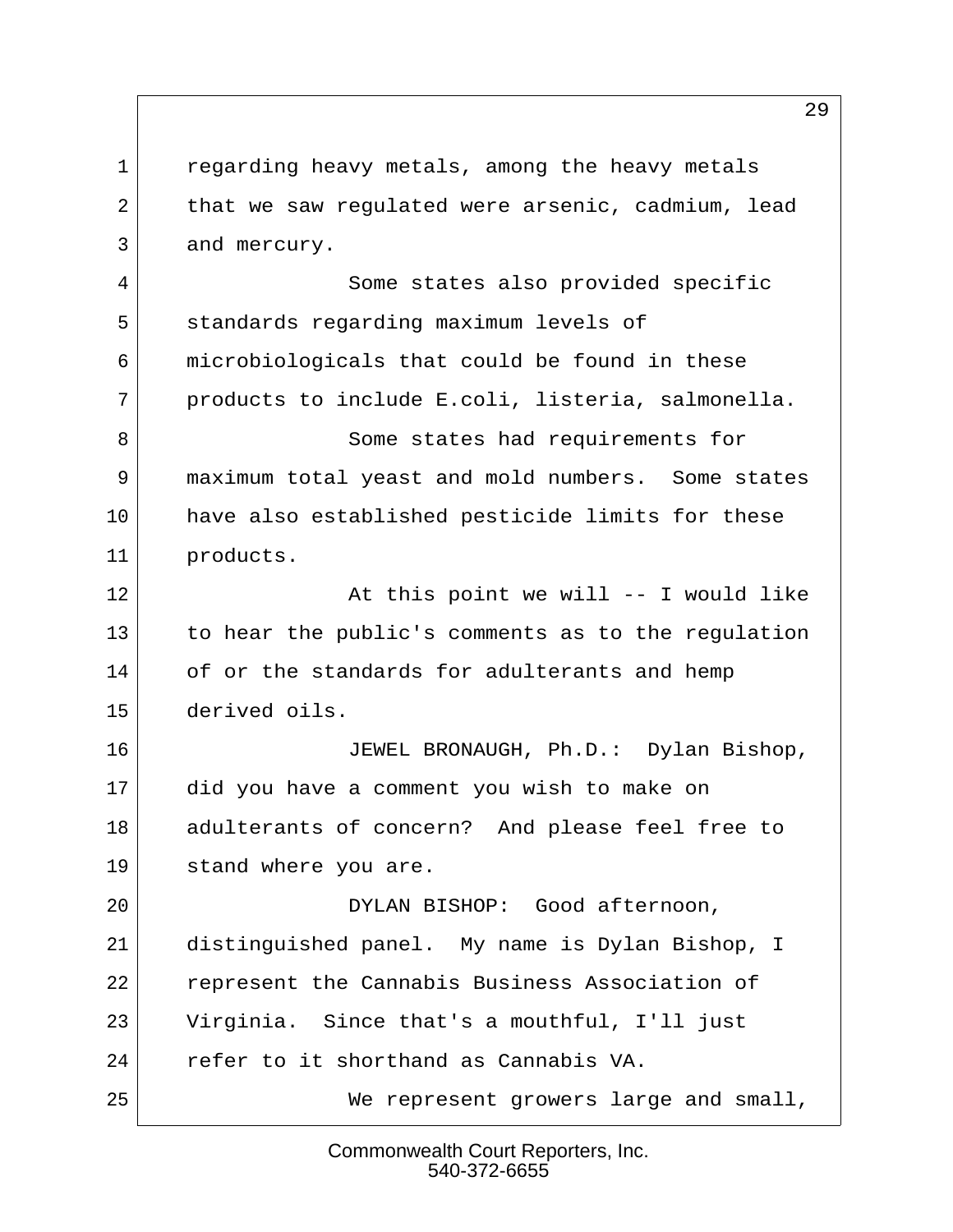1 processors, dealers and also ancillary businesses 2 like laboratory testing outfits, so on and so 3 forth.

4 So we polled our members and I 5 particularly talked to our members that run 6 laboratory testing outfits since they are subject 7 matter experts, and in particular they wanted to 8 address the pesticide testing.

9 The pesticide testing requirements 10 that are both in the pharmaceutical processor 11 regulations and the guidance given by VDACS on 12 hemp derived oils for human consumption, it's 13 pretty big. It doesn't provide a specific list. 14 It says if you need to test for pesticides then do  $15$  this but not do that, but are labeled as such.

16 Other states such as Maryland just 17 gave their testing requirements for medical 18 cannabis, I think it was June 14th of this year, 19 but they just specifically listed the pesticides. 20 There were, you know, of concern to the State and 21 our testers constantly are saying we don't know 22 which pesticides to test for with the guidance 23 given to us particularly in the VDACS guidance for 24 hemp derived oils for human consumption is pretty 25 convoluted at best.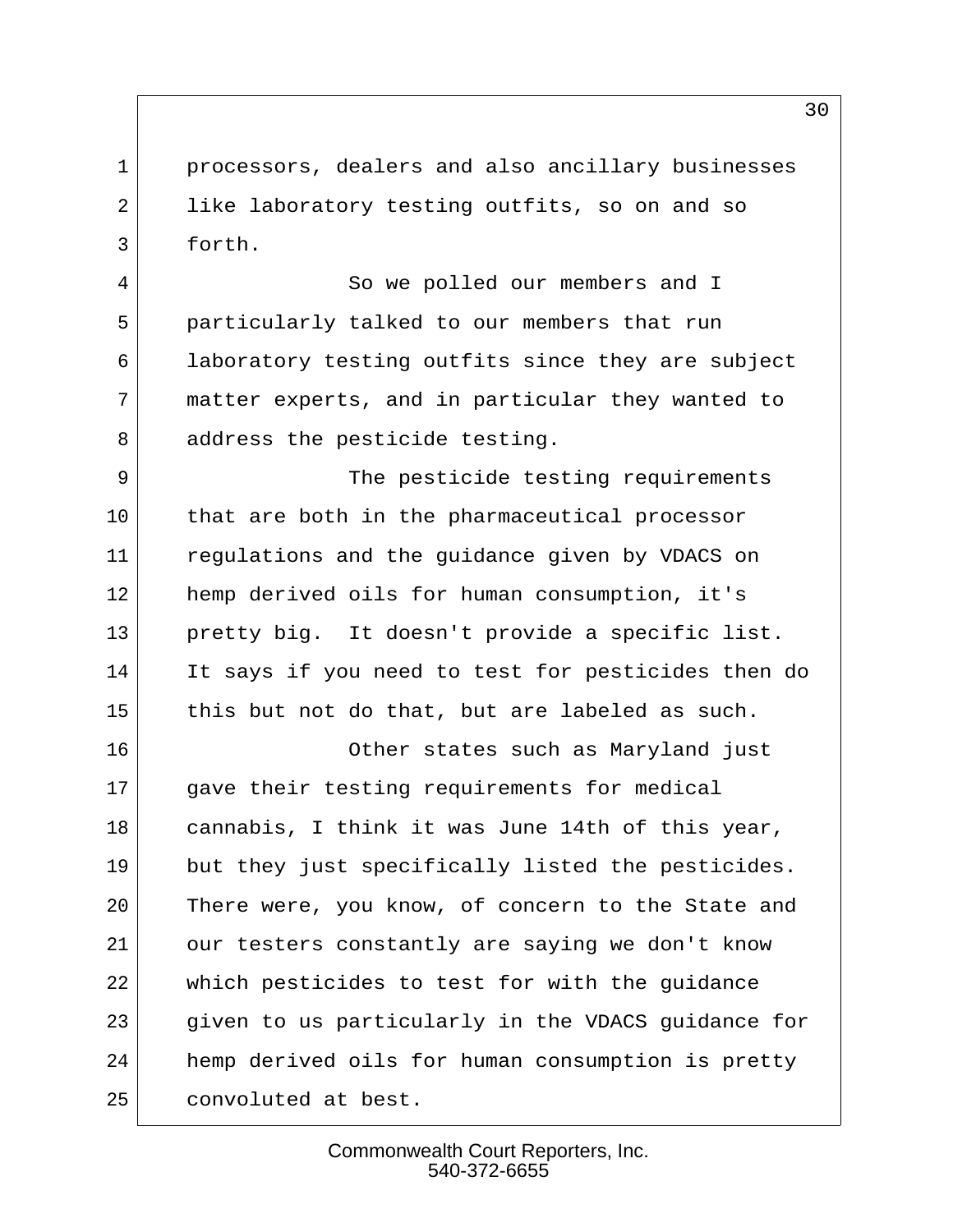1 So if we could get just a specific 2 list of pesticides with the active ingredients in 3 those pesticides it would really be to the benefit 4 of our laboratory testing outfits who cater to 5 these markets in the Commonwealth. 6 Also with regard to microbiological 7 standards, both in the Virginia pharmaceutical 8 regulations and also the Virginia Industrial Hemp 9 Program, the guidance given out by VDACS for hemp 10 derived oils for human consumption list by 11 reference section 1111 of the U.S. Pharmacopeia. 12 Our laboratory technicians and 13 scientists think that those standards are unduly 14 low or restrictive. For example, the U.S.

15 Pharmacopeia calls for total aerobic microbial 16 counts for non (inaudible) preparations be less 17 then a thousand Colony Forming Units or CFUs.

18 We would think that that is a little 19 restrictive, might be unduly burdensome and really 20 goes a little bit too far if we're only concerned 21 about a normal patient population that doesn't 22 have a severely incapacitated immune system with 23 something like HIV or AIDS.

24 What we would suggest is follow 25 guidelines similar to the Maryland Medical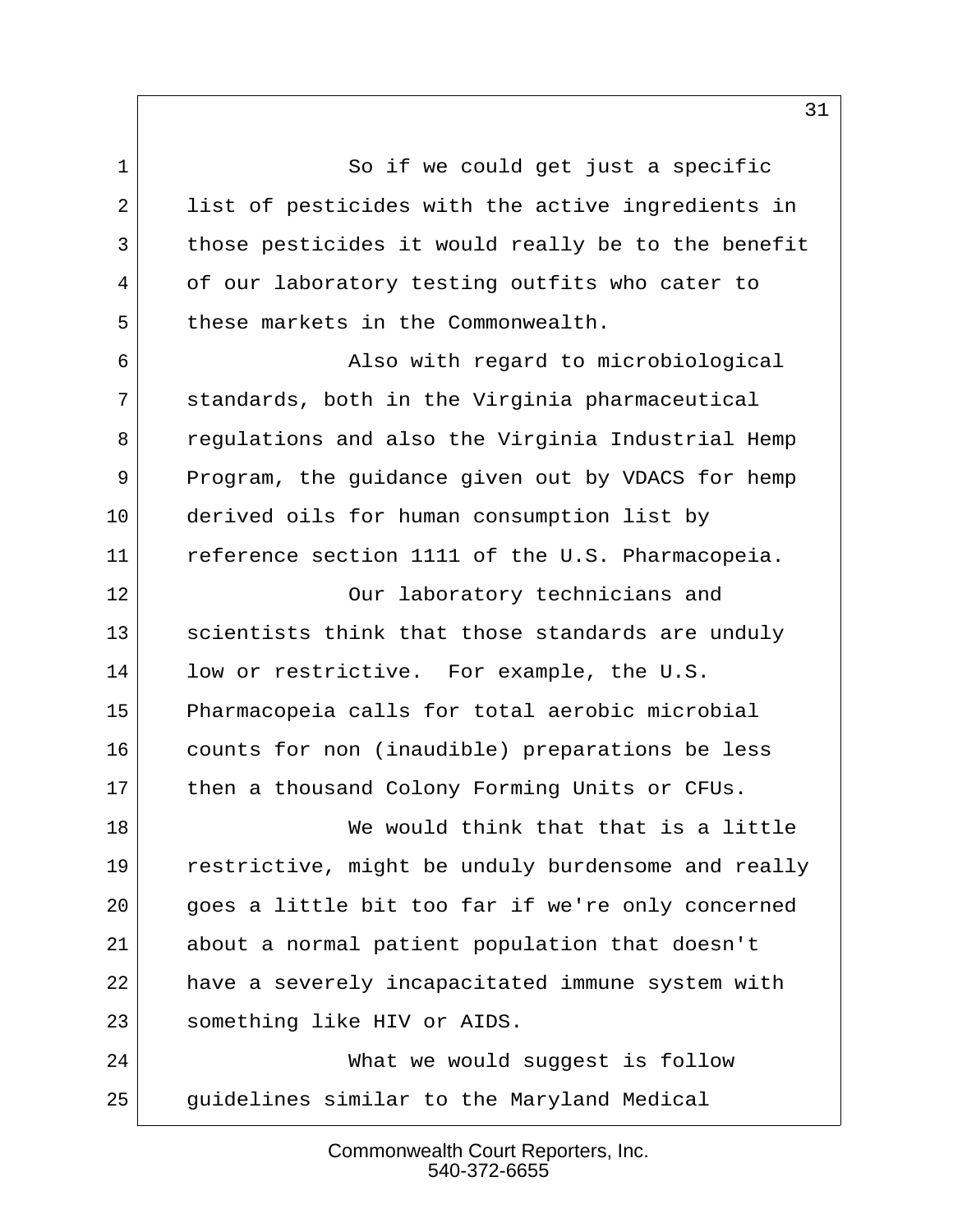1 Cannabis Commission's Technical Authority for 2 medical cannabis testing that would include 3 standards that are, that would require a hundred 4 thousand CFU program or less of total aerobic 5 microbial count, ten thousand CFU program or less 6 of total combined yeast and molds, one hundred or 7 less CFU per gram of E.coli, and salmonella 8 testing standard of non detected purgy (phen) for 9 | none found in the testing sample. 10 JEWEL BRONAUGH, Ph.D.: Okay. Thank 11 you, Mr. Bishop. Mr. Sam Johnston, do you wish to 12 comment on adulterants of concern? 13 SAM JOHNSTON: Thank you, no comment 14 on this topic. 15 JEWEL BRONAUGH, Ph.D.: All right. 16 Tom Piccariello. 17 TOM PICCARIELLO: I have no comment. 18 JEWEL BRONAUGH, Ph.D.: Okay, thank 19 you. And Seth Richardson. 20 SETH RICHARDSON: Hello. Let's go 21 down the list. Let's start with heavy metals. I 22 represent Kingsland Partners, we are registered 23 growers and processors in the state of Virginia. 24 We have recently had product tested 25 as a CBD extract under California standards and

> Commonwealth Court Reporters, Inc. 540-372-6655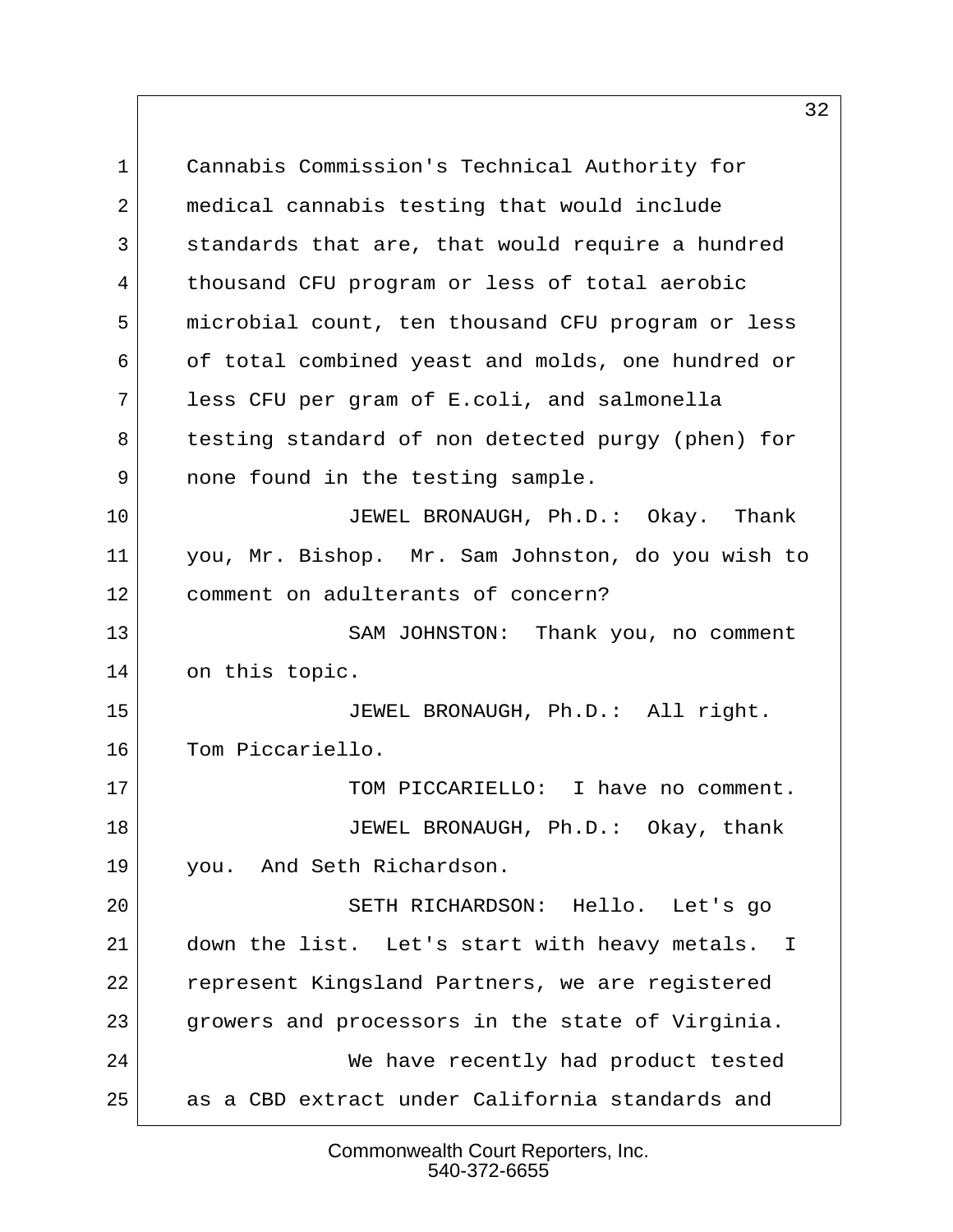1 passed with flying colors. It's not difficult. 2 The arguments for lower microbial --3 or higher microbial limits I feel are not valid. 4 It just opens up the potential range of problems 5 that could be encountered. 6 And so many people who are growers in  $7$  this industry are learning, and I do not believe 8 it is necessary to lower the standards for 9 everybody to learn at this point in time. And 10 every soil in Virginia is not suitable to grow 11 industrial hemp on. 12 So under the California standards 13 using best management practices, that's what I 14 would encourage Virginia to follow. I know I'm 15 not a popular person in this room at this time 16 saying these things, but they aren't hard to 17 achieve if you're paying attention to your 18 protocols and procedures, your extraction 19 procedures. 20 We even had an example where in one 21 of the extracts we produced we showed minor traces 22 of lead. In talking with Evolabs in California, 23 they had noted that blue cobalt bottles from China 24 had traces of lead. 25 So we made sure when we sent one of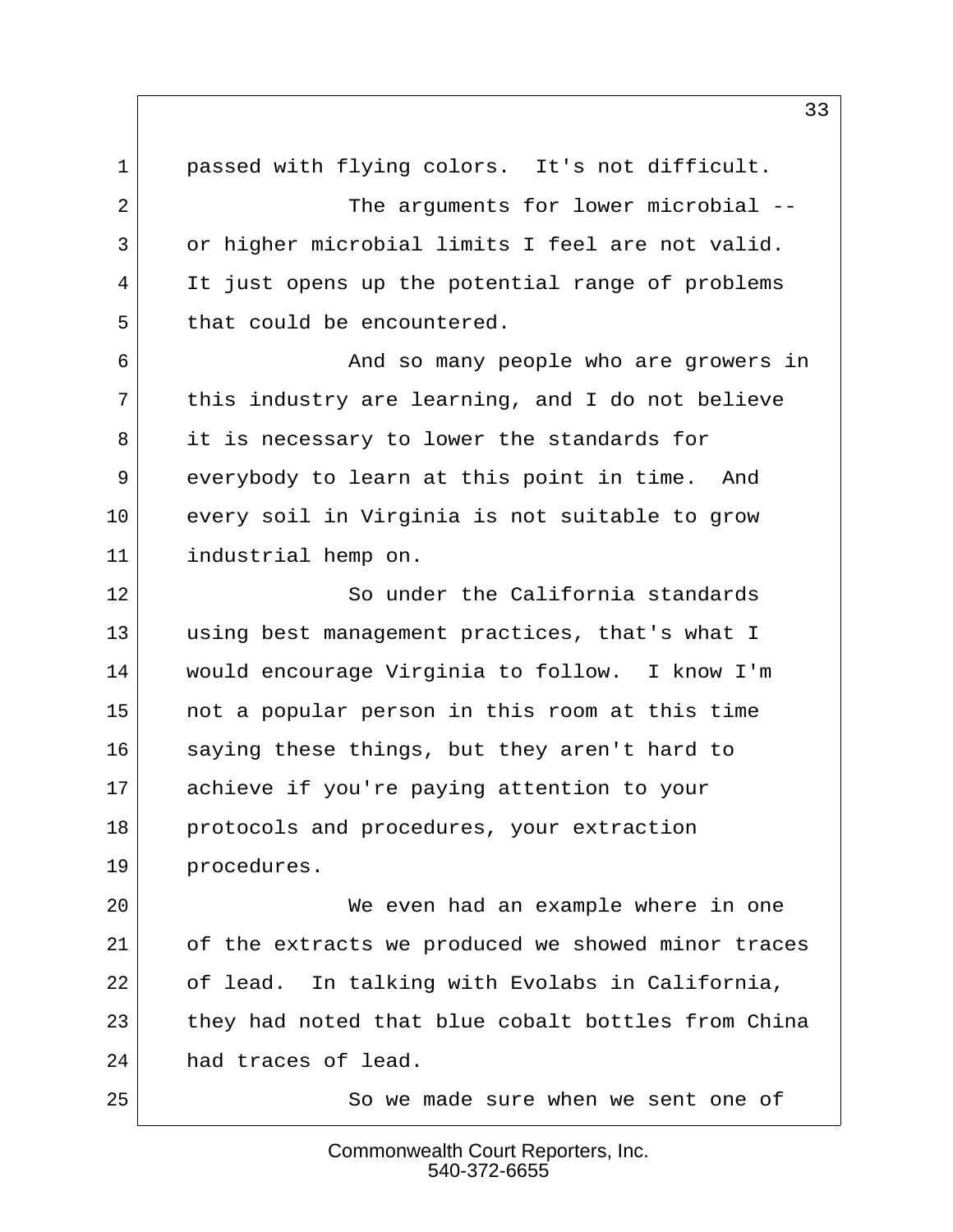1 the samples in, we sent it in for a bottle that 2 was blue cobalt, and we showed .2269 milligrams or 3 micrograms of lead, but we're a 10th of the legal 4 limit in California, but the source was from 30 5 days in this blue cobalt bottle. 6 So really it takes paying a lot of 7 attention to your growing, your extraction, but 8 also to the materials you're packaging your

10 As far as pesticides I think a good 11 standard would be any pesticide that is not OMRI, 12 O-M-R-I, listed should be tested for because that 13 would be prices that are suitable for food product 14 consumption.

9 product in.

15 But again, the California models to 16 me probably are a very good place to start as far 17 as determining what guidelines Virginia needs to 18 follow and they're not difficult.

19 Everybody, says oh, California, we 20 can't meet those standards, I think it's very 21 possible.

22 JEWEL BRONAUGH, Ph.D.: Thank you 23 Mr. Richardson. Is there anyone else who wishes 24 to speak, who did not sign up but wishes to speak 25 on this specific area?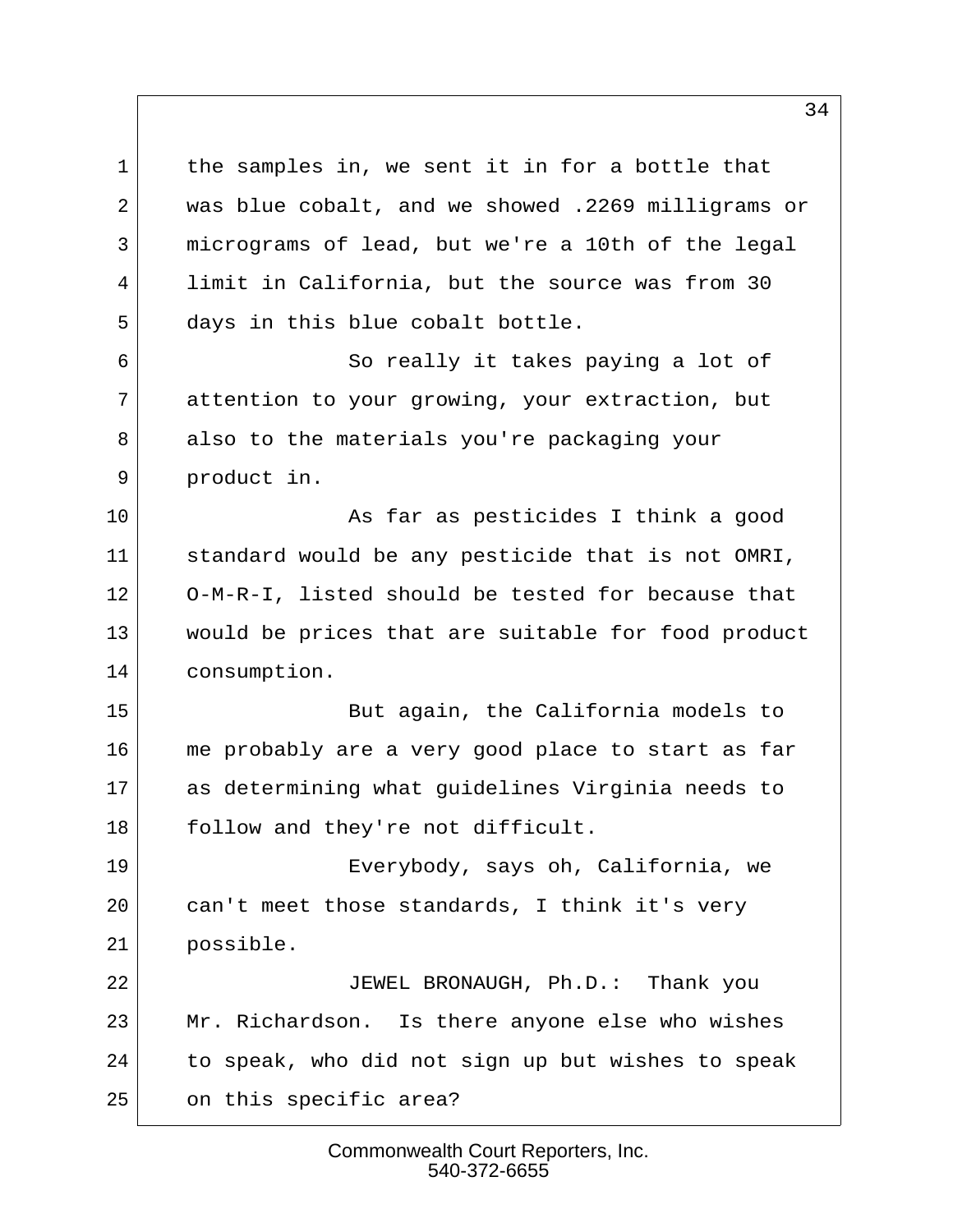1 ERIN WILLIAMS: So another common 2 area that we saw hemp products or specifically 3 hemp oils being regulated in other states pertains  $4$  to the labeling that appears on the packaging. 5 So we have one category of labeling

 6 requirements that is derived from current federal 7 regulations that would include, and would be 8 required of all packaged food, include product 9 mame, the net weight, an ingredient statement and 10 the name and address of the manufacturer, 11 distributor or packer of that product.

12 Then we also saw labeling 13 requirements that were specific to hemp products 14 that would include the number of milligrams of 15 certain cannabinoids per serving in that product, 16 a statement as to the THC concentration of the 17 product, some requirements pertain to an 18 expiration date for the product, prohibitions 19 against specific statement on that label regarding 20 that product.

21 and then there was often some 22 requirements regarding the label including a batch 23 number and information for or a method by which a 24 consumer could obtain information regarding that 25 batch.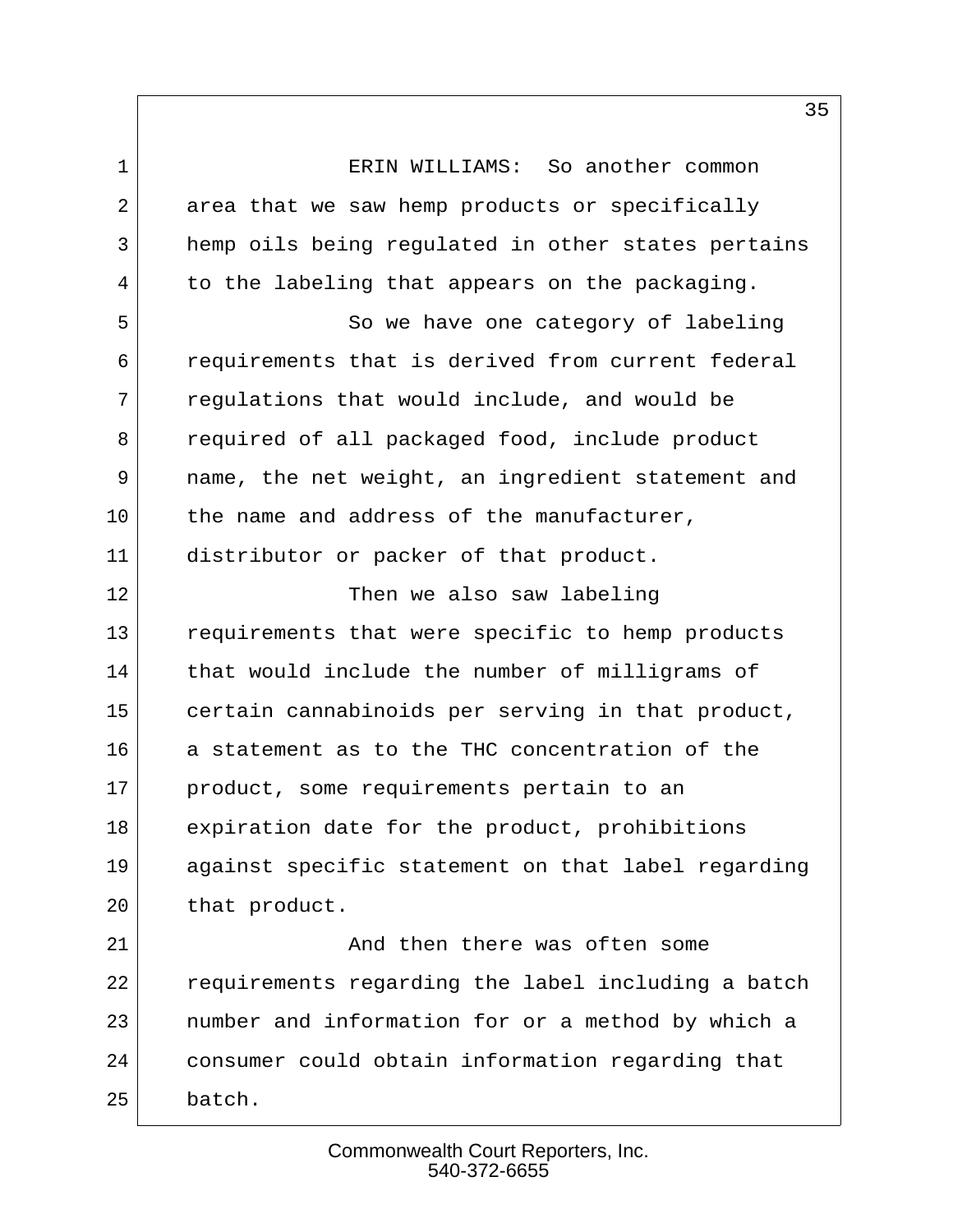1 JEWEL BRONAUGH, Ph.D.: All right, 2 returning to my list. Mr. Bishop, do you wish to 3 make a comment about labeling requirements? 4 DYLAN BISHOP: Again, Dylan Bishop of 5 behave of Cannabis VA, the association would like 6 to see labeling requirements, certain cannabidiols  $7$  we would like to see required, would be the total 8 THC and the total CBD, this would not include the 9 THCA or CBDA. 10 10 I think that falls in line with how 11 VDACS does its testing out in the field. It's 12 post decarboxylation which takes, from my 13 elementary understanding of chemistry, its takes 14 that THCA and THC and it all transforms into a 15 total THC count. 16 So if that's the way the Commonwealth 17 is going to do its testing, I think that our 18 private sector companions ought to do it as well 19 just to keep things uniform. 20 Cannabis VA would also like to see 21 dosages listed on the labeling requirements. This 22 would include the serving of dosage size and then 23 a maximum daily serving or dosage. 24 Again, we would like to see the 25 ingredients and then also stability information.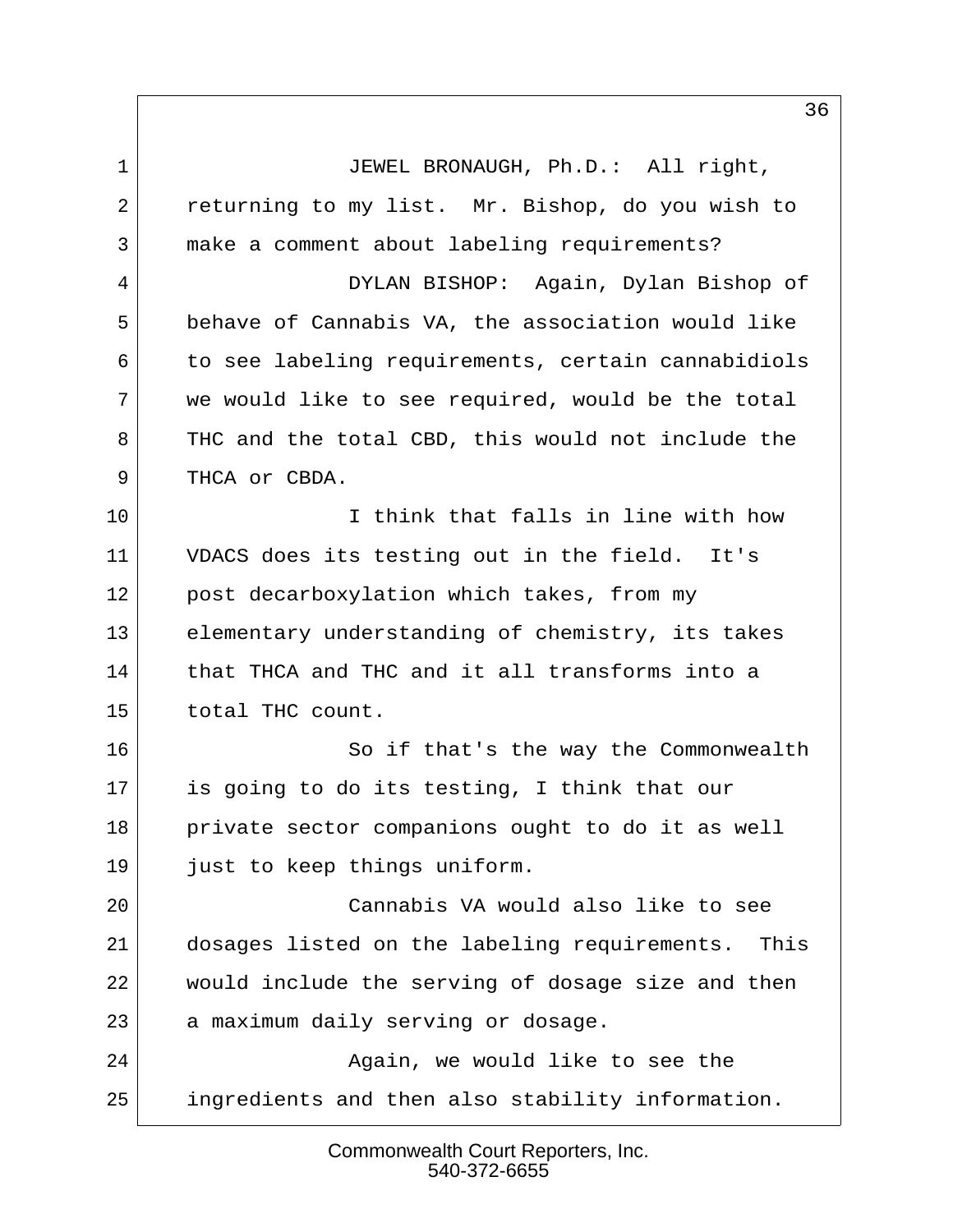1 That would include manufacturing date, the best 2 buy date or shelf life and then also an expiration 3 date for a use within X number of days of opening. 4 This would maintain the consumer safety and 5 without being overly burdensome to our processors 6 and manufacturers. Thank you.

 7 JEWEL BRONAUGH, Ph.D.: Thank you, 8 Mr. Bishop. Mr. Johnston?

9 SAM JOHNSTON: Thank you. My name is 10 Sam Johnston, representing the Virginia Industrial 11 Hemp Coalition. I'll just say that, and this 12 might apply to some of the other matters that are 13 coming up, with respect to the FDA process 14 underway now. I believe that labeling is one of 15 the matters that they're going to be opining on in 16 their ruling.

17 And so I could encourage 18 recommendations to the General Assembly to 19 basically narrow the -- we anticipate that those 20 labeling provisions will be appropriate. 21 We would hope that the 22 recommendations will not go beyond that, but I 23 will also say given that November 1 is the 24 deadline for the Secretaries to present and maybe 25 you know, but I don't know when, and we anticipate

> Commonwealth Court Reporters, Inc. 540-372-6655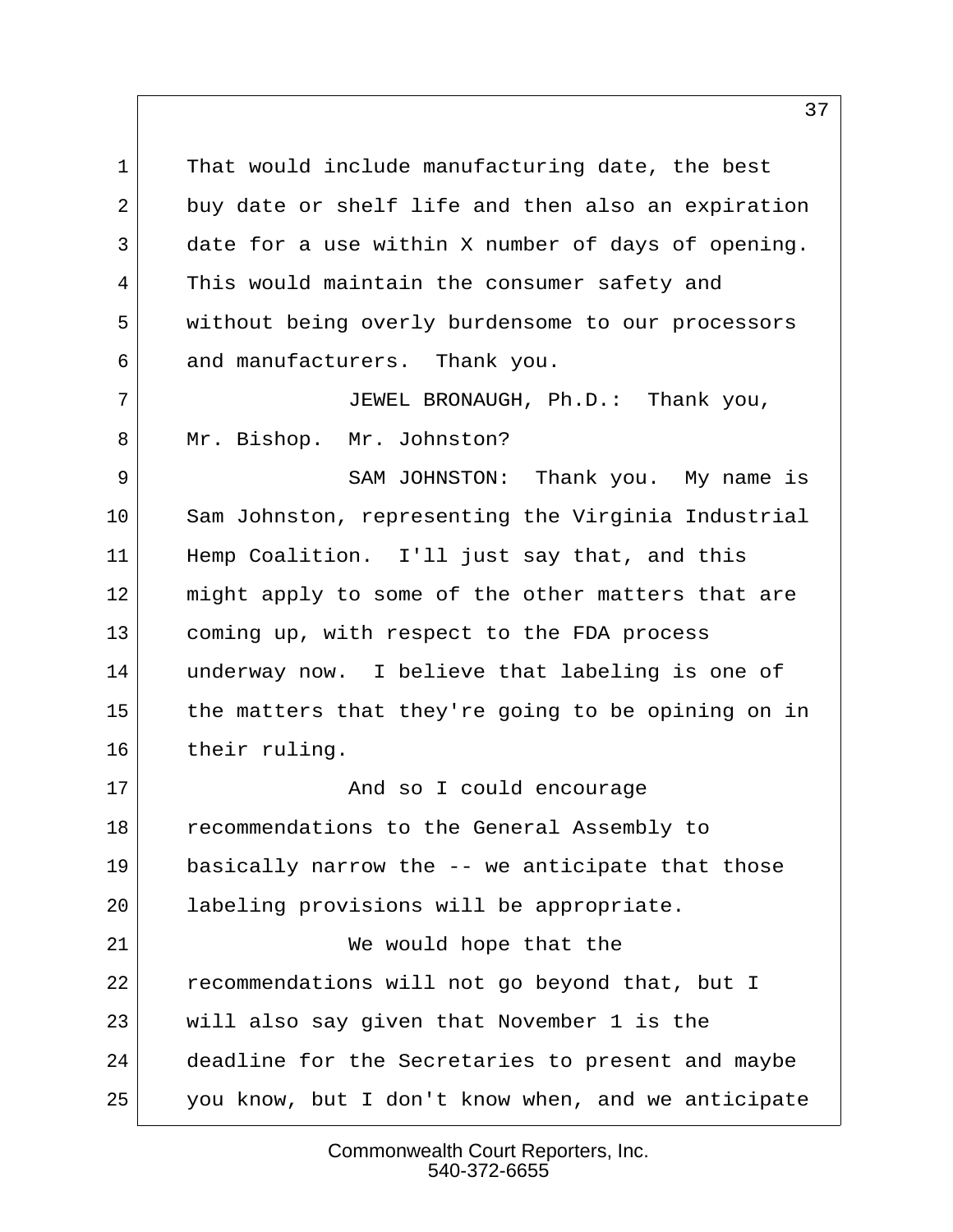1 that the FDA is expected to do interim rule making 2 given that the final rule making is probably going 3 to take quite some time. 4 So in the event that that interim 5 rule making occurs after November 1st, it may well 6 be that you're going to have to revise some of 7 what you say to the General Assembly, having 8 reviewed that ruling. 9 So I just would expect that that 10 would be the case and we will be notified, but I 11 hope that we will strongly sort of be directed to 12 a certain extent by what the FDA says and not be 13 more restrictive than that. Thank you. 14 JEWEL BRONAUGH, Ph.D.: Thank you, 15 Mr. Johnston. Mr. Piccariello. 16 SETH RICHARDSON: Tom Piccariello. 17 I'm with ChyloCure a hemp processing facility in 18 Blacksburg, Virginia. I'm here with Jim Politis, 19 he's my partner, I think you all know him. 20 I just have two comments. One is on 21 the prohibition against any product that is 22 intended for the diagnosis, cure, medication, 23 treatment or prevention of a disease, that is a 24 statement that says what you can't do. There 25 might be, your policies should state some of the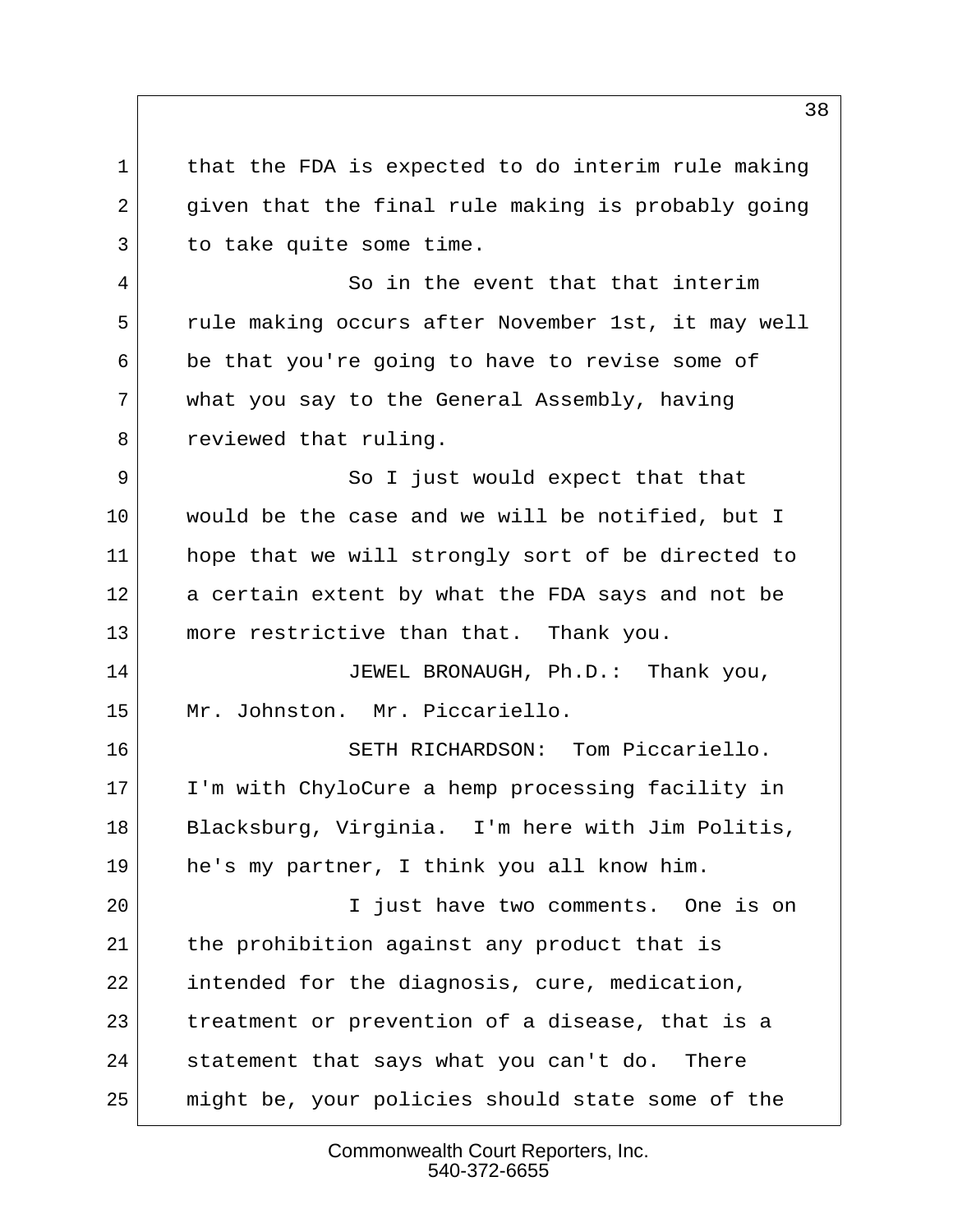1 things that you can do.

| 2  | And you can find some guidance of                   |
|----|-----------------------------------------------------|
| 3  | this if you go to DSHEA, Dietary Supplement Health  |
| 4  | and Education Act, they will provide -- they have   |
| 5  | a language in there that directs one how, what one  |
| 6  | can say about the, about what it can do. So that    |
| 7  | was just one thing, I wanted to make a point about  |
| 8  | that.                                               |
| 9  | The other point is I think -- if I                  |
| 10 | understand Mr. Bishop correctly, he said that the   |
| 11 | label should contain a sum of THC and THC -- THCA   |
| 12 | and THC, excuse me.                                 |
| 13 | And if that's true, I think that will               |
| 14 | probably make a lot of people's product hot.<br>The |
| 15 | sum of THCA and THC is going to be above .3         |
| 16 | percent, I think on almost every vine because I     |
| 17 | think right now, what I'm understanding right now,  |
| 18 | the farmers are having trouble trying to meet that  |
| 19 | .3 percent THC level without going above a CBD      |
| 20 | content of 7 percent.                               |
| 21 | They go above $--$ if they go up to                 |
| 22 | like 10 or 12 percent with the maximum, the plant   |
| 23 | to produce, if they try to push it to that level    |
| 24 | the THC level goes up above .3, so now they're      |
| 25 | product is hot.                                     |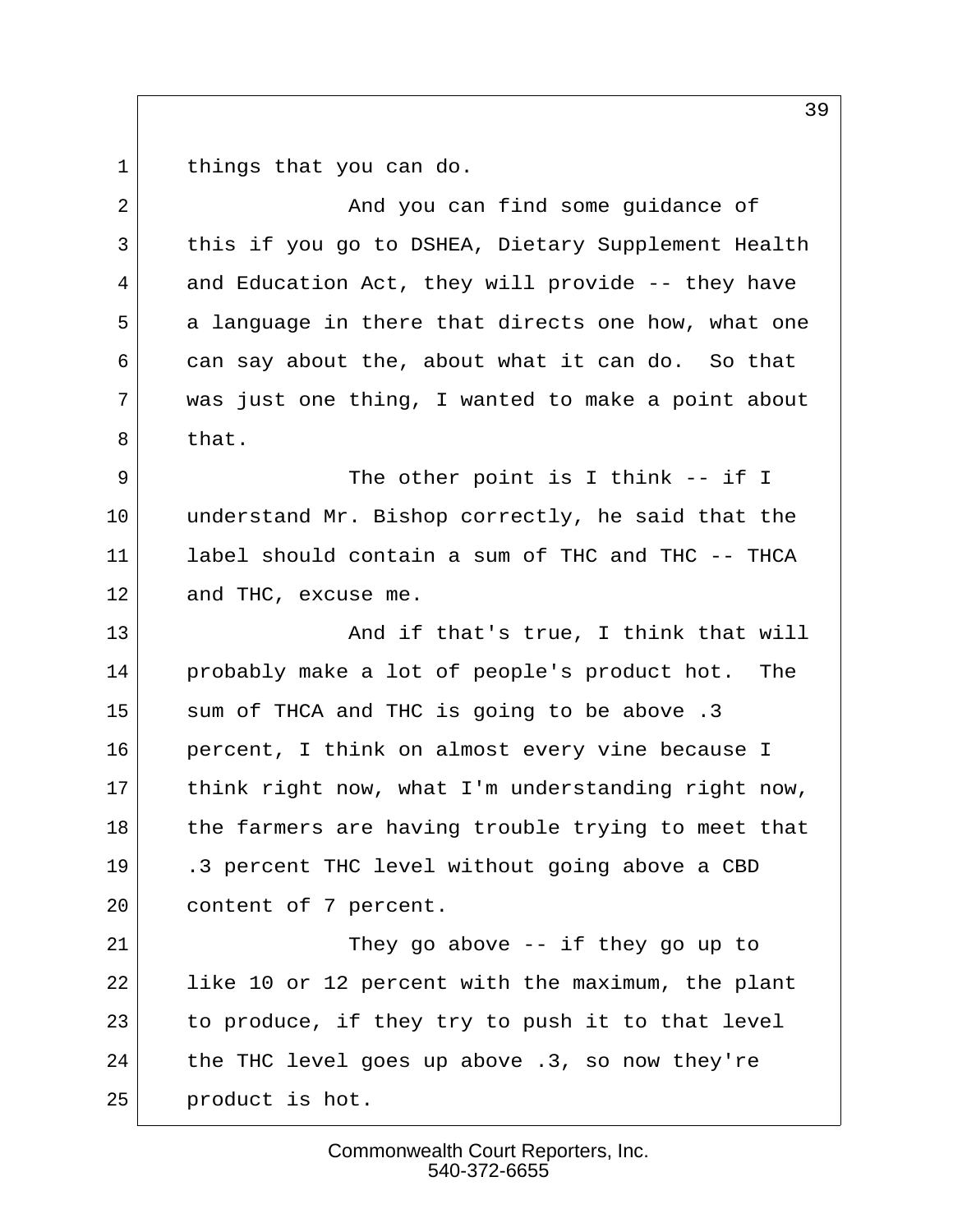1 So there is an issue there and maybe 2 later on I'd like to, in the general comment 3 section, I'd like to make a comment about that THC 4 percentage.

 5 I'm not sure this is the right forum  $6$  to do that, but if I say this wrong, or it's the 7 wrong time to say it, just tell me to sit down and 8 | go over it another time, but at the end I'd like  $9$  to talk about that.

10 JEWEL BRONAUGH, Ph.D.: Thank you, 11 Mr. Piccariello. Mr. Richardson.

12 SETH RICHARDSON: I love getting to 13 go last. The number of milligrams in certain 14 cannabinoids per serving, in the work we have done 15 in looking at many different cannabinoids and 16 their different effects, the difference between 17 the affect of CBDA versus CBD, the difference 18 between effective THC versus THCA, they are 19 drastically different, and for the consumer who is 20 consuming that product it would be important to 21 have a threshold of testing whether it is at .01 22 milligrams or .001 milligrams, either per serving 23 or per ml. on the bottle.

24 And this is just the beginning of the 25 hemp industry as we look at the number of

> Commonwealth Court Reporters, Inc. 540-372-6655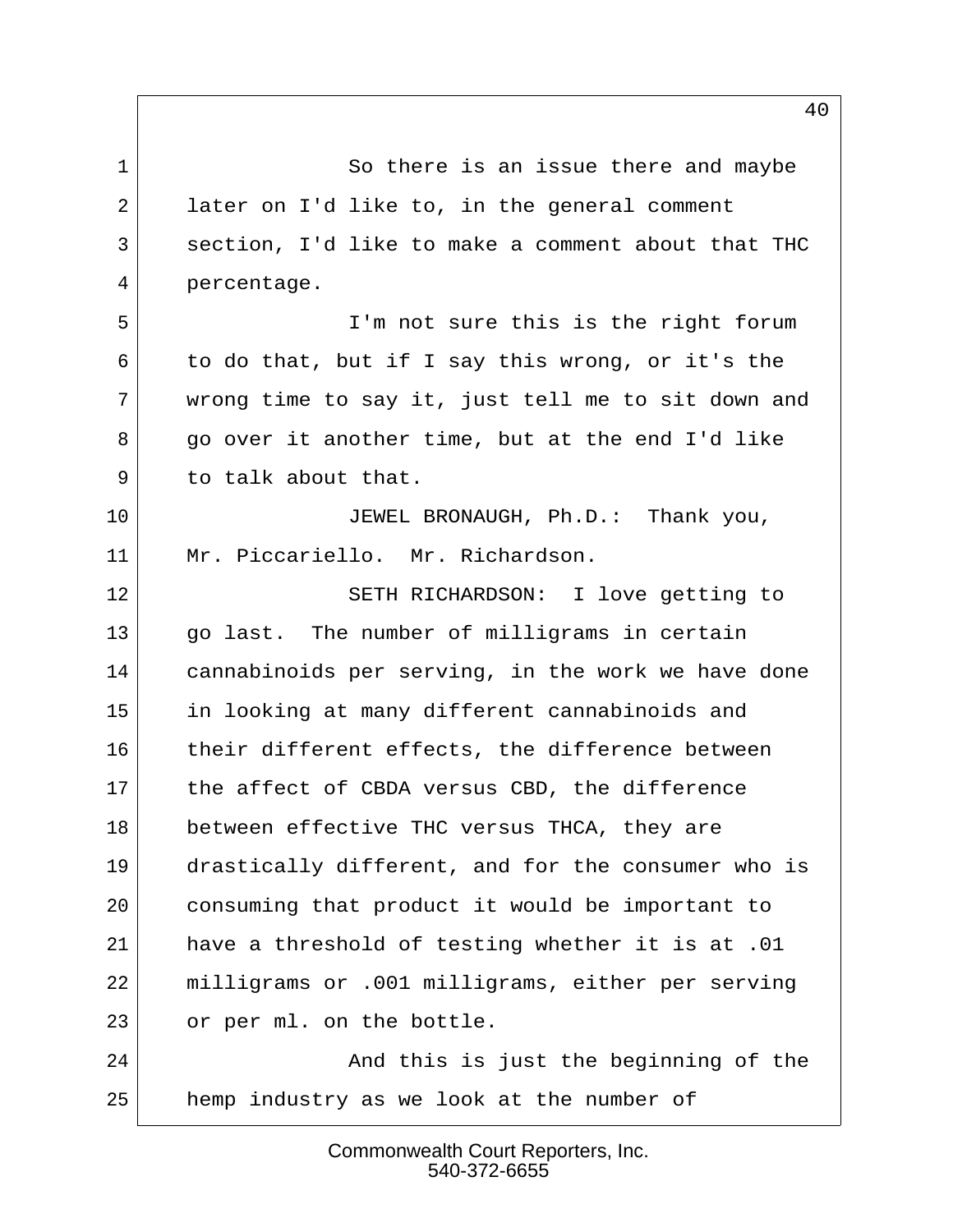1 different compounds that potentially have 2 beneficial effects, it will be important for the 3 consumer to have some form of understanding of 4 that.

5 And the argument of products testing 6 hot, as a general rule in the formulation of these 7 products for public sale, you're looking at a 8 dilution of the original stock material that 9 should test at .3 percent.

10 10 It is concentrated in the extraction 11 process, but as a general rule it is then diluted 12 again into a carrier before it is dispensed.

13 And so the .3 concentration level 14 poses to me no problem. Combined THC and THCA 15 should be no problem at the .3 percent if you're 16 paying attention to your formulation, and you 17 would have to be using material that is testing 18 above 1 percent that once you dilute it -- 19 commonly when the CO2 extraction is done, we're 20 looking at 3 to 4 percent total THC and that CO2 21 extracted material is then diluted in the carrier 22 down to a level where it is below, well, well, 23 below the .3 percent.

24 And when we're looking at -- that's 25 just a good summation there. All the rest I

> Commonwealth Court Reporters, Inc. 540-372-6655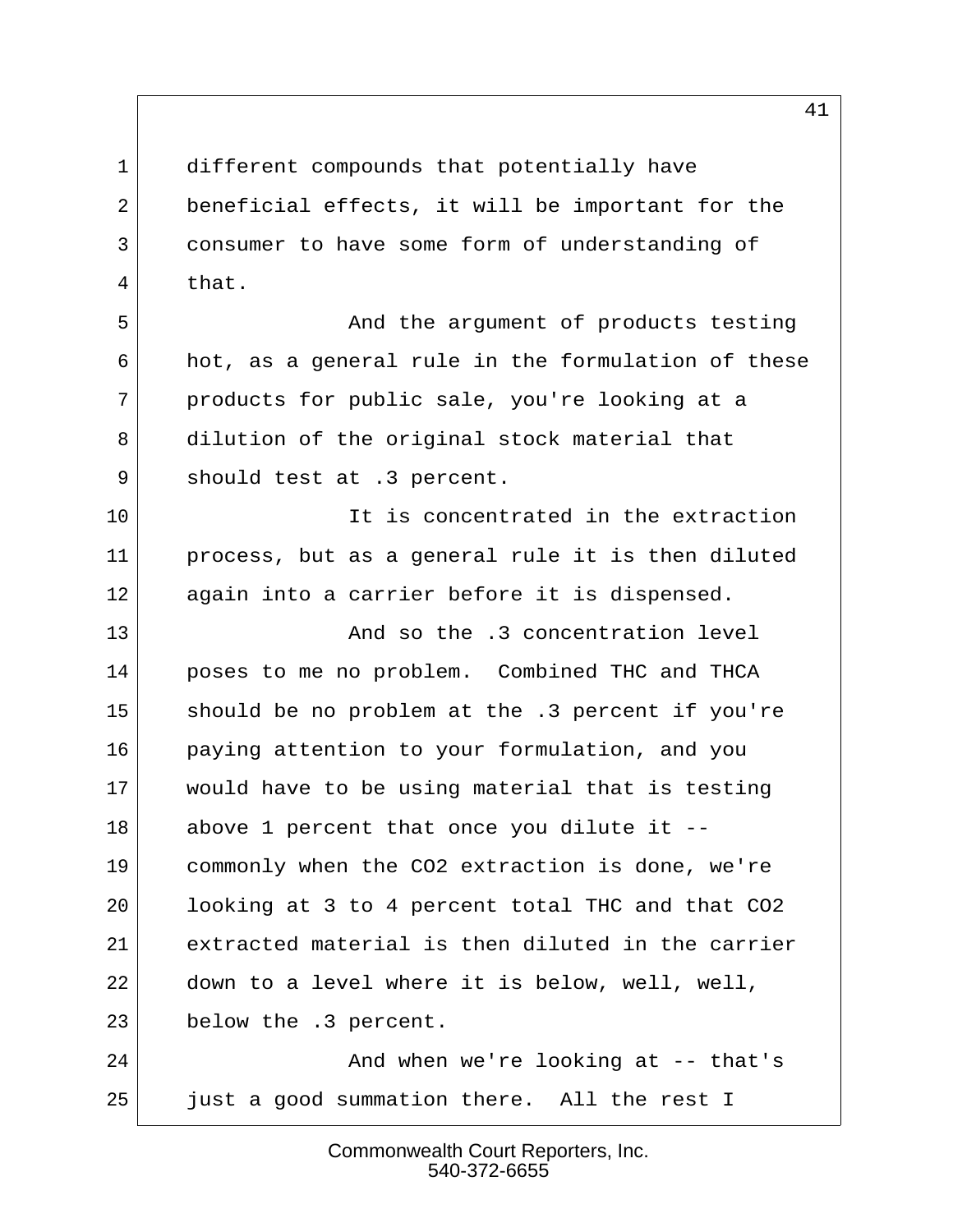1 strongly agree with and love getting to go last. 2 JEWEL BRONAUGH, Ph.D.: Thank you, 3 sir. We're going to testing requirements. Is 4 there anyone else who did not get a chance to 5 speak who wishes to speak on labeling 6 requirements? 7 ERIN WILLIAMS: We looked at some of 8 the testing that is required or proposed to be 9 required in these other states that have begun to 10 requiate the products. 11 Testing requirements, we found batch 12 testing requirements, we found requirements 13 regarding expectations of the laboratories, 14 independent laboratories that are doing testing 15 for the industry. 16 We found requirements regarding the 17 information that the manufacturer must make 18 available to both the regulator and to the 19 consumer, whether that be providing a certificate 20 of analysis from the test, the test lab, or 21 another method of conveying information regarding 22 the product and the testing that was done on the 23 product. 24 JEWEL BRONAUGH, Ph.D.: Mr. Bishop, 25 do you have any comments pertaining to testing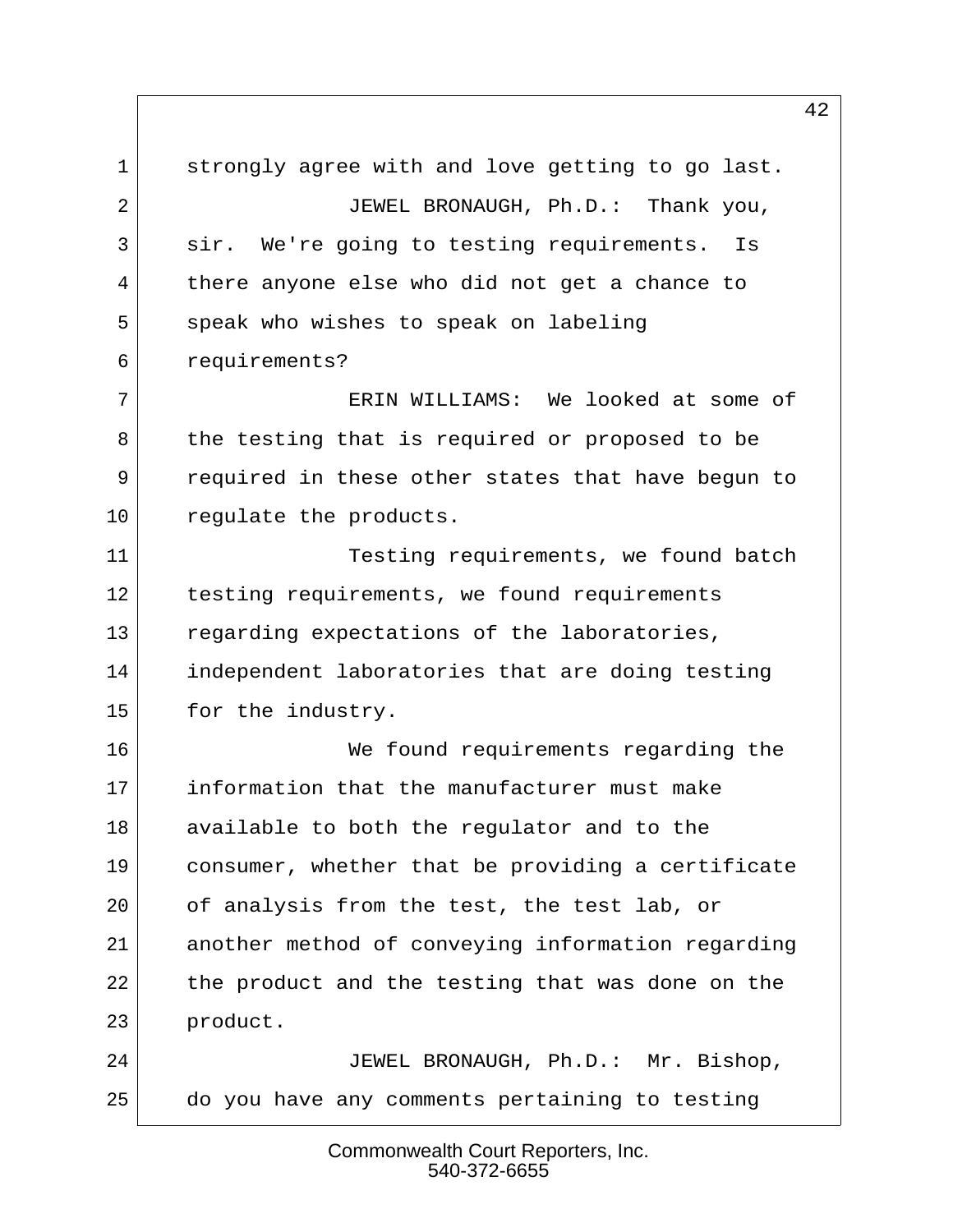1 requirements?

 2 DYLAN BISHOP: Yes. Again Dylan 3 Bishop on behalf of Cannabis VA. We would like to 4 see testing requirements both of the active 5 ingredient and then the final product of course by 6 batch. 7 Again, and I'll reiterate, we would 8 also like to mandate stability testing at 6 months 9 and one year intervals and that would include 10 stability testing of the cannabinoid content, 11 microbiological impurities and then water 12 activity. Thank you, ma'am. 13 JEWEL BRONAUGH, Ph.D.: Thank you. 14 Mr. Johnston? 15 SAM JOHNSTON: No comment right now. 16 Thanks. 17 JEWEL BRONAUGH, Ph.D.: All right. 18 Mr. Piccariello. 19 TOM PICCARIELLO: I have no comment. 20 JEWEL BRONAUGH, Ph.D.: Okay. 21 Mr. Richardson. 22 SETH RICHARDSON: So when we talk 23 about batch testing, which level of the product 24 are we looking at batch testing? 25 ERIN WILLIAMS: It ranged, depending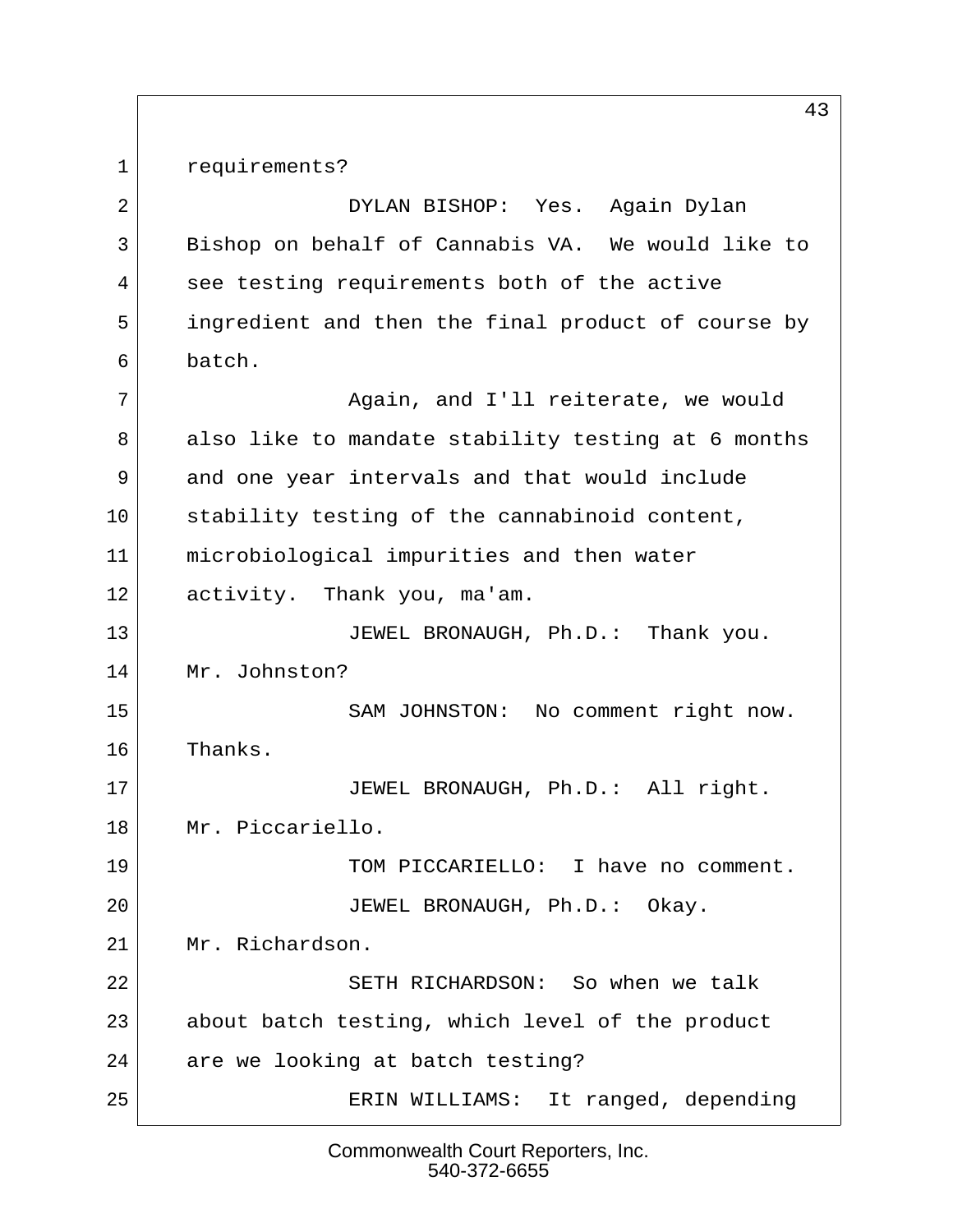$1$  on the state whether  $-$  it varied, and that's a 2 topic of discussion, too.

 3 SETH RICHARDSON: Whether it's a 4 batch from a grower or a batch from a processor or 5 the batch at the level of the final product, which 6 is where your batch number comes into effect. 7 Batch testing at the grower level I feel is 8 relatively unnecessary, batch testing at the level 9 of the processor is basically your own liability 10 policy which if you are a good processor you 11 should be doing that anyway.

12 As a, for general public safety it is 13 highly important that that certificate analysis be 14 available at a minimum to the regulators on 15 request.

16 Tor the consumer, the consumers 17 ability to read that testing and understand the 18 parameters of it, really not necessary. It is a 19 difficult hurdle for a consumer to really 20 | understand the level at which products have been 21 tested, whether it's to .01 milligrams THC and did 22 not show up and then the consumer so low well here 23 is a THC free product, which is only to that 24 level.

25 So it's a big question, it is up to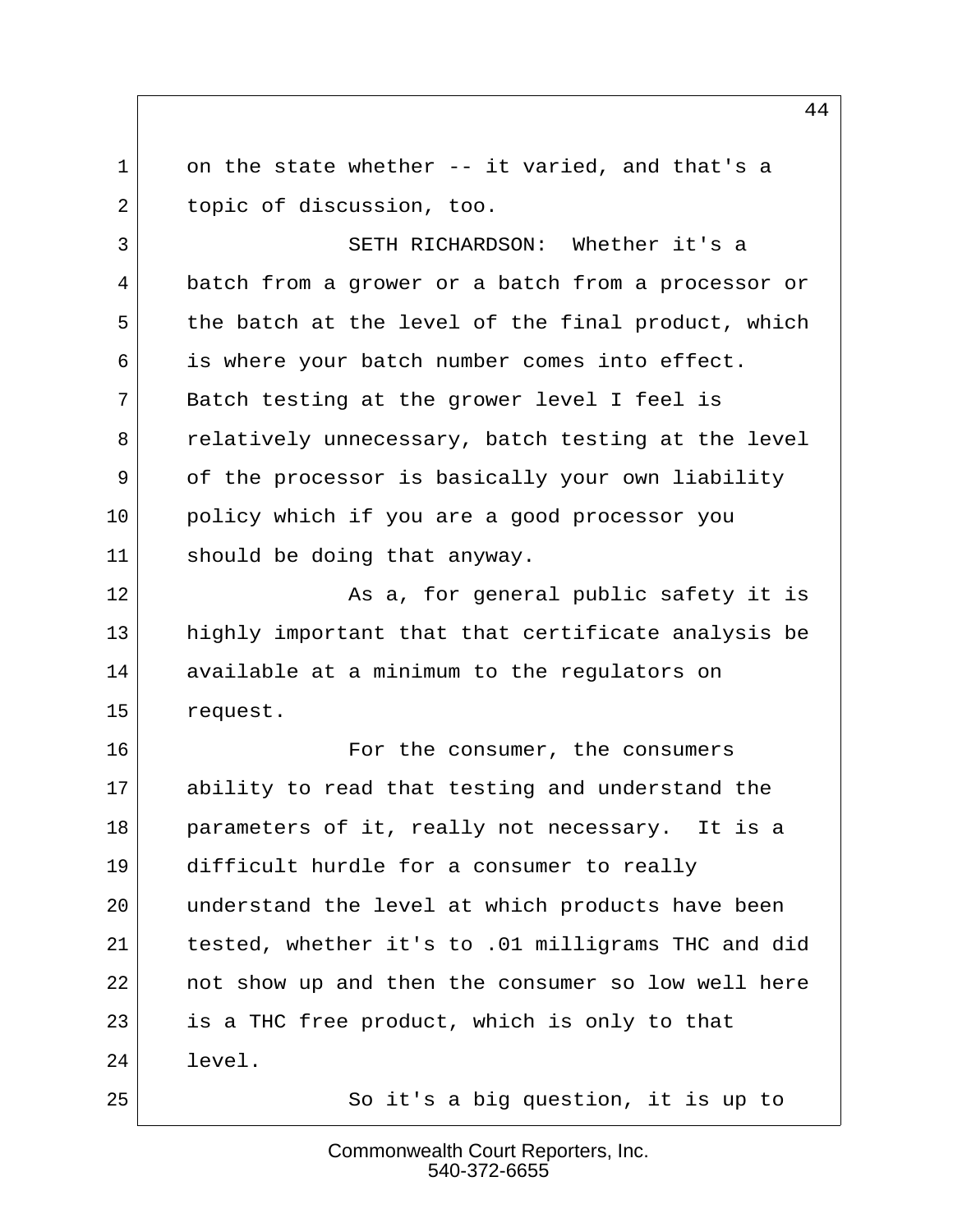1 how to approach it especially for the consumer  $2$  level.

 3 Labeling in terms of THC free is a 4 big question because if you are somebody who has a 5 form of employment where drug testing is part of 6 your job, you want some reliability in terms of  $7$  the product that you are consuming, so.

8 JEWEL BRONAUGH, Ph.D.: Thank you. 9 Yes.

10 DYLAN BISHOP: Ms. Commissioner, I'd 11 like to offer a point of clarification. When I 12 said, when we were talking about the testing 13 requirements, it's the view of our association 14 that both THC and THCA, CBD and CBDA would all be 15 tested. It was only within the labeling 16 requirements, what the consumer would see, is in 17 the association's opinion that just hulled THC and 18 hulled CBD be listed, not necessarily every other 19 THCA, CBDA, and it would be the association's 20 assertion that for minimal standards as to what is 21 legal or marketable or not, that would be that 22 delta 9 THC not hulled THC, so a little 23 distinction between the consumer facing labeling 24 and then what is required of these agencies that 25 would be administering and enforcing these.

> Commonwealth Court Reporters, Inc. 540-372-6655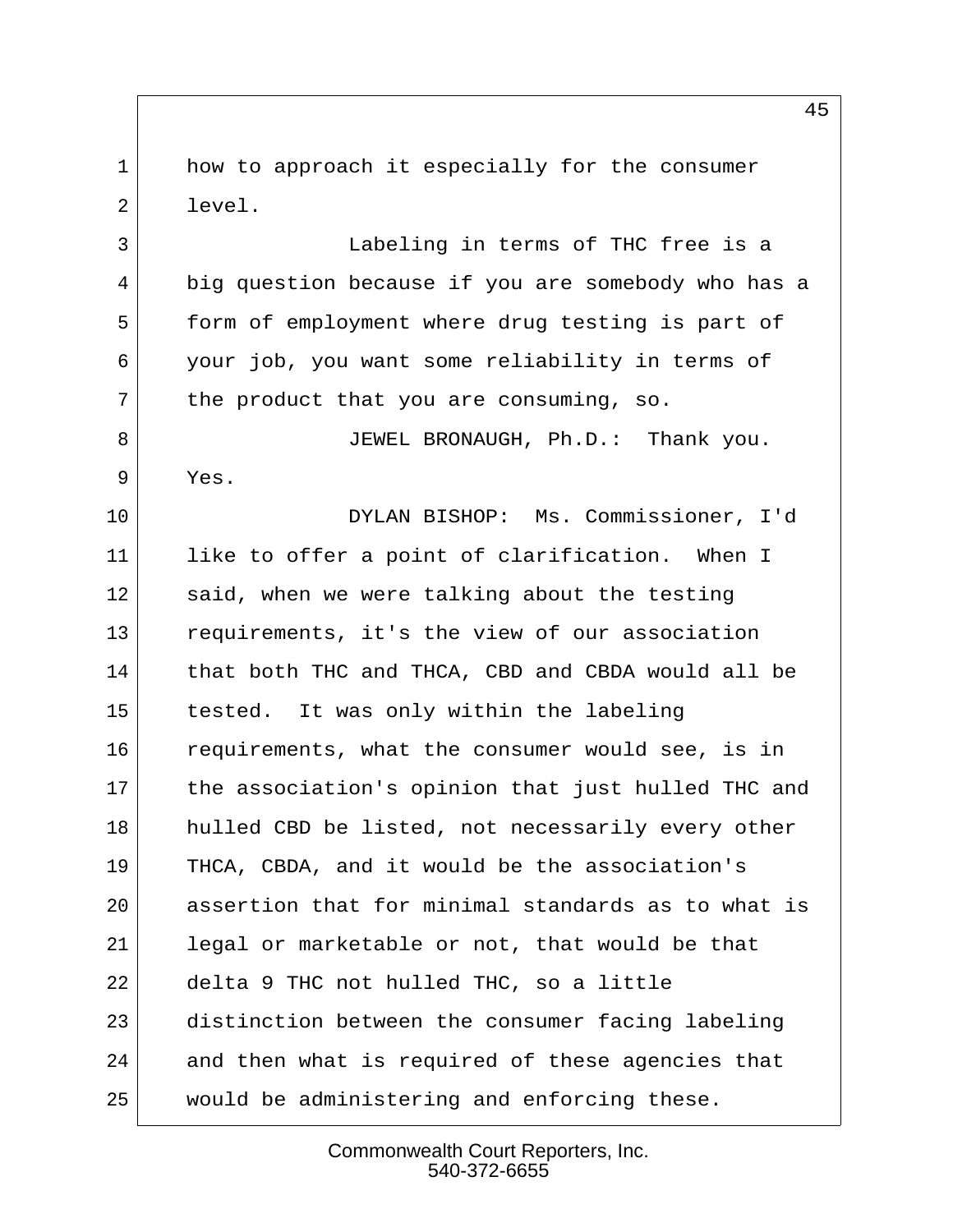1 JEWEL BRONAUGH, Ph.D.: Thank you, 2 Mr. Bishop, for that clarification. Is there 3 anyone else who wishes to speak? Yes. 4 SETH RICHARDSON: May I make a point? 5 JEWEL BRONAUGH, Ph.D.: Yes. 6 SETH RICHARDSON: The difference 7 between CBDA and CBD is drastic. An extract 8 containing primarily CBDA will keep you awake 9 during the day, whereas CBD will put you to sleep, 10 a very important point for a consumer not readily 11 understood on the market the differentiation 12 between the two. 13 Tom works with CBDA products that are 14 for pain, but if you're taking a product for pain 15 during the day, that's one thing, if you're taking 16 a product for pain in the evening, which now we're 17 talking about what can we describe its uses as, 18 it's a big difference. 19 and people need to begin to 20 understand these differences between the different 21 acid and non acid forms of the cannabinoids. The 22 difference between THCA and THC, THC is 23 psychoactive, THCA affects those same channels as 24 NSAIDS, aspirin, Tylenol, and has that affect, and 25 is non psychoactive, big difference in terms of

> Commonwealth Court Reporters, Inc. 540-372-6655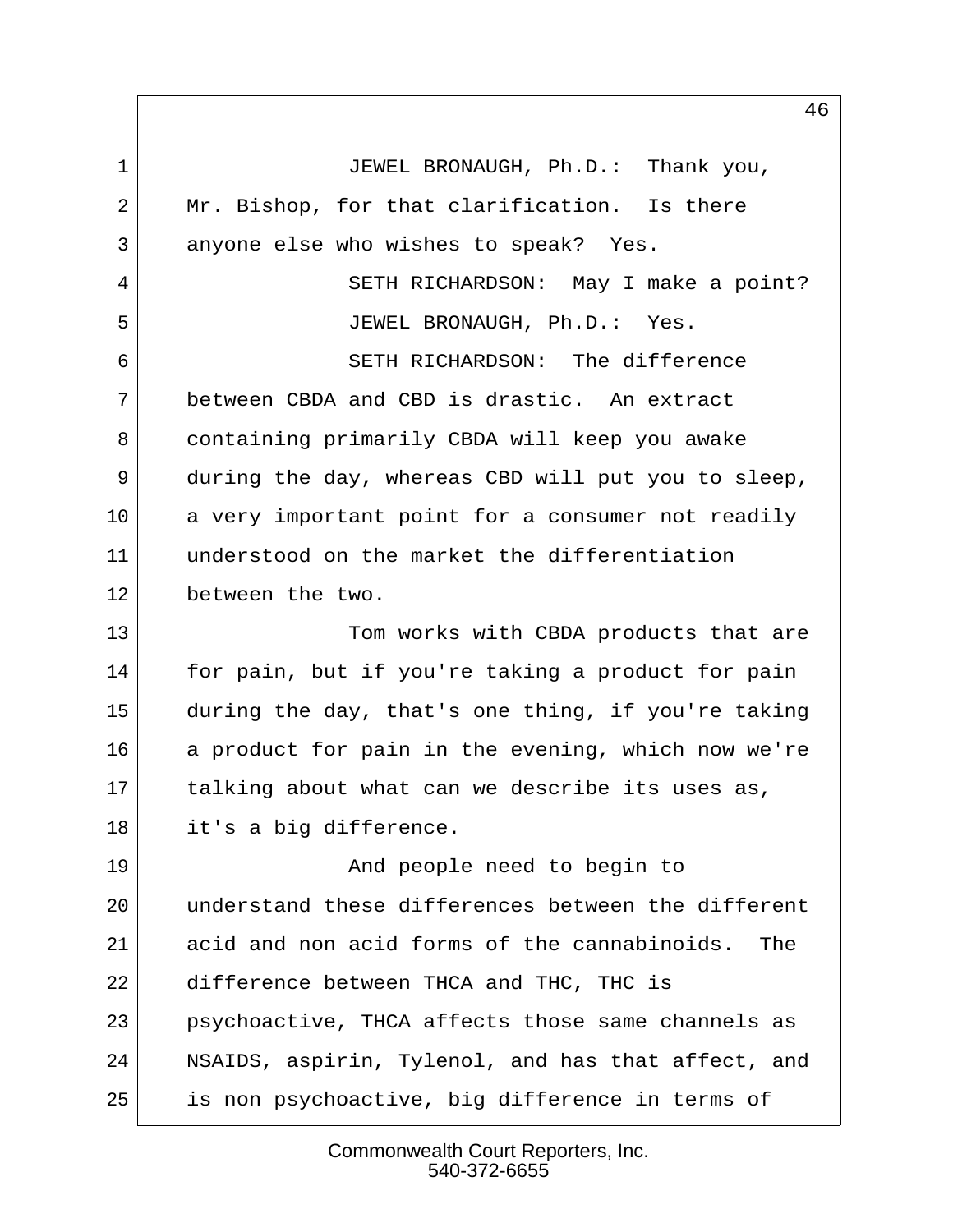1 what you are consuming.

| $\overline{2}$ | But this is the leading edge of the                |
|----------------|----------------------------------------------------|
| 3              | industry having everybody understand the nuances,  |
| 4              | the differences, does a product have CBN in it,    |
| 5              | does it have Delta 8 in it, and much less does a   |
| 6              | product contain a wide spectrum of all these       |
| 7              | cannabinoids or just a very highly concentrated    |
| 8              | form of one of the cannabinoids.                   |
| 9              | Again, the effects, the uses, are                  |
| 10             | going to become very important as we understand    |
| 11             | more about all these compounds, much less the      |
| 12             | interaction of terpenes with them and all kinds of |
| 13             | other things we just haven't named yet, so.        |
| 14             | JEWEL BRONAUGH, Ph.D.: Thank you,                  |
| 15             | Mr. Richardson. Is there anyone else who wishes    |
| 16             | to speak on the testing requirements?              |
| 17             | TOM PICCARIELLO: I would just like                 |
| 18             | to follow up to make sure we understand -- again   |
| 19             | Tom Piccariello, ChyloCure. When we're talking     |
| 20             | about THC and THCA, it's really talking about the  |
| 21             | sum because THCA readily converts to THC.          |
| 22             | So if you have a product on the shelf              |
| 23             | and it contains some THCA and contains some THC,   |
| 24             | as it sits on the shelf that THCA is (inaudible)   |
| 25             | so that's something that people should be aware of |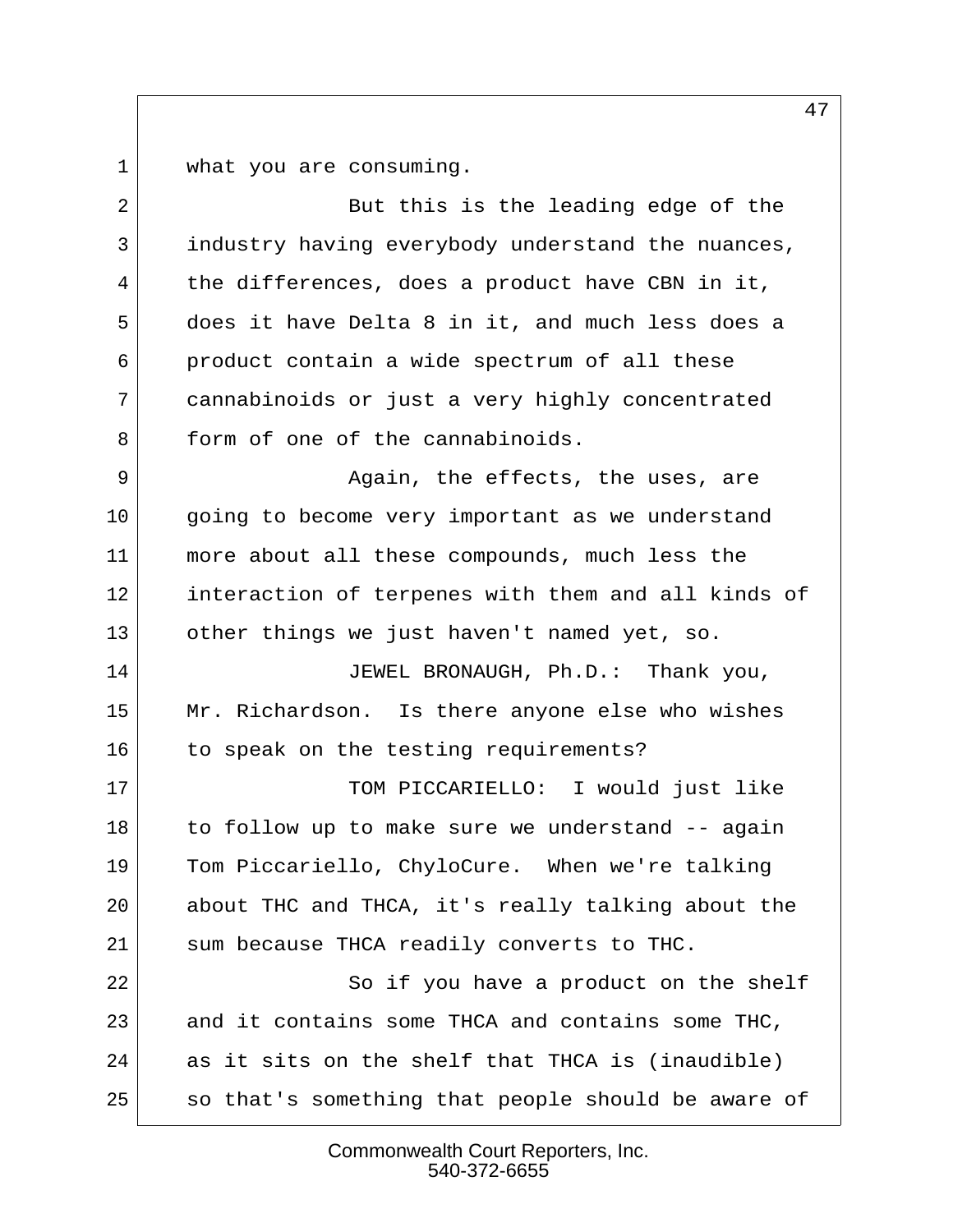1 in terms of the THCA content and the THC content. 2 I think it's important to understand 3 that the sum is also something that should be 4 considered and the THC level itself is not 5 necessarily a measure of potential psychoactivity, 6 it's actually the sum of two. 7 JEWEL BRONAUGH, Ph.D.: Thank you. 8 Anyone else? Okay, and we will move forward to 9 reciprocity for products manufactured under 10 inspection in another state. 11 ERIN WILLIAMS: With regards to 12 reciprocity between states for products 13 manufactured in another state, what we see is a 14 general sense among food safety regulators that 15 their peers in the other state have inspected the 16 facility under the food safety regulations of that 17 state, the facility at which these products are 18 being produced. So they're looking for that 19 inspection to then be able to deem a manufacturer 20 as an approved source. 21 JEWEL BRONAUGH, Ph.D.: Mr. Bishop? 22 DYLAN BISHOP: Yes, ma'am, Dylan 23 Bishop on behalf of Cannabis VA. I apologize for 24 being redundant, but you guys like to have that 25 for the record.

> Commonwealth Court Reporters, Inc. 540-372-6655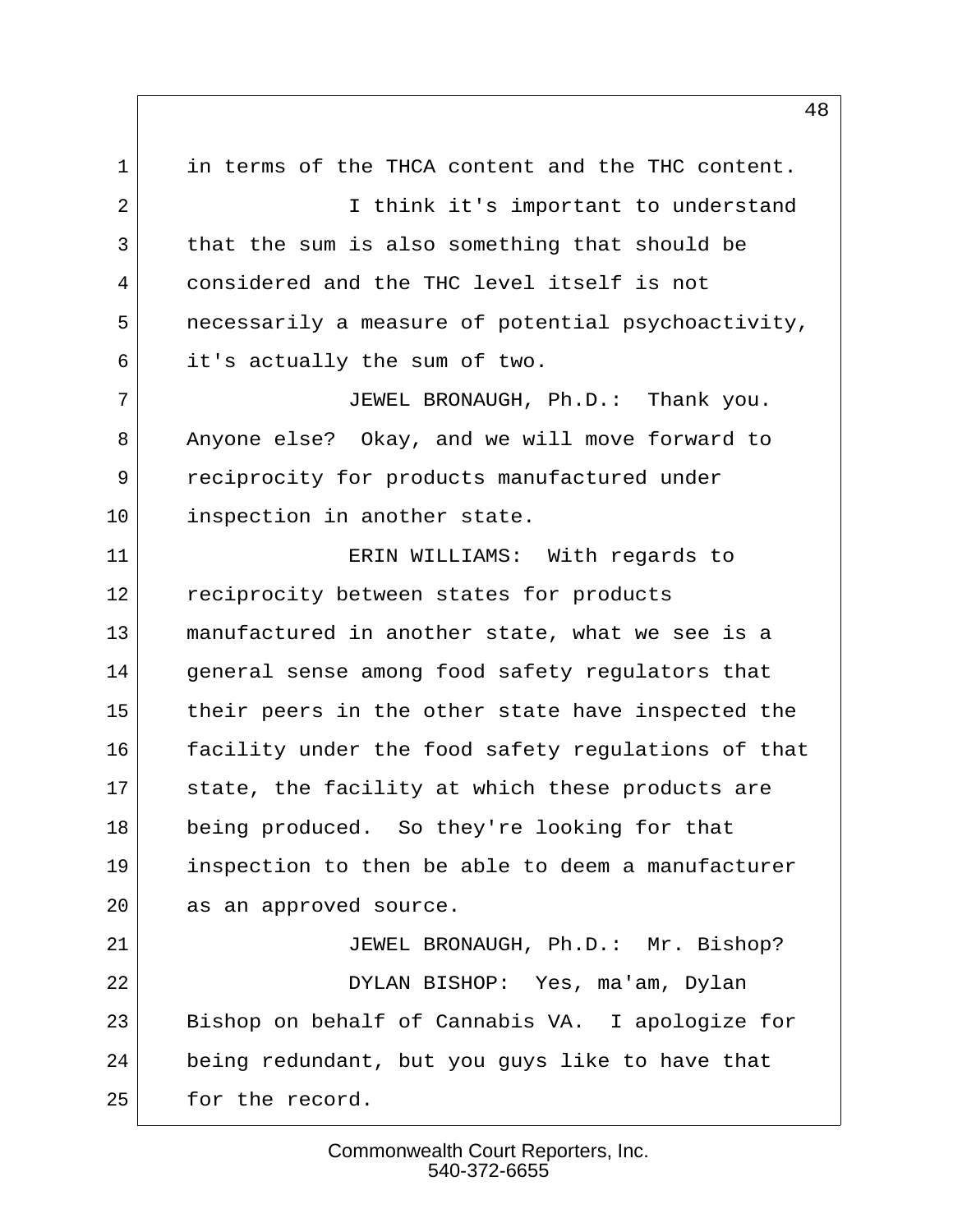1 Cannabis Business Association of 2 Virginia would like to see reciprocity agreements 3 require the products sold in Virginia to meet or 4 exceed Virginia standards. 5 We know that this is a vulnerable 6 industry, public perception is at best still 7 undecided, we would like to ensure consumer safety 8 and also protect the viability of Virginia based 9 growers and processors. Thank you. 10 JEWEL BRONAUGH, Ph.D.: Thank you. 11 Mr. Johnston. 12 SAM JOHNSTON: I would tend to agree 13 with that, with Mr. Bishop. Thank you. 14 | JEWEL BRONAUGH, Ph.D.: 15 Mr. Piccariello? 16 TOM PICCARIELLO: I have no comment. 17 JEWEL BRONAUGH, Ph.D.: All right. 18 Mr. Richardson? 19 SETH RICHARDSON: No comment. 20 JEWEL BRONAUGH, Ph.D.: All right. 21 The last area, if there are any other areas that 22 you feel have not been addressed in anything that 23 we discussed today, I will start with the list and 24 ask for your feedback and we will open it up to 25 any others who wish to speak.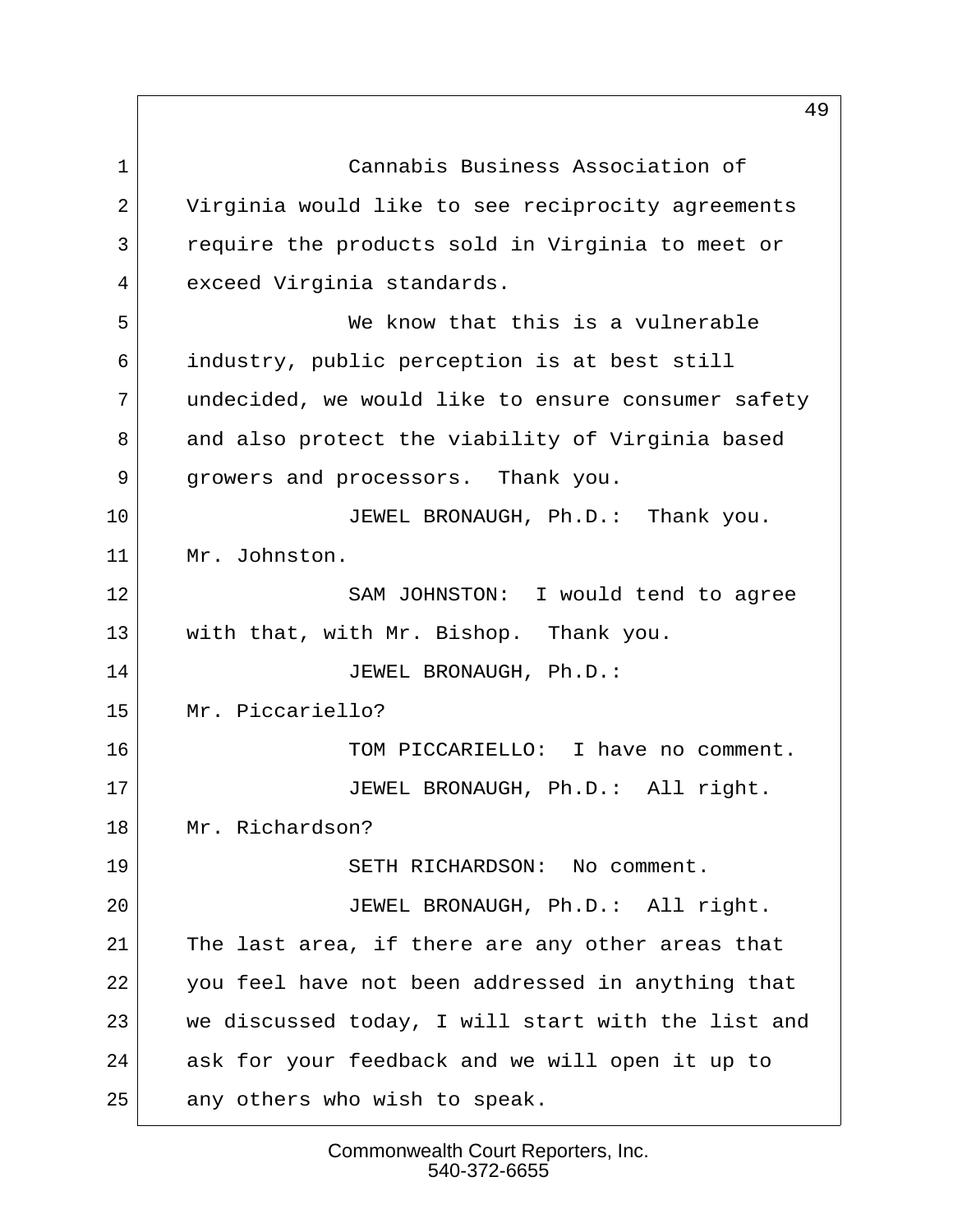1 Mr. Bishop, is there anything else 2 you wish to add? 3 DYLAN BISHOP: I do not believe so, 4 if you wouldn't mind just coming back to me. I 5 may have something later on. 6 JEWEL BRONAUGH, Ph.D.: Okay. 7 Mr. Johnston? 8 SAM JOHNSTON: Thank you. So this is 9 an issue that is a little bit outside the scope of 10 what you do, but you might be able to help with 11 it. 12 **As an attorney in Virginia I have** 13 been made aware of some circumstances in which 14 there has been a lack of knowledge or some 15 confusion on the part of law enforcement, and the 16 problem of course that I am speaking to is the 17 lack of a field test where law enforcement can 18 test a hemp shipment to see whether its hemp or 19 marijuana. 20 In other words they can test to see 21 if the product has the presence of THC, but they 22 can't test to see if it exceeds the threshold of 23 0.3 percent. 24 Now I know that the Department of 25 Forensic Sciences is working on this issue now,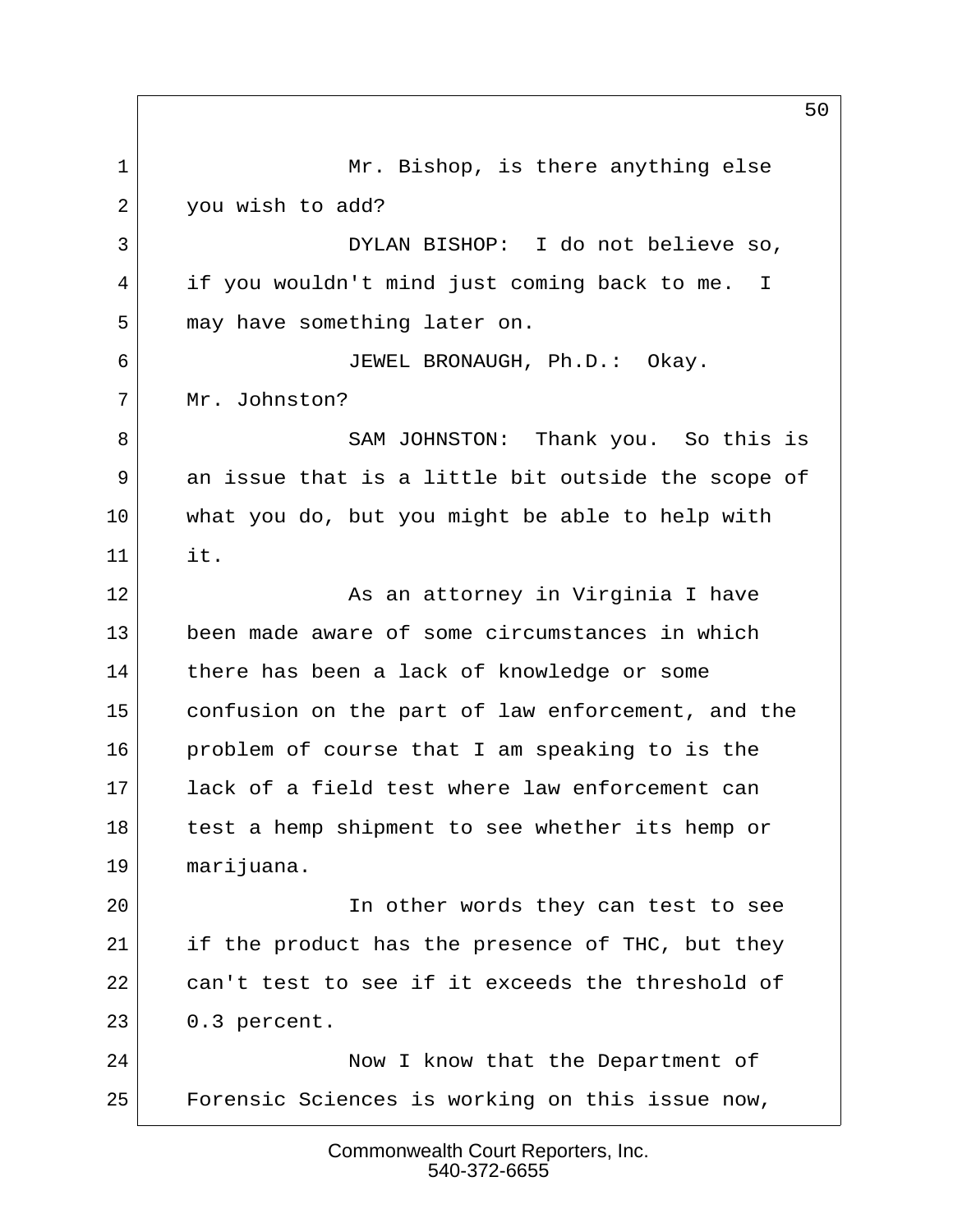1 and I know that, you know, law enforcement and the 2 attorney general have been talking about it, but I 3 just wanted to make you aware that this is a 4 problem that does need a solution. 5 And I don't know, I've heard from one 6 source at DFS that there may be forthcoming a test 7 that would test for the CBD to THC ratio or the 8 THC to CBD ratio. 9 So for example if they test a hemp  $10$  shipment and it comes out higher CBD than THC, 11 well, that's not definitive, it doesn't tell you 12 0.3 percent or not but it does tell law 13 enforcement something. It tells them that this is 14 probably a legitimate hemp shipment if it's the 15 ratio. 16 So that would, that could be 17 something that you could encourage in whatever 18 discussions you have with law enforcement because  $19$  as of now they are  $-$  and by the way, 20 congratulations on hitting a thousand hemp growers 21 in the state -- but that means there is going to 22 be a lot shipments being trucked around, and there 23 is going to be a lot terpenes in the air so to 24 speak. 25 And you know, law enforcement, you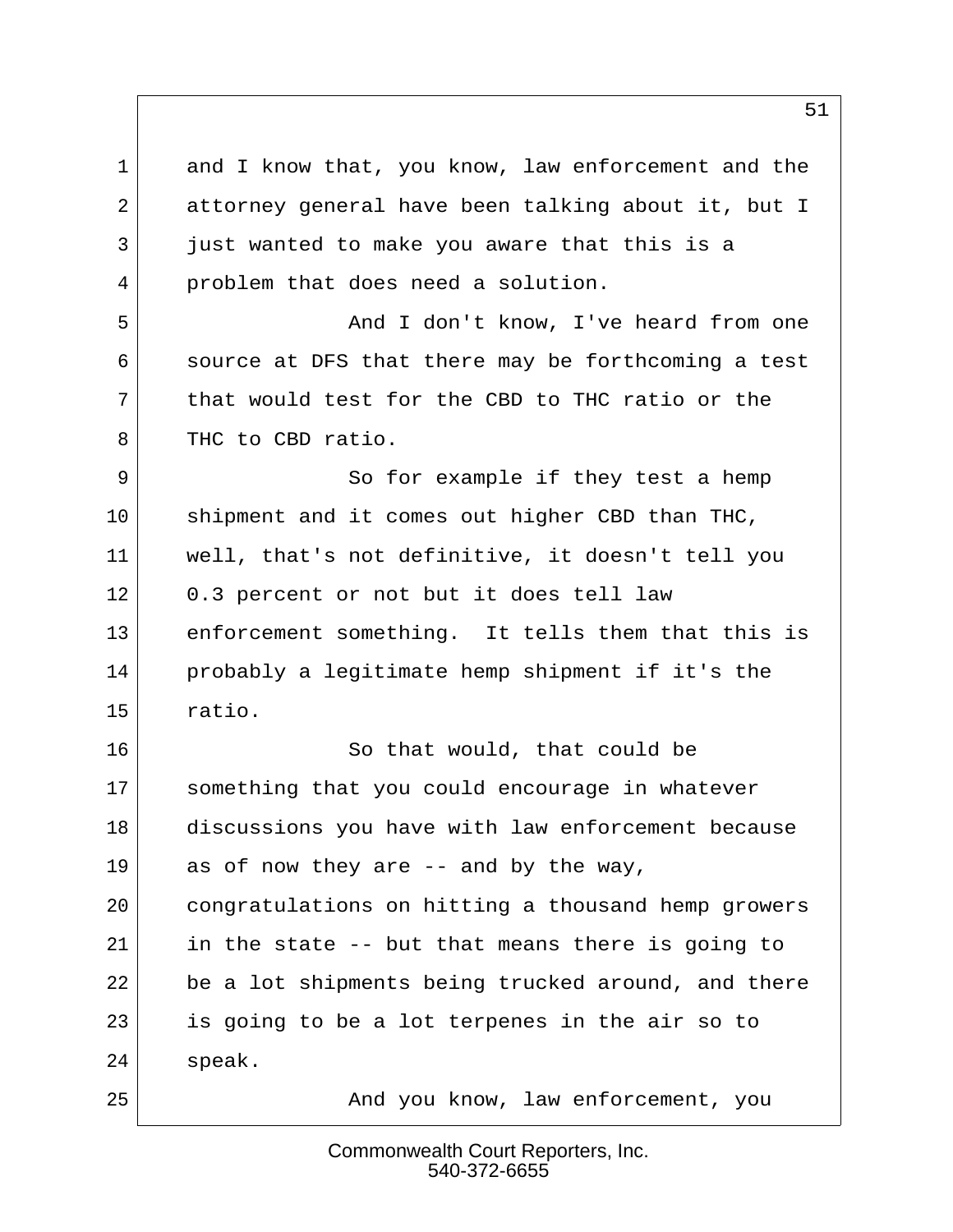1 know we want to support law enforcement, we want 2 them to be able to be comfortable and, you know, 3 and have a good working knowledge of the law and 4 be able to enforce them. Because I know that 5 there have been instances in which for example 6 through a bizarre set of circumstances the parents 7 had, might be threatened with an officer for 8 endangering, for child endangerment for providing 9 a CBD vape to her child, who then got caught with 10 it in school. 11 Things like that are happening, okay. 12 It's a problem that, you know, so to whatever 13 extent you can help law enforcement, help the 14 Department of Forensic Sciences advance a test 15 that law enforcement can use in the field, and I 16 know the USDA is working on this, too. 17 JEWEL BRONAUGH, Ph.D.: Thank you, 18 Mr. Johnston. Mr. Piccariello. 19 TOM PICCARIELLO: Yes, it was alluded 20 to earlier about the THC content in hemp. I'm 21 particularly concerned about the grower, I know 22 this is not a forum that deals with growers, so 23 this is going to be outside of the purview of what 24 we're talking about, but I think it's an important 25 thing to address at mini meetings, and that is

> Commonwealth Court Reporters, Inc. 540-372-6655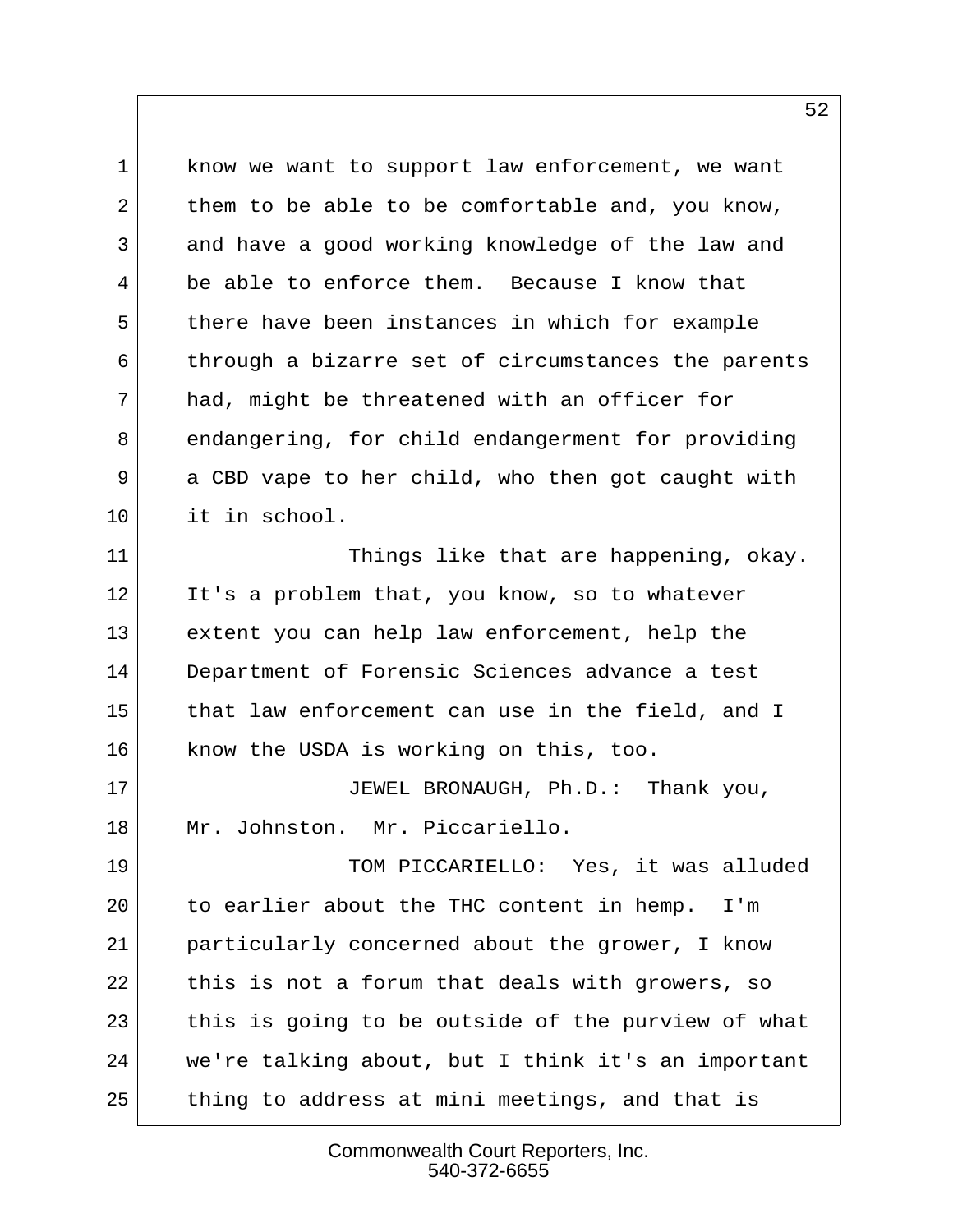1 there is going to be some issues with farmers 2 being able to comply with .3 percent rule. 3 I think there is going to be a lot 4 farmers who are going to be very disappointed in 5 what is going to happen to their product. 6 The .3 rule from what I understand is  $7$  from a study that was done quite a few years ago, 8 which I looked at the study and it's not a 9 statically validatable. 10 So the .3 percent rule is not really 11 based on sound science in my opinion. I think 12 that .3 percent rule can be based on sound science 13 and statistically validatable data. 14 It's not going to happen this year, I 15 understand that, but I want the VDACS and the 16 Board of Pharmacy to be aware that I think that we 17 should be thinking about this, and we should be 18 prepared for certain things that are going to be 19 very disappointing to the farmers and maybe some 20 of the processors, I don't know about that, 21 Mr. Richardson thinks the processing is okay, I 22 tend  $-$  I don't disagree with that, but I think  $23$  the farmers could be, are going to be seriously 24 concerned about that .3 percent rule. 25 I'll be more than happy to talk to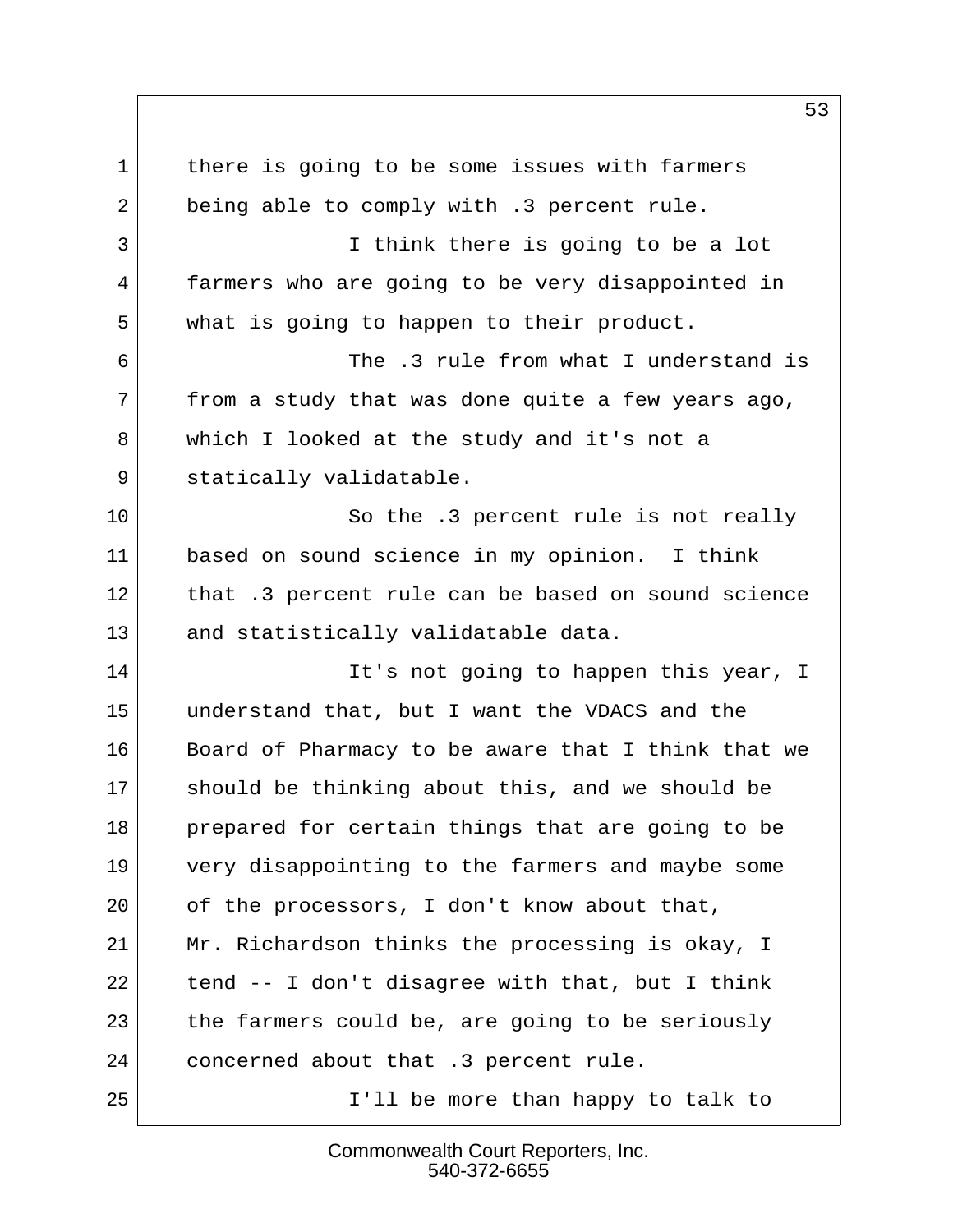1 you about how I would approach this problem at 2 another time. 3 JEWEL BRONAUGH, Ph.D.: Thank you. 4 TOM PICCARIELLO: You're welcome. 5 JEWEL BRONAUGH, Ph.D.: 6 Mr. Richardson. 7 SETH RICHARDSON: All kinds of open 8 fields here. And all this centers around the .3 9 percent, being able to test it readily in the 10 field as necessary, which at this time is very 11 difficult. 12 I have worked with scientists on 13 atmospheric solids analysis probes where we were 14 actually measuring ratios of CBD to THC, but it's 15 not a field ready test and the ratio is not 16 infallible. 17 As Erin and Kevin and I sat down last 18 year in our office and went through it and trying 19 to validate it and I was on the losing end of that 20 one. 21 So a ratio is probably not the best 22 test, the current test now is a presumptive test 23 and presumptive means you rely on one side or the 24 other and that further testing is necessary to 25 find the true answer as to what is going on.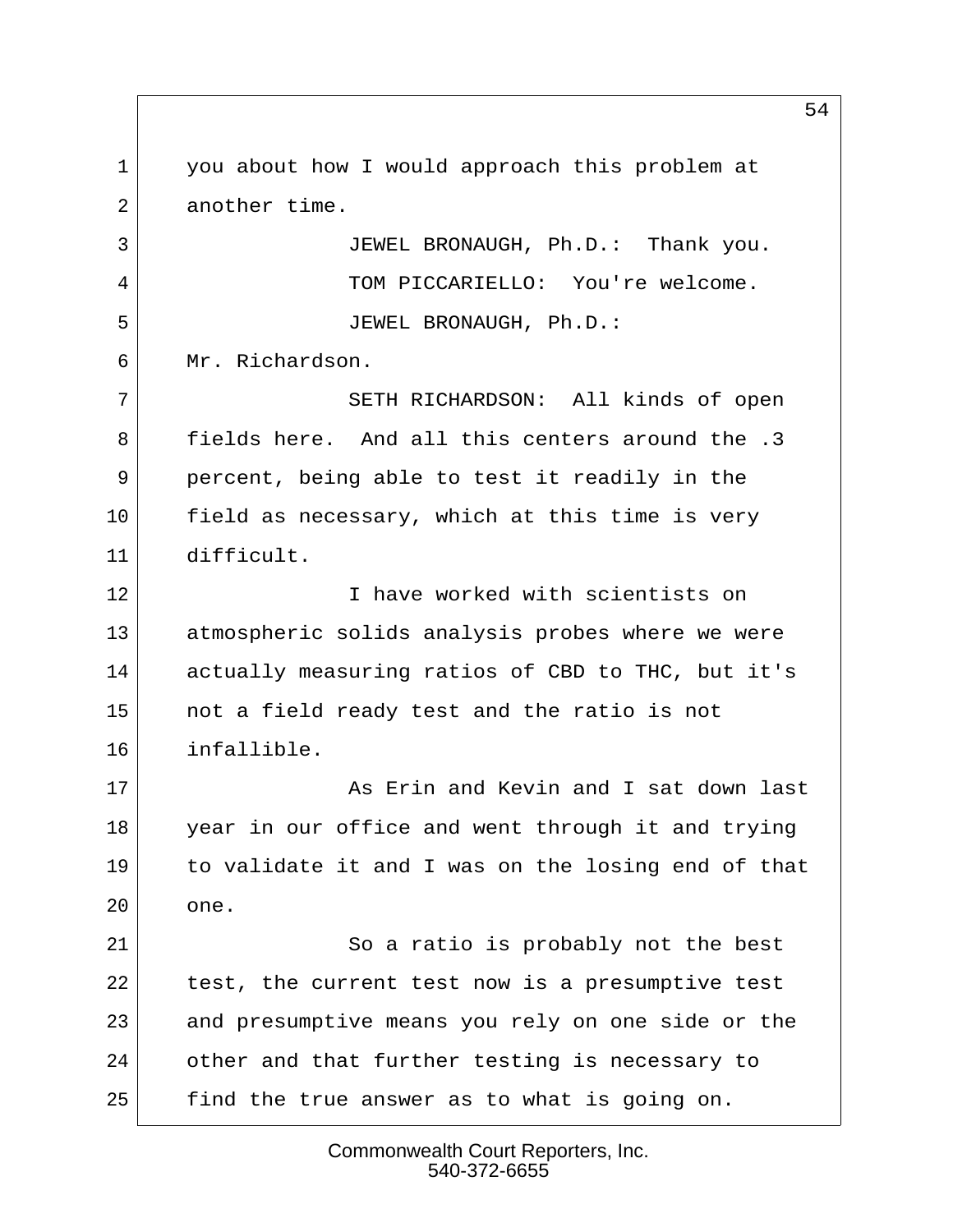1 As a grower with the .3 percent we 2 have been rigorously testing our material in the 3 field and to date we are still under, well under 4 the .3 percent. Most of the product runs at .2 or 5 lower at this point.

 6 When we had a very hot week last week 7 nothing moved when we retested. So we can look at 8 environmental conditions and what we do know is 9 that as temperatures cool in the fall, the longer 10 you wait, the greater potential for your THC, 11 total THC levels to rise. And actually it's THCA 12 in the whole testing realm.

13 And there are lot of growers who 14 would like to wait later because their CBD levels, 15 CBDA levels will rise in their plants but at the 16 same time there is the risk of THCA levels rising. 17 Currently in Virginia we're looking 18 at what I would consider ideal growing conditions 19 for CBDA and that is hot and dry, and the longer 20 it stays that way, the longer it's in our favor. 21 and we know from testing of growers 22 last year when we had exceedingly wet conditions 23 we had a lot of growers, even on fiber crops, 24 fiber and seed crops under wet conditions tested 25 triple the level of what they thought they were

> Commonwealth Court Reporters, Inc. 540-372-6655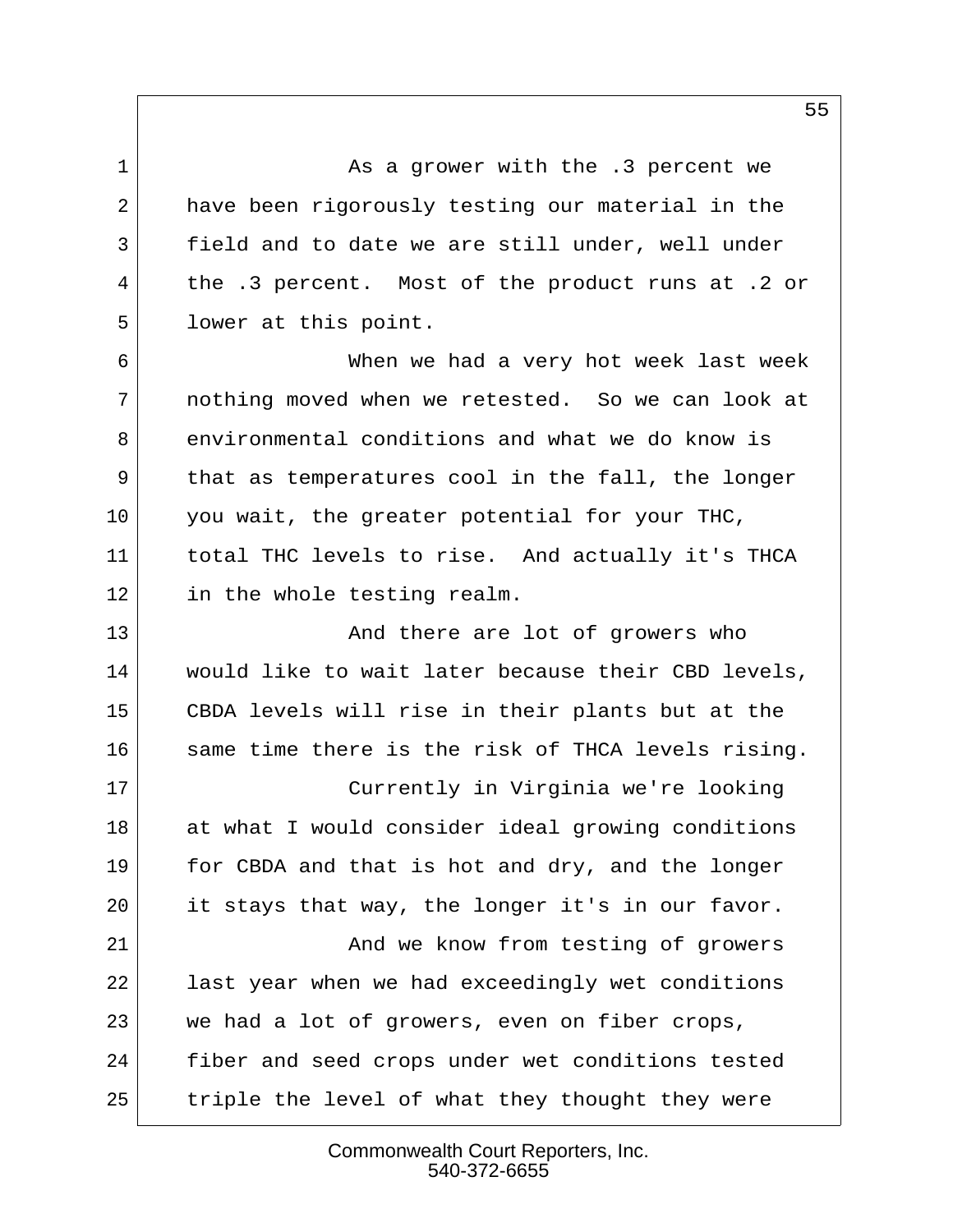1 going to be at.

2 So much of it is weather related. NC 3 State did a set of tests where they looked at 4 levels of nitrogen as far as effecting THCA 5 production, found no influence, so it's not 6 fertilizer. It's going to be hot and dry versus 7 wet and cold.

8 So just like a grape crop or a wine 9 grape crop, as we see this could be a very good 10 year for grape growers in Virginia, same thing 11 with hemp growers.

12 The genetics of the plant as we see 13 it and use it now are in their infancy, there are 14 so much variability, and I'm sure from the 15 applications that have been filed and the playing 16 reports the number of difficult cultivar strains 17 of industrial hemp that are being grown in 18 Virginia is probably in the hundreds, with many 19 names that none of us know the genetic background 20 of. I can even say that for the strainings that 21 we grow because they are our seedling selections 22 and our process.

23 So when we start looking at the 24 genetics of it, in the near term it's difficult. 25 In the long term I believe we will see breeders

> Commonwealth Court Reporters, Inc. 540-372-6655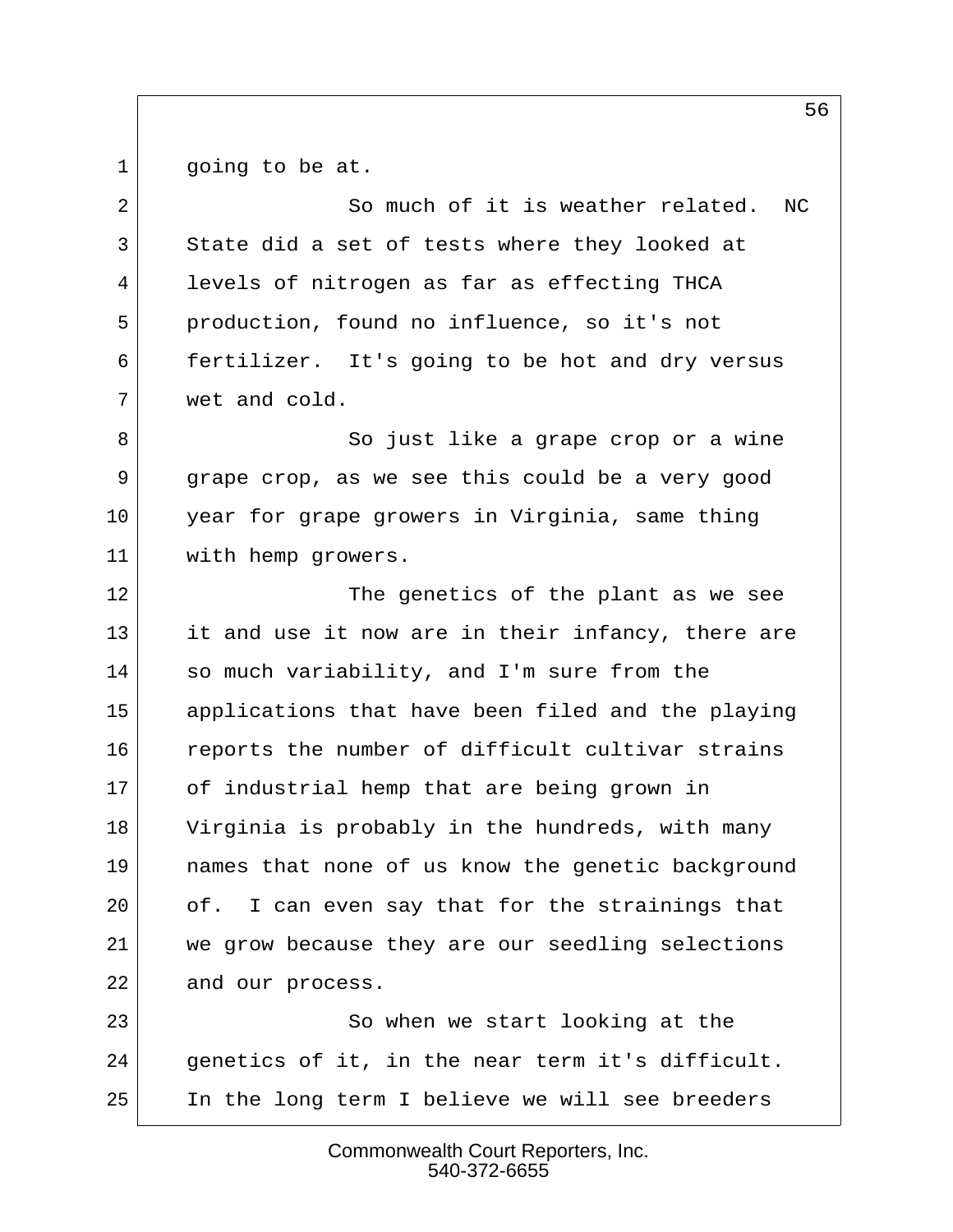1 select plants that are more favorable to Virginia 2 climate and to maintain that .3 percent level. 3 Well at the same time here we are in 4 the here and now and it's a difficult area. I 5 would rather see some leeway on the .3 percent to 6 .6 rather than leeway on mycotoxin microbials and 7 lead in heavy metals. 8 Those are things that once they reach 9 the consumer's hands we can't take back. We have 10 no chance at that point as far as THCA, THC 11 levels, those are things that processers can 12 dilute, can have an effect on, and I know that 13 Virginia reversed itself on food products. 14 I would like see some reversal for 15 this fall's crop to allow everybody a little bit 16 of leeway knowing that the processors have the 17 ability to change the final outcome. 18 JEWEL BRONAUGH, Ph.D.: Thank you. 19 Is there anyone who has not had an opportunity to 20 speak or did not sign up for public comment and 21 wishes to make any general comments as they 22 pertain to the production standards of industrial 23 hemp derived oil? 24 KYLE SHREVE: Kyle Shreve, Madam 25 Commissioner, of the Virginia Agribusiness

> Commonwealth Court Reporters, Inc. 540-372-6655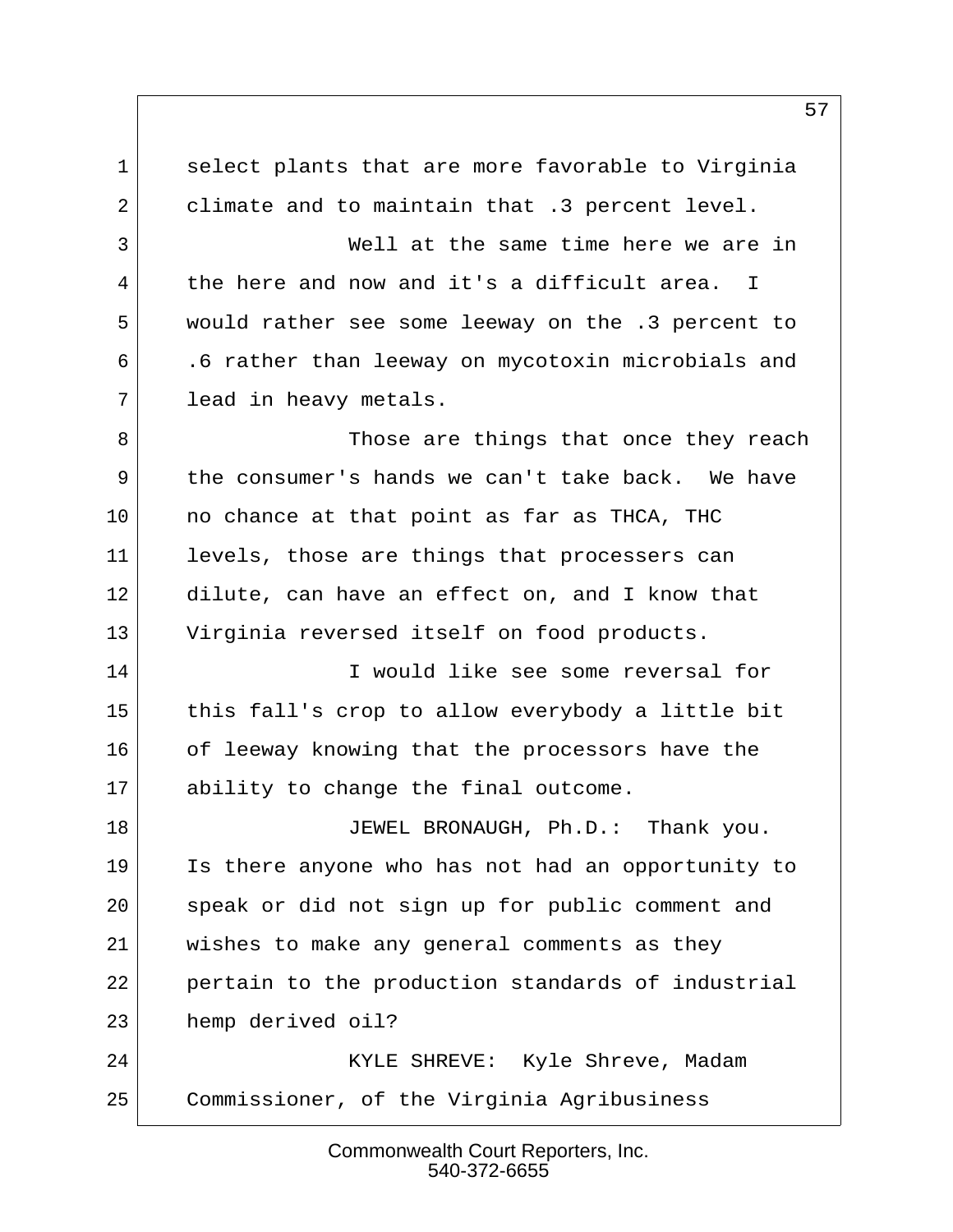1 Council. I just want to thank you and represent 2 to the Board of Pharmacy, the Department of Health 3 and Human Services as well as the Secretary of 4 Agriculture and Forestry, for taking the time to 5 develop standards.

 6 I think one thing that everybody can  $7$  agree on while we talk about the details is that 8 we need some type of standard both to give 9 producers clarity on what the rules of the road 10 are, give the processors clarity and give 11 consumers clarity so that there isn't any 12 confusion.

13 So I really do appreciate, the 14 industry appreciates you taking the time to get 15 these right, to get a state action plan submitted 16 to the USDA so that the industry has certainty, we 17 don't keep -- I said this very similar to the 18 Board of Agriculture and Consumer Services due to 19 the provisions in the Farm Bill it is already 20 being sold here in the Commonwealth and so making 21 sure that we don't continue to fall behind in 22 ensuring consumer safety and strengthening the 23 industry for our farmers, for our processors and 24 for our consumers. We really appreciate it. 25 JEWEL BRONAUGH, Ph.D.: Thank you,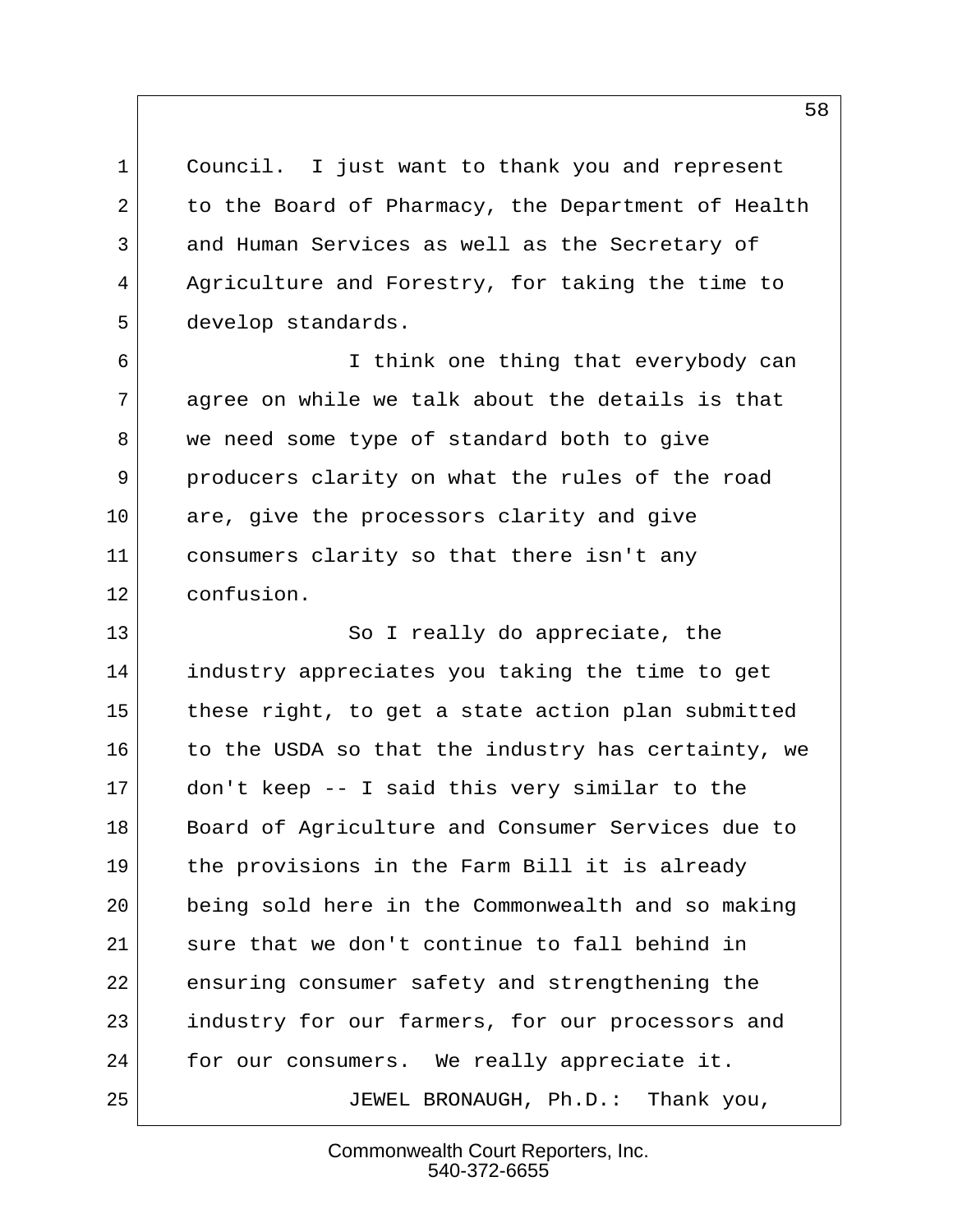1 Mr. Shreve. Farm Bureau?

| $\overline{2}$ | BEN ROWE: Ben Rowe, speaking on                    |  |
|----------------|----------------------------------------------------|--|
| 3              | behalf of the Virginia Farm Bureau. I just want    |  |
| 4              | to say thank you for the opportunity to be         |  |
| 5              | involved in this process both today and since the  |  |
| 6              | passage of the 2018 Farm Bill.                     |  |
| 7              | I would just like to say that this is              |  |
| 8              | a very important crop in Virginia with a lot of    |  |
| 9              | promise and you've seen the numbers for how many   |  |
| 10             | growers are out there providing them with          |  |
| 11             | regulatory certainty is very important.            |  |
| 12             | We would like to see VDACS as the                  |  |
| 13             | regulatory agency for the crop just like it is for |  |
| 14             | wheat, corn or shellfish, all the other products   |  |
| 15             | grown in Virginia that go into our food, that are  |  |
| 16             | used in pharmaceuticals and other products, having |  |
| 17             | certainty in having a standard is going to make    |  |
| 18             | this a safe product, not only for those taking a   |  |
| 19             | risk of growing it but also (inaudible) Thank      |  |
| 20             | you.                                               |  |
| 21             | JEWEL BRONAUGH, Ph.D.: Thank you,                  |  |
| 22             | Mr. Rowe. I think that covers everything with the  |  |
| 23             | presentation. If there is no one else who has      |  |
| 24             | comment, then I would like to invite Deputy        |  |
| 25             | Secretary Copenhaver and Deputy Secretary Figueroa |  |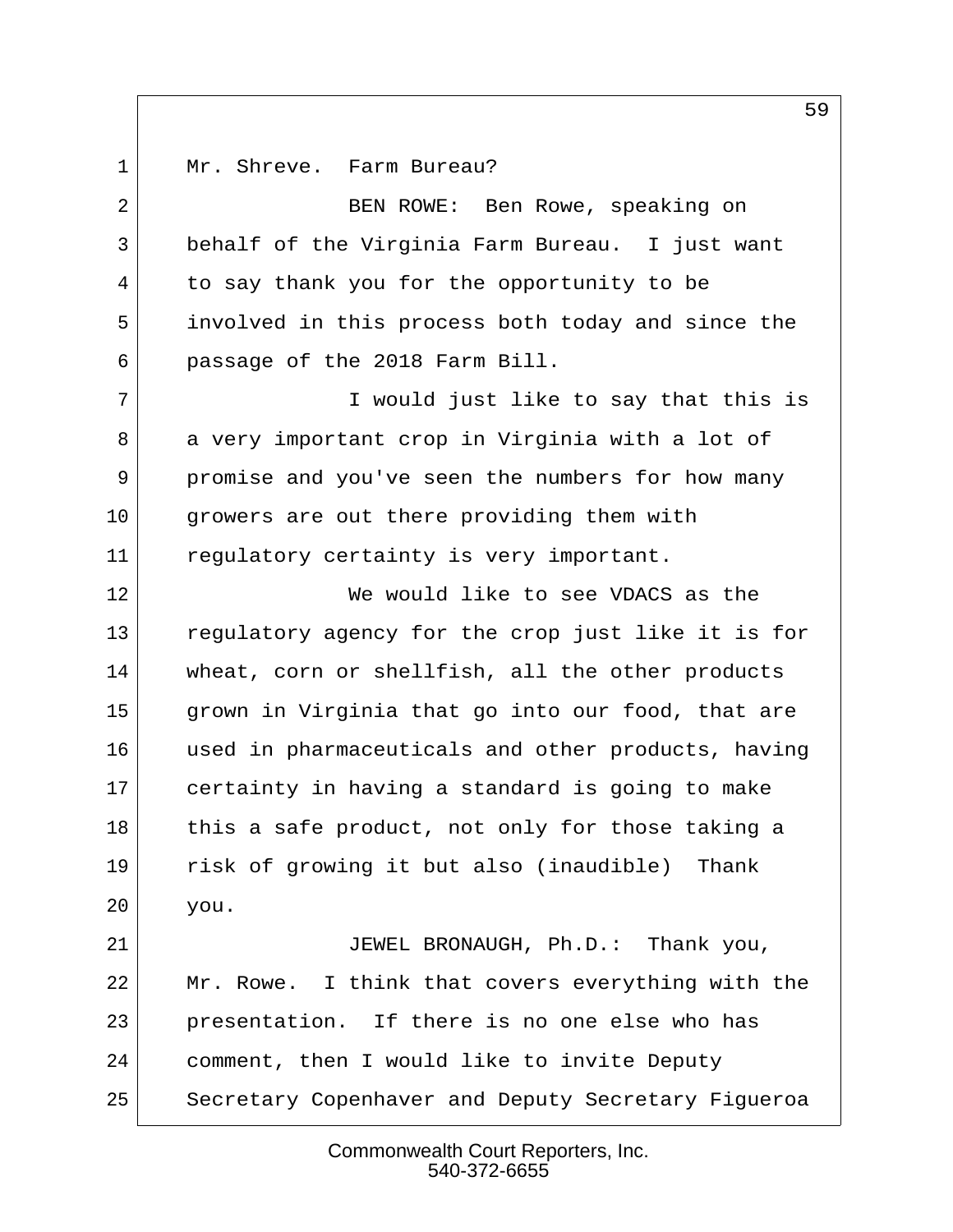1 to make some final remarks.

| 2  | BRAD COPENHAVER: Thank you,                        |
|----|----------------------------------------------------|
| 3  | Commissioner, and I'm speaking for both Marvin and |
| 4  | I here. I just want to say thank you again to      |
| 5  | everyone for coming out today. We know that this   |
| 6  | was a chunk of time out of your day, but we        |
| 7  | really, really appreciate you coming to join us    |
| 8  | and share your thoughts and your expertise as we   |
| 9  | continue throughout this process.                  |
| 10 | So again, the report is due by                     |
| 11 | November 1st to the General Assembly, so we're     |
| 12 | going to continue to work over the next couple of  |
| 13 | months to finalize those recommendations.          |
| 14 | If you have any other questions, feel              |
| 15 | free to reach out to our office and we are happy   |
| 16 | to answer it and engage. So thanks again for       |
| 17 | coming.                                            |
| 18 | JEWEL BRONAUGH, Ph.D.: Thank you.                  |
| 19 | (The meeting concluded at 3:20 p.m.)               |
| 20 |                                                    |
| 21 |                                                    |
| 22 |                                                    |
| 23 |                                                    |
| 24 |                                                    |
| 25 |                                                    |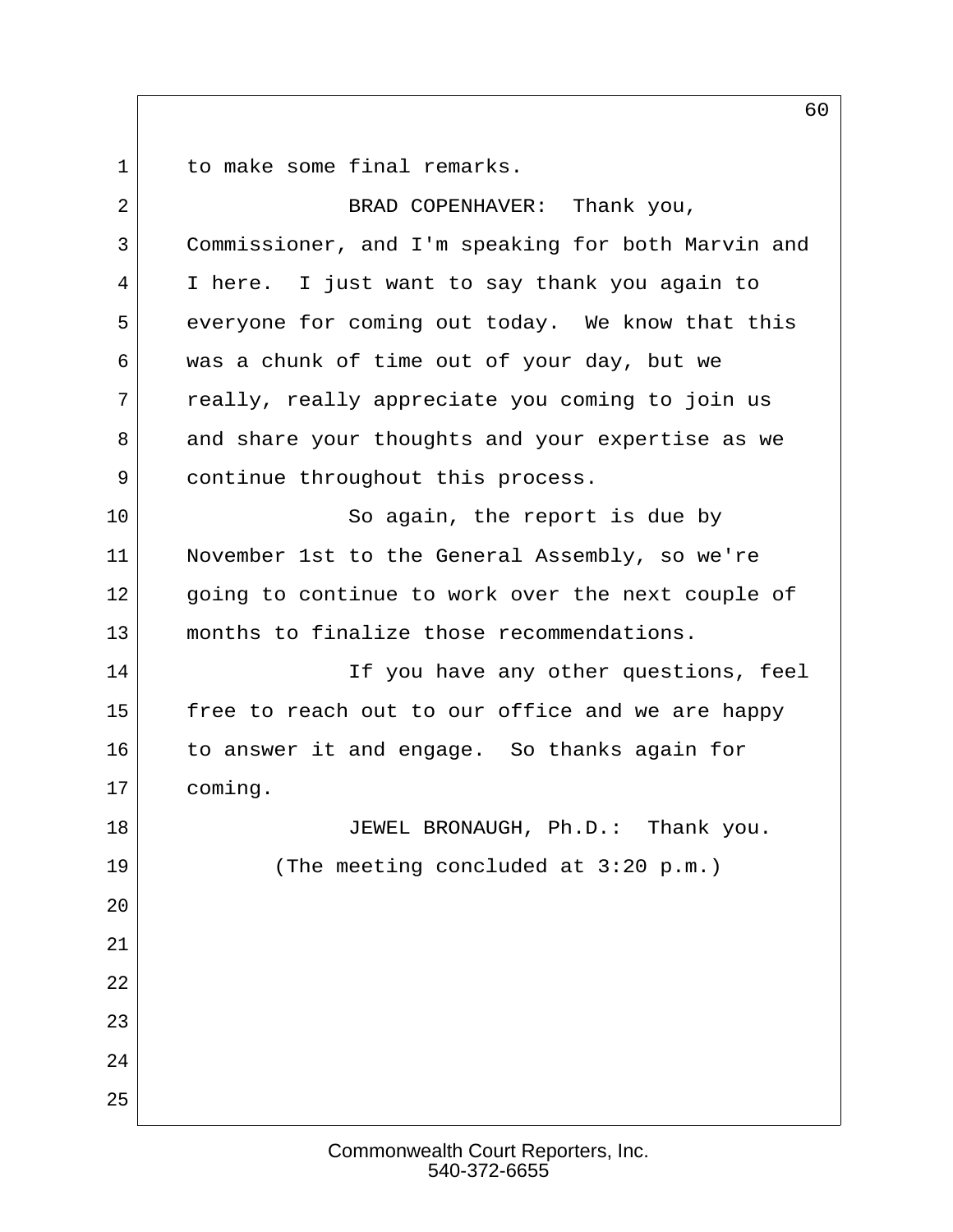1 CERTIFICATE OF COURT REPORTER 2 3 I, Colleen Good, hereby certify that I was the 4 Court Reporter for the Public Meeting on the report 5 by the Secretaries of Agriculture and Forestry and 6 Health and Human Resources held at 1111 E. Broad 7 Street, Richmond, Virginia, on September 4, 2019 at 8 the time of the hearing herein. 9 I further certify that the foregoing 10 transcript is a true and accurate record of the 11 hearing herein. 12 Given under my hand this 25th day of 13 September, 2019. 14 15  $\overline{\phantom{a}}$ 16 COLLEEN GOOD, CCR, Court Reporter 17 18 19 20 My Commission Expires: 21 September 30, 2023 22 23 24 25

61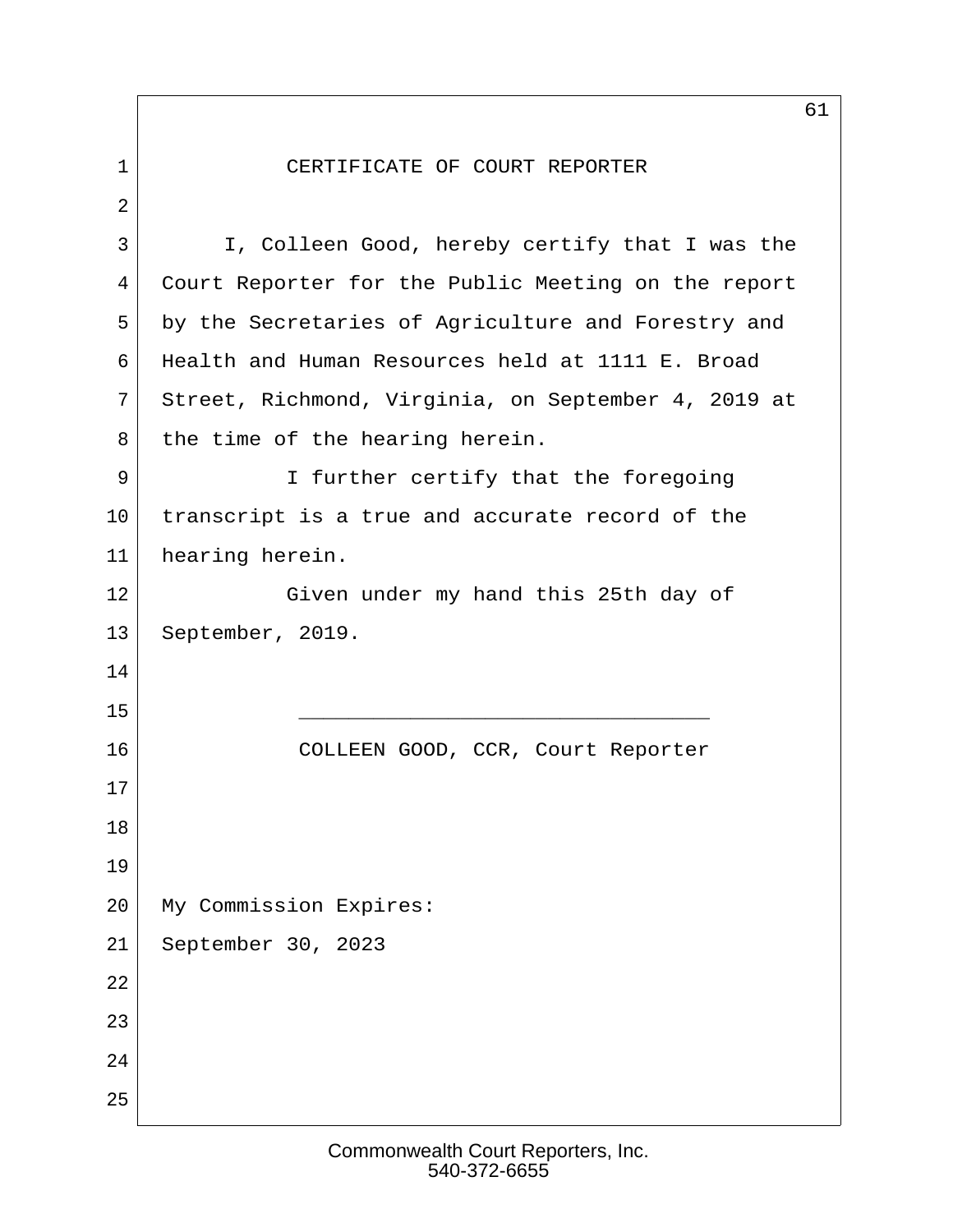|                         | 20:11                     | 58:4,18            | 18:16                  | aware $(4)$           |
|-------------------------|---------------------------|--------------------|------------------------|-----------------------|
| $\mathbf A$             | <b>Administration (2)</b> | AIDS(1)            | approved (13)          | 47:25;50:13;51:3;     |
|                         | 18:20;21:4                | 31:23              | 15:23;18:8,9,12,13,    | 53:16                 |
|                         | adopted $(2)$             | air(1)             | 15,24;19:8,16;20:5,    |                       |
| ability $(3)$           | 20:12,19                  | 51:23              | 21;21:7;48:20          | B                     |
| 22:2;44:17;57:17        | adopting $(1)$            | allow $(4)$        | area(7)                |                       |
| able $(9)$              | 27:24                     | 7:23;10:21;12:6;   | 22:15;26:25;27:19;     | B1(1)                 |
| 7:6;11:9;16:4;          |                           | 57:15              |                        |                       |
| 48:19;50:10;52:2,4;     | <b>Adulterants (10)</b>   |                    | 34:25;35:2;49:21;      | 28:23                 |
| 53:2;54:9               | 4:20;21:23;28:5,6,        | allowed (2)        | 57:4                   | B2(1)                 |
| above $(5)$             | 12, 16, 18; 29: 14, 18;   | 9:2;11:21          | areas(5)               | 28:23                 |
| 39:15,19,21,24;         | 32:12                     | allowing (4)       | 4:19,23;8:12;27:17;    | back $(5)$            |
| 41:18                   | advance $(1)$             | 11:6;12:1,22;16:14 | 49:21                  | 7:21;26:5;27:16;      |
| absence $(1)$           | 52:14                     | alluded (1)        | argument(1)            | 50:4;57:9             |
| 27:21                   | aerobic(2)                | 52:19              | 41:5                   | background (4)        |
| abstract $(1)$          | 31:15;32:4                | almost $(1)$       | arguments $(1)$        | 7:22;17:23;26:8;      |
| 19:17                   | affect $(2)$              | 39:16              | 33:2                   | 56:19                 |
| achieve (1)             | 40:17;46:24               | amended (2)        | around (3)             | Based (5)             |
|                         | affects $(1)$             | 11:3,19            | 6:1;51:22;54:8         | 17:17;25:11;49:8;     |
| 33:17                   | 46:23                     | amending $(1)$     | arrive(1)              | 53:11,12              |
| acid(4)                 | affirmative (3)           | 17:4               | 7:3                    | basically (2)         |
| 24:8,11;46:21,21        | 10:4,10;24:3              | among $(2)$        |                        | 37:19;44:9            |
| acres(1)                |                           |                    | arsenic(1)             |                       |
| 17:20                   | aflatoxin $(3)$           | 29:1;48:14         | 29:2                   | basis $(1)$           |
| Act $(5)$               | 28:23,23,23               | amount $(3)$       | aspirin $(1)$          | 23:10                 |
| 12:5;17:5,7;18:15;      | afternoon (7)             | 3:19;24:10;27:2    | 46:24                  | batch $(13)$          |
| 39:4                    | 3:3;6:12;7:13,25;         | analysis $(3)$     | Assembly (18)          | 25:14;35:22,25;       |
| action(2)               | 8:8,19;29:20              | 42:20;44:13;54:13  | 4:4,11,15;9:4,18;      | 42:11;43:6,23,24;     |
| 27:22;58:15             | Ag(1)                     | Analyst (1)        | 10:3,20;11:2,12,23;    | 44:4,4,5,6,7,8        |
| actions(1)              | 5:21                      | 2:6                | 12:5;13:8,14;16:4;     | become $(2)$          |
| 13:2                    | Again $(19)$              | ancillary $(1)$    | 22:13;37:18;38:7;      | 18:24;47:10           |
| active(2)               | 4:25;5:19;16:2;           | 30:1               | 60:11                  | begin $(2)$           |
| 31:2;43:4               | 17:12;20:3,9;23:21;       | annual $(2)$       | assertion (1)          | 23:4;46:19            |
| activities (1)          | 26:18;34:15;36:4,24;      | 23:10,11           | 45:20                  | beginning $(2)$       |
| 23:17                   | 41:12;43:2,7;47:9,18;     | anticipate (2)     | assessed $(1)$         | 8:7;40:24             |
| $\text{activity} (1)$   | 60:4,10,16                | 37:19,25           | 22:5                   | begun $(1)$           |
| 43:12                   | against $(4)$             | anticipating $(1)$ | assessing $(1)$        | 42:9                  |
| actually(4)             | 21:25;22:4;35:19;         | 24:16              | 22:1                   | behalf $(4)$          |
| 10:11;48:6;54:14;       | 38:21                     | apologize $(1)$    | assistance (1)         | 7:9;43:3;48:23;       |
| 55:11                   | agencies $(1)$            | 48:23              | 12:6                   | 59:3                  |
| add(1)                  | 45:24                     | appears $(2)$      | assistant $(1)$        | behave $(1)$          |
| 50:2                    | agency $(1)$              | 15:10;35:4         | 23:22                  | 36:5                  |
| added $(2)$             | 59:13                     | applicant $(1)$    | <b>Association (4)</b> | behind $(2)$          |
| 18:8;19:11              | agency's $(1)$            | 22:1               | 29:22;36:5;45:13;      | 7:3;58:21             |
| addition (1)            | 7:17                      | applicants (1)     | 49:1                   | below $(2)$           |
| 24:25                   | Agent $(1)$               | 22:18              | association's (2)      | 41:22,23              |
|                         | 12:17                     | application $(2)$  | 45:17,19               | BEN(2)                |
| additional (1)<br>22:7  | agents $(1)$              | 22:18;23:7         | assume $(1)$           | 59:2,2                |
|                         | 24:2                      | applications $(1)$ | 27:8                   | beneficial (1)        |
| <b>Additionally (1)</b> | ago(3)                    | 56:15              | atmospheric (1)        | 41:2                  |
| 12:11                   | 14:14;15:5;53:7           | applied $(1)$      | 54:13                  | benefit $(2)$         |
| additive (8)            | agree $(4)$               | 23:8               | attention $(3)$        | 10:24;31:3            |
| 18:9, 12, 15, 18, 25;   | 6:3;42:1;49:12;           |                    | 33:17:34:7:41:16       |                       |
| 19:15,20;20:4           | 58:7                      | apply $(1)$        |                        | best $(5)$            |
| additives (3)           |                           | 37:12              | attorney $(2)$         | 30:25;33:13;37:1;     |
| 19:7;20:22;21:7         | agreements (1)            | appreciate (3)     | 50:12;51:2             | 49:6;54:21            |
| address $(3)$           | 49:2                      | 58:13,24;60:7      | August $(1)$           | Bettina (2)           |
| 30:8;35:10;52:25        | <b>Agribusiness (1)</b>   | appreciates $(1)$  | 17:13                  | 5:5,21                |
| addressed (2)           | 57:25                     | 58:14              | authoritative (1)      | beyond $(2)$          |
| 4:24;49:22              | Agricultural (2)          | approach $(2)$     | 22:14                  | 10:24;37:22           |
| addressing $(1)$        | 5:25:6:5                  | 45:1;54:1          | authority $(3)$        | big(5)                |
| 21:3                    | <b>Agriculture (19)</b>   | appropriate (4)    | 12:15:15:15:32:1       | 30:13;44:25;45:4;     |
| administering (1)       | 2:4,7;3:5;4:5;5:5;        | 7:4;13:9,19;37:20  | available (3)          | 46:18,25              |
| 45:25                   | 7:15;9:9;11:5;13:6;       | approval $(3)$     | 19:6;42:18;44:14       | Bill $(10)$           |
| administers (4)         | 15:17,20;17:24;           | 15:17;22:21,23     | awake $(1)$            | 9:1,6;11:21;14:7;     |
| 13:25;17:24;18:5;       | 20:10,13;21:5,8,13;       | approve $(1)$      | 46:8                   | 15:4,9,21;16:2;58:19; |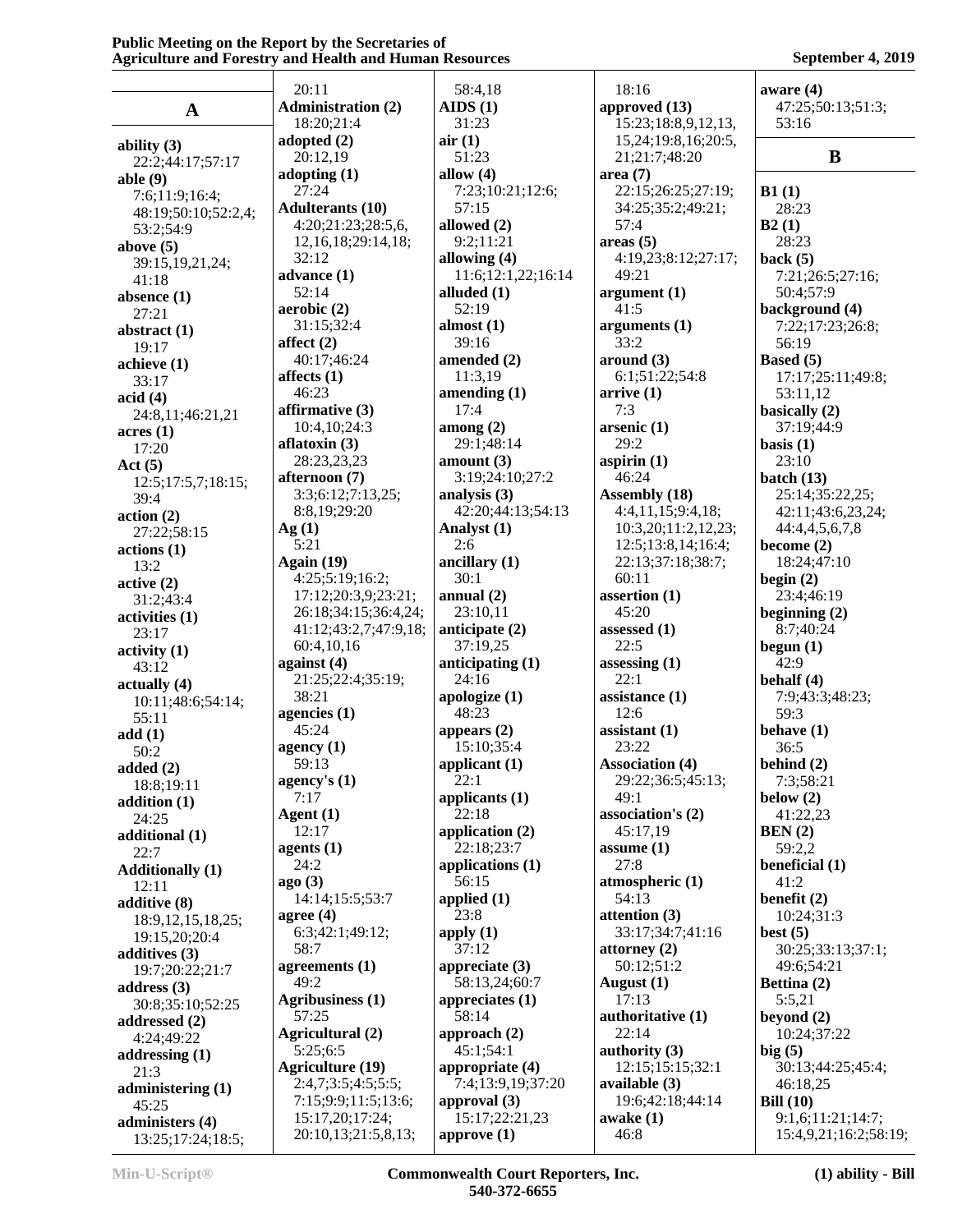| 59:6                       | 37:2                  | cautionary $(1)$      | clarification (3)       | commonly (2)        |
|----------------------------|-----------------------|-----------------------|-------------------------|---------------------|
| bills $(1)$                | buys $(1)$            | 25:25                 | 17:3;45:11;46:2         | 14:21;41:19         |
| 16:8                       | 16:20                 | CBD(22)               | clarified $(1)$         | Commonwealth (4)    |
| Bill's $(1)$               |                       | 9:21;10:1,6;12:3,     | 12:2                    | 6:2;31:5;36:16;     |
| 11:20                      | $\mathbf C$           | 19;14:21,25;17:4;     | clarity $(3)$           | 58:20               |
| Bishop $(20)$              |                       | 32:25;36:8;39:19;     | 58:9,10,11              | companion $(1)$     |
| 29:16,20,21;32:11;         | cadmium(1)            | 40:17;45:14,18;46:7,  | clause $(5)$            | 16:6                |
| 36:2,4,4;37:8;39:10;       | 29:2                  | 9;51:7,8,10;52:9;     | 13:4,12,17;16:8;        | companions (1)      |
| 42:24;43:2,3;45:10;        | California (6)        | 54:14;55:14           | 17:9                    | 36:18               |
| 46:2;48:21,22,23;          | 32:25;33:12,22;       | CBDA(9)               | clear $(2)$             | competitive (1)     |
| 49:13;50:1,3               | 34:4,15,19            | 36:9;40:17;45:14,     | 3:17;15:7               | 22:17               |
| bit(7)                     | call(2)               | 19;46:7,8,13;55:15,19 | climate $(1)$           | complete $(1)$      |
| 13:22;15:3;17:23;          | 23:13;27:17           | CBN(1)                | 57:2                    | 4:14                |
| 26:17;31:20;50:9;          | called (3)            | 47:4                  | closed $(1)$            | completely (1)      |
| 57:15                      | 9:20;12:17;15:21      | centers $(1)$         | 7:3                     | 7:6                 |
| bizarre $(1)$              | calls $(1)$           | 54:8                  | closely (2)             | compliance (2)      |
| 52:6                       | 31:15                 | certain (6)           | 3:19;20:18              | 21:19;23:2          |
| <b>Blacksburg</b> (1)      | can (23)              | 25:13;35:15;36:6;     | CO2(2)                  | comply $(1)$        |
| 38:18                      | 14:2;15:16,22;        | 38:12;40:13;53:18     | 41:19,20                | 53:2                |
| blazer $(1)$               | 18:16,16;23:4;26:22;  | certainty $(3)$       | <b>Coalition (1)</b>    | component $(1)$     |
| 6:15                       | 27:13;39:1,2,6,6;     | 58:16;59:11,17        | 37:11                   | 12:13               |
| blue $(3)$                 | 46:17;50:17,20;       | certificate (2)       | $\text{cobalt}(3)$      | components (2)      |
| 33:23;34:2,5               | 52:13,15;53:12;55:7;  | 42:19;44:13           | 33:23;34:2,5            | 18:21;19:7          |
| <b>Board</b> (20)          | 56:20;57:11,12;58:6   | certification (4)     | Code(1)                 | compounds (2)       |
| 2:12;5:13;6:20;8:2;        | cannabidiol (4)       | 9:20;10:7,22;24:5     | 16:24                   | 41:1;47:11          |
| 10:15;12:16,21,25;         | 14:20;17:6;24:8,10    | certifications (2)    | cold(1)                 | concentrated (2)    |
| 20:13;22:2,7,13,15;        | cannabidiols (1)      | 12:7;23:23            | 56:7                    | 41:10:47:7          |
| 23:25;24:5,19;25:4;        | 36:6                  | CFU(3)                | collaborative (2)       | concentration (4)   |
| 53:16;58:2,18              | cannabinoid (1)       | 32:4,5,7              | 6:19;7:1                | 4:8;24:11;35:16;    |
| both $(10)$                | 43:10                 | CFUs(1)               | Colony $(1)$            | 41:13               |
| 5:9;25:14;30:10;           | cannabinoids (12)     | 31:17                 | 31:17                   | concern $(4)$       |
| 31:7;42:18;43:4;           | 14:16,19,22;15:8;     | chance $(2)$          | Colorado (1)            | 9:23;29:18;30:20;   |
| 45:14;58:8;59:5;60:3       | 19:13;20:2;35:15;     | 42:4;57:10            | 28:11                   | 32:12               |
| bottle $(3)$               | 40:14,15;46:21;47:7,  | change $(1)$          | colors(1)               | concerned (3)       |
| 34:1,5;40:23               | 8                     | 57:17                 | 33:1                    | 31:20;52:21;53:24   |
| bottles $(1)$              | cannabis (21)         | channels (1)          | combined (2)            | concerns (1)        |
| 33:23                      | 5:12;7:18;8:4,17,     | 46:23                 | 32:6;41:14              | 13:15               |
| Brad(5)                    | 23;12:14;14:16,18;    | Chapters (1)          | comfortable (1)         | concluded (1)       |
| 5:6,17,20;6:19;60:2        | 20:23;21:1;27:22;     | 4:3                   | 52:2                    | 60:19               |
| breeders(1)                | 29:22,24;30:18;32:1,  | charge $(1)$          | coming $(5)$            | condition (1)       |
| 56:25                      | 2;36:5,20;43:3;48:23; | 23:20                 | 37:13;50:4;60:5,7,      | 10:23               |
| <b>Bronaugh (38)</b>       | 49:1                  | Charles (2)           | 17                      | conditional (2)     |
| 2:3;3:2,8;5:18;            | Carey $(4)$           | 4:25;27:10            | comment (21)            | 22:20,23            |
| 13:5;26:6;29:16;           | 5:8;7:10,10;26:23     | chemical $(1)$        | 4:19,20;26:12,19,       | conditions (7)      |
| 32:10,15,18;34:22;         | Carolina (1)          | 25:7                  | 22;27:5,11,19;29:17;    | 12:9,10;26:2;55:8,  |
| 36:1;37:7;38:14;           | 28:14                 | chemistry (1)         | 32:12,13,17;36:3;       | 18,22,24            |
| 40:10:42:2,24:43:13,       | Caroline (11)         | 36:13                 | 40:2,3;43:15,19;        | conduct $(1)$       |
| 17, 20; 45: 8; 46: 1, 5;   | 2:12;5:13;7:21,25;    | child(2)              | 49:16,19;57:20;59:24    | 11:10               |
| 47:14;48:7,21;49:10,       | 8:1,15;9:17;12:4;     | 52:8,9                | comments (10)           | confusion (2)       |
| 14, 17, 20; 50: 6; 52: 17; | 22:6,10;26:7          | children (1)          | 5:10;6:11,18;8:11;      | 50:15;58:12         |
| 54:3,5;57:18;58:25;        | carrier $(2)$         | 9:25                  | 26:25;27:7;29:13;       | congratulations (1) |
| 59:21;60:18                | 41:12,21              | child's $(1)$         | 38:20;42:25;57:21       | 51:20               |
| Brown(2)                   | case $(1)$            | 10:2                  | commercial (2)          | consider(1)         |
| 2:9;3:10                   | 38:10                 | China(1)              | 12:1;16:14              | 55:18               |
| burdensome (2)             | categories (1)        | 33:23                 | commercially (1)        | consideration (1)   |
| 31:19;37:5                 | 25:4                  | choose $(1)$          | 11:22                   | 6:23                |
| Bureau (2)                 | category (4)          | 14:10                 | <b>Commissioner</b> (7) | considered (1)      |
| 59:1,3                     | 12:17;16:19;24:2;     | chunk $(1)$           | 2:3;3:9;13:5;26:5;      | 48:4                |
| <b>Business</b> (2)        | 35:5                  | 60:6                  | 45:10;57:25;60:3        | constantly $(1)$    |
| 29:22;49:1                 | $\text{cater}$ (1)    | ChyloCure (2)         | <b>Commission's (1)</b> | 30:21               |
| businesses $(1)$           | 31:4                  | 38:17;47:19           | 32:1                    | constituents (1)    |
| 30:1                       | caught $(1)$          | circumstances (2)     | common $(1)$            | 9:23                |
| buy $(1)$                  | 52:9                  | 50:13;52:6            | 35:1                    | construction (1)    |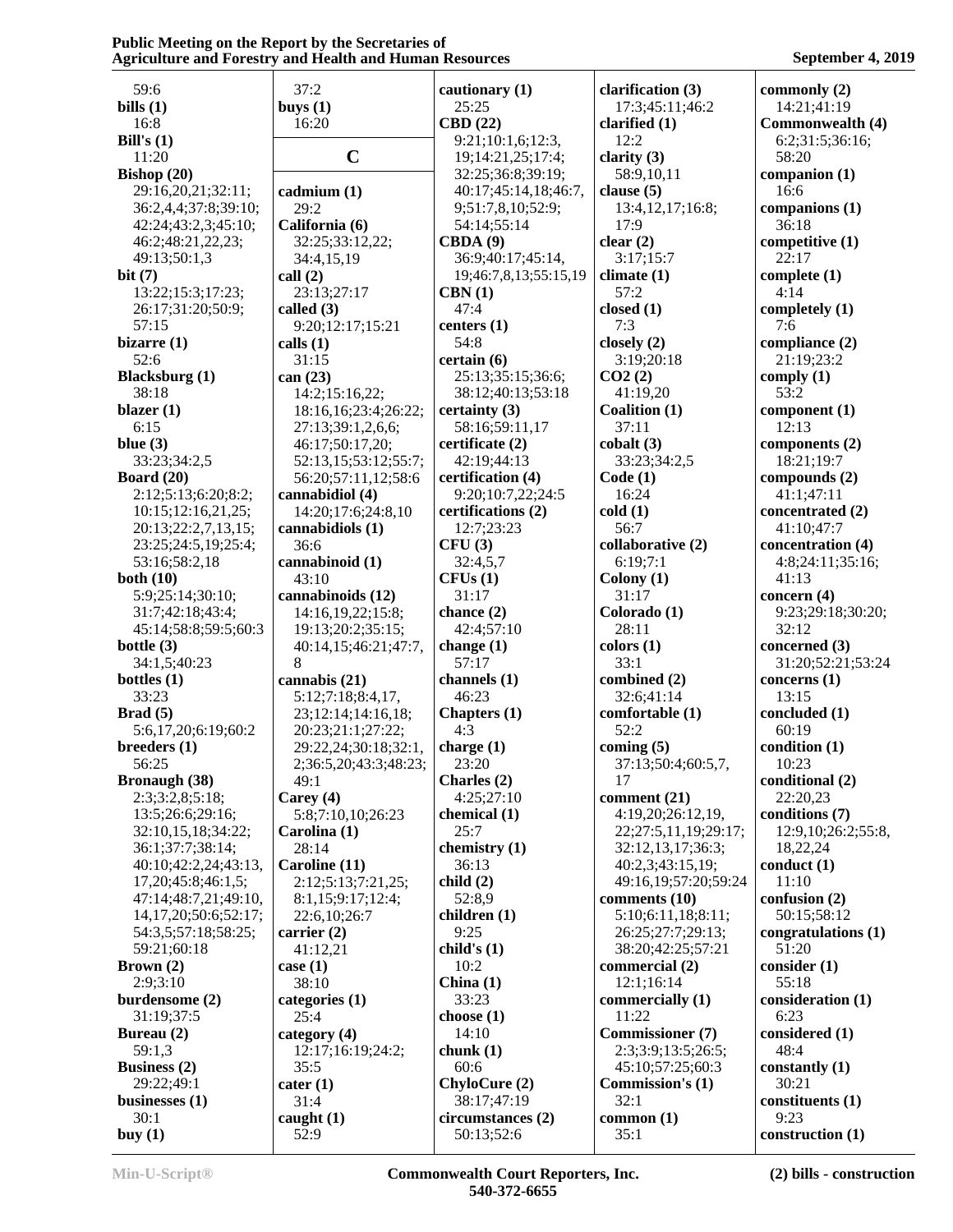| 22:24                 | Council (1)            | dealers $(3)$        | 58:5                | 23;41:12                     |  |
|-----------------------|------------------------|----------------------|---------------------|------------------------------|--|
| Consumer (23)         | 58:1                   | 16:19;17:16;30:1     | development (1)     | dispensers $(1)$             |  |
|                       |                        |                      |                     |                              |  |
| 2:4,7;7:15;9:10;      | count(2)               | deals $(1)$          | 8:17                | 23:16                        |  |
| 13:15;20:7,11,13;     | 32:5;36:15             | 52:22                | DFS(1)              | dispensing $(1)$             |  |
| 35:24;37:4;40:19;     | counterparts $(1)$     | decarboxylation (1)  | 51:6                | 25:3                         |  |
| 41:3:42:19:44:16.19.  | 6:9                    | 36:12                | diagnosis $(1)$     | distinction (2)              |  |
|                       | counts $(1)$           | December (3)         | 38:22               | 8:22;45:23                   |  |
| 22;45:1,16,23;46:10;  |                        |                      |                     |                              |  |
| 49:7;58:18,22         | 31:16                  | 15:6;16:3;22:25      | dietary $(2)$       | distinguished (1)            |  |
| consumers $(3)$       | couple(1)              | decided (1)          | 24:15;39:3          | 29:21                        |  |
| 44:16;58:11,24        | 60:12                  | 6:16                 | difference (6)      | distribute(1)                |  |
| consumer's $(1)$      | course $(3)$           | deem(3)              | 40:16,17;46:6,18,   | 12:23                        |  |
| 57:9                  |                        |                      | 22,25               | distribution(1)              |  |
|                       | 22:19;43:5;50:16       | 28:5,18;48:19        |                     |                              |  |
| consuming $(3)$       | covers $(1)$           | defense $(3)$        | differences (2)     | 35:11                        |  |
| 40:20;45:7;47:1       | 59:22                  | 10:5,10;24:3         | 46:20;47:4          | dollar $(3)$                 |  |
| consumption (16)      | create $(2)$           | defined $(2)$        | different (7)       | 23:7,10,11                   |  |
| 3:25;18:6;19:14,19;   | 10:11;11:3             | 17:7;22:15           | 8:5;14:1;40:15,16,  | done $(4)$                   |  |
|                       |                        |                      |                     |                              |  |
| 20:4,9,17;21:6,12,16; | created (8)            | defines $(1)$        | 19;41:1;46:20       | 40:14;41:19;42:22;           |  |
| 22:3;28:8;30:12,24;   | 9:7,14,18;10:4,10;     | 24:7                 | differentiation (1) | 53:7                         |  |
| 31:10;34:14           | 11:8,14;12:15          | definition $(3)$     | 46:11               | doors $(1)$                  |  |
| contact (1)           | Criminal (1)           | 8:25;15:6,10         | difficult (7)       | 7:3                          |  |
| 25:24                 | 16:23                  |                      |                     |                              |  |
|                       |                        | definitive (1)       | 33:1;34:18;44:19;   | dosage (2)                   |  |
| contain $(3)$         | criteria (4)           | 51:11                | 54:11;56:16,24;57:4 | 36:22,23                     |  |
| 24:13;39:11;47:6      | 21:14,21,25;22:3       | Delegate (1)         | dilute $(2)$        | dosages $(1)$                |  |
| containing $(3)$      | $\text{crop}(6)$       | 16:5                 | 41:18;57:12         | 36:21                        |  |
| 19:18,24;46:8         | 16:20;56:8,9;57:15;    | deliver $(1)$        | diluted $(2)$       | dose $(1)$                   |  |
|                       |                        | 13:7                 |                     | 12:11                        |  |
| contains $(2)$        | 59:8,13                |                      | 41:11,21            |                              |  |
| 47:23,23              | crops $(2)$            | delta(2)             | dilution $(1)$      | down(5)                      |  |
| contaminants (1)      | 55:23,24               | 45:22;47:5           | 41:8                | 22:19;32:21;40:7;            |  |
| 25:6                  | cultivar $(1)$         | Department (17)      | direct $(2)$        | 41:22;54:17                  |  |
| content $(5)$         | 56:16                  | 2:4,7,9;3:11;7:14;   | 4:4:10:15           | Dr(4)                        |  |
|                       |                        |                      |                     |                              |  |
| 39:20;43:10;48:1,1;   | cultivation (1)        | 9:9;11:5;15:16,20;   | directed $(3)$      | 3:10;5:8,18;7:10             |  |
| 52:20                 | 3:23                   | 17:24;20:10;21:5,7,  | 21:4,8;38:11        | drastic $(1)$                |  |
| context(1)            | curve(1)               | 13;50:24;52:14;58:2  | directing $(1)$     | 46:7                         |  |
| 18:1                  | 38:22                  | depending (1)        | 13:6                | drastically $(1)$            |  |
| continue $(3)$        | current $(5)$          | 43:25                | direction $(1)$     | 40:19                        |  |
|                       |                        |                      |                     |                              |  |
| 58:21;60:9,12         | 13:23,24;24:14;        | Deputy $(6)$         | 26:17               | Drink $(1)$                  |  |
| Control (4)           | 35:6;54:22             | 5:6,15,20;6:13;      | directions (1)      | 20:12                        |  |
| 12:5,9;17:5,7         | Currently (7)          | 59:24,25             | 25:22               | Drug(6)                      |  |
| controlled (2)        | 12:25;15:1;18:1;       | derived (31)         | directly $(2)$      | 12:5;17:5,7;18:14,           |  |
|                       |                        |                      | 9:10;11:4           |                              |  |
| 15:11;25:1            | 19:6;20:23;27:22;      | 3:7,24;4:2,9,18;     |                     | 19;45:5                      |  |
| convene $(1)$         | 55:17                  | 12:3;13:11,15;17:4;  | Director (4)        | $\mathbf{dry}\left(2\right)$ |  |
| 13:18                 |                        | 18:2,21;19:6,11;     | 2:9,12;3:11;8:2     | 55:19;56:6                   |  |
| conversation (4)      | D                      | 20:24;21:2,3,11,15;  | directs $(2)$       | DSHEA(1)                     |  |
| 7:3,12;14:11;20:16    |                        | 22:2;26:19;27:23,23; | 17:9;39:5           | 39:3                         |  |
|                       |                        |                      |                     |                              |  |
| converts $(1)$        | daily $(1)$            | 28:1,2,18;29:15;     | disagree $(1)$      | due $(6)$                    |  |
| 47:21                 | 36:23                  | 30:12,24;31:10;35:6; | 53:22               | 4:10,14;26:24;27:2;          |  |
| conveying $(1)$       | Daniel (3)             | 57:23                | disappointed $(1)$  | 58:18;60:10                  |  |
| 42:21                 | 5:8;7:10,10            | describe(1)          | 53:4                | during $(5)$                 |  |
| convoluted (1)        | data(1)                | 46:17                | disappointing(1)    | 11:1;13:13;27:10;            |  |
|                       |                        |                      |                     |                              |  |
| 30:25                 | 53:13                  | designated (1)       | 53:19               | 46:9,15                      |  |
| $\text{cool}(1)$      | date(7)                | 12:18                | discuss(2)          | Dylan $(11)$                 |  |
| 55:9                  | 25:10;26:1;35:18;      | desire(1)            | 13:18;26:19         | 29:16,20,21;36:4,4;          |  |
| coordinating $(1)$    | 37:1,2,3;55:3          | 15:14                | discussed $(1)$     | 43:2,2;45:10;48:22,          |  |
| 7:17                  | David $(2)$            | delta(2)             | 49:23               | 22;50:3                      |  |
|                       |                        |                      |                     |                              |  |
| Copenhaver (6)        | 2:9:3:10               | 13:22;15:3           | discussion (4)      |                              |  |
| 5:6,15,17,20;59:25;   | day $(4)$              | details $(4)$        | 6:9;13:13;27:17;    | E                            |  |
| 60:2                  | 16:9;46:9,15;60:6      | 8:14;13:23;22:7;     | 44:2                |                              |  |
| corr(1)               | days $(2)$             | 58:7                 | discussions $(1)$   | earlier $(2)$                |  |
|                       |                        |                      |                     |                              |  |
| 59:14                 | 34:5;37:3              | detected $(1)$       | 51:18               | 22:12;52:20                  |  |
| correctly $(1)$       | deadline (1)           | 32:8                 | disease $(1)$       | easiest $(1)$                |  |
| 39:10                 | 37:24                  | determining $(1)$    | 38:23               | 7:1                          |  |
| Cosmetics (1)         | $\text{d}$ ealer $(1)$ | 34:17                | dispensed $(6)$     | echo(1)                      |  |
|                       | 16:20                  | develop $(1)$        | 24:20,25;25:1,19,   | 6:18                         |  |
| 18:14                 |                        |                      |                     |                              |  |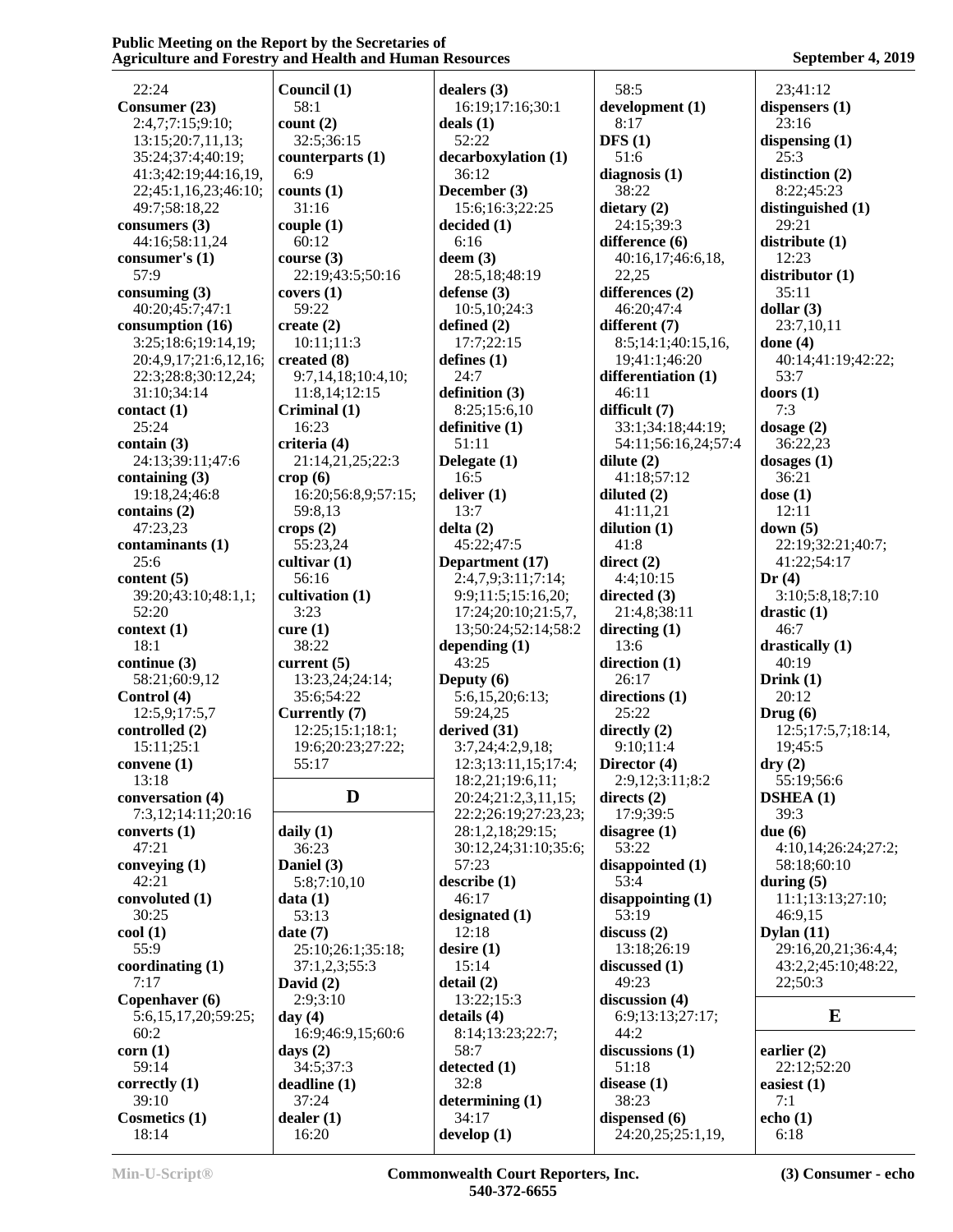| Ecoli $(2)$             | entity $(1)$         | expectations (1)                     | 37:13;38:1,12         | 4:18;5:11                    |
|-------------------------|----------------------|--------------------------------------|-----------------------|------------------------------|
| 29:7;32:7               | 16:20                | 42:13                                | Federal (15)          | food $(32)$                  |
| edge (2)                | environmental (1)    | expected $(1)$                       | 9:1,6;11:20,21;       | 13:24;17:23;18:4,5,          |
| 3:18;47:2               | 55:8                 | 38:1                                 | 14:7;15:5,11,22;16:2; | 8,9,12,14,19,25;19:1,        |
| education $(2)$         | epilepsy (2)         | expertise $(1)$                      | 18:14;20:18,20;       | 2,7,10,15,20,21;20:4,        |
| 9:12;39:4               | 10:2,25              | 60:8                                 | 21:20;27:22;35:6      | 9, 11, 17, 18, 22; 21: 7, 9; |
| effect $(3)$            | Erin $(18)$          | experts $(1)$                        | fee $(3)$             | 22:1;34:13;35:8;             |
| 16:9;44:6;57:12         | 2:6;5:12;7:13,14;    | 30:7                                 | 23:7,10,11            | 48:14,16;57:13;59:15         |
| effecting $(1)$         | 8:7;11:1;13:3;22:10; | expiration (4)                       | feedback (4)          | Forensic (2)                 |
| 56:4                    | 26:7;27:1,16,20,21;  | 25:10;26:1;35:18;                    | 6:22;26:22;27:5;      | 50:25;52:14                  |
| effective $(1)$         | 35:1;42:7;43:25;     | 37:2                                 | 49:24                 | Forestry (6)                 |
| 40:18                   | 48:11;54:17          | expressed (1)                        | feel $(9)$            | 3:5;4:5;5:5,21;              |
| effects $(3)$           | especially $(1)$     | 9:23                                 | 4:23;6:3;7:4,7;       | 13:7;58:4                    |
|                         | 45:1                 | extent $(2)$                         | 29:18;33:3;44:7;      | form $(4)$                   |
| 40:16;41:2;47:9         | essentially (2)      | 38:12;52:13                          |                       |                              |
| effort(1)               |                      |                                      | 49:22;60:14           | 6:24;41:3;45:5;              |
| 6:19                    | 11:25;16:13          | extract $(16)$                       | fees $(1)$            | 47:8                         |
| efforts $(2)$           | establish $(2)$      | 15:8;19:13,14,15,                    | 23:6                  | Forming (1)                  |
| 7:17;28:21              | 10:18;15:21          | 18,25;20:2,6,8;21:11,                | fertilizer $(1)$      | 31:17                        |
| either $(2)$            | established (9)      | 15,18,20;22:3;32:25;                 | 56:6                  | forms $(1)$                  |
| 19:2;40:22              | 11:17,25;15:6,12;    | 46:7                                 | few $(4)$             | 46:21                        |
| elementary $(1)$        | 16:18;21:14;25:4,10; | extracted (1)                        | 3:22;14:14;15:4;      | formulation (2)              |
| 36:13                   | 29:10                | 41:21                                | 53:7                  | 41:6,16                      |
| eliminated (1)          | establishes (1)      | extraction (5)                       | fiber $(6)$           | formulations $(1)$           |
| 16:12                   | 21:22                | 3:24;33:18;34:7;                     | 3:23;14:2,4,12;       | 24:17                        |
| eliminating $(1)$       | evaluating $(1)$     | 41:10,19                             | 55:23,24              | forth $(3)$                  |
| 11:24                   | 20:23                | extracts (4)                         | field $(6)$           | 7:22;21:1;30:3               |
| else(8)                 | even $(3)$           | 3:24;21:6;28:1;                      | 36:11;50:17;52:15;    | forthcoming $(1)$            |
| 27:12;34:23;42:4;       | 33:20;55:23;56:20    | 33:21                                | 54:10,15;55:3         | 51:6                         |
| 46:3;47:15;48:8;50:1;   | evening $(1)$        |                                      | fields $(1)$          | forum $(2)$                  |
|                         |                      | $\mathbf F$                          | 54:8                  |                              |
| 59:23                   | 46:16                |                                      |                       | 40:5;52:22                   |
| emergency $(3)$         | event $(1)$          |                                      | Figaro $(1)$          | forward $(4)$                |
| 12:22;13:1;16:8         | 38:4                 | facilities (1)                       | 5:9                   | 5:16;6:10;26:18;             |
| employment (1)          | everybody (5)        | 22:24                                | <b>FIGUEROA (3)</b>   | 48:8                         |
| 45:5                    | 33:9;34:19;47:3;     | facility $(3)$                       | 6:12,13;59:25         | found $(6)$                  |
| enacted $(4)$           | 57:15;58:6           | 38:17;48:16,17                       | filed $(1)$           | 29:6;32:9;42:11,12,          |
| 9:1,18;12:5;14:8        | everyone (9)         | facing $(1)$                         | 56:15                 | 16;56:5                      |
| enacting $(1)$          | 3:3,13;5:19;6:13;    | 45:23                                | final $(6)$           | framework (1)                |
| 9:6                     | 8:1;27:6,8,9;60:5    | fall $(2)$                           | 26:24;38:2;43:5;      | 15:12                        |
| enactment $(4)$         | Evolabs (1)          | 55:9;58:21                           | 44:5;57:17;60:1       | free $(4)$                   |
| 13:4, 12, 17; 17: 9     | 33:22                | falls $(1)$                          | finalize $(1)$        | 29:18;44:23;45:3;            |
| encountered (1)         | example (4)          | 36:10                                | 60:13                 | 60:15                        |
| 33:5                    | 31:14;33:20;51:9;    | fall's $(1)$                         | find $(3)$            | fun $(1)$                    |
| encourage $(3)$         | 52:5                 | 57:15                                | 15:1;39:2;54:25       | 6:16                         |
| 33:14;37:17;51:17       |                      | far $(8)$                            | First $(3)$           | further $(1)$                |
|                         | exceed (1)           |                                      |                       |                              |
| end $(2)$               | 49:4                 | 6:9;17:20;18:19;                     | 5:4,18;9:8            | 54:24                        |
| 40:8;54:19              | exceedingly (1)      | 31:20;34:10,16;56:4;                 | fit(1)                |                              |
| endangering $(1)$       | 55:22                | 57:10                                | 28:7                  | G                            |
| 52:8                    | exceeds(1)           | Farm $(13)$                          | floral $(3)$          |                              |
| endangerment (1)        | 50:22                | 9:1,6;11:20,21;                      | 14:3,6,15             | G1(1)                        |
| 52:8                    | excited $(1)$        | 14:7;15:4,9,21;16:2;                 | Florida (1)           | 28:23                        |
| enforce $(1)$           | 6:8                  | 58:19:59:1,3,6                       | 28:9                  | G2(1)                        |
| 52:4                    | exciting $(2)$       | farmers $(8)$                        | flower $(1)$          | 28:24                        |
| enforcement (9)         | 3:15;6:2             | 6:1;15:22;39:18;                     | 14:25                 | gave(1)                      |
| 50:15,17;51:1,13,       | excuse(1)            | 53:1,4,19,23;58:23                   | flowers $(1)$         | 30:17                        |
| 18, 25; 52: 1, 13, 15   | 39:12                | fast $(1)$                           | 14:23                 | General (27)                 |
| enforcing $(1)$         | <b>Executive (2)</b> | 3:15                                 | flying $(1)$          | 4:4,10,14;8:16;9:4,          |
| 45:25                   | 2:12;8:1             | favor $(1)$                          | 33:1                  | 18;10:3,20;11:2,12,          |
| engage $(1)$            | exempt $(1)$         | 55:20                                | focus $(3)$           |                              |
|                         | 13:2                 |                                      |                       | 23;12:5;13:8,14;16:4;        |
| 60:16                   |                      | favorable (1)                        | 4:1;26:21,25          | 18:7;22:12;37:18;            |
| ensure $(1)$            |                      |                                      |                       |                              |
|                         | expanded (1)         | 57:1                                 | follow $(4)$          | 38:7;40:2;41:6,11;           |
| 49:7                    | 10:21                | FDA(10)                              | 31:24;33:14;34:18;    | 44:12;48:14;51:2;            |
| ensuring $(1)$<br>58:22 | expect (1)<br>38:9   | 18:16,19;19:2;<br>20:19,21,25;27:22; | 47:18<br>followed (2) | 57:21;60:11<br>generally (4) |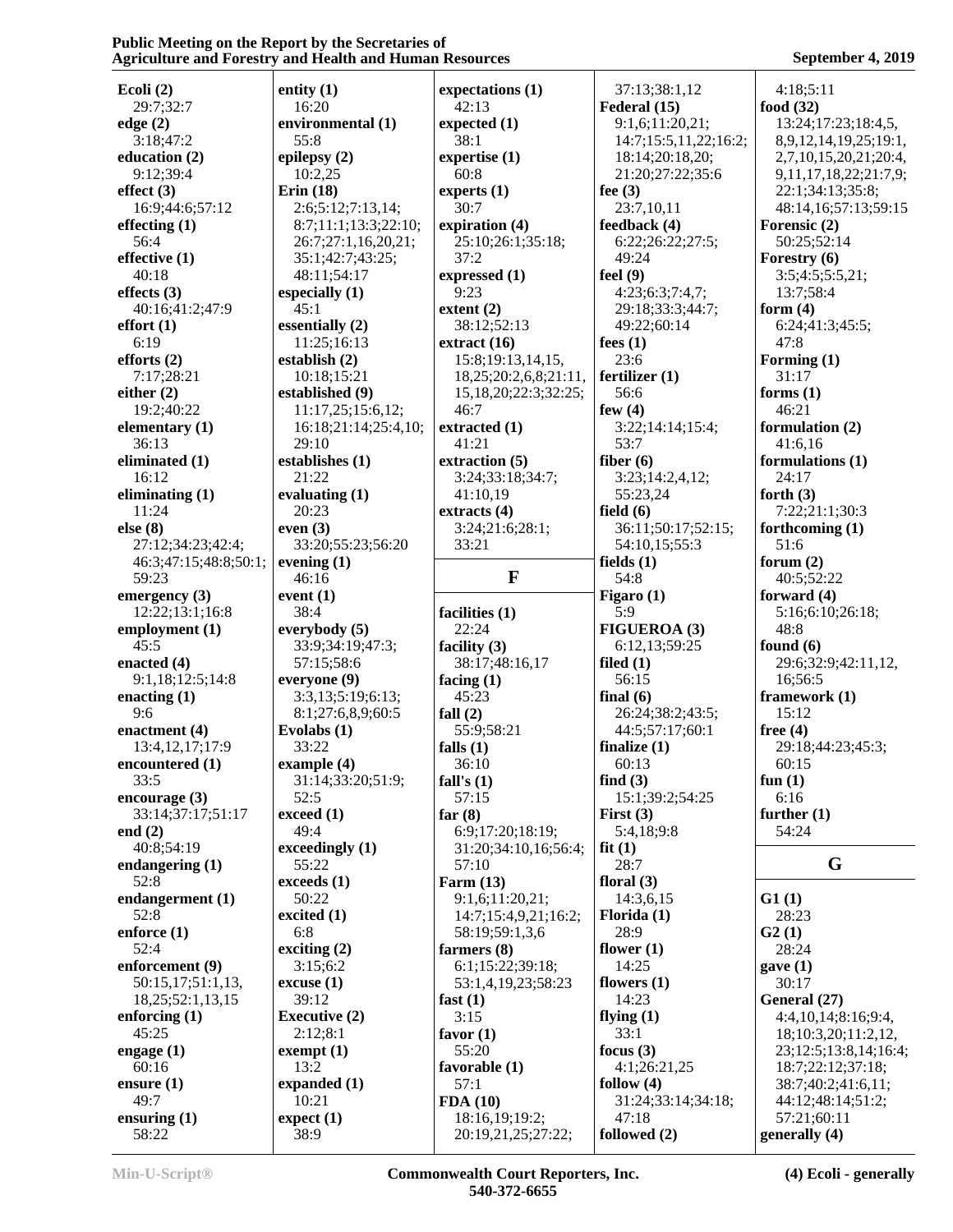|                                    | 31:9;39:2                                               | highlight $(2)$              | 21:23;35:22                    | 52:5                                     |
|------------------------------------|---------------------------------------------------------|------------------------------|--------------------------------|------------------------------------------|
| 14:1;18:16,17;<br>28:20            | guidelines (2)                                          | 27:1,16                      | independent (1)                | institutions (1)                         |
| genetic (1)                        | 31:25;34:17                                             | highlights (1)               | 42:14                          | 9:11                                     |
| 56:19                              | guys(1)                                                 | 27:20                        | independently (1)              | intended (9)                             |
| genetics (2)                       | 48:24                                                   | highly $(2)$                 | 25:2                           | 18:5;19:14,19;20:3,                      |
|                                    |                                                         | 44:13:47:7                   | indicate (2)                   |                                          |
| 56:12,24                           | H                                                       |                              |                                | 8;21:6,11,15;38:22<br>intending (1)      |
| given $(6)$                        |                                                         | hitting $(1)$                | 23:2,8                         |                                          |
| 13:17;30:11,23;                    |                                                         | 51:20                        | indicated (2)                  | 21:10                                    |
| 31:9;37:23;38:2                    | handed $(1)$                                            | HIV(1)                       | 5:1;22:12                      | intentionally (1)                        |
| glands $(1)$                       | 27:11                                                   | 31:23                        | indicates $(1)$                | 18:8                                     |
| 14:24                              | hands $(1)$                                             | honest $(1)$                 | 24:9                           | interaction $(1)$                        |
| goes(2)                            | 57:9                                                    | 6:22                         | individual $(1)$               | 47:12                                    |
| 31:20;39:24                        | happen $(3)$                                            | honesty $(1)$                | 12:18                          | interchangeably (1)                      |
| Good (14)                          | 8:13;53:5,14                                            | 7:8                          | individually (1)               | 8:21                                     |
| 3:2;6:12;7:11,13,                  | happening $(1)$                                         | hope $(5)$                   | 27:18                          | interest $(4)$                           |
| 25;21:16;24:15;                    | 52:11                                                   | 3:20;7:11;11:15;             | individuals (1)                | 3:15;11:6;14:9,14                        |
| 29:20;34:10,16;                    | happy $(5)$                                             | 37:21;38:11                  | 23:24                          | interested (2)                           |
| 41:25;44:10;52:3;                  | 3:10;5:23;8:6;                                          | hot(6)                       | industrial (26)                | 14:12,20                                 |
| 56:9                               | 53:25;60:15                                             | 39:14,25;41:6;55:6,          | 3:7;4:2,9,17;7:19;             | interim $(2)$                            |
| Governor (3)                       | hard $(1)$                                              | 19;56:6                      | 8:20,23;9:2,7;11:2,14,         | 38:1,4                                   |
| 16:10,10;17:12                     | 33:16                                                   | hulled $(4)$                 | 18;13:22;16:17,19;             | intervals (1)                            |
| grain(3)                           | Health $(15)$                                           | 18:22;45:17,18,22            | 17:5,14,15,15;21:9;            | 43:9                                     |
| 3:23;14:3,12                       | 2:9;3:5,11;4:6;5:7;                                     | Human $(22)$                 | 26:8;31:8;33:11;               | into $(11)$                              |
| gram(1)                            | 6:7,10,14;10:18;13:7;                                   | 3:6,24;4:6;5:8;6:10,         | 37:10;56:17;57:22              | 6:23;8:10,14;16:9;                       |
| 32:7                               | 14:25;22:15,16;39:3;                                    | 14;13:7;18:6;19:14,          | industries $(1)$               | 17:25;19:17;20:6;                        |
| granted (1)                        | 58:2                                                    | 19;20:4,8,17;21:6,12,        | 14:9                           | 36:14;41:12;44:6;                        |
| 23:3                               | hear $(2)$                                              | 16;22:3;28:7;30:12,          | industry $(15)$                | 59:15                                    |
| grape(3)                           | 8:5;29:13                                               | 24;31:10;58:3                | 3:16,18,21;6:1,5;              | introduce (1)                            |
| 56:8,9,10                          | heard $(1)$                                             | hundred (2)                  | 14:11,19;33:7;40:25;           | 7:23                                     |
| grass(2)                           | 51:5                                                    | 32:3,6                       | 42:15;47:3;49:6;               | introductory (1)                         |
| 18:20,22                           | hearing $(1)$                                           | hundreds (2)                 | 58:14,16,23                    | 5:10                                     |
| $gr(2)$                            | 6:11                                                    | 14:18;56:18                  | infallible $(1)$               | investment $(1)$                         |
| 3:19;6:9                           | heavy $(6)$                                             | hurdle $(1)$                 | 54:16                          | 3:20                                     |
| greater (5)                        | 21:23;25:6;29:1,1;                                      | 44:19                        | infancy $(1)$                  | invite $(1)$                             |
|                                    |                                                         |                              |                                |                                          |
| 4:8;8:23;13:10;                    | 32:21;57:7                                              |                              | 56:13                          | 59:24                                    |
| 16:25;55:10                        | Hello (1)                                               | I                            | influence (1)                  | involved $(1)$                           |
| Green $(2)$                        | 32:20                                                   |                              | 56:5                           | 59:5                                     |
| 4:25;27:10                         | help $(3)$                                              | ideal $(1)$                  | information (7)                | iron(1)                                  |
| grow(7)                            | 50:10;52:13,13                                          | 55:18                        | 7:23;25:24;35:23,              | 7:6                                      |
| 3:22;9:14;11:7;                    |                                                         | immune(1)                    | 24;36:25;42:17,21              | issue $(12)$                             |
| 14:2,10;33:10;56:21                | hemp (106)<br>3:7,16,23,24;4:2,9,                       | 31:22                        | infrastructure $(1)$           | 9:19;10:16,22;12:7,                      |
| grower(8)                          | 17;6:2,4;7:19;8:20,                                     | implement (1)                | 11:16                          | 16;18:16;22:14,20;                       |
| 9:14;11:13,14;                     | 20, 22, 23; 9: 2, 5, 7, 8, 14;                          | 7:18                         | ingested $(1)$                 | 23:22;40:1;50:9,25                       |
| 16:17;44:4,7;52:21;                | 11:2,7,11,14,16,18,20,                                  | important (9)                | 18:6                           | issued $(4)$                             |
| 55:1                               |                                                         | 40:20;41:2;44:13;            | ingredient $(3)$               | 10:6;18:20;22:23;                        |
|                                    | 21;12:1,3;13:3,11,15,<br>22, 23; 14: 1, 2, 5, 6, 9, 10, | 46:10;47:10;48:2;            | 25:8;35:9;43:5                 | 24:6                                     |
| growers (16)<br>16:21:17:14.18:    | 11, 13, 15, 19; 15: 7, 7, 9,                            | 52:24;59:8,11                | ingredients $(2)$              | issues $(1)$                             |
| 23:14;29:25;32:23;                 | 13, 15; 16: 13, 14, 17, 19,                             | impurities $(1)$             | 31:2;36:25                     | 53:1                                     |
| 33:6;49:9;51:20;                   |                                                         | 43:11                        | initial $(3)$                  |                                          |
|                                    | 20, 22, 24, 24; 17: 4, 6,                               |                              | 9:7,13;23:7                    | iteration (1)<br>28:22                   |
| 52:22;55:13,21,23;                 | 14, 15, 15, 21; 18: 2, 21,                              | inaudible $(3)$              |                                |                                          |
| 56:10,11;59:10                     | 22, 23, 23; 19: 5, 10;                                  | 31:16;47:24;59:19            | initially $(3)$                |                                          |
| growing(8)                         | 20:22;21:3,5,9,11,14,                                   | incapacitated (1)            | 7:22;9:1;14:11                 | ${\bf J}$                                |
| 3:16;14:5,12;17:19,                | 15, 19; 22: 2; 26: 9, 19;                               | 31:22                        | initials $(1)$                 |                                          |
| 20;34:7;55:18;59:19                | 27:23;28:1,1,18;                                        | include (16)                 | 25:23                          | <b>Jewel</b> (37)                        |
| $grown$ (5)                        | 29:14;30:12,24;31:8,                                    | 4:20;21:16;25:5,19;          | inspected $(1)$                | 2:3;3:2,8;5:20;                          |
| 9:2;11:21;21:19;                   | 9;33:11;35:2,3,13;                                      | 26:24;28:16,23;29:7;         | 48:15                          | 26:6;29:16;32:10,15,                     |
| 56:17;59:15                        | 37:11;38:17;40:25;                                      | 32:2;35:7,8,14;36:8,         | inspection $(9)$               | 18;34:22;36:1;37:7;                      |
| guardian $(2)$                     | 50:18,18;51:9,14,20;                                    | 22;37:1;43:9                 | 4:22;19:1,23;21:10;            | 38:14;40:10;42:2,24;                     |
| 10:5;12:19                         | 52:20;56:11,17;57:23                                    | included (1)                 | 22:25;23:3,9;48:10,            | 43:13,17,20;45:8;                        |
| guardians $(2)$                    | herself $(1)$                                           | 13:4                         | 19                             | 46:1,5;47:14;48:7,21;                    |
| 24:1,6                             | 7:24                                                    | includes $(2)$               | instance $(3)$                 | 49:10,14,17,20;50:6;                     |
| guidance (6)<br>26:17;30:11,22,23; | higher $(3)$<br>9:11;33:3;51:10                         | 15:7;17:9<br>including $(2)$ | 9:25;25:18,20<br>instances (1) | 52:17;54:3,5;57:18;<br>58:25;59:21;60:18 |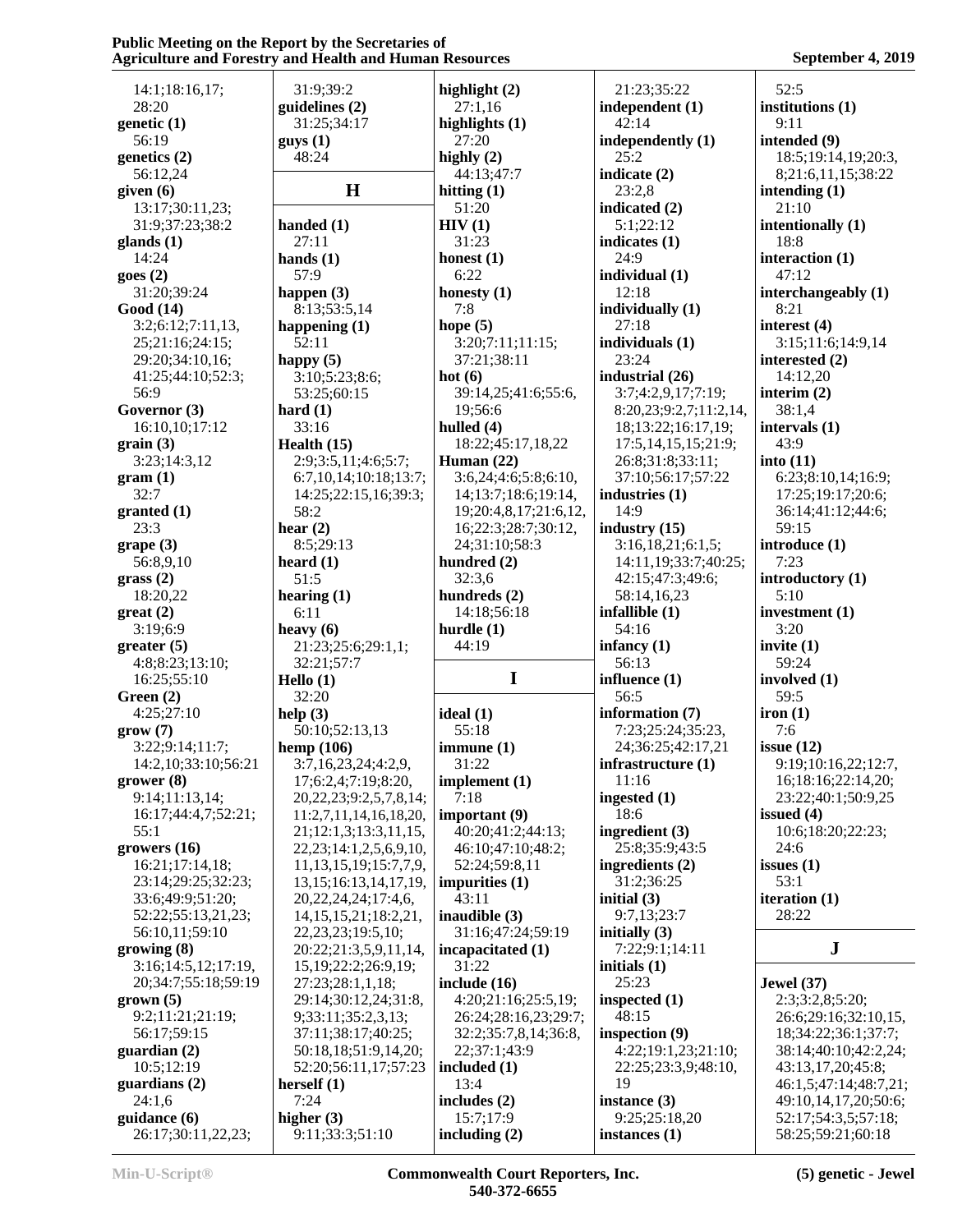| $\text{Jim} (1)$                       | large $(1)$           | 9:14,16;11:13         | ma'am(2)                 | 46:4;50:5;51:6       |
|----------------------------------------|-----------------------|-----------------------|--------------------------|----------------------|
| 38:18                                  | 29:25                 | licensed (1)          | 43:12;48:22              | maybe $(3)$          |
| job $(1)$                              | last(6)               | 23:14                 | $Madam (1)$              | 37:24;40:1;53:19     |
| 45:6                                   | 40:13;42:1;49:21;     | licensing $(2)$       | 57:24                    | mean $(2)$           |
| Johnston (13)                          | 54:17;55:6,22         | 12:16;24:1            | maintain $(2)$           | 8:21,23              |
| 32:11,13;37:8,9,10;                    | late $(1)$            | licensure (1)         | 37:4;57:2                | means $(2)$          |
| 38:15;43:14,15;                        | 16:2                  | 11:13                 | making (4)               | 51:21;54:23          |
| 49:11,12;50:7,8;                       | later $(4)$           | life $(1)$            | 38:1,2,5;58:20           | meant(1)             |
| 52:18                                  | 4:11;40:2;50:5;       | 37:2                  | managed $(2)$            | 16:9                 |
| join $(1)$                             | 55:14                 | likely $(1)$          | 9:11;11:4                | measure(1)           |
| 60:7                                   | law(22)               | 8:20                  | management (1)           | 48:5                 |
| joined $(1)$                           | 9:7,7,18;11:3,19;     | limit(2)              | 33:13                    | measuring (1)        |
| 3:10                                   | 18:4;20:12,14,17,19;  | 27:6;34:4             | mandate(1)               | 54:14                |
| June $(1)$                             | 21:20;24:7;50:15,17;  | limited $(1)$         | 43:8                     | medical (6)          |
| 30:18                                  | 51:1,12,18,25;52:1,3, | 27:2                  | mandated (1)             | 10:23;12:8,9;30:17;  |
| Juran $(7)$                            | 13,15                 | limits $(2)$          | 12:21                    | 31:25;32:2           |
| 2:12;5:13;7:25;8:1;                    | lawful $(1)$          | 29:10;33:3            | manufacture $(2)$        | medication (1)       |
| 9:17;12:4;22:10                        | 17:1                  | line $(1)$            | 21:11;22:2               | 38:22                |
|                                        | laws $(2)$            | 36:10                 | manufactured (4)         | meet $(3)$           |
| K                                      | 13:25;17:23           | list(8)               | 4:22;19:22;48:9,13       | 34:20;39:18;49:3     |
|                                        | lays $(1)$            | 15:11;28:17;30:13;    | manufacturer (5)         | meeting $(7)$        |
| keep(3)                                | 18:15                 | 31:2,10;32:21;36:2;   | 18:25;19:3;35:10;        | 3:4;4:1,12;6:16;     |
| 36:19;46:8;58:17                       | lead $(5)$            | 49:23                 | 42:17;48:19              | 8:8;28:3;60:19       |
| Kentucky (1)                           | 29:2;33:22,24;34:3;   | listed $(4)$          | manufacturers (1)        | meetings $(1)$       |
| 28:17                                  | 57:7                  | 30:19;34:12;36:21;    | 37:6                     | 52:25                |
| Kevin $(1)$                            | leading $(3)$         | 45:18                 | manufacturing $(3)$      | <b>MEMBERS</b> (3)   |
| 54:17                                  | 3:18;5:24;47:2        | listening $(1)$       | 21:17;24:15;37:1         | 2:1;30:4,5           |
| Kind $(2)$                             | learn $(1)$           | 7:9                   | $\mathbf{many}(6)$       | mentioned (2)        |
| 6:18;26:7                              | 33:9                  | listeria (1)          | 3:18,21;33:6;40:15;      | 13:5;15:4            |
| $\text{kinds}(2)$                      | learning $(1)$        | 29:7                  | 56:18;59:9               | mercury (1)          |
| 47:12:54:7                             | 33:7                  | little $(10)$         | March $(3)$              | 29:3                 |
| Kingsland (1)                          | least $(1)$           | 13:21;14:24;15:3;     | 16:11,15;17:13           | metals $(6)$         |
| 32:22                                  | 28:15                 | 17:22;26:16;31:18,    | marijuana (3)            | 21:23;25:6;29:1,1;   |
| knowing $(1)$                          | leeway $(3)$          | 20;45:22;50:9;57:15   | 15:10;16:23;50:19        | 32:21;57:7           |
| 57:16                                  | 57:5,6,16             | long(2)               | market $(2)$             | method $(2)$         |
| knowledge (2)                          | left(2)               | 16:24;56:25           | 15:2;46:11               | 35:23;42:21          |
| 50:14;52:3                             | 5:1;14:4              | longer $(3)$          | marketable (1)           | mg(1)                |
| knows $(1)$                            | legal(2)              | 55:9,19,20            | 45:21                    | 12:12                |
| 27:8                                   | 34:3;45:21            | look $(6)$            | marketed $(1)$           | micro $(1)$          |
| Kyle $(2)$                             | legislation (13)      | 6:10;19:5,24;28:3;    | 20:1                     | 28:21                |
| 57:24,24                               | 9:13;10:14;13:4;      | 40:25;55:7            | markets $(1)$            | microbial (4)        |
|                                        | 15:5;16:6,11,12,16,   | looked (6)            | 31:5                     | 31:15;32:5;33:2,3    |
| L                                      | 22;17:2,8,13;21:3     | 28:9,11,13;42:7;      | Marshall (1)             | microbials (1)       |
|                                        | legislatures $(1)$    | 53:8;56:3             | 16:5                     | 57:6                 |
| lab(1)                                 | 9:24                  | looking $(9)$         | Marvin (4)               | microbiological (4)  |
| 42:20                                  | legitimate $(1)$      | 6:6;40:15;41:7,20,    | 5:9;6:12,13;60:3         | 21:24;25:5;31:6;     |
| label $(4)$                            | 51:14                 | 24;43:24;48:18;       | Maryland (2)             | 43:11                |
| 25:14;35:19,22;                        | lense $(1)$           | 55:17;56:23           | 30:16;31:25              | microbiologicals (1) |
| 39:11                                  | 6:7                   | $\text{losing } (1)$  | <b>Massachusetts (1)</b> | 29:6                 |
| labeled $(2)$                          | less(7)               | 54:19                 | 28:10                    | micrograms (1)       |
| 20:1;30:15                             | 27:7;31:16;32:4,5,    | lot(11)               | material $(5)$           | 34:3                 |
| labeling $(15)$                        | 7;47:5,11             | 3:14;6:4;7:2;34:6;    | 14:3;41:8,17,21;         | might(6)             |
| 4:20;25:13,16;35:4,                    | level $(15)$          | 39:14;51:22,23;53:3;  | 55:2                     | 19:17;31:19;37:12;   |
|                                        | 39:19,23,24;41:13,    | 55:13,23;59:8         | materials $(1)$          | 38:25;50:10;52:7     |
| 5, 12; 36: 3, 6, 21; 37: 14,           | 22;43:23;44:5,7,8,20, | love $(2)$            | 34:8                     | milligrams $(6)$     |
| 20;42:5;45:3,15,23<br>laboratories (2) | 24;45:2;48:4;55:25;   | 40:12;42:1            | matter (1)               | 34:2;35:14;40:13,    |
|                                        | 57:2                  |                       | 30:7                     | 22, 22; 44: 21       |
| 42:13,14                               | levels $(7)$          | low(2)<br>31:14;44:22 |                          | mind(1)              |
| laboratory (5)                         |                       |                       | matters $(2)$            | 50:4                 |
| 25:3;30:2,6;31:4,12                    | 29:5;55:11,14,15,     | lower $(3)$           | 37:12,15                 |                      |
| lack $(2)$                             | 16;56:4;57:11         | 33:2,8;55:5           | maximum(4)               | min(1)               |
| 50:14,17                               | liability $(1)$       | M                     | 29:5,9;36:23;39:22       | 52:25                |
| language $(1)$                         | 44:9                  |                       | may(6)                   | minimal(1)           |
| 39:5                                   | license $(3)$         |                       | 23:22;24:20;38:5;        | 45:20                |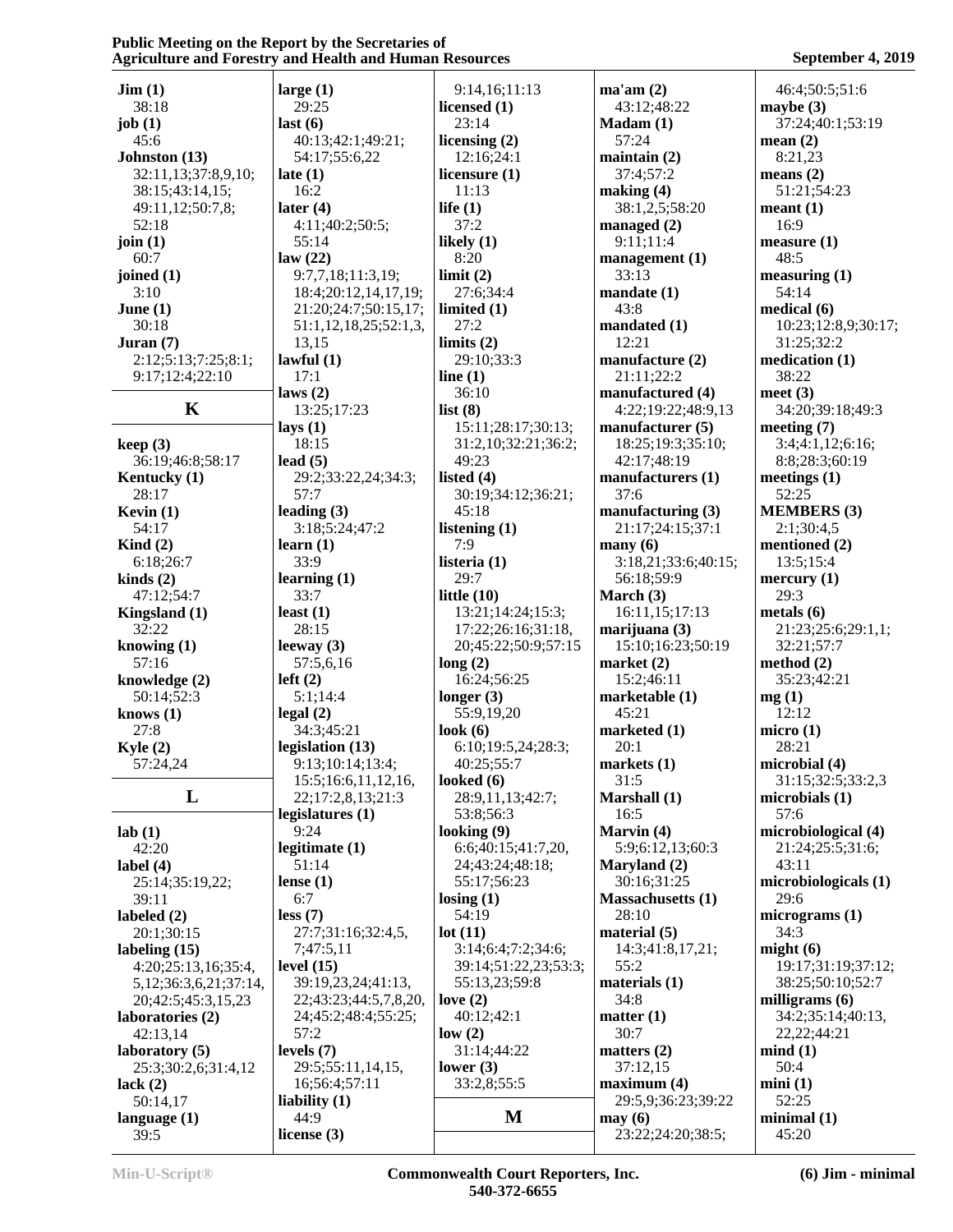| minimum(2)               | 56:24                | 35:24                                | 4:18;6:3,4;8:10;    | parent(2)            |  |
|--------------------------|----------------------|--------------------------------------|---------------------|----------------------|--|
| 24:10;44:14              | necessarily (2)      | occur(1)                             | 11:8;13:18;26:14;   | 10:5;12:19           |  |
| minor(1)                 | 45:18:48:5           | 23:17                                | 27:4;57:19;59:4     | parents $(3)$        |  |
| 33:21                    | necessary(4)         | occurred(1)                          | orally $(1)$        | 24:1,6;52:6          |  |
| minutes $(2)$            | 33:8;44:18;54:10,    | 13:13                                | 18:6                | part $(4)$           |  |
|                          | 24                   |                                      |                     |                      |  |
| 15:4;27:7                |                      | occurs(1)                            | order(4)            | 4:12;5:23;45:5;      |  |
| mirror $(1)$             | need(7)              | 38:5                                 | 4:13;10:1;27:18,19  | 50:15                |  |
| 20:18                    | 19:8, 15, 22; 30:14; | ochratoxin (1)                       | Oregon $(1)$        | particular (3)       |  |
| ml(1)                    | 46:19;51:4;58:8      | 28:24                                | 28:11               | 24:23;26:3;30:7      |  |
| 40:23                    | needs(3)             | offer $(1)$                          | original $(1)$      | particularly (3)     |  |
| model(1)                 | 18:25;20:4;34:17     | 45:11                                | 41:8                | 30:5,23;52:21        |  |
| 23:13                    | net(1)               | office (3)                           | originally $(1)$    | partner $(2)$        |  |
| models(1)                | 35:9                 | 7:16;54:18;60:15                     | 22:19               | 11:9;38:19           |  |
| 34:15                    | new(4)               | officer $(1)$                        | others $(1)$        | Partners (1)         |  |
| modern (1)               | 6:2;12:16;15:6;      | 52:7                                 | 49:25               | 32:22                |  |
| 3:9                      | 24:1                 | often $(3)$                          | otherwise (1)       | parts(1)             |  |
| mod(1)                   | next(1)              | 14:25;19:25;35:21                    | 17:1                | 20:22                |  |
| 29:9                     | 60:12                | oil $(25)$                           | ought $(1)$         | passage $(1)$        |  |
| $\text{molds}$ $(1)$     | nitrogen $(1)$       | 3:7;4:3,8,18;9:21;                   | 36:18               | 59:6                 |  |
| 32:6                     |                      |                                      |                     |                      |  |
|                          | 56:4                 | 10:1,6;12:3,20;13:10;                | out $(10)$          | passed $(2)$         |  |
| monitoring $(1)$         | non(4)               | 17:4,6;18:23;19:11,                  | 7:6;10:1;18:15;     | 16:6;33:1            |  |
| 24:22                    | 31:16;32:8;46:21,    | 18, 18, 24; 20: 6, 7; 24: 8,         | 31:9;36:11;51:10;   | past(1)              |  |
| months $(2)$             | 25                   | 9,10;26:19;27:23;                    | 59:10;60:5,6,15     | 7:20                 |  |
| 43:8;60:13               | none $(2)$           | 57:23                                | outcome(1)          | path(2)              |  |
| more $(10)$              | 32:9;56:19           | oils (12)                            | 57:17               | 18:11;21:1           |  |
| 6:16;11:6;13:22,23;      | nonetheless (1)      | 10:8,12;18:2;21:3;                   | outcry $(1)$        | patient (7)          |  |
| 21:21;24:13;38:13;       | 7:7                  | 23:24;24:4;28:2;                     | 9:22                | 9:20;10:5,24;12:18;  |  |
| 47:11;53:25;57:1         | nor(1)               | 29:15;30:12,24;                      | outfits (3)         | 24:24;25:21;31:21    |  |
| Most (1)                 | 28:16                | 31:10;35:3                           | 30:2,6;31:4         | patients (4)         |  |
| 55:4                     | normal $(1)$         | OMRI(1)                              | outlines (1)        | 9:24;12:8;24:1,6     |  |
| mouthful $(1)$           | 31:21                | 34:11                                | 15:18               | patient's $(1)$      |  |
| 29:23                    | North $(1)$          | $O-M-R-I(1)$                         | outside (2)         | 25:15                |  |
| move $(4)$               | 28:14                | 34:12                                | 50:9;52:23          | pay(1)               |  |
| 8:10;26:11,18;48:8       | Northam (2)          | once $(2)$                           | over $(5)$          | 23:11                |  |
|                          | 16:10;21:4           | 41:18;57:8                           | 15:15;26:5;27:16;   | paying $(3)$         |  |
| moved $(1)$              |                      |                                      |                     |                      |  |
| 55:7                     | noted(1)             | one (23)                             | 40:8;60:12          | 33:17;34:6;41:16     |  |
| much $(4)$               | 33:23                | 6:17;7:9;14:6;                       | overly $(1)$        | peers(1)             |  |
| 47:5,11;56:2,14          | notification $(2)$   | 22:14;24:25;27:17;                   | 37:5                | 48:15                |  |
| must(9)                  | 18:17,22             | 32:6;33:20,25;35:5;                  | overseeing $(2)$    | people (4)           |  |
| 18:8,9;21:18;24:9,       | notifications $(1)$  | 37:14;38:20;39:5,5,7;                | 8:3;18:1            | 3:14;33:6;46:19;     |  |
| 14, 18; 25: 2, 8; 42: 17 | 18:21                | $43:9;46:15;47:8;51:5;$ overseen (1) |                     | 47:25                |  |
| mycotoxin(1)             | notified $(1)$       | 54:20,23;58:6;59:23                  | 9:9                 | people's $(1)$       |  |
| 57:6                     | 38:10                | only $(6)$                           | overview (2)        | 39:14                |  |
| mycotoxins(2)            | November (5)         | 20:21;27:5;31:20;                    | 5:11;8:9            | per $(6)$            |  |
| 21:23;25:6               | 4:11;26:24;37:23;    | 44:23;45:15;59:18                    | own(2)              | 22:14;32:7;35:15;    |  |
|                          | 38:5;60:11           | open $(4)$                           | 27:25;44:9          | 40:14,22,23          |  |
| N                        | NSAIDS(1)            | 6:21;7:8;49:24;                      |                     | percent (26)         |  |
|                          | 46:24                | 54:7                                 | ${\bf P}$           | 4:9;8:24;13:10;      |  |
| name $(9)$               | nuances $(1)$        | opening $(1)$                        |                     | 16:25;21:21;24:14;   |  |
|                          | 47:3                 | 37:3                                 | packaged (1)        | 39:16,19,20,22;41:9, |  |
| 3:8;6:13;25:20,21,       |                      |                                      |                     |                      |  |
| 22;29:21;35:9,10;        | number $(8)$         | opens $(1)$                          | 35:8                | 15,18,20,23;50:23;   |  |
| 37:9                     | 25:20;35:14,23;      | 33:4                                 | packaging (2)       | 51:12;53:2,10,12,24; |  |
| named $(1)$              | 37:3;40:13,25;44:6;  | operate $(2)$                        | 34:8;35:4           | 54:9;55:1,4;57:2,5   |  |
| 47:13                    | 56:16                | 15:22;23:19                          | packet(1)           | percentage(1)        |  |
| names $(1)$              | numbers $(2)$        | operating $(2)$                      | 35:11               | 40:4                 |  |
| 56:19                    | 29:9;59:9            | 19:4:28:10                           | paid(1)             | perception (1)       |  |
| narrow $(1)$             | nurse $(1)$          | operation (2)                        | 23:6                | 49:6                 |  |
| 37:19                    | 23:22                | 23:5,13                              | $\textbf{pain} (3)$ | perform (1)          |  |
| nationally $(1)$         |                      | opining $(1)$                        | 46:14,14,16         | 25:8                 |  |
| 27:24                    | $\mathbf 0$          | 37:15                                | panel (1)           | period(1)            |  |
|                          |                      |                                      | 29:21               | 26:19                |  |
| NC(1)                    |                      | opinion (2)                          |                     |                      |  |
| 56:2                     | obtain $(4)$         | 45:17;53:11                          | parameters (1)      | permissibility (2)   |  |
| near(1)                  | 9:15;10:1;12:19;     | opportunity (10)                     | 44:18               | 12:2;17:3            |  |

**Min-U-Script® Commonwealth Court Reporters, Inc. 540-372-6655**

**(7) minimum - permissibility**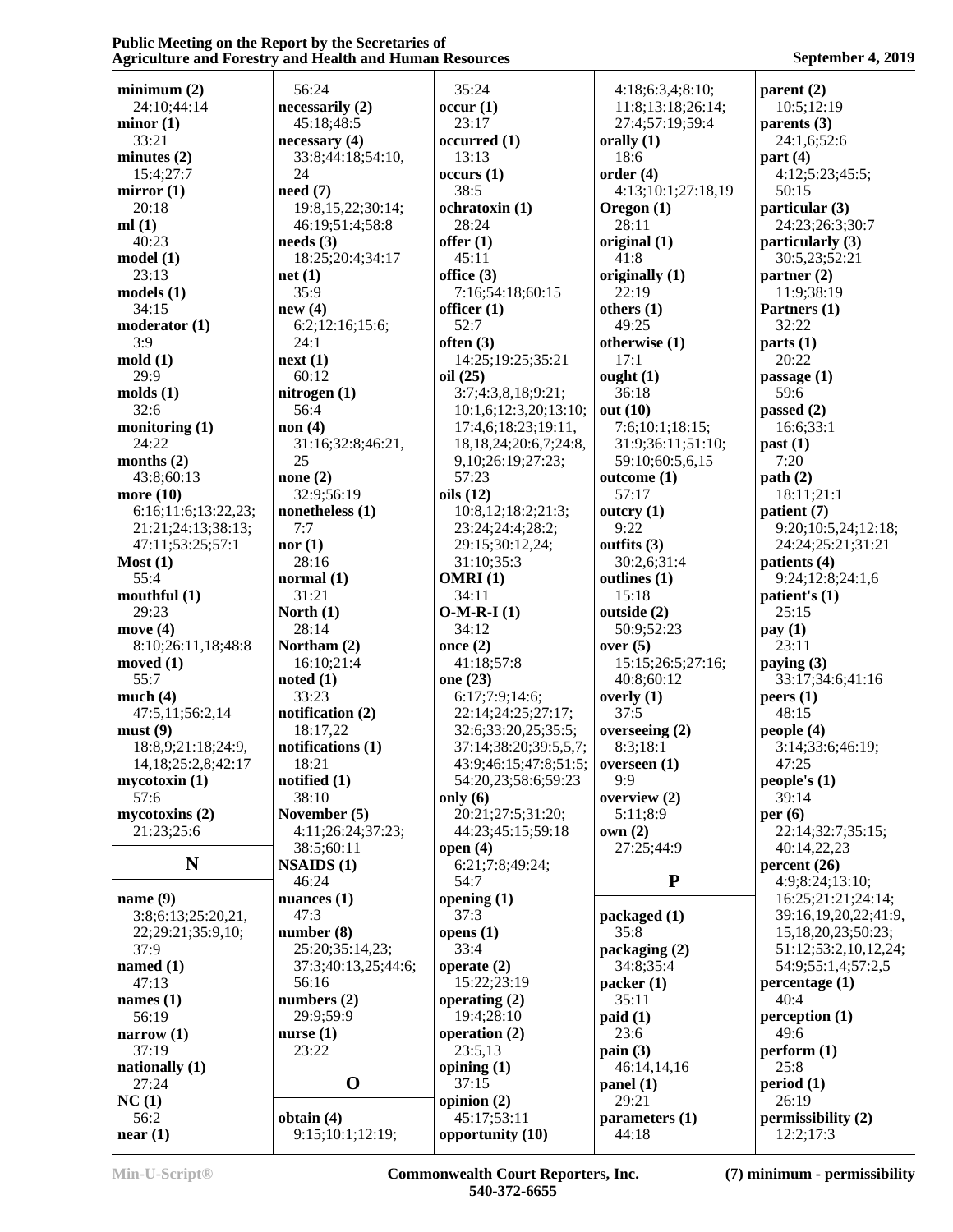**permit (3)** 22:8;23:4,8 **permits (2)** 10:16;22:14 **person (1)** 33:15 **pertain (2)** 35:17;57:22 **pertaining (2)** 20:16;42:25 **pertains (1)** 35:3 **pesticide (5)** 25:7;29:10;30:8,9; 34:11 **pesticides (7)** 21:24;30:14,19,22; 31:2,3;34:10 **pharmaceutical (12)** 8:3;10:16;12:20,23; 22:8,11;23:4,18; 25:24;26:9;30:10; 31:7 **pharmaceuticals (1)** 59:16 **Pharmacies (1)** 22:8 **pharmacist (4)** 23:20;24:23;25:22, 23 **Pharmacopeia (2)** 31:11,15 **Pharmacy (16)** 2:13;5:14;6:20;8:2; 10:15,17;12:16,21,25; 22:13;23:25;24:19; 25:4,19;53:16;58:2 **phase (2)** 22:17,22 **PhD (35)** 2:3;3:2;26:6;29:16; 32:10,15,18;34:22; 36:1;37:7;38:14; 40:10;42:2,24;43:13, 17,20;45:8;46:1,5; 47:14;48:7,21;49:10, 14,17,20;50:6;52:17; 54:3,5;57:18;58:25; 59:21;60:18 **phen (1)** 32:8 **physician (6)** 9:19;10:7,21;12:6; 23:21,21 **Piccariello (14)** 32:16,17;38:15,16; 40:11;43:18,19; 47:17,19;49:15,16; 52:18,19;54:4 **picture (3)** 14:3,4,5 **pieces (1)** 16:11 **place (3)** 7:4;21:8;34:16 **plan (6)** 15:16,17,22,24; 21:14;58:15 **Planning (1)** 7:16 **plant (12)** 12:14;13:11;14:18, 22,23;15:8;19:12,13; 20:2,3;39:22;56:12 **planted (1)** 17:21 **plants (3)** 14:17;55:15;57:1 **playing (1)** 56:15 **Please (5)** 5:2,15;26:25;27:6; 29:18 **pm (1)** 60:19 **point (11)** 14:20;27:15;29:12; 33:9;39:7,9;45:11; 46:4,10;55:5;57:10 **policies (1)** 38:25 **Policy (3)** 2:6;7:16;44:10 **Politis (1)** 38:18 **polled (1)** 30:4 **popular (1)** 33:15 **population (1)** 31:21 **poses (1)** 41:14 **possess (2)** 9:21;10:6 **possessing (1)** 24:4 **possession (1)** 12:3 **possible (1)** 34:21 **post (1)** 36:12 **potential (4)** 21:2;33:4;48:5; 55:10 **potentially (1)** 41:1 **practices (2)** 24:15;33:13 **practitioner (1)** 23:22 **practitioners (1)** 12:7 **premise (1)** 18:7

**preparation (1)** 28:2 **preparations (1)** 31:16 **prepare (1)** 4:6 **prepared (1)** 53:18 **prescribe (1)** 28:25 **prescriber (2)** 10:23;24:23 **prescription (1)** 24:22 **presence (1)** 50:21 **PRESENT (3)** 2:1;14:16;37:24 **presentation (4)** 4:16;8:6;26:12; 59:23 **presented (1)** 5:12 **president's (1)** 16:1 **presumptive (2)** 54:22,23 **pretty (2)** 30:13,24 **prevention (1)** 38:23 **previously (1)** 11:25 **prices (1)** 34:13 **primarily (1)** 46:8 **primary (1)** 15:14 **prior (1)** 25:3 **private (1)** 36:18 **probably (6)** 34:16;38:2;39:14; 51:14;54:21;56:18 **probes (1)** 54:13 **problem (6)** 41:14,15;50:16; 51:4;52:12;54:1 **problems (1)** 33:4 **procedures (2)** 33:18,19 **P-R-O-C-E-E-D-I-N-G-S (1)** 3:1 **process (15)** 4:13;5:24,24;7:1,2, 8;22:18;23:3;24:21; 25:12;37:13;41:11; 56:22;59:5;60:9 **processers (1)**

 57:11 **processing (3)** 11:16;38:17;53:21 **processor (16)** 8:3;10:16;11:15; 12:20;16:18;22:8,11; 23:4,18,19;25:25; 26:10;30:10;44:4,9, 10 **processors (15)** 10:19;12:23;16:21; 17:15;21:9,14;23:15; 30:1;32:23;37:5;49:9; 53:20;57:16;58:10,23 **produce (4)** 17:10;21:15,18; 39:23 **produced (6)** 14:23;21:19;24:14, 17;33:21;48:18 **producers (1)** 58:9 **produces (1)** 14:18 **producing (1)** 10:11 **product (41)** 16:23,25;19:10,25; 24:12;25:2,11,15,18, 21;28:7,19;32:24; 34:9,13;35:8,11,15, 17,18,20;38:21;39:14, 25;40:20;42:22,23; 43:5,23;44:5,23;45:7; 46:14,16;47:4,6,22; 50:21;53:5;55:4; 59:18 **production (16)** 3:6;4:2,7,17;12:1; 13:9,20;15:13,15,19; 16:14;18:2;26:20; 27:25;56:5;57:22 **products (36)** 4:22;12:24;13:15, 16,20;15:1;16:24; 17:11;19:6,21;20:24; 21:2;22:4;24:18,25; 25:10;26:1,3;27:23; 28:6;29:7,11;35:2,13; 41:5,7;42:10;44:20; 46:13;48:9,12,17; 49:3;57:13;59:14,16 **Professions (2)** 2:10;3:12 **profile (2)** 25:9,9 **program (20)** 5:12;7:19;8:4,4,18; 9:8;11:4,7,11,24; 19:3;22:1,9,12;24:22; 26:9,10;31:9;32:4,5 **programs (4)** 7:18;8:9,15;16:13

**progression (2)** 8:16;26:8 **prohibition (1)** 38:21 **prohibitions (1)** 35:18 **promise (1)** 59:9 **promulgate (1)** 12:21 **proposed (3)** 28:13,15;42:8 **proposing (1)** 28:10 **protect (1)** 49:8 **protein (1)** 18:23 **protocols (1)** 33:18 **provide (12)** 5:10;6:4,22;7:22; 8:15;11:8;17:5;26:16, 21;27:4;30:13;39:4 **provided (4)** 10:4;17:2;22:13; 29:4 **provides (1)** 16:22 **providing (3)** 42:19;52:8;59:10 **provision (4)** 9:19;10:4,11,21 **provisions (4)** 9:5;11:20;37:20; 58:19 **psychoactive (3)** 12:13;46:23,25 **psychoactivity (1)** 48:5 **public (15)** 3:4;4:18,19;6:6,7; 8:11;9:11;26:11,22; 27:5,11;41:7;44:12; 49:6;57:20 **public's (1)** 29:13 **published (1)** 28:16 **purgy (1)** 32:8 **purpose (2)** 18:3;26:18 **purposes (2)** 9:3,15 **purview (1)** 52:23 **push (1)** 39:23 **put (5)** 3:19;19:17;20:6; 27:13;46:9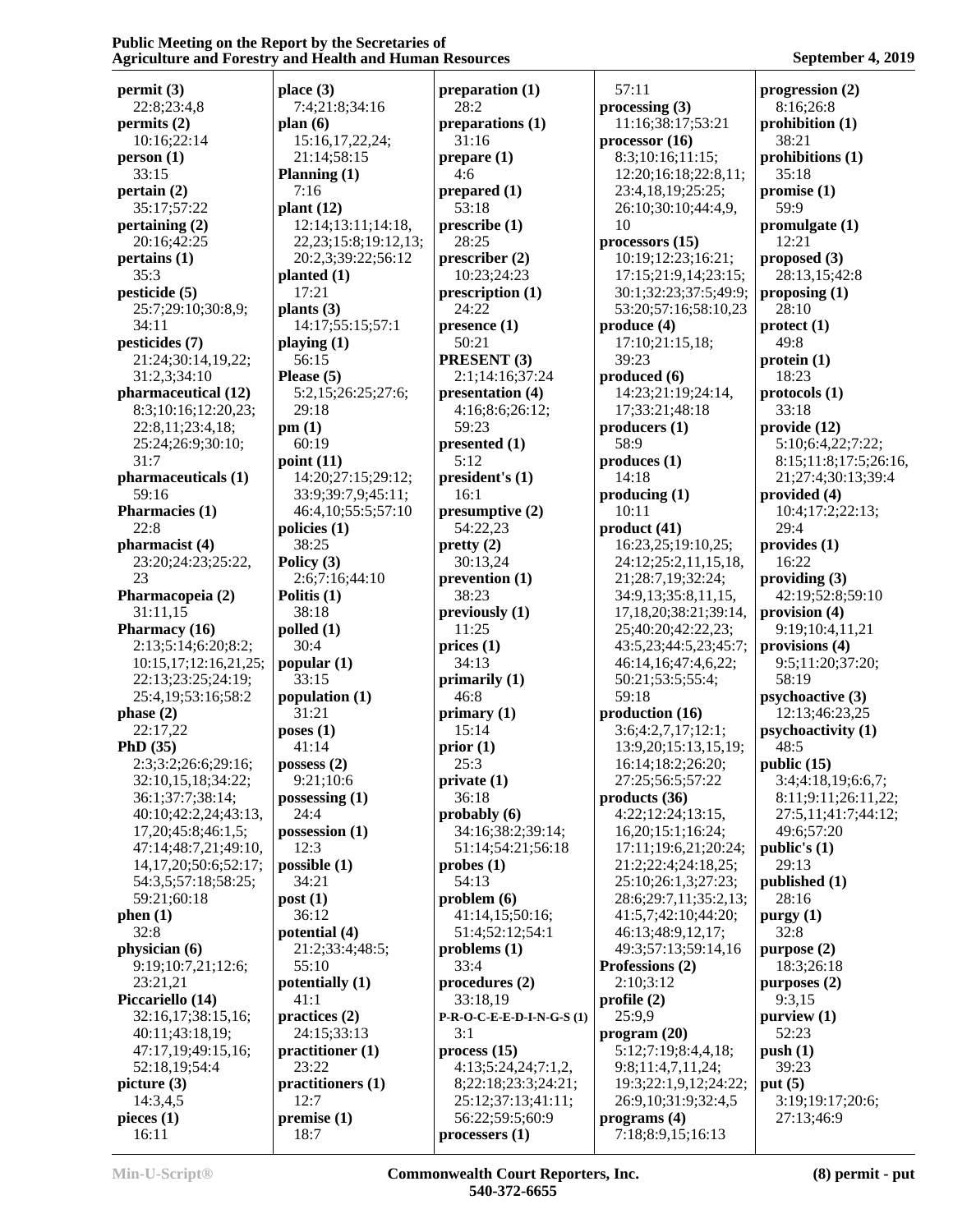|                                 | 48:24                                     | 15:9                       | 13:12;24:20                               | 6:6;10:18;13:15,24;         |
|---------------------------------|-------------------------------------------|----------------------------|-------------------------------------------|-----------------------------|
| Q                               | reenacted $(1)$                           | renewal $(1)$              | retained $(2)$                            | 17:23;18:4;19:1;            |
|                                 | 10:14                                     | 23:11                      | 16:16,17                                  | 20:19;21:10;22:1;           |
| qualifying $(1)$                | refer $(1)$                               | replaced $(1)$             | retested $(1)$                            | 37:4;44:12;48:14,16;        |
| 21:8                            | 29:24                                     | 11:13                      | 55:7                                      | 49:7;58:22                  |
| quality $(1)$                   | reference $(1)$                           | report $(8)$               | returning $(1)$                           | sale $(1)$                  |
| 13:14                           | 31:11                                     | 3:4;4:6,10,14;13:8;        | 36:2                                      | 41:7                        |
| queries $(1)$                   | referred $(1)$                            | 17:10;26:24;60:10          | reversal $(1)$                            | salmonella (2)              |
| 24:23                           | 14:21                                     | reported $(1)$             | 57:14                                     | 29:7;32:7                   |
| quite $(2)$                     | reflect $(1)$                             | 24:21                      | reversed $(1)$                            | Sam(7)                      |
| 38:3:53:7                       | 11:19                                     | reports $(3)$              | 57:13                                     | 32:11,13;37:9,10;           |
|                                 | regard $(1)$                              | 17:17,19;56:16             | reviewed (1)                              | 43:15;49:12;50:8            |
| $\mathbf R$                     | 31:6                                      | represent $(4)$            | 38:8                                      | same $(6)$                  |
|                                 | regarding $(17)$                          | 29:22,25;32:22;            | revise $(1)$                              | 11:1;23:18;46:23;           |
| range $(1)$                     | 13:8, 14; 17:3; 22:7;                     | 58:1                       | 38:6                                      | 55:16;56:10;57:3            |
| 33:4                            | 23:6;25:25;27:22,25;                      | representatives (1)        | Richardson (17)                           | sample $(1)$                |
| ranged $(1)$                    | 28:4;29:1,5;35:19,22,                     | 5:25                       | 32:19,20;34:23;                           | 32:9                        |
| 43:25                           | 24;42:13,16,21                            | represented (2)            | 38:16;40:11,12;                           | samples $(1)$               |
| rather $(2)$                    | regards $(1)$                             | 5:6,9                      | 43:21,22;44:3;46:4,6;                     | 34:1                        |
| 57:5,6                          | 48:11                                     | representing $(2)$         | 47:15;49:18,19;                           | sat(1)                      |
| ratio $(5)$                     | Registered (9)                            | 5:21;37:10                 | 53:21;54:6,7                              | 54:17                       |
| 51:7,8,15;54:15,21              | 12:17,18;17:14,18;<br>21:9;23:25;24:2,19; | request $(1)$<br>44:15     | right $(12)$<br>14:5;27:13;32:15;         | saw $(4)$                   |
| ratios $(1)$                    | 32:22                                     | require $(2)$              |                                           | 28:20;29:2;35:2,12          |
| 54:14                           | registration (7)                          | 32:3;49:3                  | 36:1;39:17,17;40:5;<br>43:15,17;49:17,20; | saying $(2)$<br>30:21;33:16 |
| raw $(1)$                       | 11:14,15;16:17,18,                        | required $(6)$             | 58:15                                     | school $(1)$                |
| 20:20                           | 19;24:5,21                                | 9:15;35:8;36:7;            | rigorously (1)                            | 52:10                       |
| reach $(2)$                     | regulate $(3)$                            | 42:8,9;45:24               | 55:2                                      | science $(2)$               |
| 57:8;60:15                      | 15:18;28:21;42:10                         | requirements (26)          | Ring(3)                                   | 53:11,12                    |
| read $(1)$                      | regulated $(2)$                           | 4:21,21;21:17;             | 5:5,22;26:23                              | Sciences (2)                |
| 44:17                           | 29:2;35:3                                 | 25:14,17;29:8;30:9,        | rise $(2)$                                | 50:25;52:14                 |
| readily $(3)$                   | regulation $(5)$                          | 17;35:6,13,17,22;          | 55:11,15                                  | scientists (2)              |
| 46:10;47:21;54:9                | 8:12;20:15,16,18;                         | 36:3,6,21;42:3,6,11,       | rising $(1)$                              | 31:13:54:12                 |
| ready $(3)$<br>22:25;23:9;54:15 | 29:13                                     | 12, 12, 16; 43: 1, 4;      | 55:16                                     | scope $(1)$                 |
| really $(12)$                   | regulations (12)                          | 45:13,16;47:16             | risk(2)                                   | 50:9                        |
| 6:14;31:3,19;34:6;              | 10:18;12:22;13:1;                         | Research (12)              | 55:16;59:19                               | season $(1)$                |
| 44:18,19;47:20;                 | 20:12,19;27:25;                           | 7:16;9:3,8,10,15;          | road $(1)$                                | 17:20                       |
| 53:10;58:13,24;60:7,            | 28:13,15;30:11;31:8;                      | 11:3,7,10,11,24;           | 58:9                                      | second $(3)$                |
| 7                               | 35:7;48:16                                | 16:13,13                   | room $(1)$                                | 11:3,7;22:22                |
| realm $(1)$                     | regulator $(3)$                           | residual $(2)$             | 33:15                                     | secretaries (4)             |
| 55:12                           | 19:1;21:1;42:18                           | 21:24;25:6                 | row $(1)$                                 | 4:13;13:6;17:10;            |
| reason(1)                       | regulators $(2)$                          | residue $(1)$              | 19:9                                      | 37:24                       |
| 20:25                           | 44:14:48:14                               | 25:7                       | Rowe $(3)$                                | Secretary (15)              |
| receive $(2)$                   | regulatory $(6)$                          | <b>Resources (6)</b>       | 59:2,2,22                                 | $3:5;4:4,5;5:4,6,7$ ,       |
| 8:11;12:19                      | 13:2;15:12,15,17;                         | 3:6;4:6;5:8;6:10,          | Ruff(1)                                   | 15,20,21;6:14;26:23,        |
| receiving $(1)$                 | 59:11,13                                  | 14;13:7                    | 16:5                                      | 23;58:3;59:25,25            |
| 17:18                           | reiterate $(1)$                           | respect $(3)$              | rule $(10)$                               | section $(3)$               |
| recently $(1)$                  | 43:7                                      | 9:24;22:11;37:13           | 38:1,2,5;41:6,11;                         | 26:12;31:11;40:3            |
| 32:24                           | related $(9)$                             | respectful $(1)$           | 53:2,6,10,12,24                           | sector $(1)$                |
| reciprocity (4)                 | 7:18;8:17;9:5;                            | 27:9                       | rules $(1)$                               | 36:18                       |
| 4:21;48:9,12;49:2               | 11:20;13:3,24,25;                         | respective $(2)$<br>8:9,17 | 58:9                                      | security $(1)$<br>10:19     |
| recognized $(1)$                | 18:4;56:2                                 |                            | ruling $(2)$                              | seed $(4)$                  |
| 18:17                           | relatively $(1)$<br>44:8                  | respond $(1)$<br>16:4      | 37:16;38:8<br>run $(1)$                   | 18:22,23,23;55:24           |
| recommendations (4)             | relevant $(1)$                            | responded $(2)$            | 30:5                                      | seedling $(1)$              |
| 6:24;37:18,22;                  | 20:15                                     | 9:5;11:24                  | runs $(1)$                                | 56:21                       |
| 60:13                           | reliability $(1)$                         | rest(1)                    | 55:4                                      | seeing $(1)$                |
| recommended (2)                 | 45:6                                      | 41:25                      |                                           | 8:12                        |
| 23:23;26:2                      | rely(1)                                   | restricted (1)             | S                                         | seek $(1)$                  |
| recommending $(1)$              | 54:23                                     | 12:11                      |                                           | 4:19                        |
| 10:7                            | remarks $(2)$                             | restrictive (3)            | safe $(2)$                                | select $(1)$                |
| record $(1)$<br>48:25           | 5:10;60:1                                 | 31:14,19;38:13             | 18:17;59:18                               | 57:1                        |
| redundant (1)                   | removed (1)                               | result(2)                  | safety $(16)$                             | selections (1)              |
|                                 |                                           |                            |                                           |                             |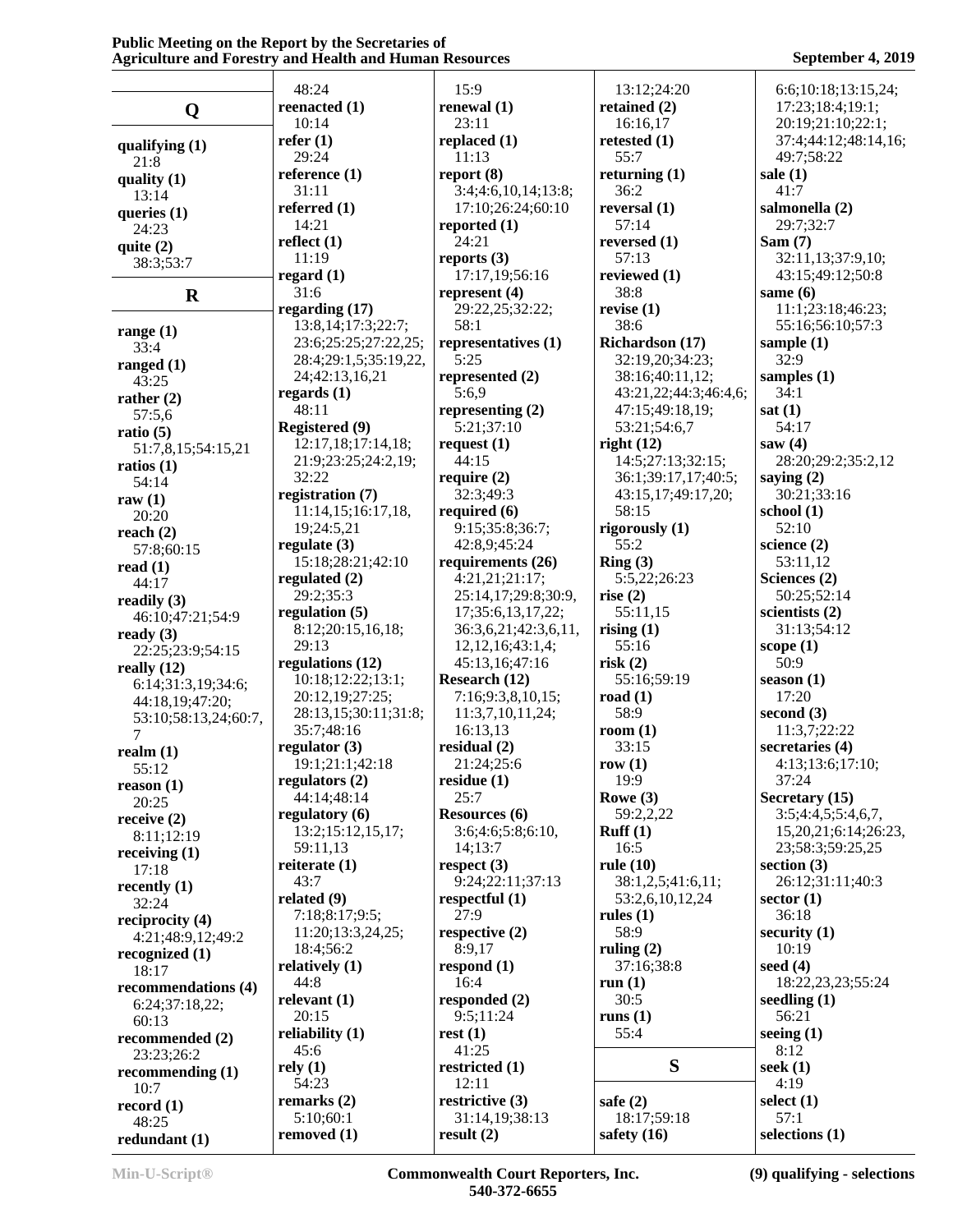| 56:21             | show $(1)$          | 48:20;51:6            | stays $(1)$         | talked $(1)$                |
|-------------------|---------------------|-----------------------|---------------------|-----------------------------|
| sells $(1)$       | 44:22               | speak $(13)$          | 55:20               | 30:5                        |
| 16:21             | showed $(2)$        | 5:2,7;26:13,15;       | still $(3)$         | talking $(8)$               |
|                   |                     |                       |                     |                             |
| Senator (1)       | 33:21;34:2          | 34:24,24;42:5,5;46:3; | 7:6;49:6;55:3       | 3:22;33:22;45:12;           |
| 16:5              | showing $(1)$       | 47:16;49:25;51:24;    | stock $(1)$         | 46:17;47:19,20;51:2;        |
| Senior (1)        | 7:8                 | 57:20                 | 41:8                | 52:24                       |
| 2:6               | Shreve (3)          | speaking $(4)$        | storage $(1)$       | <b>Technical (1)</b>        |
|                   |                     |                       |                     |                             |
| sense $(1)$       | 57:24,24;59:1       | 6:1;50:16;59:2;       | 26:2                | 32:1                        |
| 48:14             | side $(1)$          | 60:3                  | strain $(1)$        | technicians (1)             |
| sent $(2)$        | 54:23               | specific $(16)$       | 25:21               | 31:12                       |
|                   |                     |                       |                     |                             |
| 33:25;34:1        | sign(5)             | 8:12;18:11;21:22;     | strainings $(1)$    | tells $(1)$                 |
| separate $(1)$    | 5:2;27:12,13;34:24; | 25:15;27:19;28:12,    | 56:20               | 51:13                       |
| 23:15             | 57:20               | 16,17,22,22;29:4;     | strains $(1)$       | temperatures $(1)$          |
| separately $(1)$  | signature (2)       | 30:13;31:1;34:25;     | 56:16               | 55:9                        |
|                   |                     |                       |                     |                             |
| 23:14             | 16:1,2              | 35:13,19              | strengthening $(1)$ | ten(3)                      |
| serial $(1)$      | signed $(5)$        | specifically (9)      | 58:22               | 23:7,11;32:5                |
| 25:20             | 15:5;16:10,10;      | 7:19;13:22;14:19,     | strongly $(2)$      | tend(2)                     |
| serious $(1)$     | 17:12;27:18         | 23;17:4;27:23;28:4;   | 38:11;42:1          | 49:12;53:22                 |
|                   |                     |                       |                     |                             |
| 7:2               | significant $(2)$   | 30:19;35:2            | study $(2)$         | term $(3)$                  |
| seriously (1)     | 13:13;14:8          | spectrum $(2)$        | 53:7,8              | 17:6;56:24,25               |
| 53:23             | significantly $(1)$ | 20:23;47:6            | subject $(1)$       | terms(6)                    |
|                   |                     |                       |                     |                             |
| serve $(1)$       | 11:19               | stability $(4)$       | 30:6                | 8:20;24:7;45:3,6;           |
| 3:9               | sign-in $(3)$       | 25:12;36:25;43:8,     | submit $(1)$        | 46:25;48:1                  |
| serves $(1)$      | 5:1;26:14;27:11     | 10                    | 15:16               | terpene $(1)$               |
| 4:12              | similar $(4)$       | stakeholder (1)       | submitted $(2)$     | 25:9                        |
|                   |                     |                       |                     |                             |
| service $(1)$     | 8:4;25:18;31:25;    | 4:12                  | 17:19:58:15         | terpenes $(2)$              |
| 22:15             | 58:17               | stand $(1)$           | substance $(2)$     | 47:12;51:23                 |
| Services (8)      | $s$ it $(1)$        | 29:19                 | 18:5,7              | test $(18)$                 |
| 2:4,7;7:15;9:10;  | 40:7                | standard $(4)$        | substances (4)      | 30:14,22;41:9;              |
|                   |                     |                       |                     |                             |
| 20:11,13;58:3,18  | site $(1)$          | 32:8;34:11;58:8;      | 15:11;25:1;28:6,17  | 42:20,20;50:17,18,20,       |
| serving $(5)$     | 23:18               | 59:17                 | suggest $(1)$       | 22;51:6,7,9;52:14;          |
| 35:15;36:22,23;   | sits(1)             | standards (27)        | 31:24               | 54:9,15,22,22,22            |
|                   | 47:24               |                       |                     |                             |
| 40:14,22          |                     | 3:6;4:2,7,17;13:9,    | suitable (2)        | tested $(6)$                |
| session $(3)$     | sixty $(1)$         | 19;17:10;21:22;25:5;  | 33:10;34:13         | 25:3;32:24;34:12;           |
| 11:2;13:14;16:7   | 23:9                | 26:20;28:1,4,12,25;   | sum(5)              | 44:21;45:15;55:24           |
| set $(3)$         | size $(1)$          | 29:5,14;31:7,13;32:3, | 39:11,15;47:21;     | testers $(1)$               |
|                   |                     |                       |                     |                             |
| 21:1;52:6;56:3    | 36:22               | 25;33:8,12;34:20;     | 48:3,6              | 30:21                       |
| Seth $(10)$       | slated $(1)$        | 45:20;49:4;57:22;     | summation $(1)$     | testing $(38)$              |
| 32:19,20;38:16;   | 22:25               | 58:5                  | 41:25               | 4:21;25:12;30:2,6,          |
| 40:12;43:22;44:3; | sleep $(1)$         | start $(6)$           | supervision (1)     | 8,9,17;31:4;32:2,8,9;       |
|                   |                     |                       |                     |                             |
| 46:4,6;49:19;54:7 | 46:9                | 19:12;20:1;32:21;     | 23:20               | 36:11,17;40:21;41:5,        |
| severely $(1)$    | slightly $(1)$      | 34:16;49:23;56:23     | Supplement (1)      | 17;42:3,8,11,12,14,         |
| 31:22             | 8:5                 | started $(2)$         | 39:3                | 22, 25; 43: 4, 8, 10, 23,   |
| shall $(2)$       | small $(1)$         | 3:3;14:11             | supplements $(1)$   | 24;44:7,8,17;45:5,12;       |
|                   |                     |                       |                     |                             |
| 21:20;25:10       | 29:25               | state $(18)$          | 24:16               | 47:16;54:24;55:2,12,        |
| share $(1)$       | soil $(1)$          | 4:23;10:1;15:16,18,   | support (1)         | 21                          |
| 60:8              | 33:10               | 23;19:3;21:20;30:20;  | 52:1                | tests $(1)$                 |
| sheet $(3)$       | sold $(3)$          | 32:23;38:25;44:1;     | sure $(7)$          | 56:3                        |
|                   |                     |                       |                     |                             |
| 5:1;26:14;27:11   | 20:7;49:3;58:20     | 48:10,13,15,17;51:21; | 5:2;6:21;33:25;     | tetrahydrocannabinoid (1)   |
| shelf $(3)$       | solids $(1)$        | 56:3;58:15            | 40:5;47:18;56:14;   | 12:12                       |
| 37:2;47:22,24     | 54:13               | statement (4)         | 58:21               | tetrahydrocannabinol (2)    |
| shellfish $(1)$   | solution $(1)$      | 35:9,16,19;38:24      | surrounding $(1)$   | 24:8,11                     |
|                   |                     |                       |                     |                             |
| 59:14             | 51:4                | statements $(1)$      | 13:16               | Thanks $(4)$                |
| shift $(1)$       | solvents $(2)$      | 25:25                 | symptom $(1)$       | 6:11;27:20;43:16;           |
| 14:8              | 21:24;25:7          | states $(13)$         | 12:9                | 60:16                       |
|                   |                     |                       |                     |                             |
| shifted $(1)$     | somebody $(1)$      | 8:13;15:14;23:14;     | system $(1)$        | <b>THC</b> (44)             |
| 14:14             | 45:4                | 27:24;28:3,25;29:4,8, | 31:22               | 4:8;8:24;12:12;             |
| shipment $(3)$    | sort $(1)$          | 9;30:16;35:3;42:9;    |                     | 13:10;16:25;21:21;          |
| 50:18;51:10,14    | 38:11               | 48:12                 | T                   | 24:14;35:16;36:8,14,        |
|                   |                     |                       |                     |                             |
| shipments $(1)$   | sound $(2)$         | statically $(1)$      |                     | 15;39:11,11,12,15,19,       |
| 51:22             | 53:11,12            | 53:9                  | talk (4)            | 24;40:3,18;41:14,20;        |
| shorthand (1)     | source $(6)$        | statistically (1)     | 40:9;43:22;53:25;   | 44:21,23;45:3,14,17,        |
| 29:24             | 18:10,13,24;34:4;   | 53:13                 | 58:7                | 22, 22; 46: 22, 22; 47: 20, |
|                   |                     |                       |                     |                             |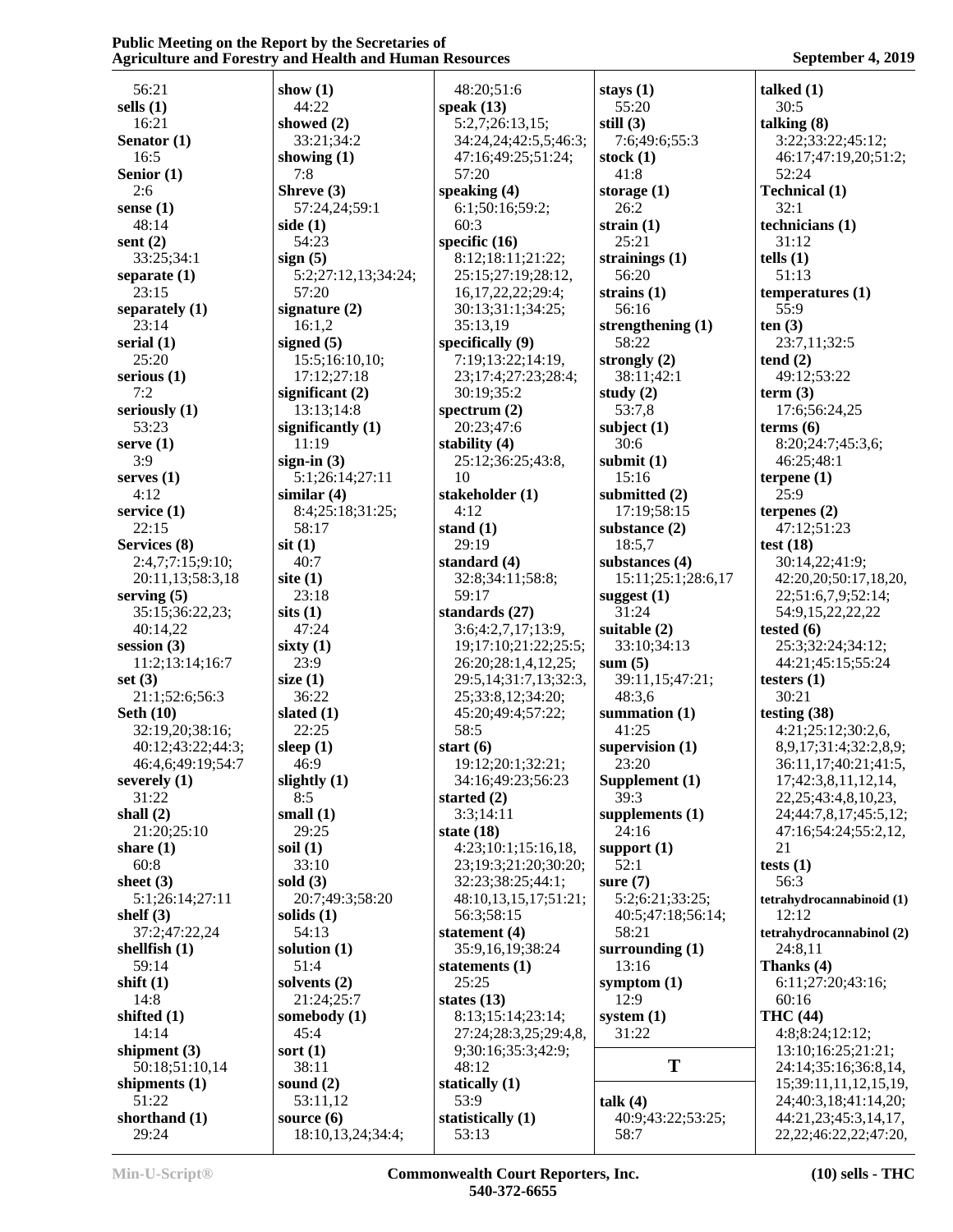| 21, 23; 48: 1, 4; 50: 21; | 14:15                 | 11:10<br>vine $(1)$ |                       | 22:19                |  |
|---------------------------|-----------------------|---------------------|-----------------------|----------------------|--|
| 51:7,8,10;52:20;          | toxins $(1)$          | unlike $(1)$        | 39:16                 | wide $(1)$           |  |
|                           | 28:21                 | 23:13               |                       | 47:6                 |  |
| 54:14;55:10,11;57:10      |                       |                     | Virgina's $(1)$       |                      |  |
| <b>THCA (24)</b>          | traces $(2)$          | unnecessary $(1)$   | 5:25                  | Williams (12)        |  |
| 9:21;10:1,6;12:20;        | 33:21,24              | 44:8                | Virginia (41)         | 2:6;5:13;7:13,14;    |  |
| 24:9;36:9,14;39:11,       | transforms $(1)$      | up(14)              | 2:3,6,12;3:11;4:3;    | 8:7;11:1;13:3;27:21; |  |
| 15;40:18;41:14;           | 36:14                 | 10:16;22:14;25:11;  | 8:2;9:4;10:12,17;     | 35:1;42:7;43:25;     |  |
| 45:14,19;46:22,23;        | treat $(2)$           | 27:18;33:4;34:24;   | 11:17,18;16:15;       | 48:11                |  |
| 47:20,21,23,24;48:1;      | 10:2;21:5             | 37:13;39:21,24;     | 17:21;18:2;19:2;21:2; | wine $(1)$           |  |
| 55:11,16;56:4;57:10       |                       |                     |                       | 56:8                 |  |
|                           | treatment $(3)$       | 44:22,25;47:18;     | 23:12;26:9;29:23;     |                      |  |
| thinking $(1)$            | 10:22;12:8;38:23      | 49:24;57:20         | 31:7,8;32:23;33:10,   | wish $(8)$           |  |
| 53:17                     | trichomes (1)         | USDA(2)             | 14;34:17;37:10;       | 5:2;26:13,15;29:17;  |  |
| third $(1)$               | 14:24                 | 52:16;58:16         | 38:18;49:2,3,4,8;     | 32:11;36:2;49:25;    |  |
| 16:18                     | triple $(1)$          | use $(9)$           | 50:12;55:17;56:10,    | 50:2                 |  |
| Thirdly (1)               | 55:25                 | 4:13;8:20;10:7;     | 18;57:1,13,25;59:3,8, | wishes $(7)$         |  |
| 12:15                     | trouble(1)            | 23:23;25:22;26:1;   | 15                    | 27:12;34:23,24;      |  |
|                           |                       |                     |                       |                      |  |
| thought $(1)$             | 39:18                 | 37:3;52:15;56:13    | Virginians (2)        | 42:5;46:3;47:15;     |  |
| 55:25                     | trucked $(1)$         | used $(2)$          | 11:6,9                | 57:21                |  |
| thoughts $(1)$            | 51:22                 | 14:25;59:16         | Virginia's (9)        | within $(4)$         |  |
| 60:8                      | true(2)               | uses $(3)$          | 5:11;7:19;9:6,8;      | 14:24:24:11;37:3;    |  |
| thousand (7)              | 39:13;54:25           | 3:25;46:17;47:9     | 11:23;16:4,12,23;     | 45:15                |  |
| 23:7,9,11;31:17;          | try(1)                | using $(2)$         | 20:11                 | without (2)          |  |
| 32:4,5;51:20              | 39:23                 | 33:13;41:17         | vulnerable (1)        | 37:5;39:19           |  |
|                           |                       |                     |                       |                      |  |
| threatened (1)            | trying $(2)$          |                     | 49:5                  | words $(1)$          |  |
| 52:7                      | 39:18;54:18           | $\mathbf{V}$        |                       | 50:20                |  |
| three $(4)$               | turn(2)               |                     | W                     | work $(2)$           |  |
| 14:1;18:20;20:22;         | 26:4;27:15            | VA(5)               |                       | 40:14;60:12          |  |
| 22:17                     | two(6)                | 29:24;36:5,20;43:3; | wait $(4)$            | worked $(1)$         |  |
| threshold (2)             | 8:22;24:7,25;38:20;   | 48:23               | 20:25;21:2;55:10,     | 54:12                |  |
| 40:21;50:22               | 46:12;48:6            | valid $(1)$         | 14                    | working (4)          |  |
|                           |                       |                     |                       |                      |  |
| Throughout (2)            | Tylenol (1)           | 33:3                | watched (1)           | 13:1;50:25;52:3,16   |  |
| 8:19;60:9                 | 46:24                 | validatable (2)     | 3:21                  | works $(1)$          |  |
| timeline $(1)$            | type(1)               | 53:9,13             | watching $(1)$        | 46:13                |  |
| 8:16                      | 58:8                  | validate (1)        | 3:18                  | written $(6)$        |  |
| $\lim_{t \to \infty}$ (1) | types $(2)$           | 54:19               | water $(1)$           | 9:20;10:6,22;12:7;   |  |
| 16:3                      | 24:16;25:17           | validated (1)       | 43:11                 | 23:23;24:4           |  |
| tincture (1)              |                       | 25:11               | way $(3)$             | wrong $(2)$          |  |
|                           | U                     |                     |                       |                      |  |
| 20:1                      |                       | vape $(1)$          | 36:16;51:19;55:20     | 40:6,7               |  |
| today $(18)$              |                       | 52:9                | wear $(2)$            |                      |  |
| 3:10,13,14;4:16,19;       | ultimately (1)        | variability (1)     | 6:15,17               | $\mathbf Y$          |  |
| 5:3,19;6:11,15,21;        | 19:9                  | 56:14               | weather $(1)$         |                      |  |
| 13:18;15:2;20:16;         | undecided (1)         | varied $(1)$        | 56:2                  | year $(6)$           |  |
| 26:13;27:3;49:23;         | 49:7                  | 44:1                | week $(2)$            | 30:18;43:9;53:14;    |  |
| 59:5;60:5                 |                       | varieties (4)       | 55:6,6                | 54:18;55:22;56:10    |  |
|                           | under $(20)$          |                     |                       |                      |  |
| Today's $(3)$             | 4:22;11:10;15:22;     | 14:2,9,13,15        | weight $(1)$          | years $(4)$          |  |
| 4:1;26:12;28:2            | 16:23;19:1,22;20:14,  | variety $(3)$       | 35:9                  | 3:22;7:20;14:14;     |  |
| Tom $(10)$                | 20;21:9;22:24;23:19;  | 14:4,6,25           | Welcome (3)           | 53:7                 |  |
| 32:16,17;38:16;           | 24:14;26:25;32:25;    | various $(2)$       | 3:4,13;54:4           | yeast $(2)$          |  |
| 43:19;46:13;47:17,        | 33:12;48:9,16;55:3,3, | 24:16;28:12         | wellness $(1)$        | 29:9;32:6            |  |
| 19;49:16;52:19;54:4       | 24                    | <b>VDACS</b> (17)   | 15:1                  |                      |  |
|                           |                       |                     |                       | $\bf{0}$             |  |
|                           |                       |                     |                       |                      |  |
| took(1)                   | understood (1)        | 3:8;5:13;6:6,20;    | weren't $(1)$         |                      |  |
| 28:3                      | 46:11                 | 7:18;9:16;11:10;    | 11:9                  |                      |  |
| top(1)                    | undertaken (1)        | 13:25;17:13;18:4;   | wet $(3)$             | 0.3(2)               |  |
| 19:9                      | 7:7                   | 19:2;30:11,23;31:9; | 55:22,24;56:7         | 50:23;51:12          |  |
| topic $(2)$               | underway $(1)$        | 36:11;53:15;59:12   | wheat $(1)$           | 001(1)               |  |
| 32:14;44:2                |                       |                     |                       |                      |  |
|                           | 37:14                 | versus $(3)$        | 59:14                 | 40:22                |  |
| topics $(1)$              | unduly $(2)$          | 40:17,18;56:6       | whereas $(2)$         | 01(2)                |  |
| 27:1                      | 31:13,19              | vertical $(1)$      | 14:5;46:9             | 40:21;44:21          |  |
| total $(9)$               | uniform $(1)$         | 23:13               | whole $(1)$           |                      |  |
| 29:9;31:15;32:4,6;        | 36:19                 | viability $(1)$     | 55:12                 | $\mathbf{1}$         |  |
| 36:7,8,15;41:20;          | Units $(1)$           | 49:8                | wholesale $(1)$       |                      |  |
| 55:11                     | 31:17                 | view $(1)$          | 12:23                 | 1(2)                 |  |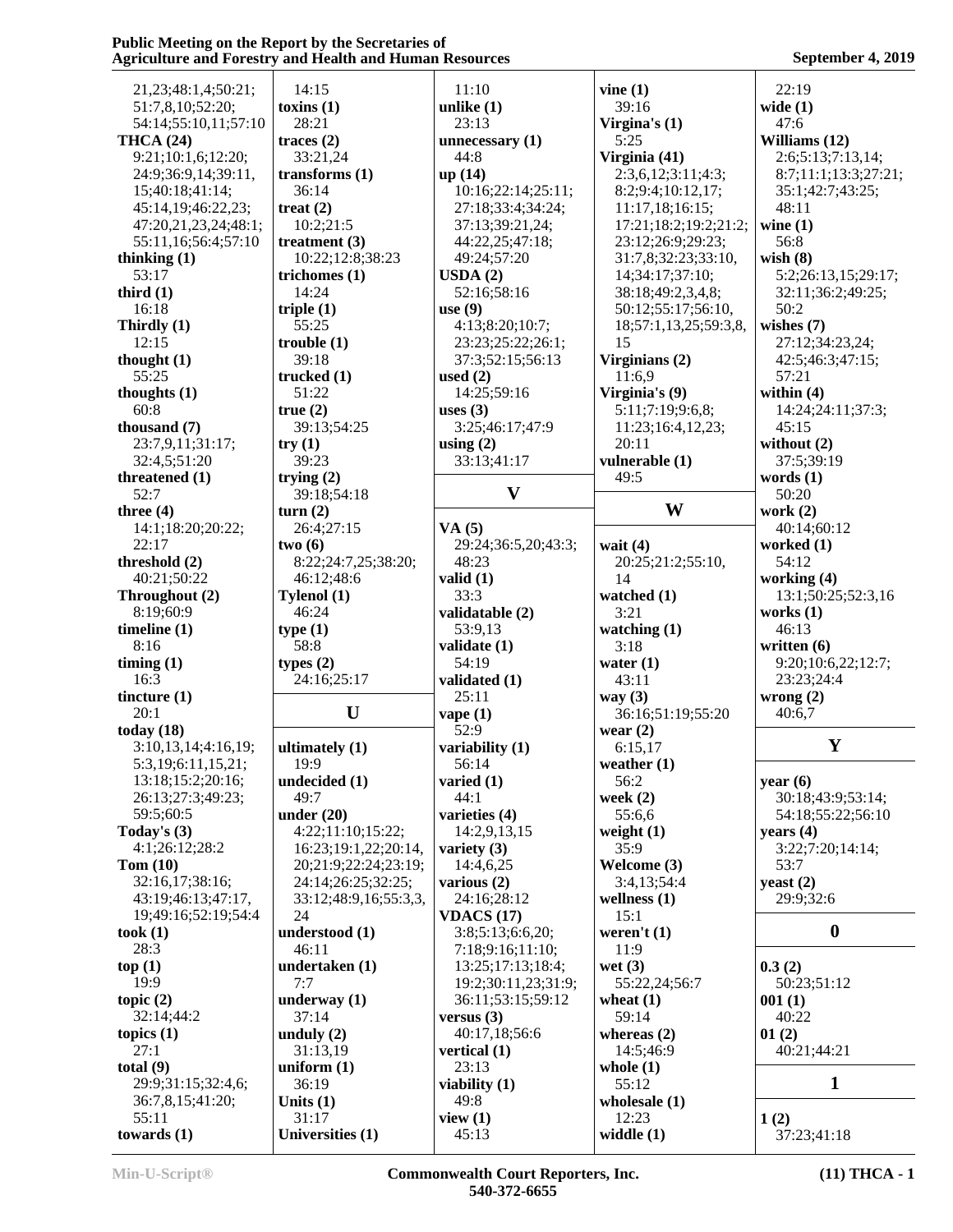| 1,002(1)<br>17:14                         | 5                                |
|-------------------------------------------|----------------------------------|
| 10(2)                                     |                                  |
| 12:12;39:22<br>10th(1)                    | 5(6)                             |
| 34:3                                      | 7:20;10:16;22:14,<br>20,23;24:13 |
| 1111(1)                                   | 51(1)                            |
| 31:11<br>12(1)                            | 22:18                            |
| 39:22                                     | 6                                |
| 14th(1)<br>30:18                          |                                  |
| 1st $(4)$                                 | 6(2)<br>43:8;57:6                |
| 4:11;26:24;38:5;                          | 653(1)                           |
| 60:11                                     | 4:3                              |
| 2                                         | 654(1)<br>4:3                    |
|                                           | 66(1)                            |
| 2(2)<br>27:7;55:4                         | 17:15                            |
| 2000(1)                                   | 7                                |
| 17:20                                     |                                  |
| 2002(1)<br>17:14                          | 7(1)                             |
| 2014(3)                                   | 39:20                            |
| 9:1,6;14:7                                | 8                                |
| 2015(5)<br>9:4,13,17;10:3,9               |                                  |
| 2016(1)                                   | 8(1)<br>47:5                     |
| 10:13                                     |                                  |
| 2017(1)<br>10:15                          | 9                                |
| 2018 (9)                                  | 9(1)                             |
| 10:20;11:2,12,19;<br>15:4,6,9;16:3;59:6   | 45:22                            |
| 2019 (8)                                  |                                  |
| 4:3,11;11:18;12:4;                        |                                  |
| 13:3;16:5,6;23:1<br>21st(2)               |                                  |
| 16:11,15                                  |                                  |
| 2269(1)                                   |                                  |
| 34:2                                      |                                  |
| 3                                         |                                  |
| 3(24)                                     |                                  |
| 4:8;8:24;13:10;                           |                                  |
| 16:25;21:21;27:7;<br>39:15,19,24;41:9,13, |                                  |
| 15,20,23;53:2,6,10,                       |                                  |
| 12,24;54:8;55:1,4;                        |                                  |
| 57:2,5<br>3:20(1)                         |                                  |
| 60:19                                     |                                  |
| 30(1)                                     |                                  |
| 34:4<br>30th(1)                           |                                  |
| 17:13                                     |                                  |
| 4                                         |                                  |
| 4(1)                                      |                                  |

41:20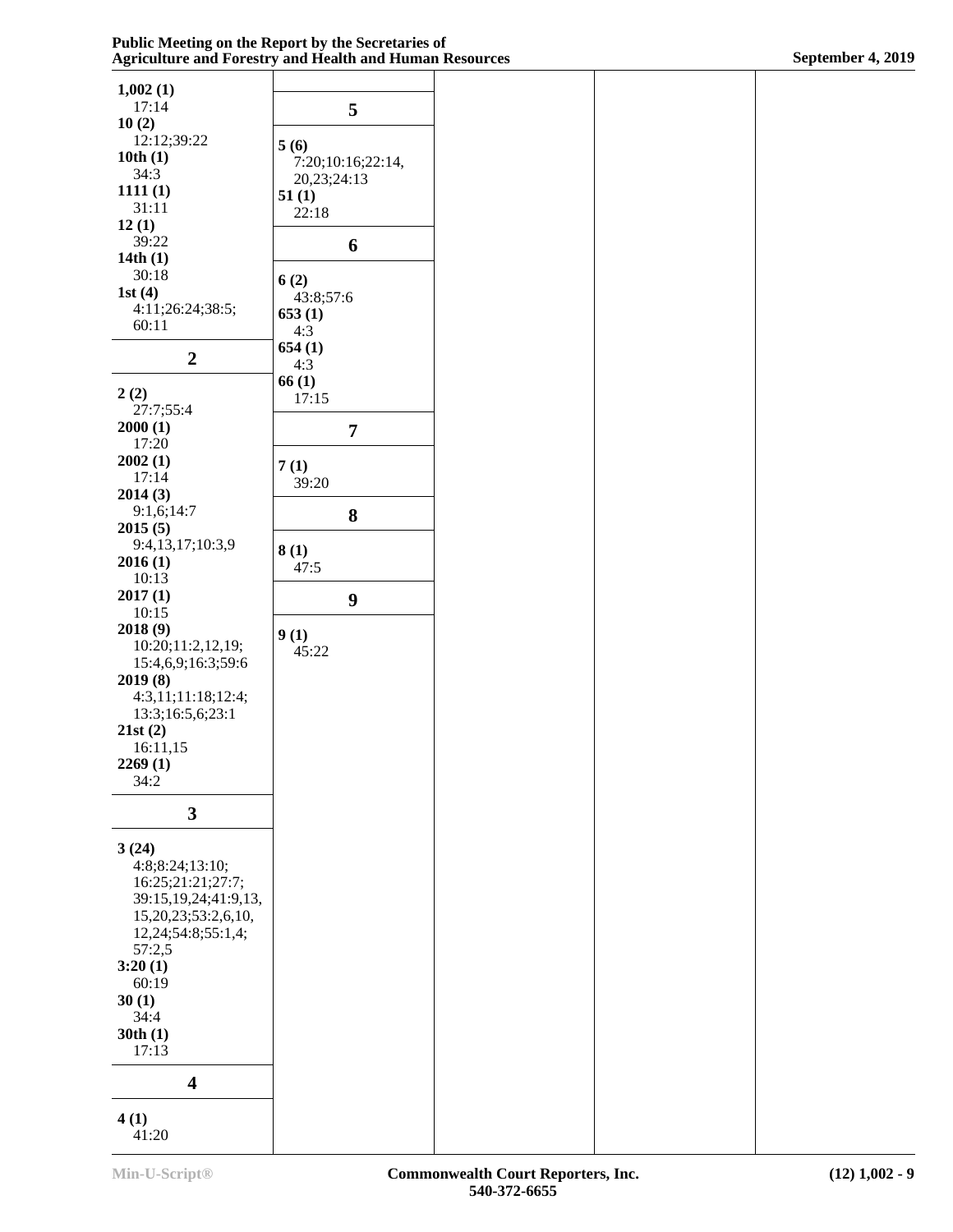# **Appendix Two**

Gram (g)  $1$  ppm = 1 ug/g<br>Kilogram (kg)  $1$  ppb = 1 ug/kg Kilogram (kg)<br>  $\begin{array}{l}\n\text{Kilogram (kg)} \\
\text{Microsoft (kg)} \\
\text{1 ppb} = 1 \text{ ug/kg} \\
\text{1 ppb} = 0.001 \text{ ug}\n\end{array}$  $1 \text{ pb} = 0.001 \text{ ug/g}$ Part per million (ppm) Part per billion (ppb) Colony Forming Unit (CFU)

# **Table 1**

| Mycotoxins              |                 |                 |                 |                             |              |  |
|-------------------------|-----------------|-----------------|-----------------|-----------------------------|--------------|--|
|                         | Aflatoxin<br>B1 | Aflatoxin<br>Β2 | Aflatoxin<br>Gl | Aflatoxin<br>G <sub>2</sub> | Ochratoxin A |  |
| VA Board of<br>Pharmacy | $<$ 20 ug/kg    | $<$ 20 ug/kg    | $<$ 20 ug/kg    | $<$ 20 ug/kg                | $<$ 20 ug/kg |  |
| Florida                 | $20$ ppb        | $20$ ppb        | $20$ ppb        | $20$ ppb                    | $20$ ppb     |  |
| Massachusetts           | $<$ 20 ug/kg    | $<$ 20 ug/kg    | $<$ 20 ug/kg    | $<$ 20 ug/kg                | $<$ 20 ug/kg |  |

### **Table 2**

| <b>Heavy Metals</b>     |                                              |                                                    |                                                  |                                              |  |
|-------------------------|----------------------------------------------|----------------------------------------------------|--------------------------------------------------|----------------------------------------------|--|
|                         | Arsenic                                      | Cadmium                                            | Lead                                             | Mercury                                      |  |
| VA Board of<br>Pharmacy | $<$ 10 ppm                                   | $<4.1$ ppm                                         | $<$ 10 ppm                                       | $<$ 2 ppm                                    |  |
| Florida                 | $1.5 \text{ ug/g}$                           | $0.5 \text{ ug/g}$                                 | $0.5 \text{ ug/g}$                               | $3.0 \text{ ug/g}$                           |  |
| <b>Massachusetts</b>    | Max 1500<br>$\frac{u g}{k g}$<br>$[1.5$ ppm] | <b>Max 500</b><br>$\frac{u g}{k g}$<br>$[0.5$ ppm] | Max 1000<br>$\frac{u g}{k g}$<br>$\lfloor$ 1 ppm | Max 1500<br>$\frac{u g}{k g}$<br>$[1.5$ ppm] |  |

# **Table 3**

|                      | Microbiologicals                      | <b>Residual Solvents</b>                  |  |
|----------------------|---------------------------------------|-------------------------------------------|--|
| VA Board of Pharmacy | Section 1111 of the US                | American Herbal Pharmacopia               |  |
|                      | Pharmacopeia                          | for Cannabis Inflorescence                |  |
|                      | E.coli: none present                  | US Pharmacopeia                           |  |
| Florida              | Listeria: none present                |                                           |  |
|                      | Salmonella: none present              |                                           |  |
|                      | Aerobic Bacteria: $10^4$ CFU/g        |                                           |  |
|                      | Total Yeast and Mold: 10 <sup>3</sup> |                                           |  |
|                      | CFU/g                                 | Appears to be based on US<br>Pharmacopeia |  |
| <b>Massachusetts</b> | Total Coliforms: $10^2$ CFU/g         |                                           |  |
|                      | Bile-tolerant Gram-neg Bact:          |                                           |  |
|                      | $10^2$ CFU/g                          |                                           |  |
|                      | E.coli and Salmonella:                |                                           |  |
|                      | Not detected in 1 g                   |                                           |  |